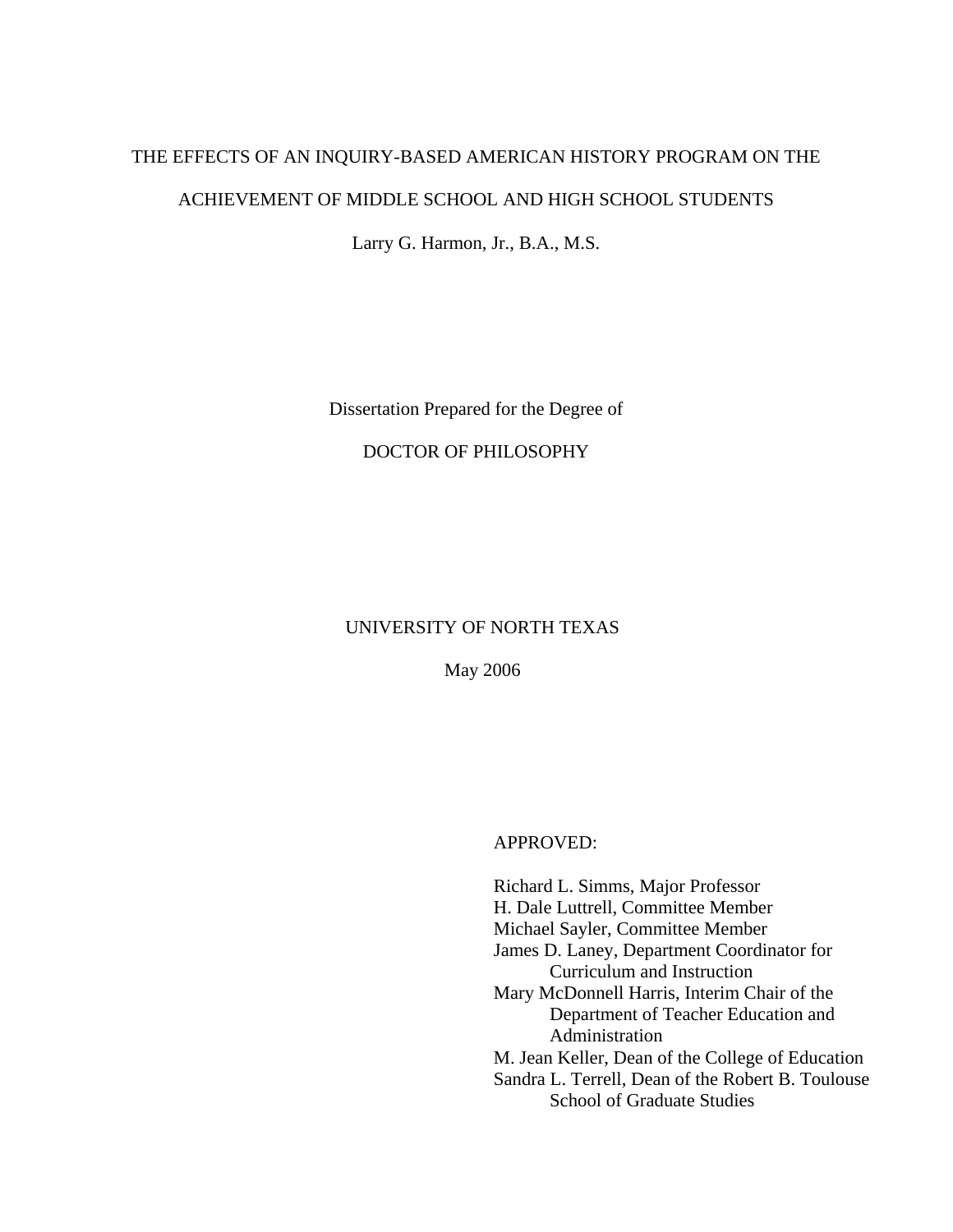Harmon, Jr., Larry G., The effects of an inquiry-based American history program on the achievement of middle school and high school students. Doctor of Philosophy (Curriculum and Instruction), May 2006, 84 pp., 16 tables, references, 61 titles.

Implicit in the call for educational reform in the teaching of social studies has been the suggestion that pursuing inquiry-based principles will lead to improvement in student achievement. The purpose of this study was to compare the effectiveness of two types of pedagogy: traditional and inquiry-based upon student achievement as measured by a standardsbased, state administered examination. Second, this study examined the relationship between the treatment teachers' level of implementation and student achievement.

A nonequivalent control group posttest and experimental design was used in this study. Subjects involved in this study include 84 secondary American history teachers and their respective students from a large urban public school district in Texas. The sample consisted of two groups, one taught by traditional/didactic instruction (*n*=48) and the other taught by inquirybased pedagogy (*n*=36). Data for this study were collected using a classroom observation protocol based upon the level of use rubric developed by the concerns-based adoption model. An analysis of variance (ANOVA) ( $p$ <.05) was used to measure the effects of inquiry-based instruction and traditional pedagogy on student achievement. Student achievement results were measured by the Texas Assessment of Knowledge and Skills (TAKS) for American history, grades 8 and 11.

The study found that mean scores of the Grade 8 *History Alive!* group were significantly higher than the scores of the control group, but not for the Grade 11 *History Alive!* group. However, a comparison of mean scores by teachers' level-of-use suggested that the more faithful the teacher in designing standards-based lessons and delivering them through inquiry, the greater retention of American history student's knowledge about the subject.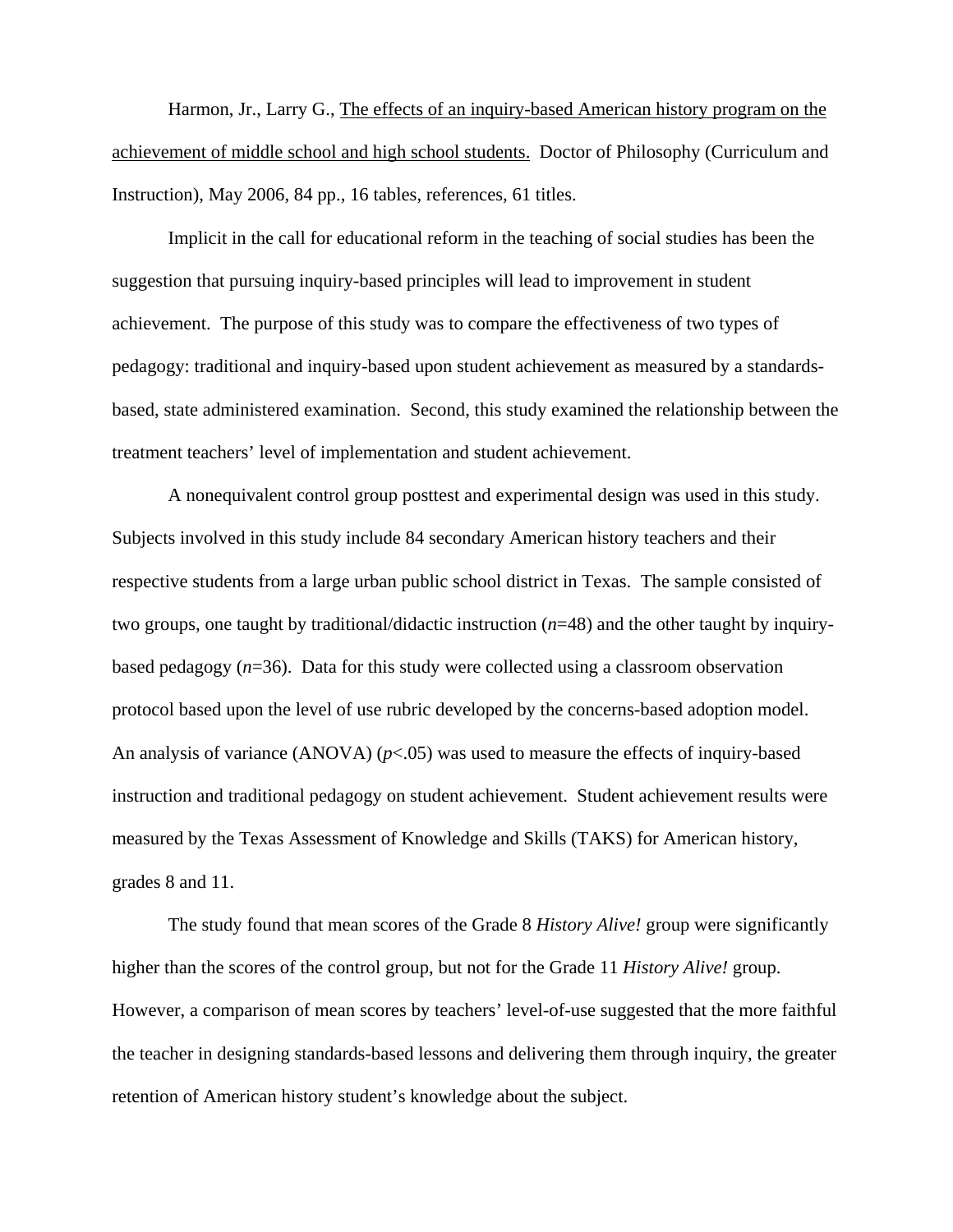Copyright 2006

by

Larry G. Harmon, Jr.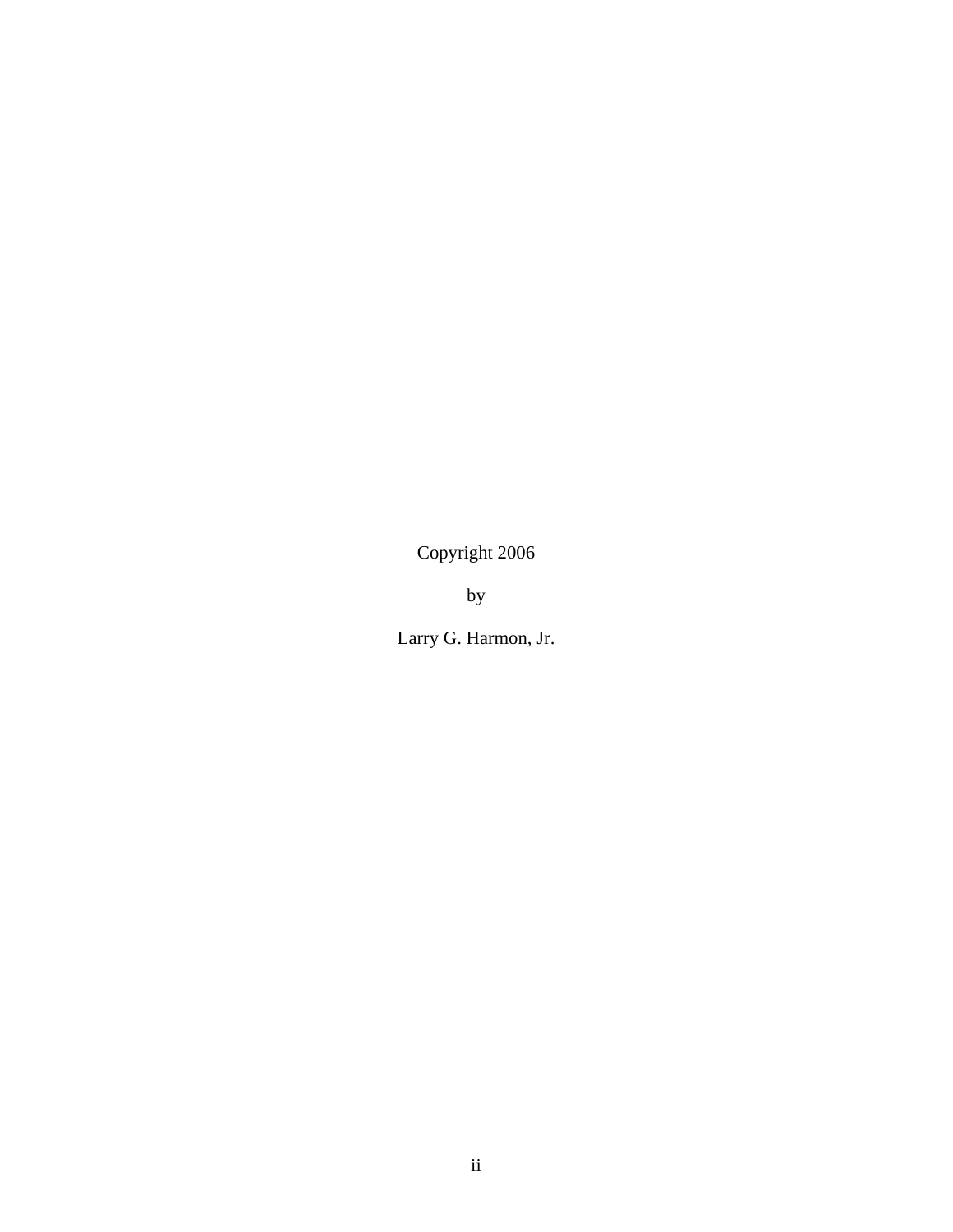# ACKNOWLEDGEMENTS

 My sincere appreciation goes to the members of my committee: Dr. H. Dale Luttrell, Dr. Michael Sayler, and Dr. Richard L. Simms. As committee chair, Dr. Richard Simms was always available, encouraging and supportive.

 This study would not have been possible without the resources and support provided by the U.S. Department of Education's Teaching American History Grant. Professional colleagues who gave assistance include Bert Bower and Sheri Owens (Teachers Curriculum Institute), Harry Kessler (U.S. Department of Education), and Barbara Dorff (Instructional Specialist, Dallas Independent School District).

 Ultimately this study was conceived and executed thanks to the support and guidance of my family. Your unconditional love and encouragement continues to inspire my service to the American public schools.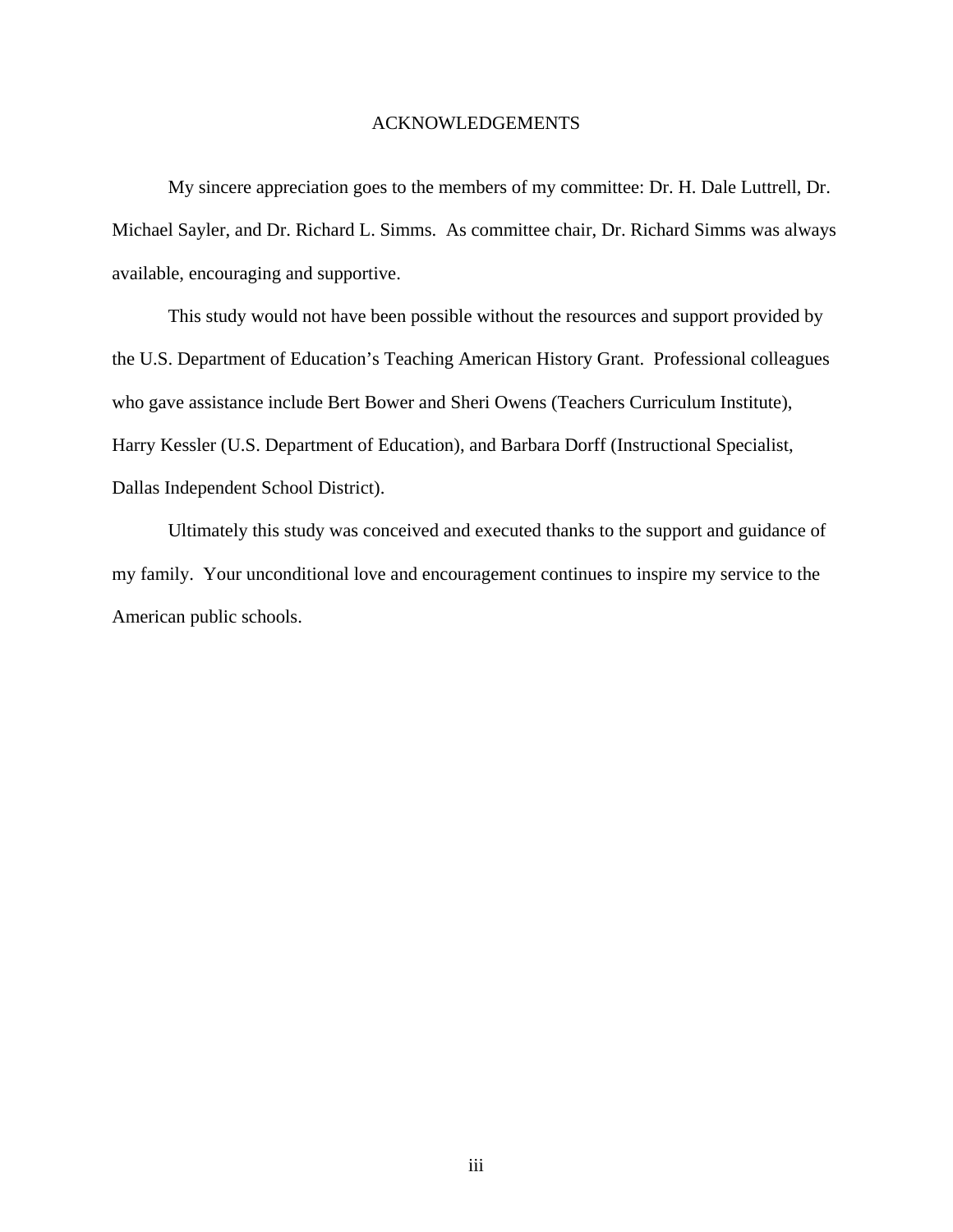# TABLE OF CONTENTS

| Page                                          |
|-----------------------------------------------|
|                                               |
|                                               |
| Chapter                                       |
|                                               |
| <b>Traditional Pedagogy</b>                   |
| <b>Inquiry-based Pedagogy</b>                 |
| <b>Theoretical Framework</b>                  |
| <b>Research Study</b>                         |
| Purpose                                       |
| <b>Research Questions</b>                     |
| Educational Significance of the Study         |
| <b>Definition of Terms</b>                    |
| Delimitations of the Study                    |
| Organization of the Study                     |
|                                               |
| What is inquiry-based instruction?            |
| Jerome Bruner                                 |
| Hilda Taba                                    |
| Lev Vygotsky                                  |
| <b>Indicators of Classroom Thoughtfulness</b> |
| Research on Inquiry-Based Instruction         |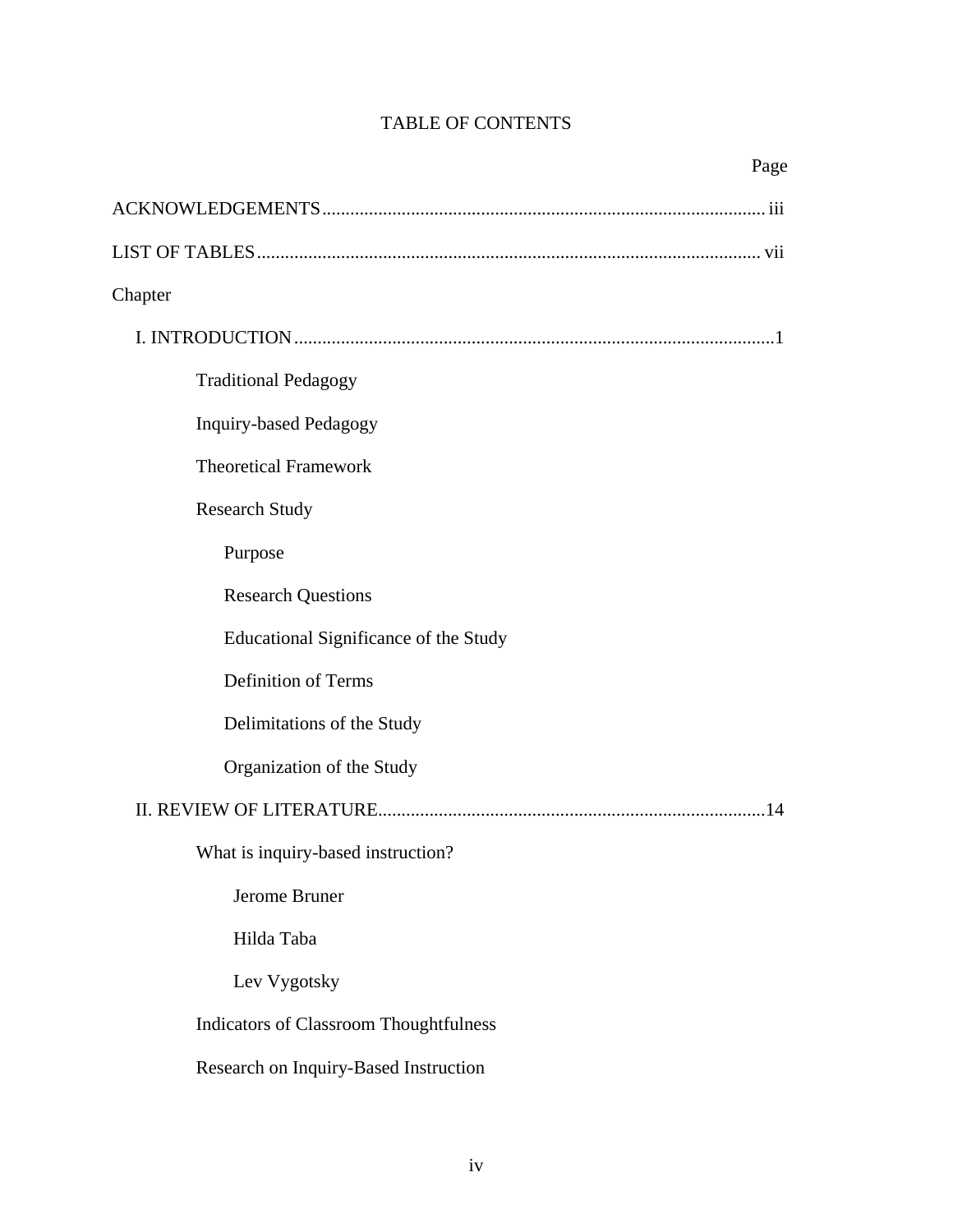Social Studies Instruction for Limited English Proficient Students The Components of the *History Alive!* Instructional Model Summary of Review of Literature III: METHODOLOGY .................................................................................................40 Research Hypotheses Design of the Study District Setting School Setting Teacher Descriptions Student Descriptions Human Subject Permission Sample size Variables Control Group Treatment Group Experimental Design Data Collection Procedure Statistical Analysis Validity of the Study Statistical Conclusion Validity Internal Validity External Validity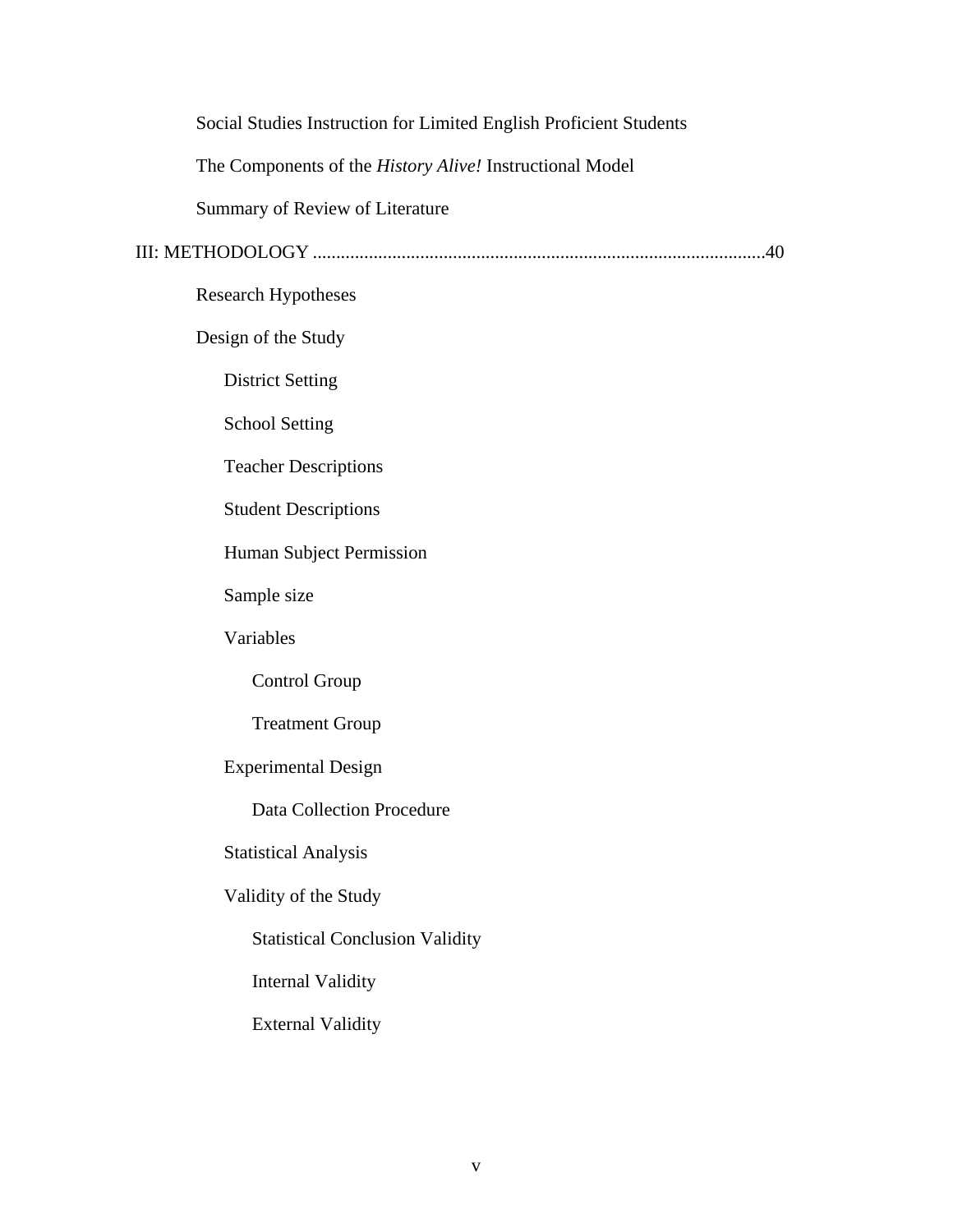| <b>Research Findings</b>                 |  |
|------------------------------------------|--|
| Description of the Sample                |  |
| <b>Overview of Statistical Procedure</b> |  |
| Results of the Inferential Analyses      |  |
| <b>Research Question 1</b>               |  |
| <b>Research Question 2</b>               |  |
| Summary                                  |  |
|                                          |  |
| <b>Research Summary</b>                  |  |
| <b>Research Question 1</b>               |  |
| <b>Research Question 2</b>               |  |
| Limitation of the Study                  |  |
| Implications                             |  |
| Conclusions                              |  |
| Need for Further Study                   |  |
|                                          |  |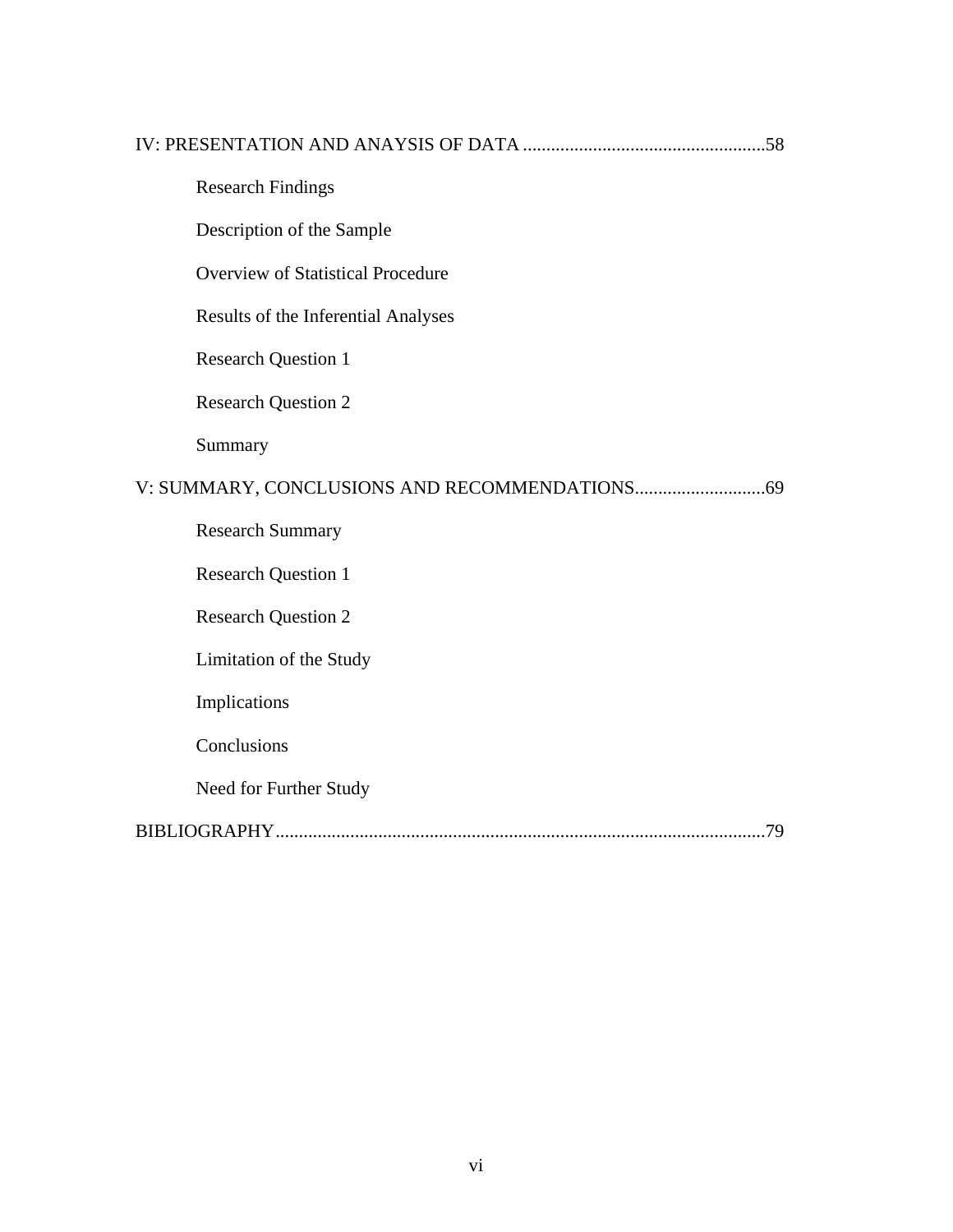# LIST OF TABLES

| Table                                                                           | Page |
|---------------------------------------------------------------------------------|------|
|                                                                                 |      |
| 2. Summary of Teacher and Student Roles in Bruner's Structure of the Discipline |      |
| 3. Indicators of Classroom Thoughtfulness and Correlations to Bruner and Taba's |      |
|                                                                                 |      |
|                                                                                 |      |
| 6. History Alive! Teaching Strategies and Correlations with Inquiry-Based       |      |
|                                                                                 |      |
| 8. The Level of Use Rubric Used to Evaluate the Implementation of the           |      |
| 9. Demographic Information on American History Teachers, Grade 859              |      |
|                                                                                 |      |
| 11. History Alive! and Non-History Alive! Students' 2004-2005 Social Studies    |      |
|                                                                                 |      |
| 13. History Alive! Students' 2004-2005 Social Studies TAKS Mean Scores          |      |
| 14. History Alive! Students' 2004-2005 Social Studies TAKS:                     |      |
| 15. History Alive! Students' 2004-2005 Social Studies TAKS Mean Scores          |      |
| 16. History Alive! Students' 2004-2005 Social Studies TAKS:                     |      |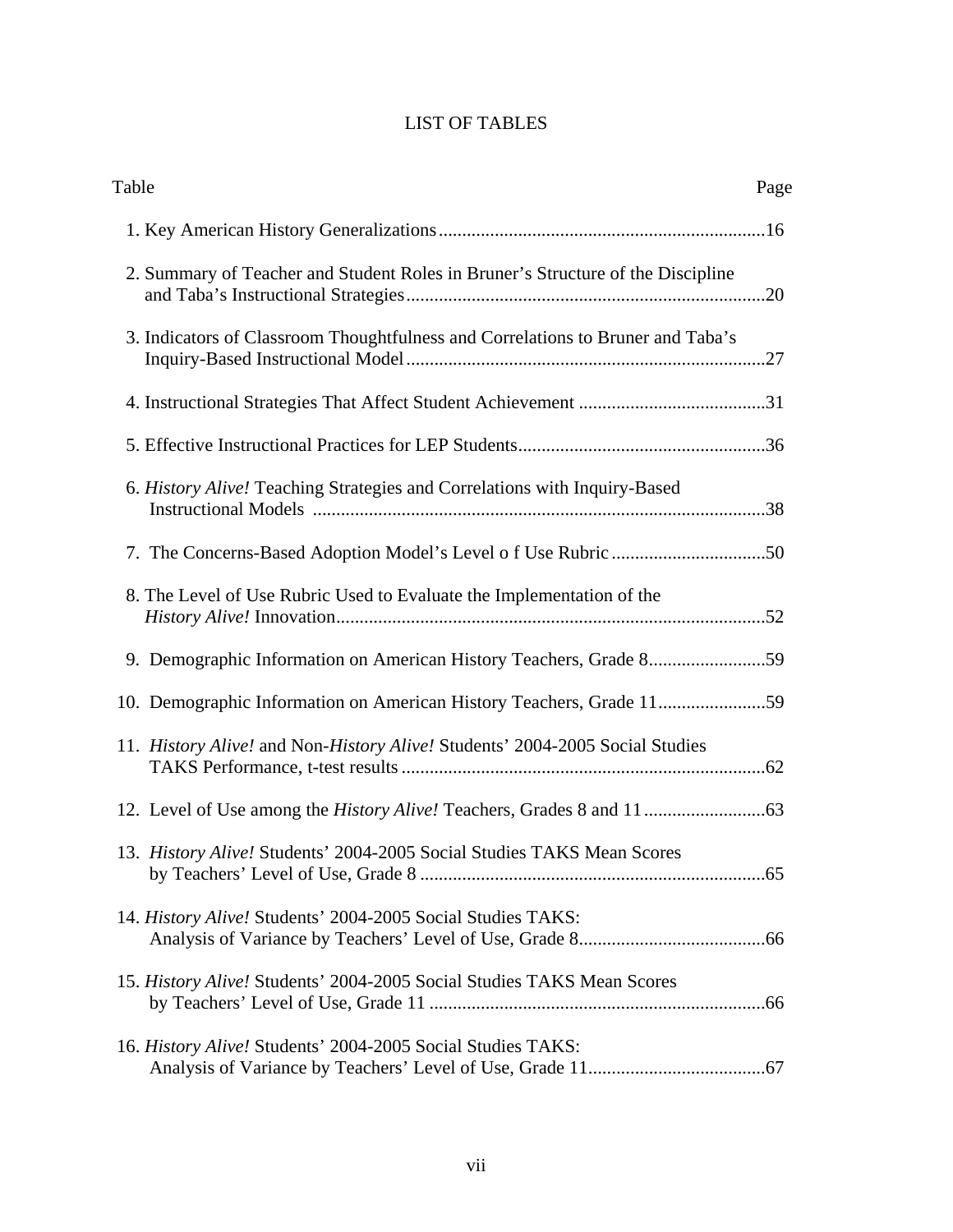## CHAPTER I

# INTRODUCTION

The chief criticism of current social studies teaching is that it is concerned almost exclusively with the accumulation of descriptive facts which are obsolescent, are not readily attained, and if attained, are retained for only a short period. (Gross, 1977; Banks, 1990). Traditionally, teachers have believed that their role was to disaggregate knowledge into discrete courses, topics, and units and deliver instruction through a study of the major events and historical figures who shaped a culture presented as a time line of well defined eras (Armbuster and Anderson, 1984). Other scholars (Newmann, 1990a; Wineburg, 2001) look toward a stronger emphasis in the development of critical and autonomous thinking, on discovery learning and methods of inquiry as effective methods to enhance understanding of our complex social environment. Scholarship on the teaching of social studies reflects a recurrent demand for a more interpretive pedagogical approach – one that involves students "doing" history by weighing and interpreting evidence to construct a story of the past.

Since the early 1960s, studies of thinking have been undertaken which promise to revolutionize the concept of thinking as well as the way of teaching thinking (Taba, 1962; Marzano, Pickering and Pollock, 2001). Recent developments in history, psychology, and sociology have provided educators with a different understanding of how knowledge is acquired and retained. For the individual learner, meaningful understanding is seen as a cognitive process of making sense of the individual's new experience in relation to the individual's already constructed knowledge. This is particularly true in the teaching of social studies since a primary outcome of instruction in the United States is to enable students to actively participate in a democratic society (Wineburg, 2001).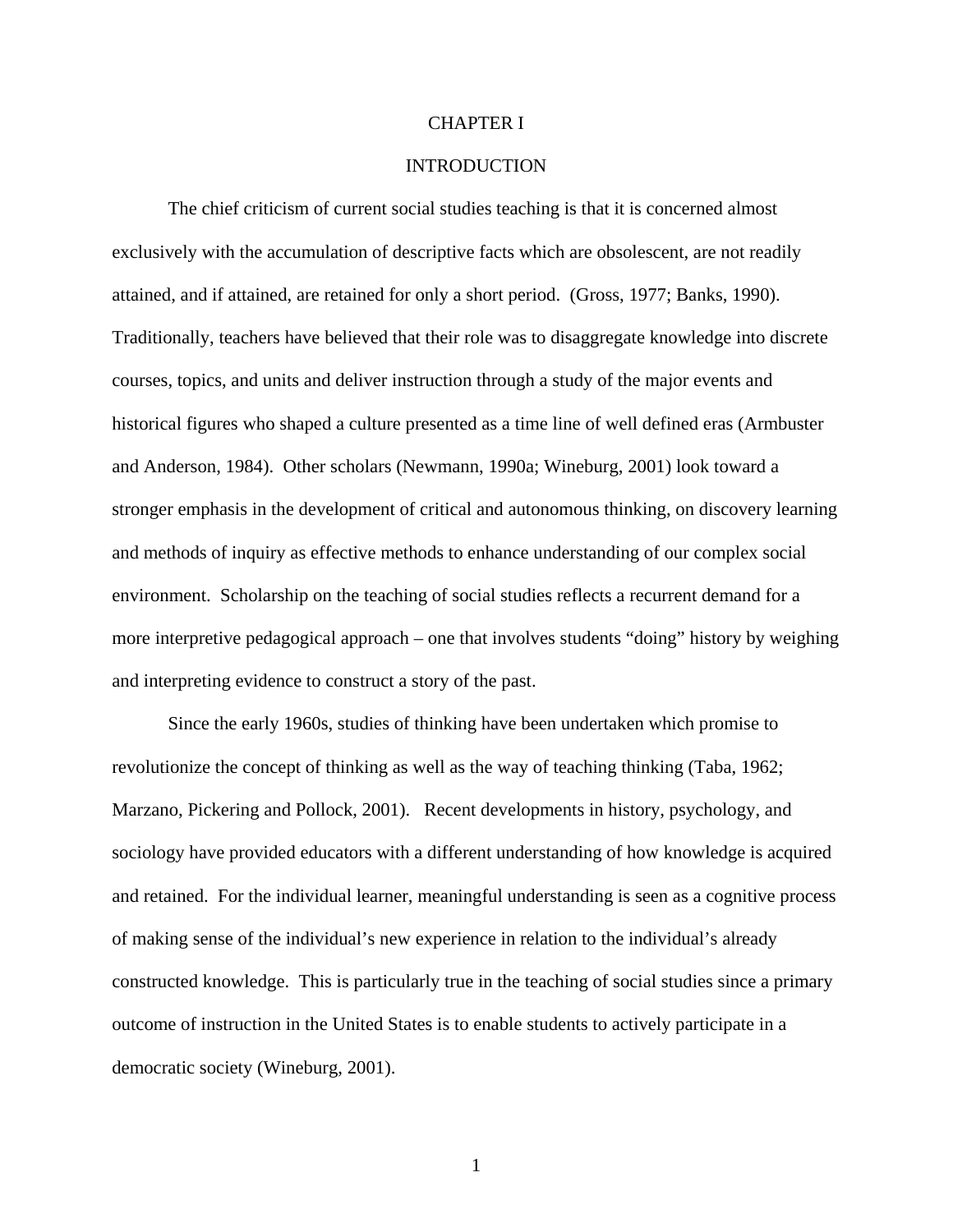Recent scholarship in the field of social studies education suggests that inquiry-based pedagogy will lead to an improvement in student achievement (Newmann, Marks, Gamoran, 1996). In the past 15 years, an increasing amount of literature on social studies education has discussed the role of inquiry-based instruction and learning in facilitating student understanding in social studies. (Wiggins and McTighe, 1998; Erickson, 1998; Wineburg, 2001). Engaging students in historical inquiry is aggressively promoted by leading education organizations. The Association of Supervision and Curriculum Development (ASCD), one of the largest organizations of professional educators in the United States, promotes this work thorough the publication of research-based curriculum frameworks and instructional designs. Grant Wiggins and Jay McTighe's *Understanding by Design Model* (1998) helps teachers design a series of inquiry-centered lessons based upon essential questions and enduring understandings. Marzano, Pickering, and Pollock's meta-analysis *Classroom Instruction that Works* (2001) guides teachers to select instructional practices that focus on student-centered, critical thinking behaviors. Heidi Hayes Jacob's *Curriculum Mapping* (2004) advocates for integrated instruction through student investigations and performance assessments. Carol Ann Tomlinson's *Differentiated Instruction* (2001) encourages teachers to adopt instructional practices that meet each student's need for social interaction, meaningful inquiry and an array of opportunities to demonstrate understanding.

 However, despite repeated calls by researchers and educators for investigations into the effects of implementing instructional practices consistent with inquiry-based theory, little empirical research has been completed. Marzano, Pickering, and Pollock's meta-analysis on effective instructional pedagogy serves as the most comprehensive study to date. Yet their determination of the nine "best instructional practices" is based on achievement studies that pre-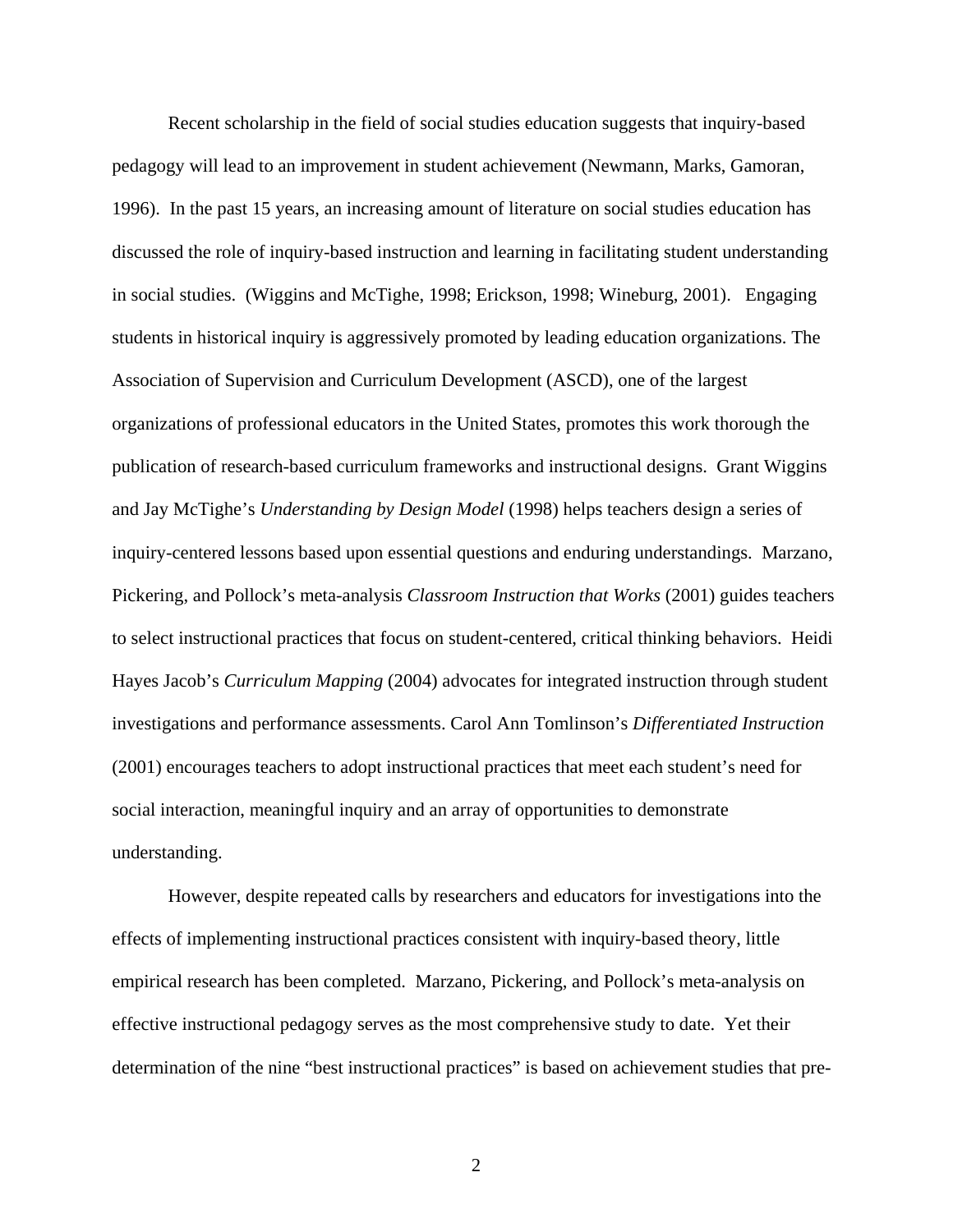date the standards-based movement and its subsequent high-stakes accountability corollary. Though this synthesis provides educators with the beginnings of a sound research base, there are several questions unanswered by the current field of educational research. Are some instructional strategies more effective in certain disciplines? Are some instructional strategies more effective at certain grade levels and with students from different backgrounds? Are some instructional strategies more effective at producing high student achievement results on standards-based state assessments? (Marzano, Pickering, and Pollock, 2001). Clearly then, for inquiry-based learning to gain validity as a theory that impacts learning, comprehensive, schoolbased investigations on the effects of pedagogy informed by inquiry-based practices are now needed.

 The purpose of this study was to determine the effects of inquiry-based instruction on student understanding of American history. The study compared the effect of an inquiry-based American history program to a more didactic teaching associated with traditional pedagogy. Differences in student achievement were measured by a standards-based, state-wide required posttest.

#### Traditional Pedagogy

 The traditional secondary history teacher uses predominantly lecture-oriented instruction, incorporating question-and-answer recitation and teacher-led discussions that have predetermined outcomes with one right answer (Downey and Levstik, 1988). Students involved in this type of classroom environment are involved in transmission learning (Gross, 1977). Traditional history pedagogy is characterized by lessons that are teacher-centered (Gross, 1977). The teacher determines instructional activities (Downey and Levstik, 1988). In the traditional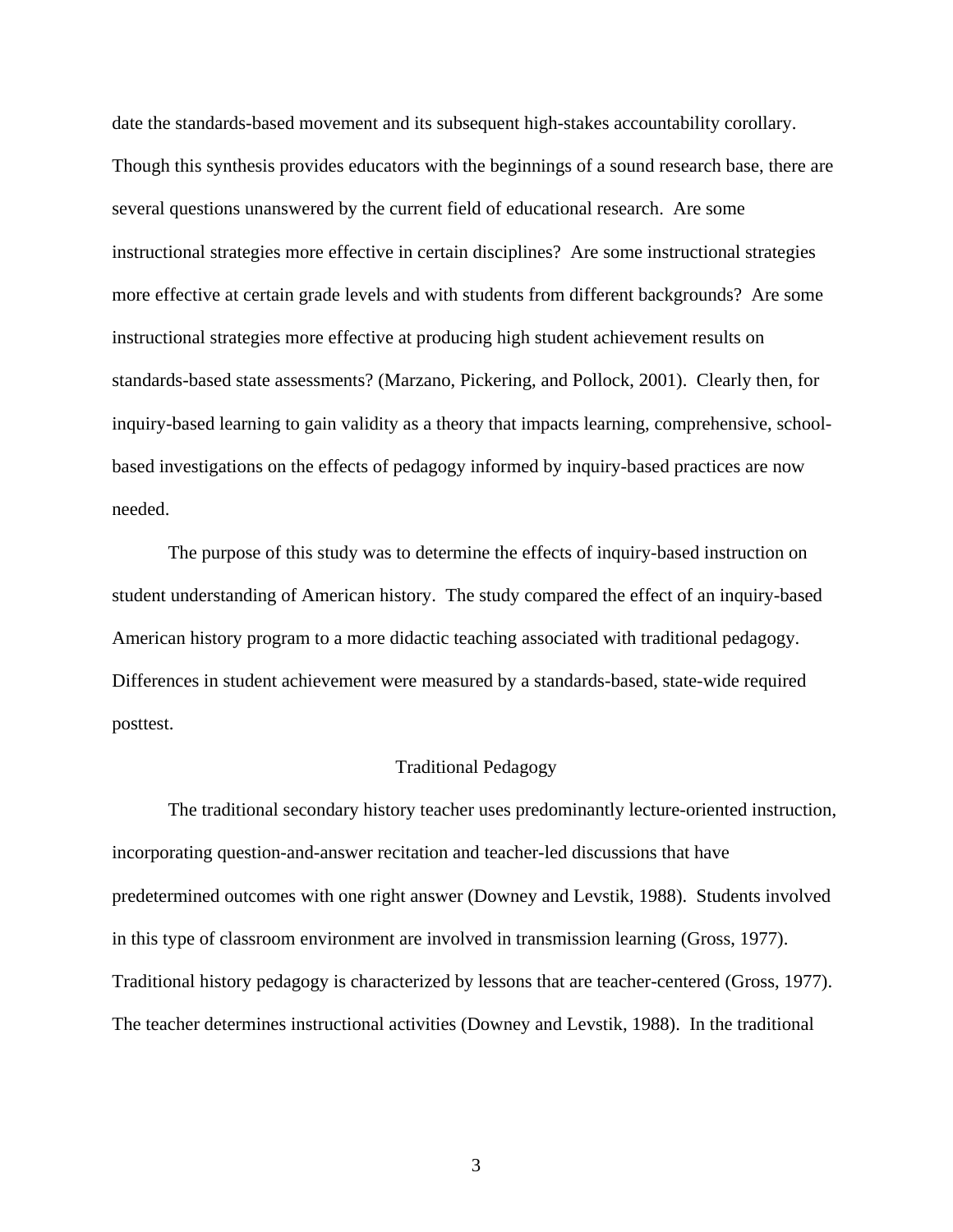classroom there is little student dialogue except for occasional recitative questioning, and assessment is limited to pencil and paper tests. (Goodlad, 1984).

 The most extensive research study on the teaching of history is the *Report of the 1977 National Survey of Science, Mathematics, and Social Studies Education*. (Weis, 1978) According to the report, at grades 10-12, where American history is traditionally taught, the teaching methods most commonly used were class discussions, lectures, and periodic tests and quizzes. Weis reported that the dominant paradigm of secondary history teachers is equated with transmitting information to students. The learning is characterized as the acquisition of information through memorization, and the assessment of learning is described as summative. This paradigm is so commonly practiced in secondary history classes that other delivery methods are of little or no influence. (Weis, 1978)

#### Inquiry-based Pedagogy

 In contrast, teachers who deliver pedagogy informed by an inquiry model develop lessons that engage students with interactive problem-solving processes that develop student understanding of enduring historical generalizations (Taba and Freeman, 1964). Inquiry-based instruction is founded on the premise that history as a discipline and as a course demands meaning over memory (Taba, 1967). Just as historians work to give meaning to historical facts, students must work together to give meaning to their historical experiences (Wineburg, 2001). This widely proposed alternative to lecture and textbook centered pedagogy is active learning, engaging students in the "authentic" task of the historical inquiry. (Bain, 2000).

 Inquiry-minded teachers design lessons that involve students in hands-on learning and cooperative response groups in which students have the responsibility for making decisions and reaching interpretations through analysis of historical records and artifacts (Bruner, 1966). In the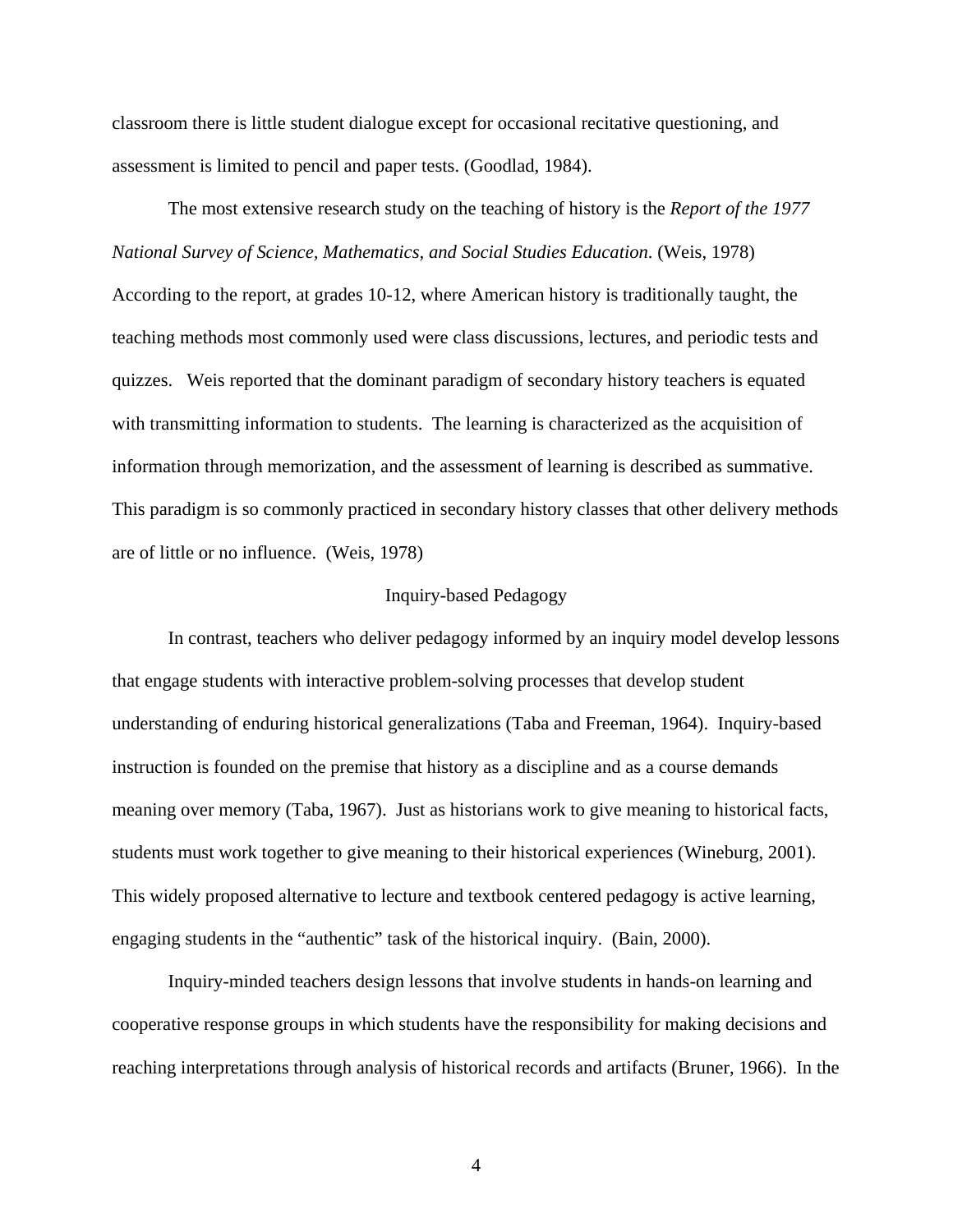inquiry-based model, discussions are predominantly student initiated and based on the student's desire to question and learn about content. Students reach interpretive conclusions among themselves as well as with the teacher (Zemelman, Daniels, and Hyde, 1998). Inquiry-based instruction relies on authentic assessment to evaluate student progress and tends not to evaluate student learning based solely on pencil and paper tests. (Bruner, 1966).

# Theoretical Framework

 The central idea of inquiry learning is based on the assumption that children are intrigued and motivated to learn by a mystery and that each school subject represents a discipline of inquiry in which all students can participate. (Bruner, 1966). Any subject lends itself to inquiry; all that is required is a puzzling situation for which the students, given adequate clues, and a process for inquiry and time, can find a logical solution (Bruner, 1985). In American history, the political, economic, and social issues are already organized by major problems, the historical figures engaged in its debate, conflict and major resolution.

 Too often children are taught in school as though the answers to all important questions were in their textbooks (Armbuster and Anderson, 1984). In American history, the textbook presents the development of our nation as a series of critical questions and resolutions that naturally occurred with little doubt that outcomes of major revolutions and events could have taken a different turn. In reality, most historical and contemporary issues have no easy answers. Jerome Bruner (1966) argues that those who succeed in life are usually those who are willing to ask questions and search for solutions.

 Robert Sternberg (1985) argues that the problems presented by life's circumstances and those that children are taught to deal with in school are significantly different. Therefore, in order to prepare students to solve everyday problems, they must be comfortable and skilled at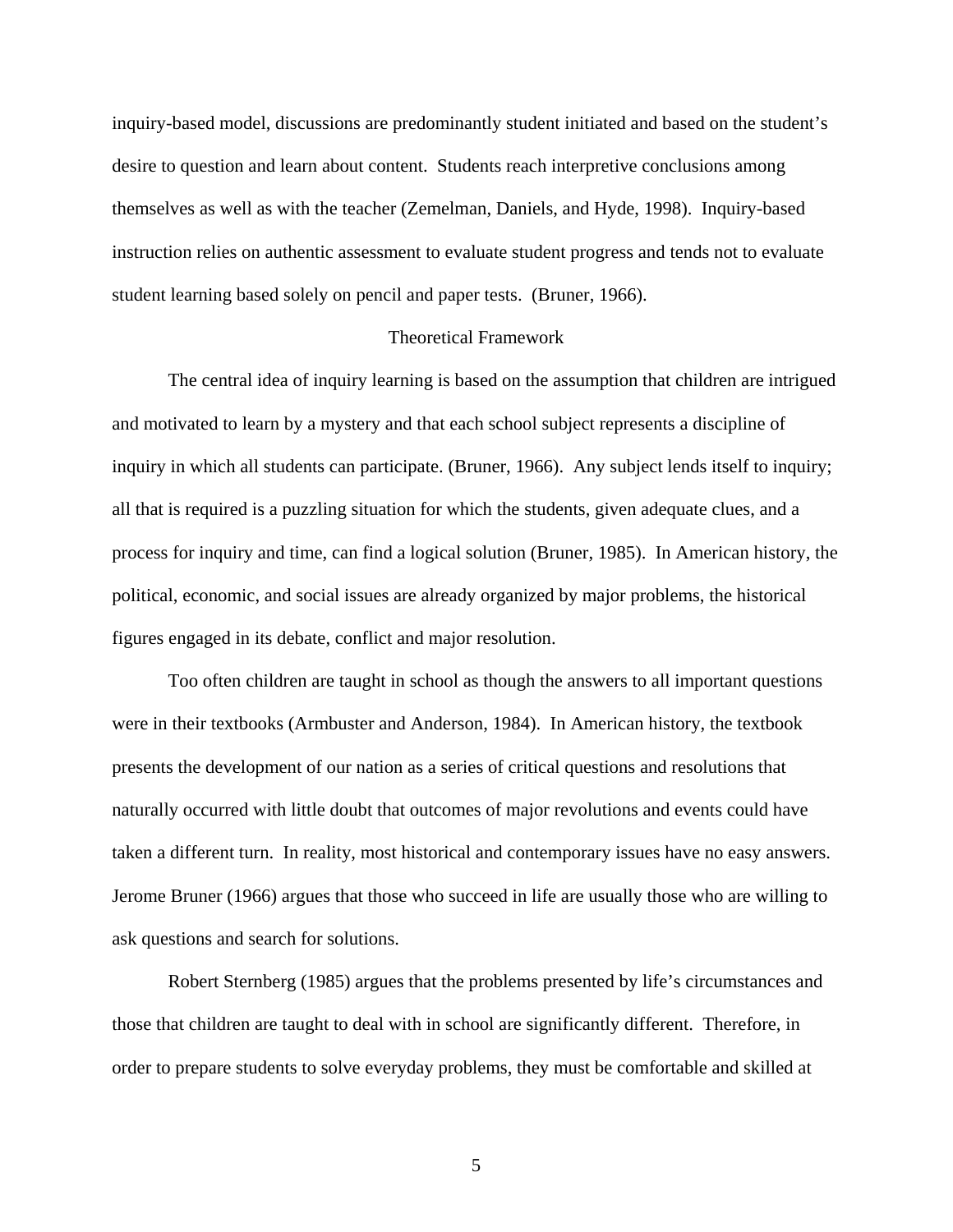defining issues, locating relevant information, deliberating with others, tolerating ambiguity, and realizing that problems can persist. Richard Suchman's inquiry model (1962), first applied in elementary science, has become a standard process for engaging learners across disciplines and grade levels. Today, the National Science Education Standards on Scientific Inquiry (2000) promote the same process.

 The inquiry model can be defined through a series of seven steps (Suchman, 1962; Olson and Loucks-Horsley, 2000).

- 1. Select a problem and conduct research: the teacher chooses a puzzling event that will entice students to discover the answer and then research the problem for possible solutions.
- 2. Introduce the process and present the problem: the teacher explains the procedures for student discovery and provides them the means for recording and analyzing data.
- 3. Gather data: the teacher guides the students to ask questions and encourages them to deliberate in teams.
- 4. Develop a theory and verify: the students accept and reject theories explaining the phenomenon. Students consider causation and apply historical perspectives (political, economic, social) to conditions that may have caused the event.
- 5. Explain the theory and state the rules associated with it: once a theory or answers have been created by the students, the teacher leads them to understand how the problem was resolved and verifies student theories that support the historical actions.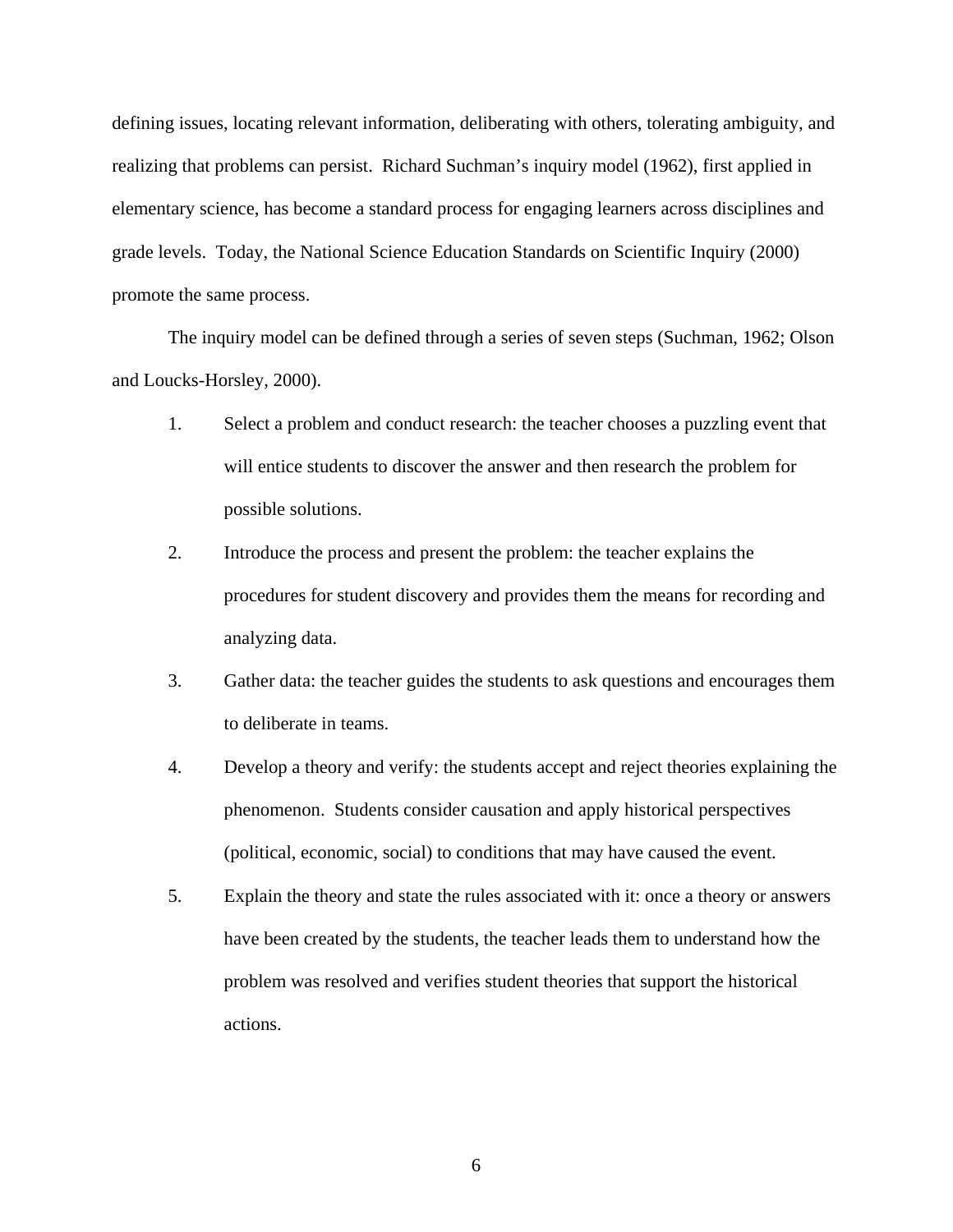- 6. Analyze the process: the teacher helps the class reflect on the process of sorting and weighing information to develop a theory or explanation. As the class gains confidence in the inquiry process, students may assume the responsibility of leading debriefings.
- 7. Evaluate: the teacher will determine if students have understood the theory by assessing their ability to generalize the rules to other situations.

In an inquiry-based classroom, the role of the teacher is to organize information around conceptual problems, enduring historical dilemmas, and discrepant situations in order to engage the student's interest (Bruner, 1962). Ideas are presented holistically as broad concepts and then broken down into parts. Activities are student-centered with collaborative deliberation, theory development, and encouragement to find information (Bruner, 1962)

To bring history alive in the inquiry-based classroom, concepts essential to the study of American history (e.g. democracy, free-enterprise, manifest destiny) must frame the lessons. Curriculum is presented holistically, organized into "big ideas" (Bruner, 1966). This instructional approach entices students to build meaningful knowledge by breaking up wholes into parts that they can understand (Bruner, 1965). Assessment of student understanding is embedded within the activities. In traditional education, teachers assess students by grading assignments such as worksheets and tests. In contrast, an inquiry-based teacher assesses student learning while he teaches to gain insight into students' understanding as well as their cognitive development. (Bruner, 1966) Although correct and incorrect answers are important, the greater importance is the insight into students' current understanding and the opportunity for them to become self-aware of their ability to construct meaning.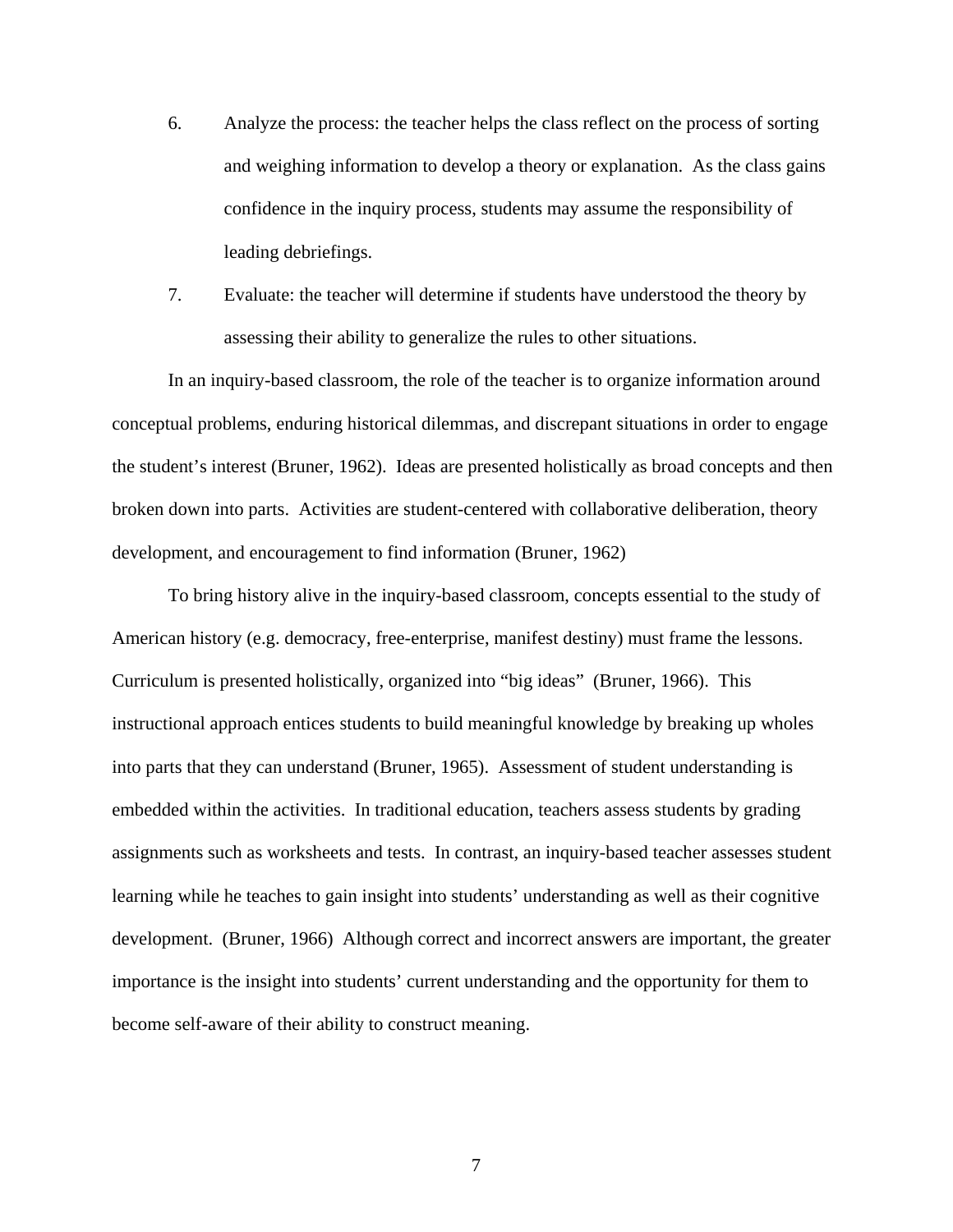# Research Study

*Purpose*. The purpose of this quasi-experimental study was to determine the effects of inquirybased pedagogy on student understanding of American history standards. The findings of this study systematically compared the achievement of students taught with the *History Alive!* ® American history program (Teachers' Curriculum Institute, Palo Alto, CA, [www.teachtci.com\)](http://www.teachtci.com/). with students taught by a more didactic, traditional pedagogy supported by the adopted American history textbook and its ancillary materials and the lectures, question-and-answer recitations, quizzes that it advocates.

 The independent variable was pedagogy, either a traditional approach or pedagogy informed by an inquiry-based model. The dependent variable was defined as student achievement of American history content, concepts, and skills as measured by scores on the Texas Assessment of Knowledge and Skills at grades 8 and 11.

# Research Questions

 This study brings together the question of how to increase student achievement by adjusting pedagogy to reflect the principles of inquiry-based instruction. The research questions that arise from the literature are listed below along with their null hypotheses. *Research question one.* Is there a causal relationship between inquiry-based pedagogy in American history teachers classes at grades 8 and 11 and increased student achievement as measured by scores on the Texas Assessment of Knowledge and Skills for American history, grades 8 and 11?

 Null hypothesis: there is no statistically significant difference in the mean scores of students receiving inquiry-based instruction and students receiving traditional American history instruction.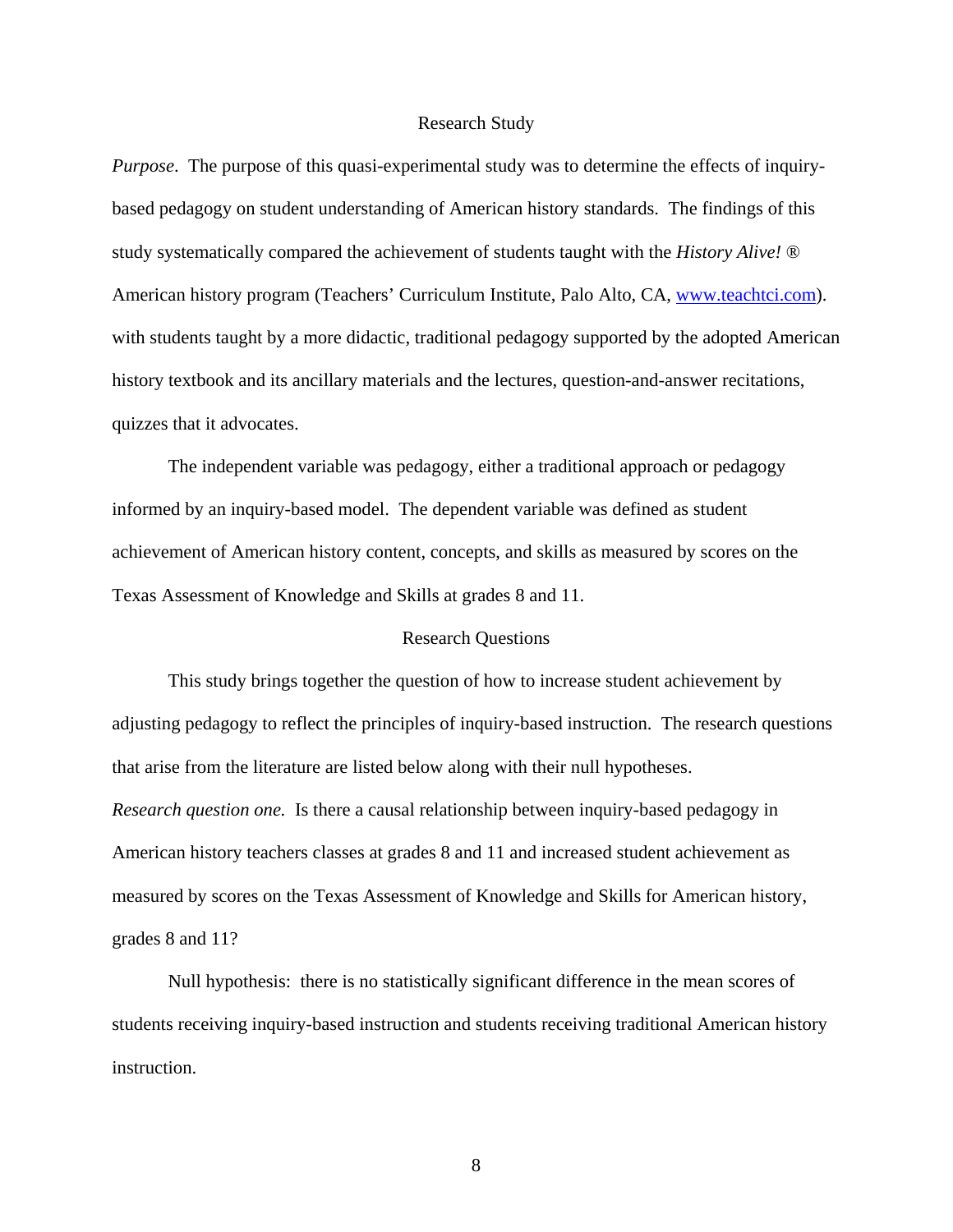*Research question two.* Is there a significant difference in the achievement of students in the *History Alive!* program according to the teachers' level-of-implementation?

 Null hypothesis: There is no statistically significant difference in the mean scores of students exposed to inquiry-based instruction according teacher level of implementation.

## Educational Significance of the Study

Robert Bain's (2000) research on the teaching and learning of history suggests that the achievement effects of inquiry-based learning as measured by standardized assessments are inconclusive. Previous studies have measured student outcomes using norm-referenced measures (Marzano, Pickering and Pollock, 2001). Marzano, Pickering and Pollock's metaanalysis of effective instructional practices are based upon experimental and quasi-experimental research in the United States during the past twenty years. Student achievement outcomes in these studies were measured predominantly by norm-referenced assessments. Those studies relying on criterion-referenced measurements predate the current standards-based, high-stakes accountability era ushered into public education in the United States by the Elementary and Secondary Education Act of 2001, commonly referred to as the "No Child Left Behind" Act.

Missing from the literature are studies that measure the effects of inquiry-based learning on mastering a standards-based curriculum (Marzano, Pickering, and Pollock, 2001). Schools have continued to utilize the same traditional instructional methodologies despite the adoption of a standards-based, high-stakes accountability system.

The significance of the study is two-fold:

1) to evaluate the effectiveness of the instructional model on the cohort participants - both teachers and students and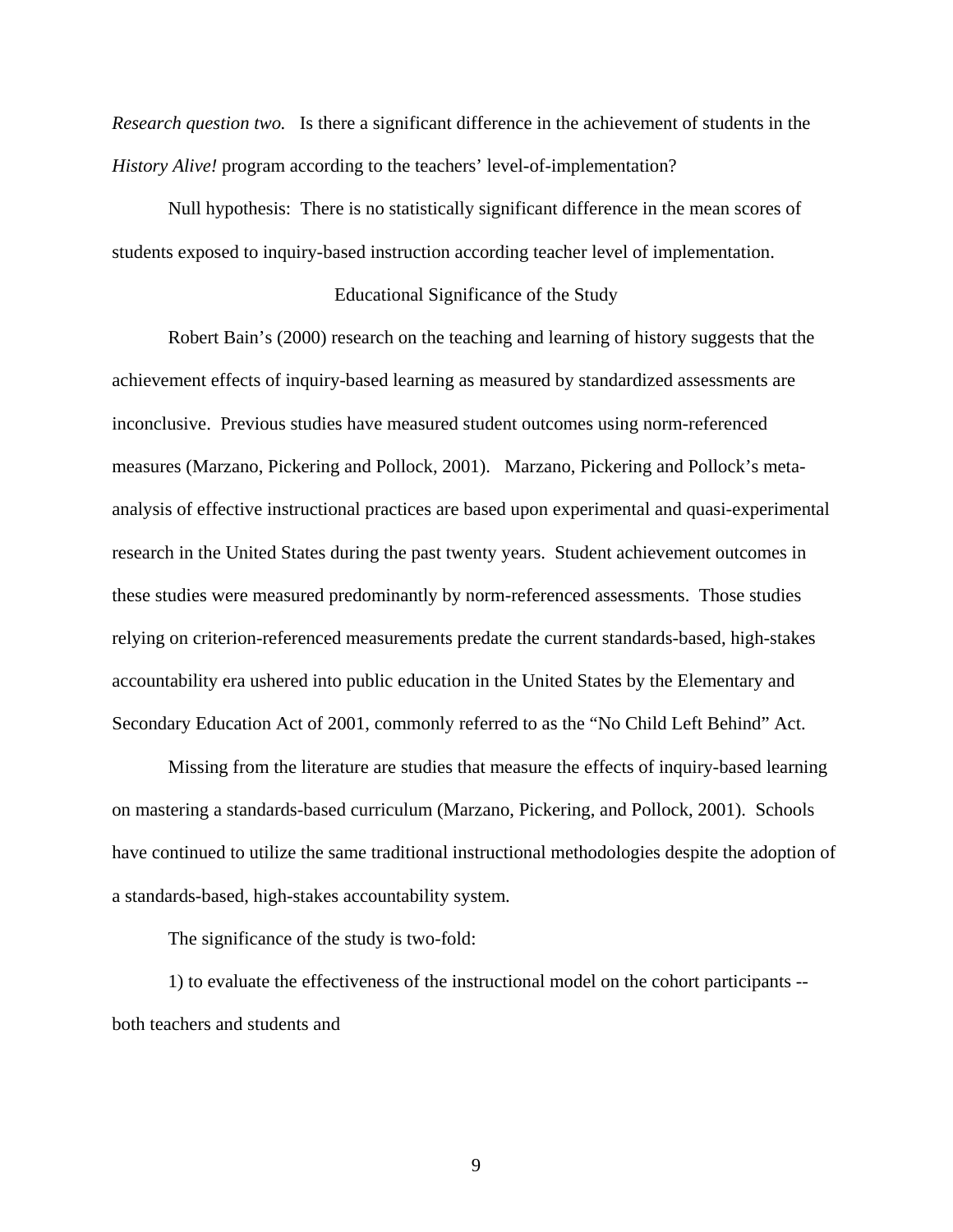2) to use findings to decide whether or not to expand the instructional model across the district.

# Definition of Terms

For the purpose of this study, the following words are defined:

*American history*. A general introductory course in regular education classes at grades 8 and 11 that fulfills the Texas state requirement for graduation. The Grade 8 course is defined as a study of American politics, economics, and cultures from the period of colonization in 1607 through the end of Reconstruction in 1877. The Grade 11 course continues the study by reviewing the American Revolution and Constitutional periods (1760-1791) and the Civil War (1861-1865) before concentrating on the events from the Gilded Age (1880s) through the Vietnam Era and Watergate (1973).

History Alive! Program. The American history professional development program and materials that are based upon the inquiry-based pedagogy model of Jerome Bruner and Howard Gardner.

*Inquiry-based instruction*. Pedagogy that consistently involves student learning through multiple intelligences, cooperative interaction among students given a problem or dilemma to resolve, and a focus on essential concept and historical understandings that spiral throughout the curriculum.

*Level of implementation*. Refers to the degree to which teachers exposed to the *History Alive!* program are using the strategies and materials as prescribed in the district's scope and sequence document for History Alive!. The *History Alive!* teacher's level of implementation is categorized as either Orientation Level, Mechanical Use Level or Routine Level. The level of implementation is determined by multiple classroom observations using a rubric designed from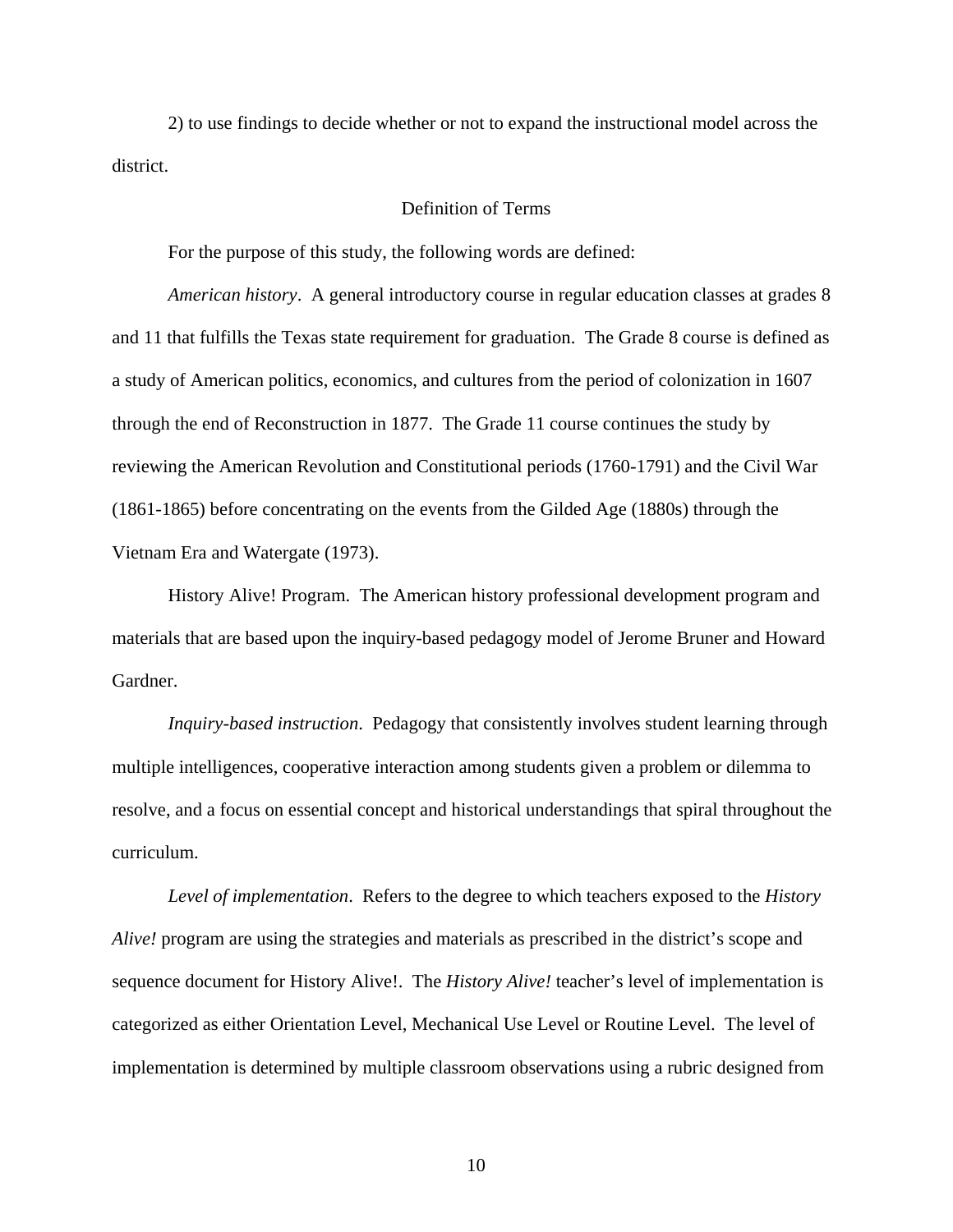the Level-of-Use instrument developed in Hall and Hord's *Concerns-Based Adoption Model* (1989).

*Standards-based curriculum.* A set of documents defining the scope and sequence of teaching American history. The standards for each American history course are based upon the *Texas Essential Knowledge and Skills* and each standard is further clarified for teachers with essential vocabulary, recommended teaching strategies, and formative assessment options.

*Texas Assessment of Knowledge and Skills (TAKS).* A series of state assessments covering reading, mathematics, writing, science and social studies at grades 3 through 11. This study will use the Grade 8 and Grade 11 TAKS exams of American history given to students at the end of each course. The grade 8 test consists of 48 multiple choice items; the grade 11 test includes 55 questions. All items are aligned with one of the learning objectives of the Texas Essential Knowledge and Skills.

*Texas Essential Knowledge and Skills (TEKS).* The state curriculum objectives EC-12 for each subject matter in the state of Texas. This study will address the TEKS for American history that delineate the content, concepts and critical thinking expectations at grades 8 and 11. The American history curriculum is divided into eight strands: history, geography, economics, government, culture, citizenship, science and technology and critical thinking skills. Within each strand are student expectations that define in particular what students must know and be able to do by the end of each course.

*Traditional classroom instruction.* Instruction that involves lengthy lectures, directed demonstrations and student independent practice using worksheets. Students are involved in didactic learning where the teacher is the dispenser of knowledge and the activities and lessons are decided upon by teacher with heavy dependence upon the textbook. Student opinions and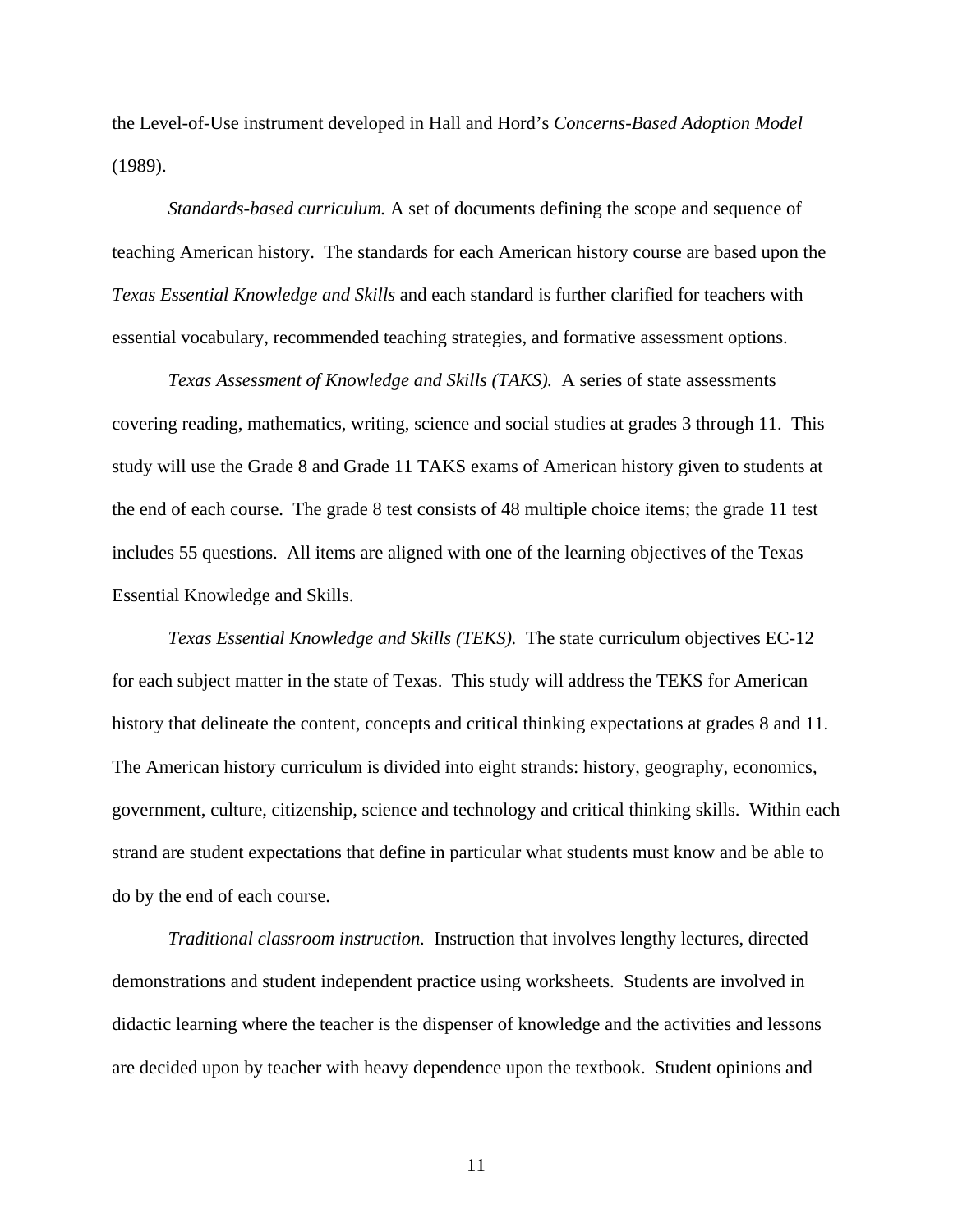deliberation with peers are not valued and the assessment of student progress is often limited to paper and pencil testing. (Taba, 1962).

# Delimitations of the Study

The following statements identify the delimitations of this study.

- 1. Classroom observations conducted three times during the academic year (once in the fall and twice in the spring) determined the level of teacher implementation. It is possible that the teachers' observed level of implementation during the three classroom visits did not reflect the daily practices of teaching American history.
- 2. The assessment scores were derived from a traditional paper and pencil test (TAKS). The type of measurement for determining student achievement was an objective paper and pencil test, which favors students taught with a more didactic approach.
- 3. The Grade 8 TAKS examination assesses the same corpus of curriculum standards that will be taught through the *History Alive!* program. However, the Grade 11 TAKS exam assesses content and skills representing World History and World Geography. A comprehensive assessment of social studies instruction across grades 8 through 11, approximately one-third of the Grade 11 exam assesses non-American history content. The grade 11 results will be affected by the non-American history content questions.

#### Organization of the Study

 Chapter 1 presents the introduction for the study, its theoretical framework and purpose. The research questions that drive the project and the educational significance are presented. This chapter also defines the terms of the study and lists its delimitations. A review of the literature concerning the development of inquiry-based instruction, classroom indicators of inquiry-based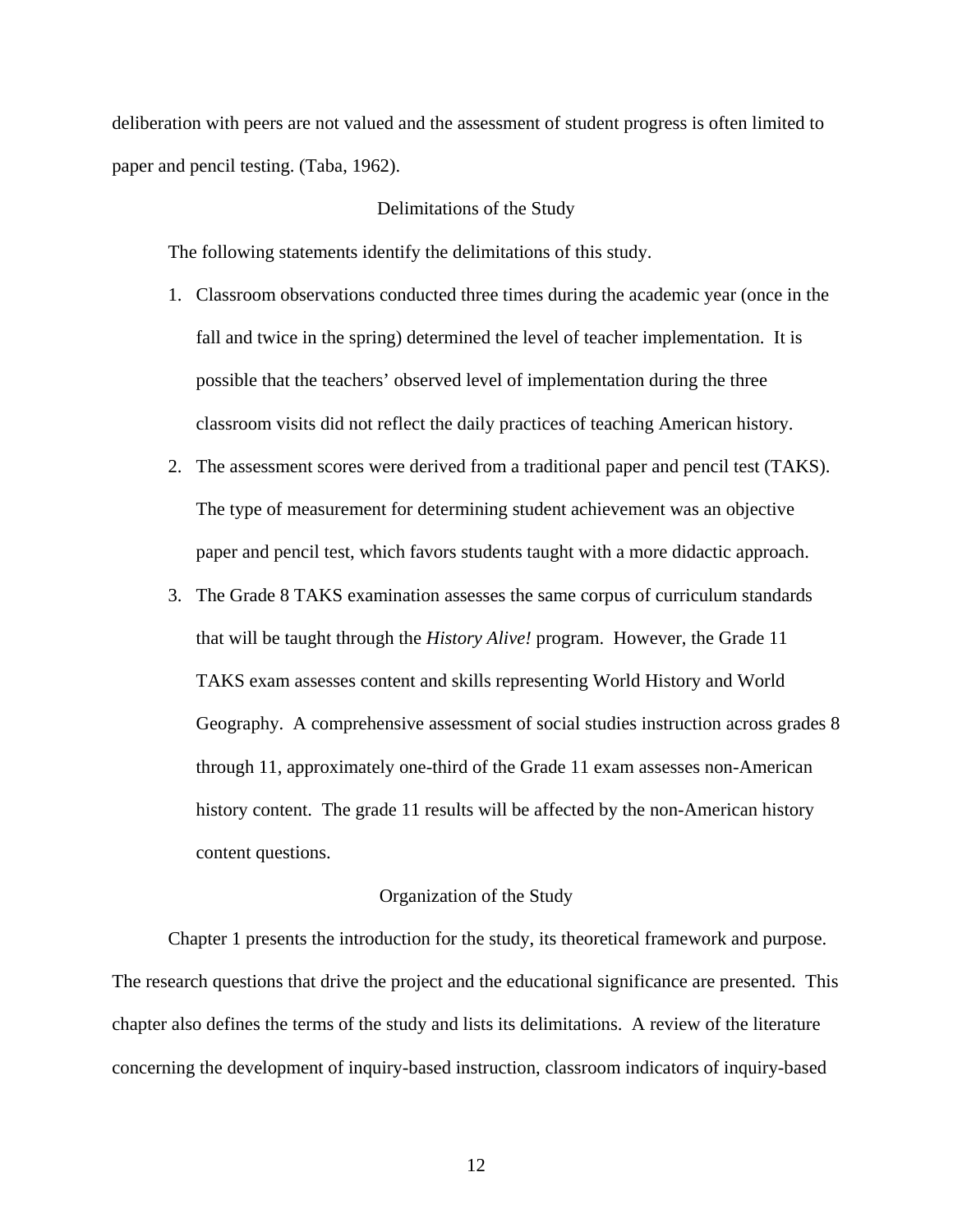learning, and the *History Alive!* learning environment comprise Chapter II. Chapter III describes the research design, purpose, hypotheses, subjects, sampling, variables, instrumentation, experimental design, procedure, statistical analysis and validity issues. Chapter IV presents the data related to each research question and Chapter V summarizes the results, discusses the implications, draws conclusions and offers recommendations for further study.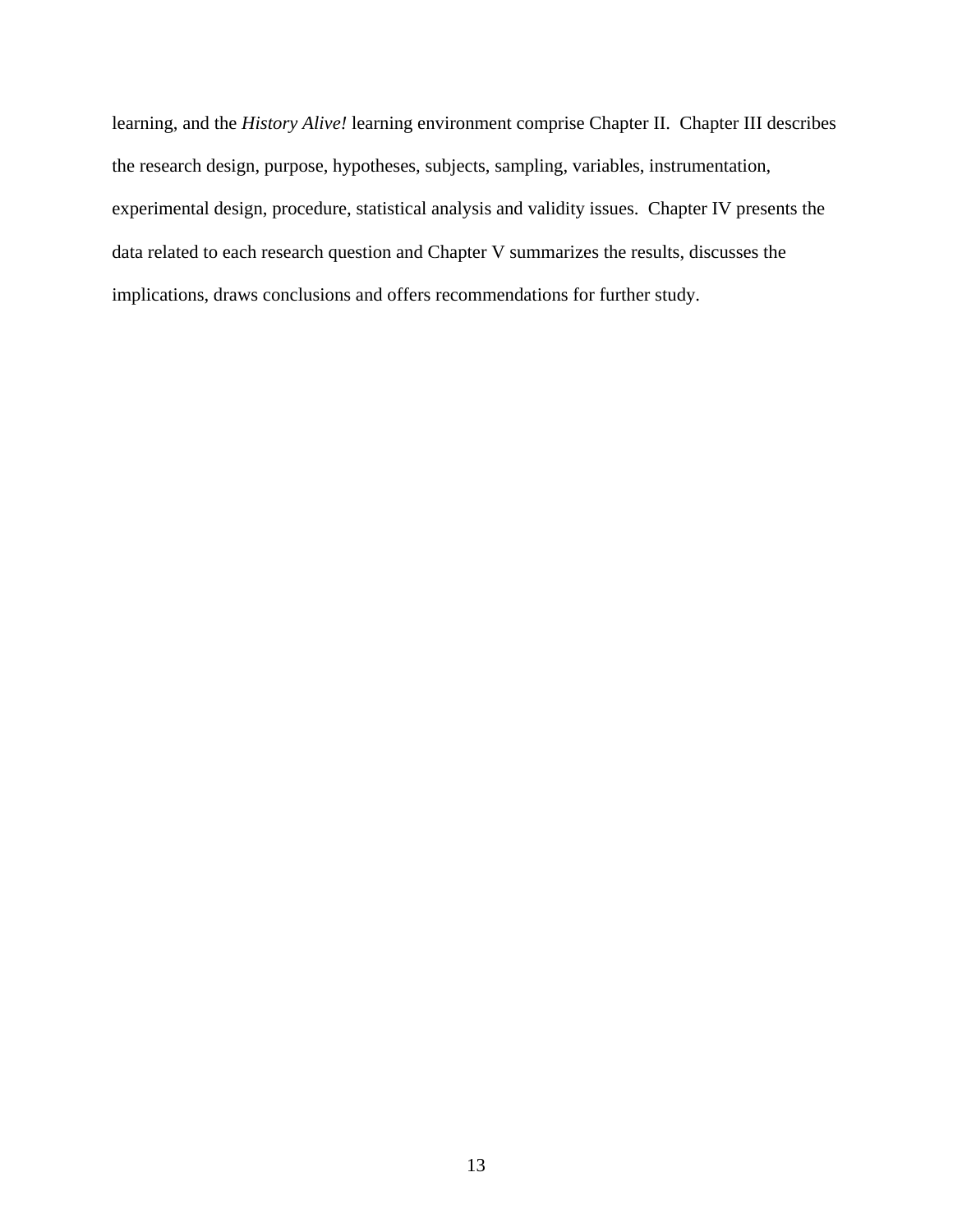## CHAPTER II

# REVIEW OF LITERATURE

The purpose of this quasi-experimental study was to determine the effects of inquirybased instruction on student understanding of American history content standards. This chapter reviews the literature pertaining to the historical development of inquiry-based methodologies and outlines the current features of an inquiry-based instructional model for the teaching of American history. First, the definition of inquiry-based instructional models is examined in light of the development of constructivist theory on cognition. The development of classroom thoughtfulness indicators is presented to further define the teacher behaviors that support a cooperative, inquisitive classroom environment. Current research on high-yield instructional practices and their alignment with the inquiry-based model is discussed and finally, the instructional components of the *History Alive!*® American history program (Teachers' Curriculum Institute, Palo Alto, CA, [www.teachtci.com\)](http://www.teachtci.com/) are examined in congruence with the theoretical framework of inquiry-based instruction.

### What is Inquiry-based Instruction?

 There is need to examine what the phrase "inquiry-based instruction" has come to mean. Meanings of the phrase are closely linked with the work of Jerome Bruner (1961), Lev Vygotsky (1962), and Hilda Taba (1962). Inquiry-based instruction can be associated with two interconnected domains. First, the inquiry model is used to identify a position within the domain of epistemology. Second, inquiry-based pedagogy is also viewed as an instructional theory and prescribes a form of pedagogy. This review of literature concentrates on the second domain of inquiry-based pedagogy, tracing the development of theory into classroom application.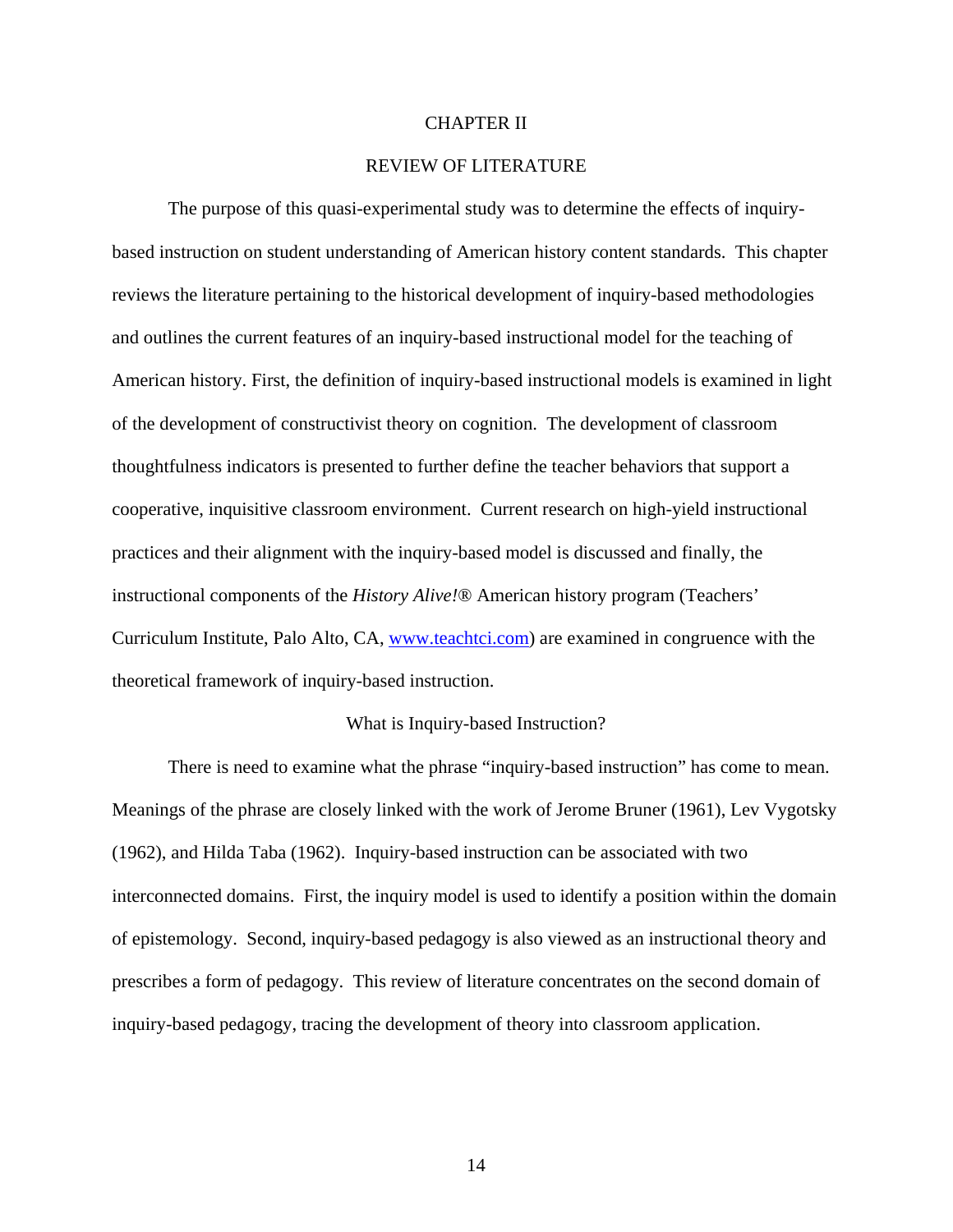In the teaching of social studies, perhaps more than any other discipline, the use of good inquiry techniques is vital since learner outcomes are dependent on developing a critical, inquiring mind. (Parker, 1991). Two well-developed models of instructional programming are particularly relevant for teaching social studies: Jerome Bruner's *Man: A Course of Study* (1965). and Hilda Taba's *Teaching Strategies* (Taba and Freeman, 1964). These models were developed for general social studies classroom use and offer unique opportunities to engage all students in high level conceptual learning and in developing skills of inquiry, research, writing, discussion, and project synthesis.

# *Jerome Bruner*

 Bruner's (1960) teaching-learning model, the basic structure of a discipline, is not actually a framework, but a way of approaching the development of a framework for teaching history. Bruner developed an innovative curriculum called *Man: A Course of Study* (1965) which exposed students to the ideas and methods of scholars working in a discipline. Bruner stressed that children should be active inquirers, emulating the search for understanding exhibited by scholars. Through such experiences, students move to increased levels of investigation in a field following a spiral curriculum of increasing complex concepts and historical generalizations that constitute the structure of history. Bruner's notion that students learn best when they act as real inquirers has influenced many instructional models in the education, including Hilda Taba's *Teaching Strategies* (Taba and Freeman, 1964) and the *History Alive!* program (Bower and Lobdell, 2004).

 Bruner's structure of the discipline model (1960) developed from the 1959 Woods Hole Conference on education in science, sponsored by the National Academy of Sciences (Maker and Nielson, 1995). Directed by Bruner, the conference report, published as *The Process of*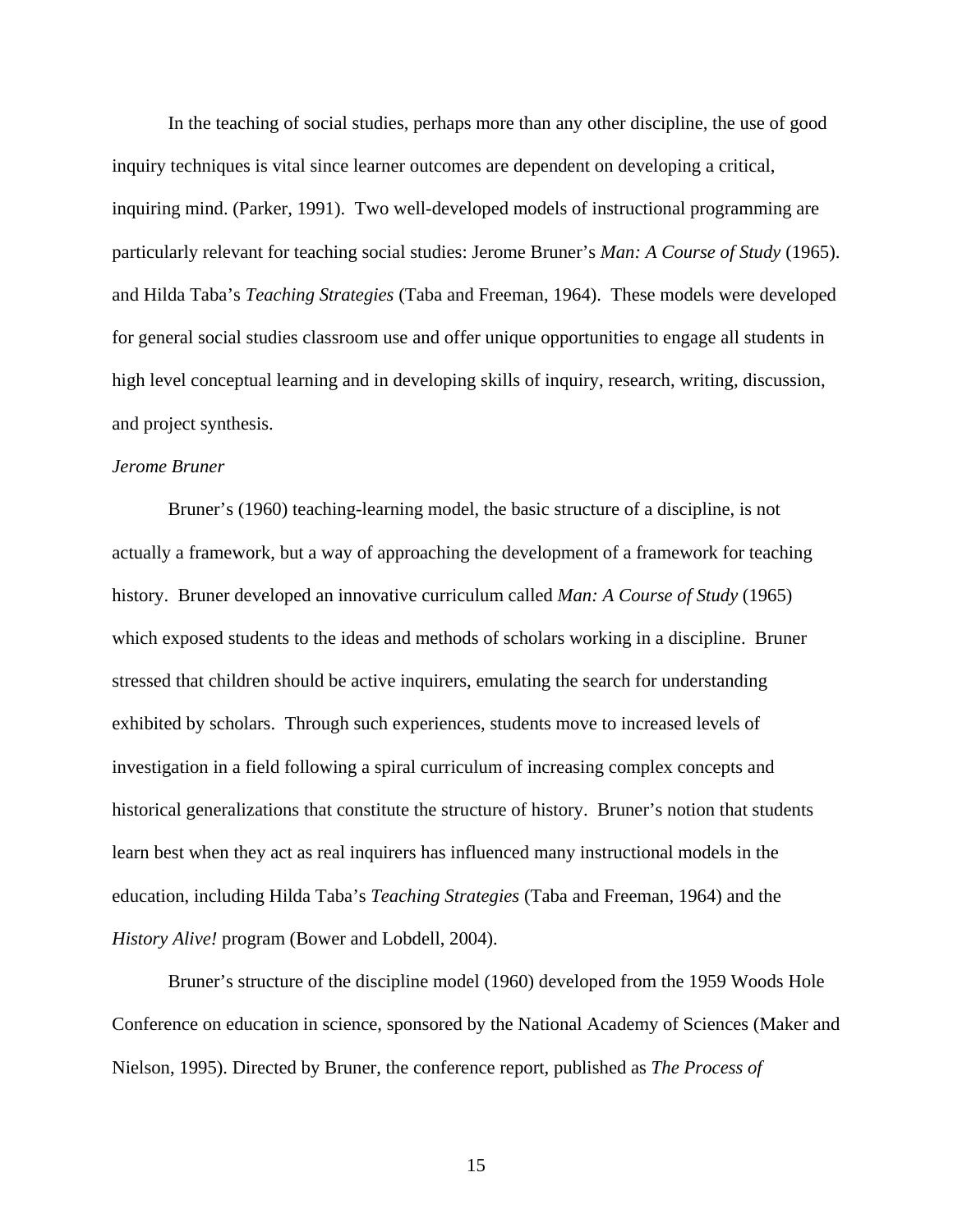*Education* (1960), discusses five important areas of education. The first component, the importance of structure, argued that the aim in education should be to teach the basic structure of academic disciplines in such a way that this structure could be understood by children. This basic structure consists of certain concepts (for example revolution in history, supply and demand in economics, and cultural diffusion in geography) and the important relationships between them. In addition to basic concepts, themes and theories, each discipline has characteristic patterns of inquiry or strategies for research and information management. Table 1 illustrates key generalizations from the content strands in American history.

Table 1

# *Key American History Generalizations*

| Discipline     | Generalizations                                                                                                                                                                                    |  |  |
|----------------|----------------------------------------------------------------------------------------------------------------------------------------------------------------------------------------------------|--|--|
| <b>History</b> | Wherever human beings have lived, conflicts between individuals, groups,<br>and nations have arisen.                                                                                               |  |  |
|                | A historian's view of the past is influenced by the availability of evidence,<br>his or her personal bias, purposes for writing, and the society and times in<br>which he or she lives and writes. |  |  |
| Geography      | The physical environment influences how a culture develops and how it<br>solves its problems for survival.                                                                                         |  |  |
|                | An individual's perception of his or her physical environment is influenced<br>by his or her culture and experiences within that environment.                                                      |  |  |
| Politics       | In every society and institution, regulations and laws emerge to govern the<br>behavior of individuals and groups.                                                                                 |  |  |
|                | Rules and laws reflect the basic values within a society or institution.                                                                                                                           |  |  |
| Economics      | Every individual and society face a conflict between unlimited wants and<br>limited resources.                                                                                                     |  |  |
|                | All members of society are interdependent. Individual producers of goods<br>and services exchange with others to get the goods and services they need<br>to satisfy their basic wants.             |  |  |

(Banks, 1990)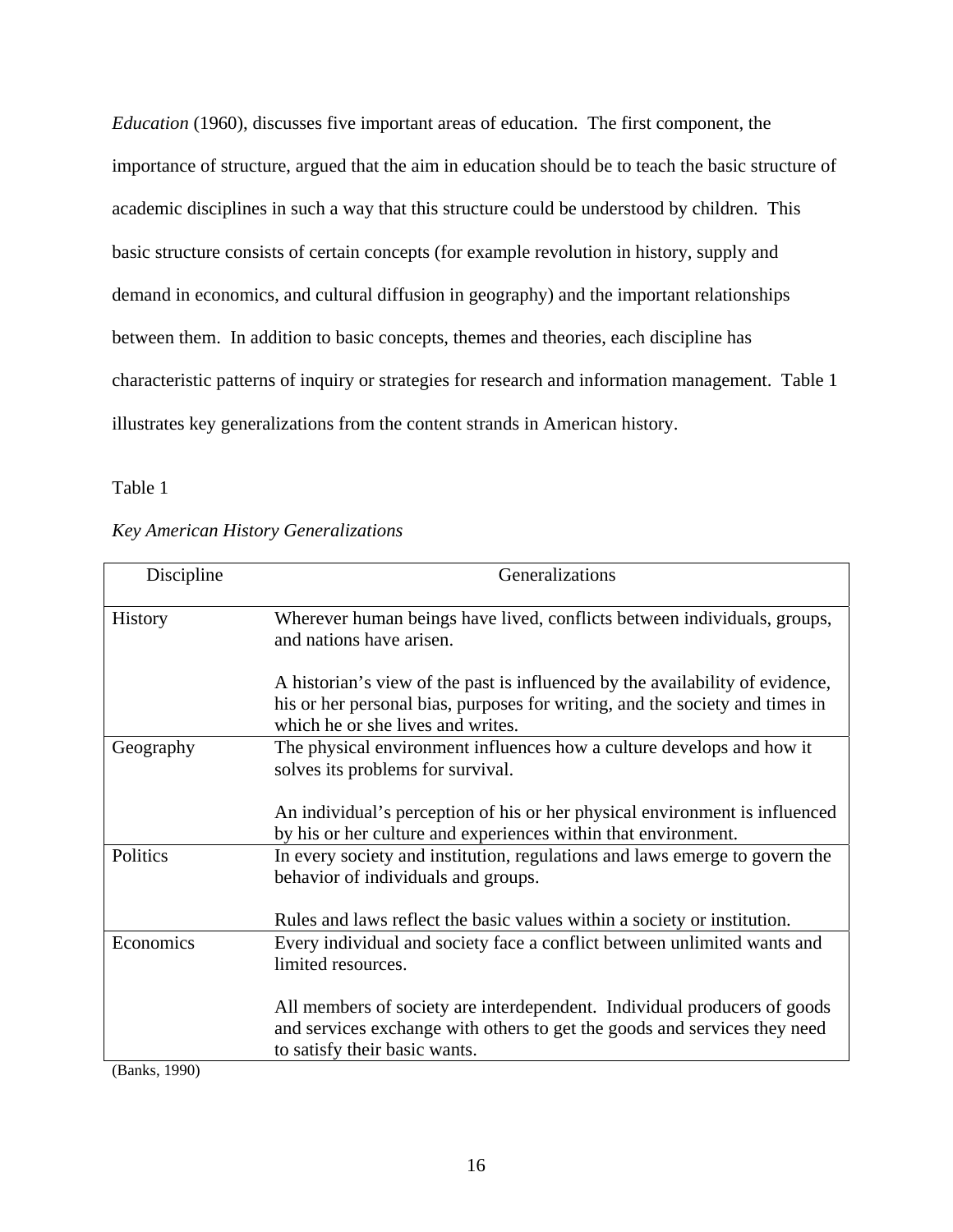"Most of Bruner's ideas follow from this basic conviction: A person approximates an inquirer if the basic ideas of that disciple are understood and are of concern; if concepts are revisited as understanding increases; if a balance is established between a learner's intuition and analysis; and if a long-term commitment to intellectual activity and the pursuit of knowledge is clear" (Maker and Nielson, 1995, p.94)

 Understanding the basic structure means that an individual not only has learned a specific thing but also has learned a model for understanding similar things that may be encountered again. A historical event or phenomenon is recognized as a specific instance of a more general case. Carefully developed understanding should permit the student to recognize the limits of applicability of the generalization (Bruner, 1966).

Students reach historical understanding when they can demonstrate (Bruner, 1966):

- 1. The ability to understand present events in light of the past.
- 2. The ability to sift through the documentary record and construct a straightforward and probable account of what happened.
- 3. Reflective and discriminating replies to "thought questions" on a given historical situation.
- 4. The ability to answer factual questions about historical personalities and events.

Using an inquiry model to teach history effectively makes several assumptions (Banks,

1990). The first assumption is that the primary purpose of learning is to inform the future; whatever people learn should allow them to go further more easily. Learning serves people in the future through both specific and general transfer. By learning underlying ideas, the student can master more of the subject, more quickly, and since educators have little time and much to teach, these basic ideas will go much further (Bransford, Brown, and Cocking, 2000).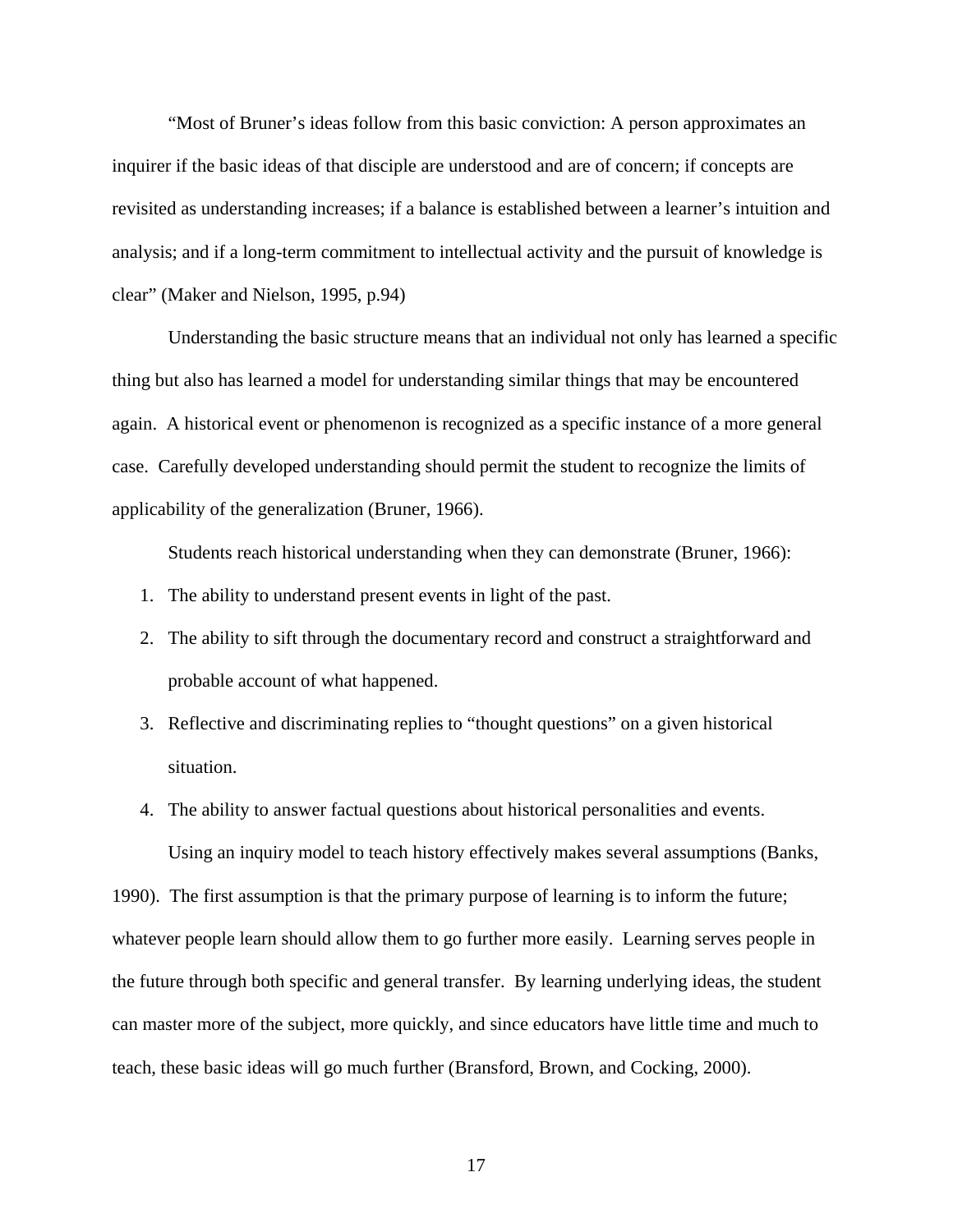Related to this idea is the belief that memory is facilitated if a structure is learned. Bruner (1960) states that research on memory has shown that unless details are placed in a structured pattern, they are forgotten easily. Once the structure is learned, facts and details can be remembered more easily or reconstructed if necessary.

 Bruner's emphasis on putting the learner in the role of a scholar or inquirer requires teachers to present lessons that develop higher levels of thinking and encourage discovery and open-endedness. When children behave as scholars they will use, rather than simply acquire, information. Information learned will be applied in practical situations and be used to form new products or reach more mature decisions. Information, he argues, transforms to understanding upon social interaction and practical application.

 Discovery is an integral part of Bruner's approach (1966) to teaching and learning. He suggests that there are three important aspects involved in implementing a guided inquiry-based classroom.

- (a) organization and selection of data to be used in facilitating the child's discovery of some basic ideas,
- (b) the use of questions for activities that will guide students in the process of inquiry, and
- (c) ways of teaching that will translate into an inquiry attitude.

Although Bruner does not directly address the question of what kind of learning environment a teacher should establish, for students to function as real inquirers, the focus must be on student ideas and learning activities. Teacher talk must not dominate the classroom. The environment must permit a high degree of mobility to enable students to carry out their investigations.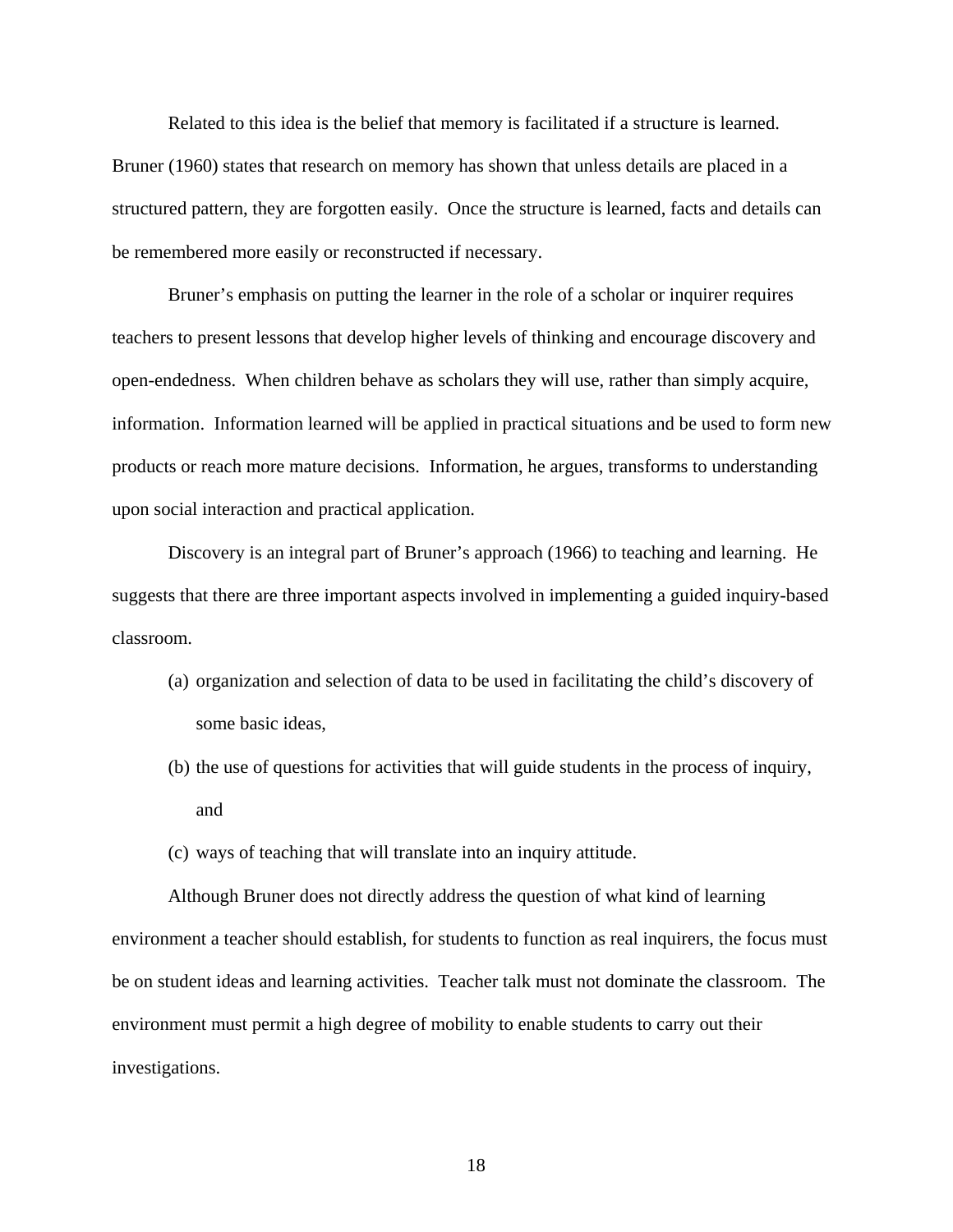The major disadvantage in using Bruner's approach is that history teachers carry a large burden for designing quality instruction (Maker and Nielson, 1995). They not only must keep up on the latest developments in their field but also must be knowledgeable enough in the methods of inquiry to be able to give children assistance in their investigations. To teach high-level concepts adequately, the teacher must understand them well. Many teachers are not knowledgeable enough about their academic areas because the basis of their pre-service and inservice training has focused on strategies at the expense of developing strong conceptual understanding of a discipline. (Ravitch, 1998). For American history teachers, the *History Alive!* program has built a bridge linking Bruner's *Structure of the Discipline* (1960), spiraled curriculum and inquiry-based methodology with quality American history units based upon state standards and a professional development program designed to tool teachers with specific strategies to implement an inquiry-based learning environment.

# *Hilda Taba*

Hilda Taba's identification of effective instructional strategies define what an inquirybased teacher and learner do. The *History Alive!* program developed by synthesizing Bruner's *Structure of the Discipline* (1960) and Taba's techniques for establishing an inquiry-based classroom. Taba, in the development of both her theory on curriculum development (1962) and her *Teaching Strategies* program (Taba and Freeman, 1964), draws heavily upon the concept of teaching the basic structure of a discipline as a way to organize and present the content to be taught. Teaching the "thought systems" of the various disciplines, an idea attributed to Bruner, also influenced Taba.

 With the use of Taba's techniques, however, the history teacher would be certain of the systematic development of higher levels of thinking, the use of open-ended questions, and the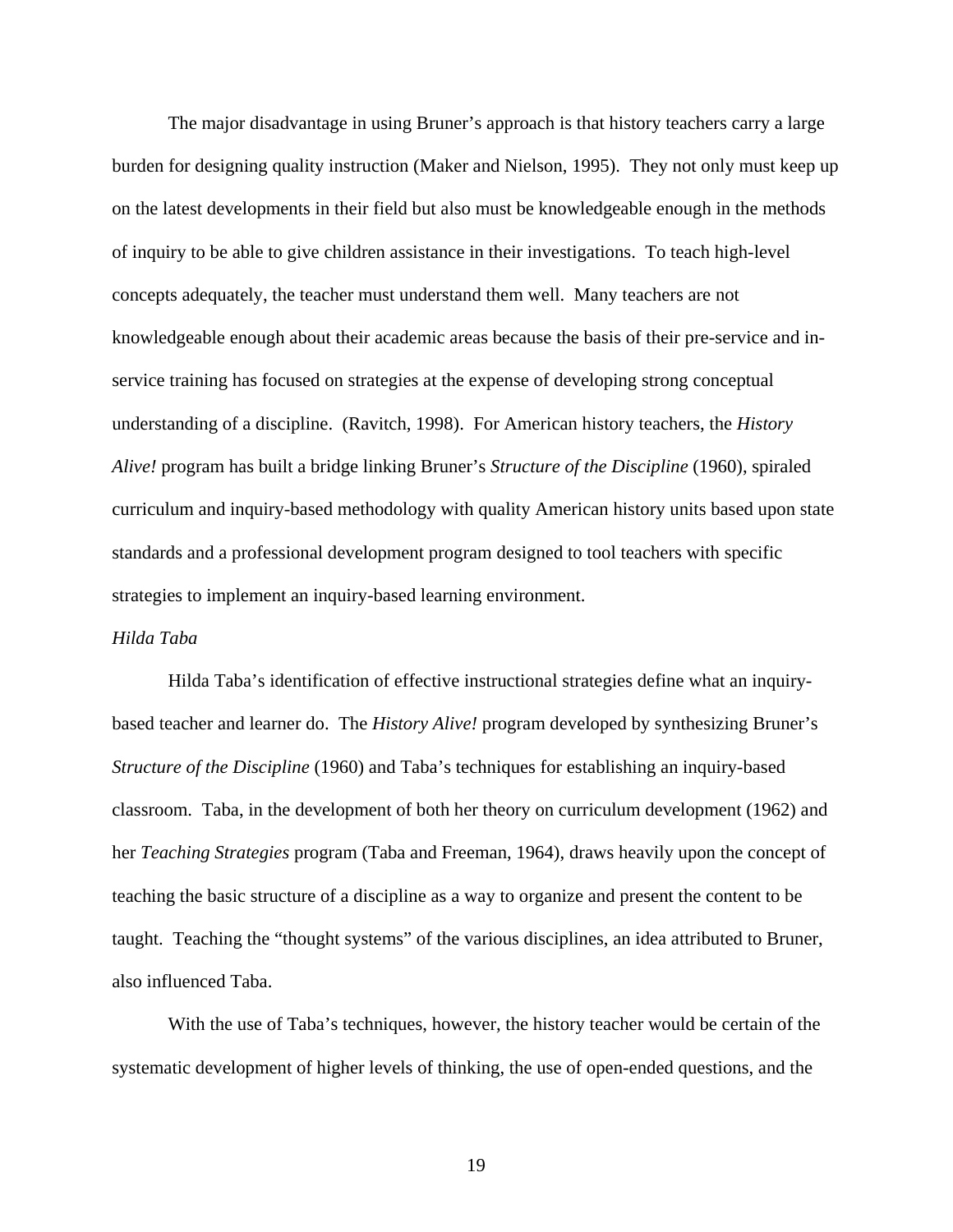use of questions calling for explanations of reasoning and logic. Taba adds class discussions as methods of guided debriefing exercises so that teachers can monitor understanding and adjust the pacing of instruction. Table 2 synthesizes the common behavior traits recommended among students and teachers in both Hilda Taba and Jerome Bruner's inquiry-based instruction models.

# Table 2

| Summary of Teacher and Student Roles in Bruner's Structure of the Discipline |  |
|------------------------------------------------------------------------------|--|
| and Taba's Instructional Strategies                                          |  |

| Type of               | Student     |                          | Teacher     |                           |  |
|-----------------------|-------------|--------------------------|-------------|---------------------------|--|
| Thinking              | Role        | <b>Sample Activities</b> | Role        | <b>Sample Activities</b>  |  |
| <b>Basic Concepts</b> | Inquirer    | Using primary            | Organizer   | Choose concepts           |  |
|                       | Data        | sources, study an        | Facilitator | identified as most        |  |
|                       | gatherer    | event by collecting      | Consultant  | important by historians.  |  |
|                       | Analyzer    | raw data.                | Resource    |                           |  |
|                       | Synthesizer |                          |             | Subject each concept to   |  |
|                       |             | Using a secondary        |             | be taught to the tests of |  |
|                       |             | source, study the        |             | usefulness to an adult.   |  |
|                       |             | conclusions or ideas     |             |                           |  |
|                       |             | of others about          |             | Select the data and plan  |  |
|                       |             | some historical          |             | learning experiences that |  |
|                       |             | phenomenon.              |             | are rich in developing    |  |
|                       |             |                          |             | concepts and basic ideas. |  |
| Inquiry as a          | Inquirer    | Be a professional        | Organizer   | Provide students          |  |
| Scholar               | Data        | historian.               | Facilitator | constructive feedback on  |  |
|                       | gatherer    |                          | Consultant  | their inquiry skills.     |  |
|                       | Analyzer    |                          | Resource    |                           |  |
|                       | Synthesizer |                          |             | Provide students with     |  |
|                       |             |                          |             | feedback on the validity  |  |
|                       |             |                          |             | of their conclusions and  |  |
|                       |             |                          |             | logic in reaching them.   |  |
| Discovery             | Inquirer    | Try to figure things     | Organizer   | Organize content and      |  |
|                       |             | out; make sense of       | Facilitator | plan learning experiences |  |
|                       |             | information,             | Consultant  | that will facilitate      |  |
|                       |             | observations, and        | Stimulator  | students' discovery of    |  |
|                       |             | data.                    |             | basic concepts.           |  |
|                       |             | Make hypotheses to       |             | Provide a balance         |  |
|                       |             | test them.               |             | between inductive and     |  |
|                       |             |                          |             | deductive approaches.     |  |

Adapted from Maker and Nielson, 1995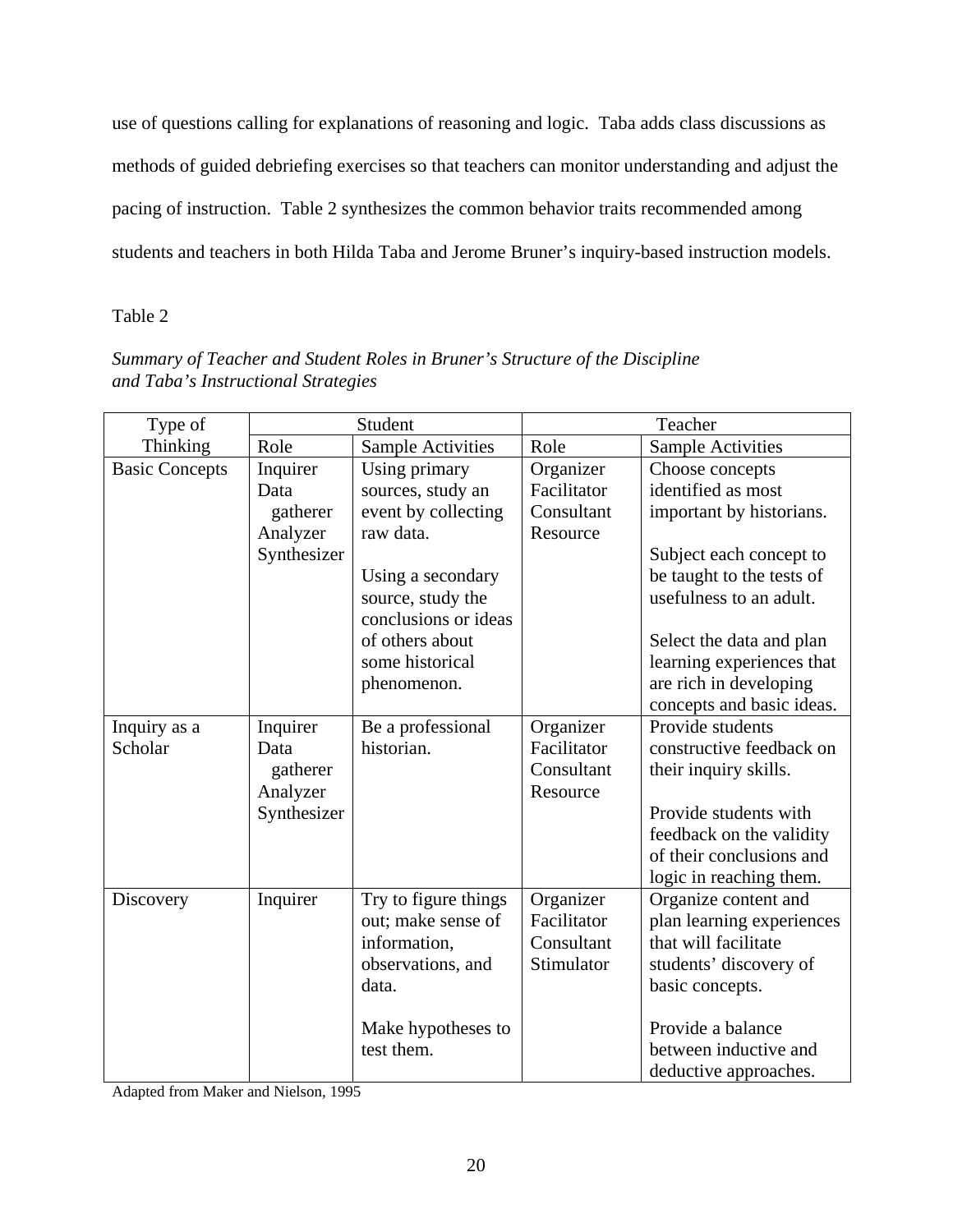The Hilda Taba Teaching Strategies (Taba and Freeman, 1964) are structured generic methods in which teachers lead students through a series of sequential tasks by asking them open-ended, but focused questions. Four strategies were developed:

- (a) Concept development: in which students classify data and support their classifications. Concepts are formed, clarified, and extended as students respond to questions that require them to notice similarities and differences that form a basis for grouping items, labeling groups in different ways, regrouping items in different ways and giving reasons for all groupings. During these activities the teacher must be able to ask clarifying questions at the appropriate time and recognize when to use other tactics to extend, refocus or support a discussion that will foster conceptual attainment.
- (b) Interpretation of data: in which students gather information and make inferences about it. Based on guided class discussions, students draw cause-effect relationships and defend the contentions they make. A critical element of this strategy is that students have meanings for their interpretations and that they recognize the significance of this data upon events in the past, present and future. Teachers must be able to help students recognize the problematic nature of drawing conclusions from limited information and they must help students reach these conclusions on their own. Teachers must also be able to guide a discussion by using appropriate questioning techniques.
- (c) Application of generalizations: involves students using generalizations to explain unfamiliar events and to make predictions about what would happen in hypothetical or proposed situations. The real test of a concept or generalization comes when it is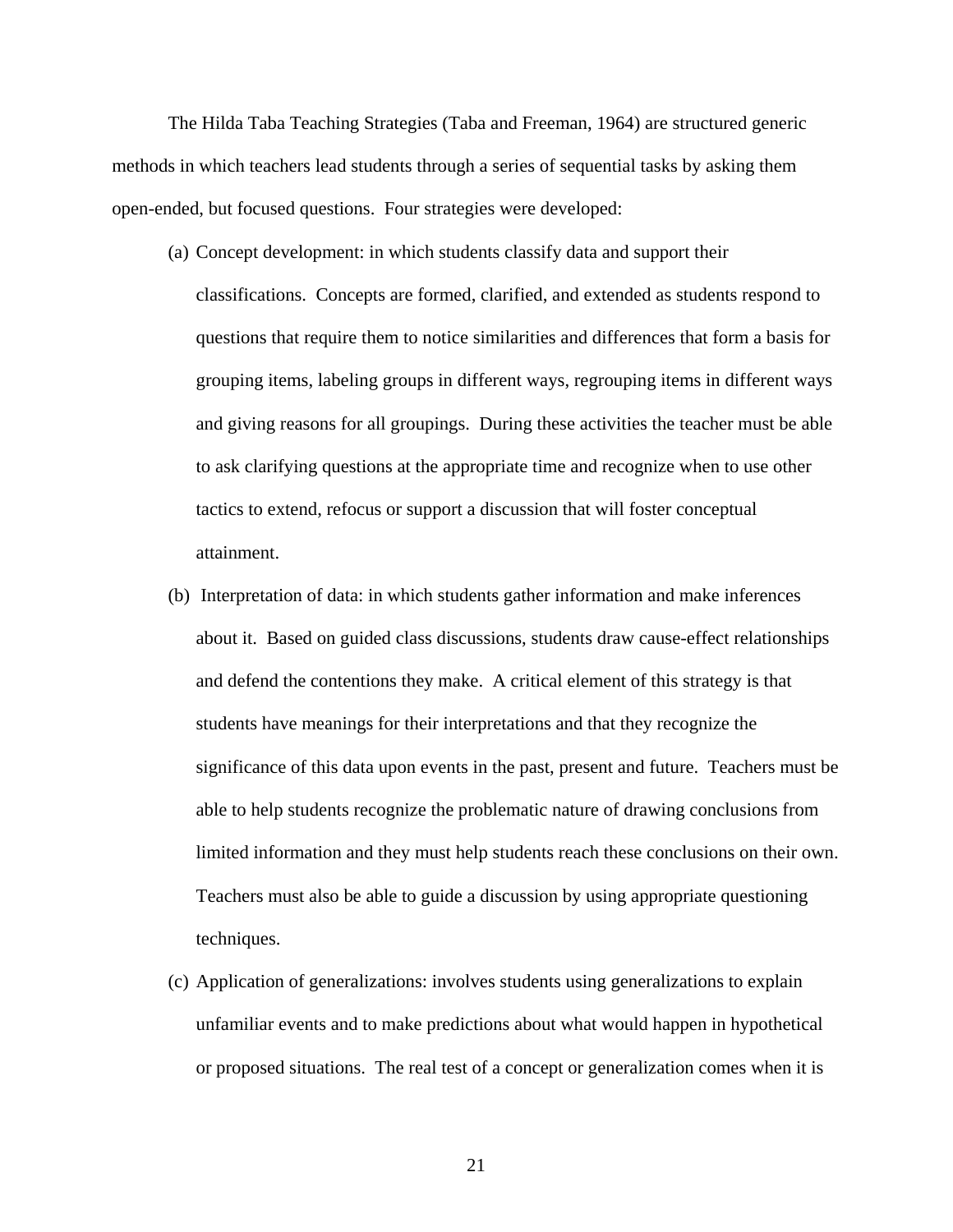applied in a real-life situation. (Taba, 1964). Students must support all predictions and inferences made. Again, teachers must use appropriate questioning strategies that will lead children through the application tasks.

(d) Resolution of conflicts: helps students deal more rationally with situations encountered in life by giving them practice in exploring feelings, attitudes, and values behind people's behavior. Students are encouraged to take viewpoints of all individuals involved in the conflict and discuss what each individual can do to resolve the conflict situation. Based on the discussion, students evaluate their options and make independent judgments about the most appropriate action that should be taken. After explaining the judgment and considering long-term consequences, students are asked to consider a similar situation experience by a member of their own group.

Taba's inquiry-based strategies were intentionally conceived upon the premise that "all school children are capable of thinking at abstract levels, although the quality of individual thinking differs markedly" (Institute for Staff Development, 1971, p. 148).

Her research shows that when students receive instruction based upon her model, students with low IQs gained as much as did those with high IQs. To assess the effectiveness of the teaching strategies (Taba, 1964), an objective test, *The Social Studies Inference Test*, was given to students at the end of the course. By this measure, students were presented with a series of stories followed by a list of inferences about the story. Students read the story and the statements and decided whether each statement was probably true or probably false. Scores tabulated the dimensions of inference, overgeneralization, and discrimination.

 Test scores were correlated with student participation during the year. Tapes of classroom discussions were coded by level of thought for each student. To analyze interaction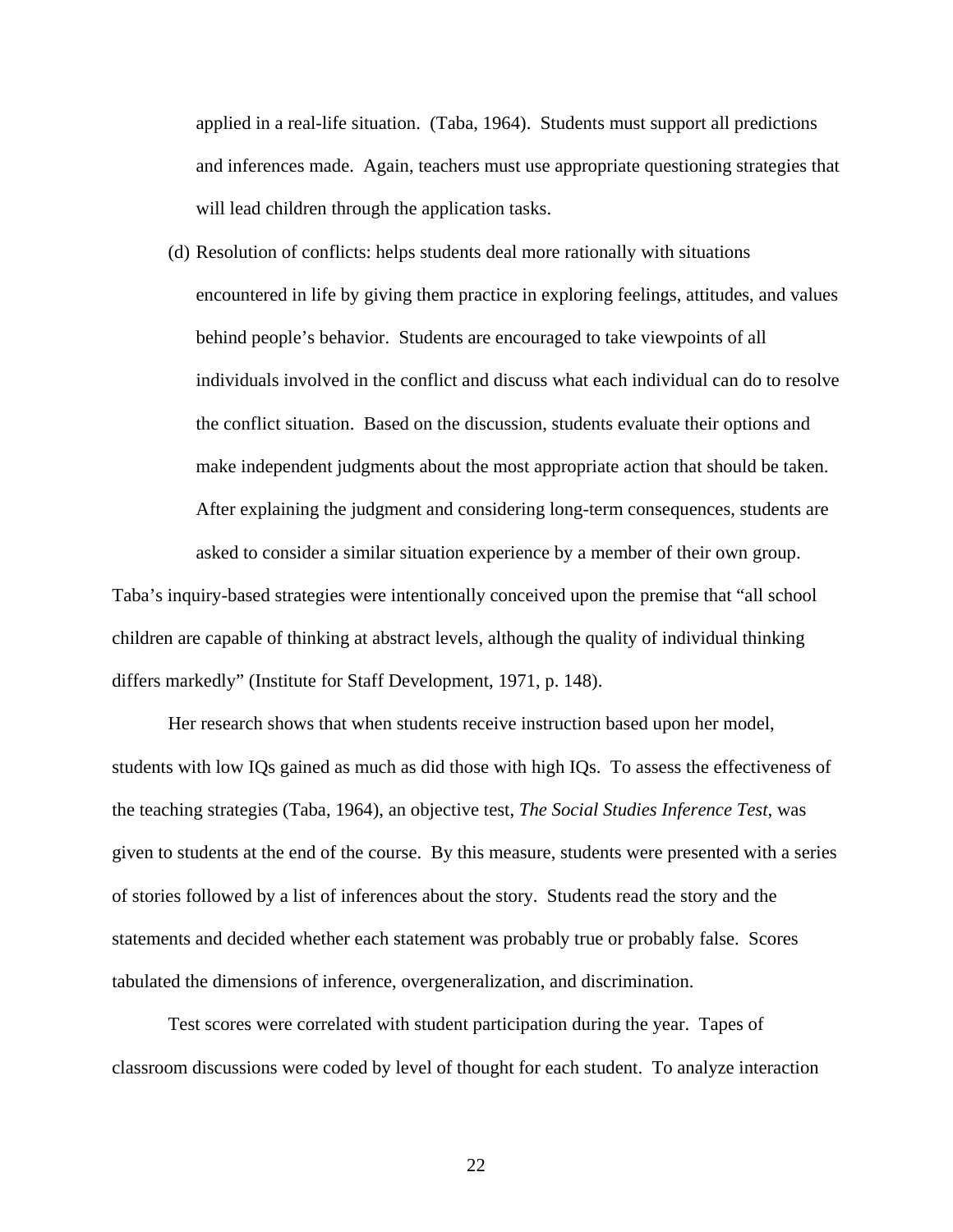patterns, several measures were obtained for each child. Children were classified as either high or low participators in the inquiry-based classroom. Children's participation in the discussions was compared to their performance on *The Social Studies Inference Test* and with other variables assessed (IQ scores, reading achievement, etc.)

Data analysis and interpretation concluded that:

- 1. Students in the inquiry-based instruction group performed better on the inference tests than did students in the control group (Taba, 1967).
- 2. The trained teachers had a greater success rate in getting students to respond at the higher levels than did the untrained teachers (Taba, 1967).
- 3. Teacher training is more effective when directed toward specific strategies than overall improvement in teaching (Taba, 1964).

The degree of teacher modeling and structuring of tasks and processing is heavy in the Taba model. For many teachers, the Taba *Strategies* are complicated and require the learning of subtle teacher behaviors (Bransford, Brown, and Cocking, 2000). A complete change in teaching style is required and may take a long time to internalize (Bransford, Brown, and Cocking, 2000). The *History Alive!* program has applied these strategies in a programmatic delivery of standards-based American history instruction. The strategies have different names than in the Bruner and Taba models; however, the inquiry processes remain the same. With the *History Alive!* program, teachers do not have to construct new lessons based upon the structure of American history or design questioning scaffoldings for units of instruction. The *History Alive!* program has married the inquiry-based models of Jerome Bruner and Hilda Taba with the content, concept and skill requirements of the Texas state standards (Texas Essential Knowledge and Skills) for American history.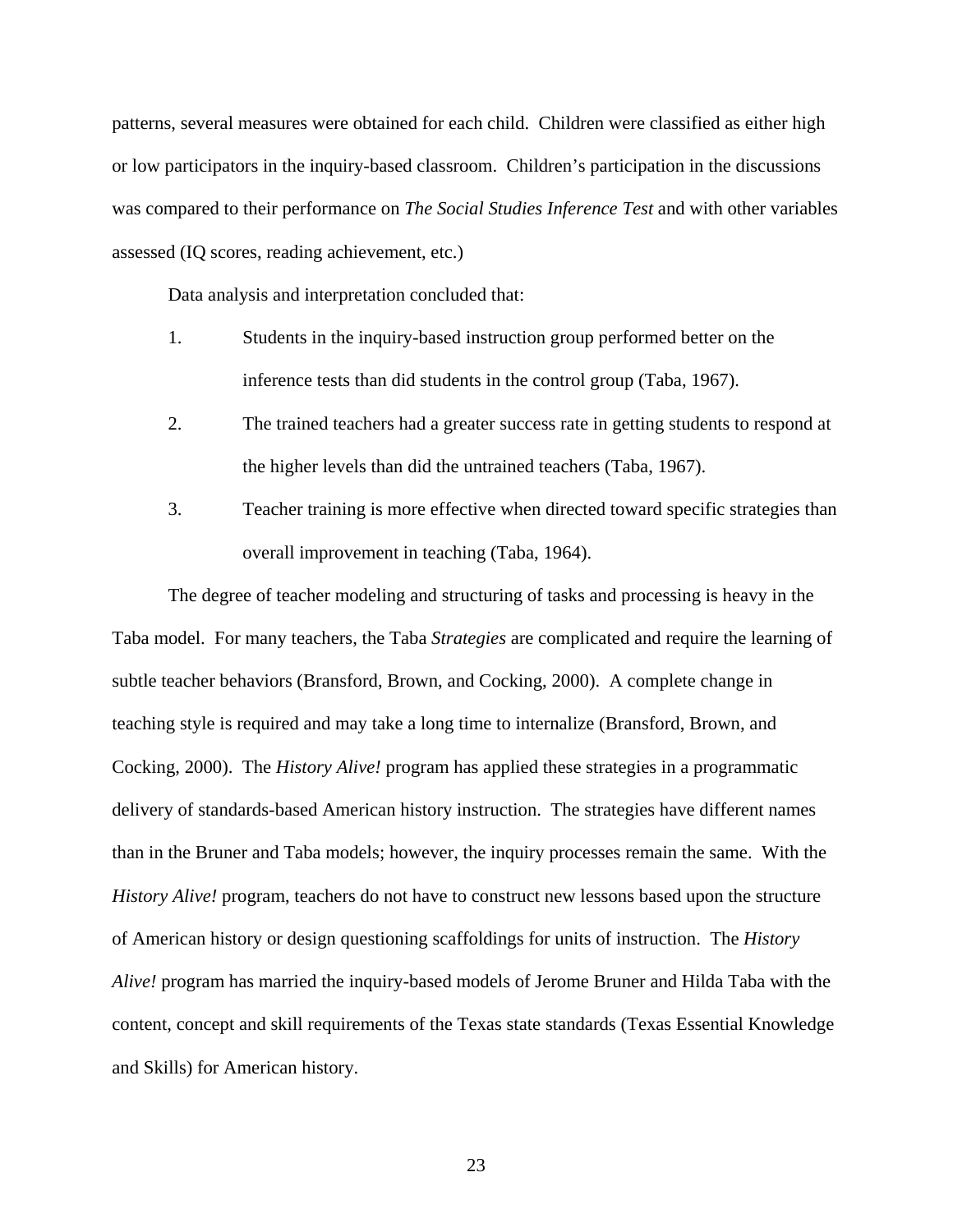Bruner laid the foundation for an inquiry-based instructional model upon his notion of the structure of the discipline and the spiraled curriculum. Hilda Taba built upon Bruner's work by defining a process for teachers to scaffolding questions and tasks. The inquiry-based model is also considerate of the need for students to construct meaning through social interaction and for the teacher to guide that process by serving as the intermediary who helps students translate their potential into achievement.

## *Lev Vygotsky*

 The work of Russian psychchologist Lev Vygotsky fills a void perceived in Bruner's work and intimated in Taba's. Vygotsky's developmental theory stresses the inherent social nature of all human activity (Hausfather, 1996). Fosnot (1989) commented that many American educational psychologists were primarily interested in how knowledge is constructed, while Vygotsky concentrated on the question of how social and cultural factors influence intellectual development. His theory focuses on how individuals, interacting with knowledgeable social agents (teachers, peers) construct and internalize knowledge the agents have. Vygotsky believed all individual construction of knowledge is mediated by social factors (Hausfather, 1996).

 The zone of proximal development is the most important Vygotskian construct clarifying the relationship between development and instruction. (Hausfather, 1996). The zone of proximal development is typically thought of as the difference between what the student can learn autonomously and what he can learn only with a helper. Effective instruction targets the learner's zone of proximal development defined as the gap between the learner's actual development determined by independent problem-solving and his level of potential development determined by problem-solving supported by an adult or through collaboration with more capable peers (Vygotsky, 1962). For a student to be operating in the zone of proximal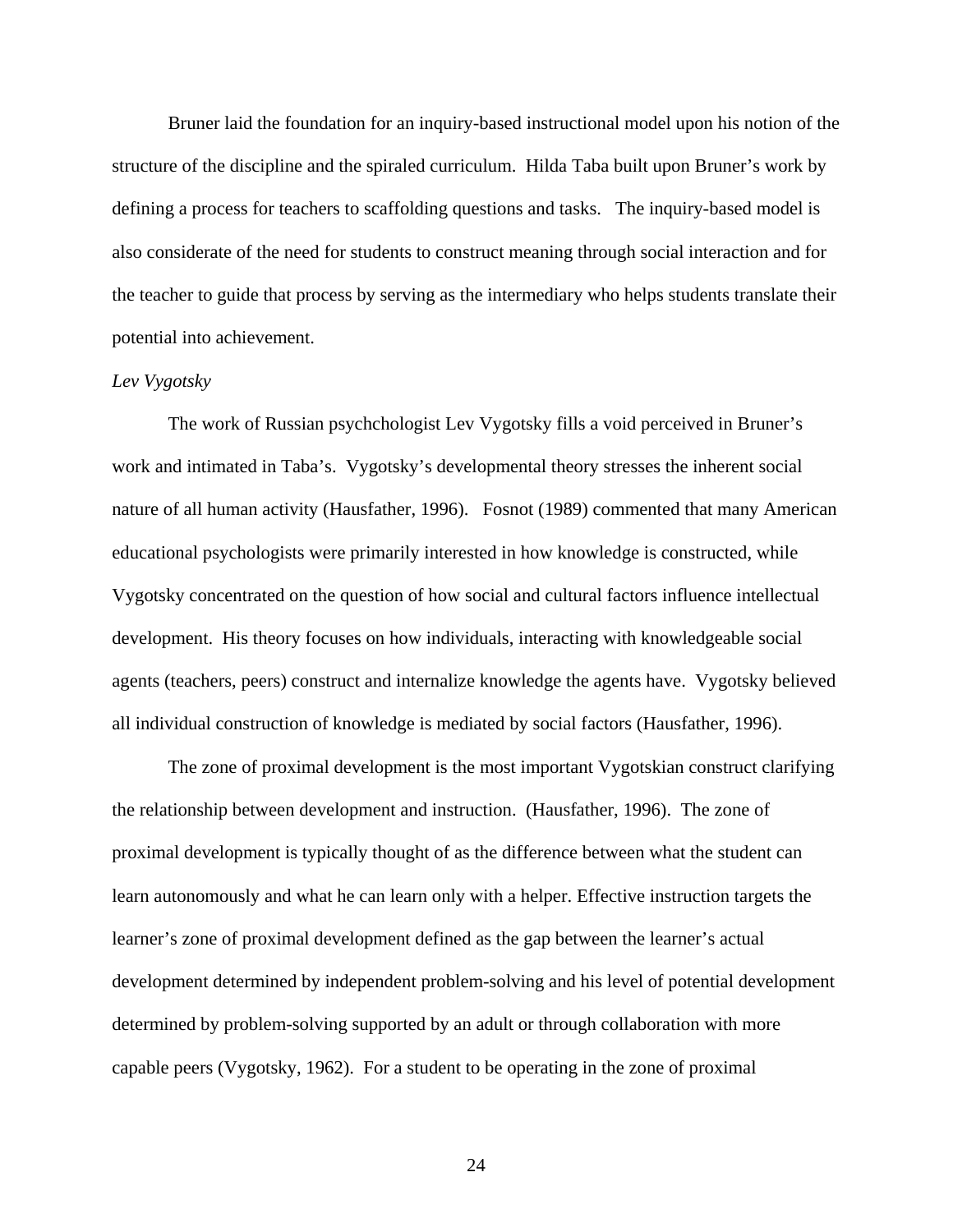development, he must be involved in an activity that is too difficult to perform independently and consequently not have the help of an instructor to be successful. Vygotsky's theory implies the need to structure inquiry tasks that provide modeling and demonstration of the inquiry process, scaffold student learning in a step by step fashion, and provide opportunities for collaborative investigation and peer support.

 Teaching history is more complicated than either transmitting historical facts or engaging students in history projects. Seeing it as an epistemic activity challenges teachers to merge a substantive understanding of the disciple with an equally sophisticated understanding of learning. (Bruer, 1993). To this end, cultural psychology – referring here to the work of Vygotsky – broadens the focus of inquiry-based instruction from the individual to locate the learner within the context of both the classroom and the discipline (Cole, 1996).

 Effective cognitive apprenticeship demands that we make thinking explicit (Bruer, 1993). Both teachers and students must be able to trace the development of the student's thinking in the history classroom. This is particularly complicated in history instruction as two levels of understanding hide within the activities of inquiry-based instruction. Here, Vygotsky's famous rule of cognitive development provides a wonderful guide.

"Any function in the child's cultural development appears on two planes. First it appears in the social plane, and then on the psychological plane. First it appears between people as an interpsychological category, and then within the child as an intrapsychological category…. Relations among people genetically underlie all higher functions and their relationships" (Vygotsky, quoted in Cole, 1996, pp. 110-111).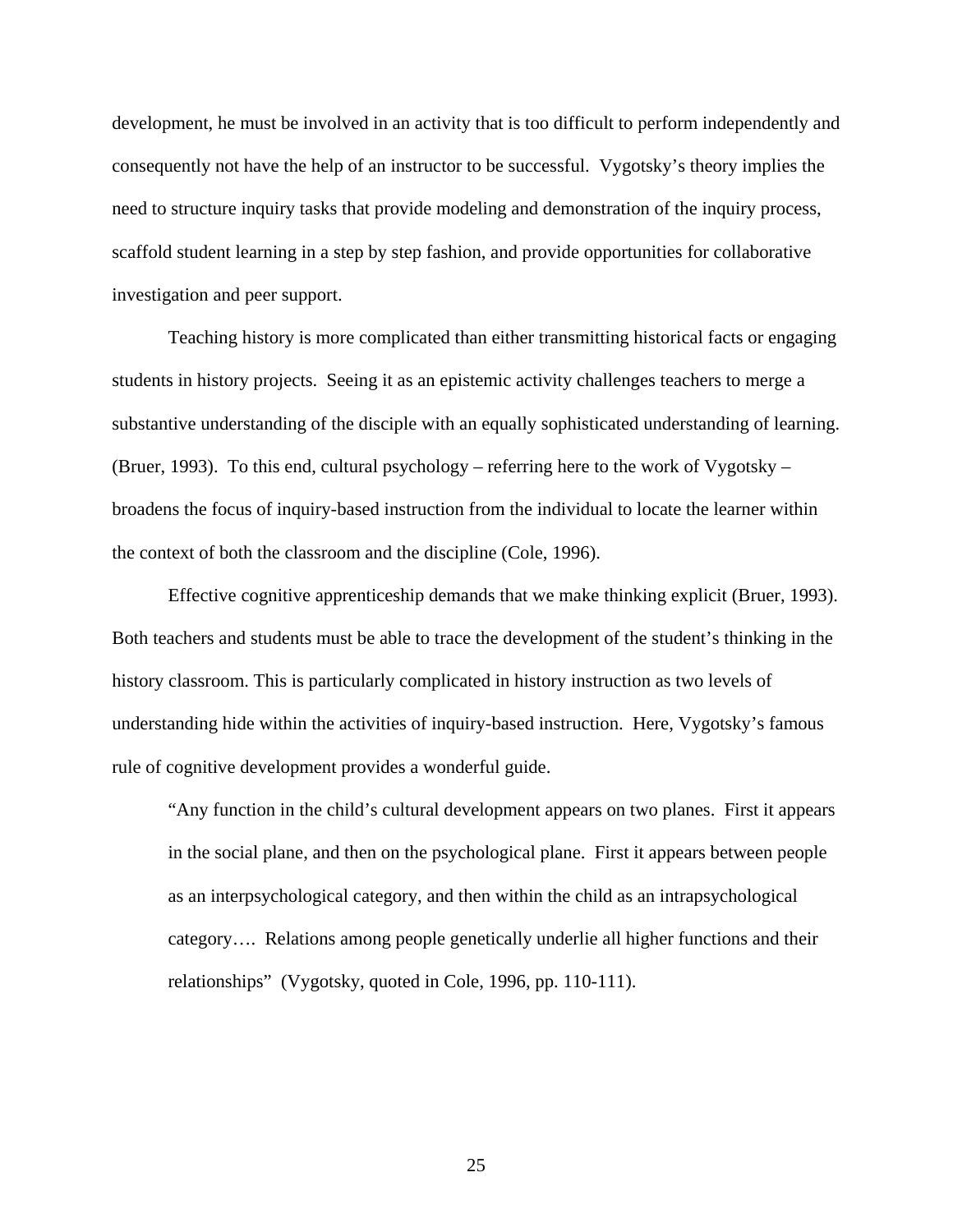Learners can perform many more competencies than they could independently with social assistance; through social assistance, higher functions of thought emerge, become internalized and build self-efficacy.

# Indicators of Classroom Thoughtfulness

Since the late 1980s, Fred Newmann, Director of the national Center on Effective Secondary Schools at the University of Wisconsin-Madison, has led a team of researchers to investigate the qualities of thoughtful social studies classes (Newmann, 1990a). His findings have since broadened to capture the relationship between authentic pedagogy and student performance. The work conducted by this team links the philosophical models of inquiry defined by Jerome Bruner and Hilda Taba to classroom behaviors responsible for high student achievement in American history. Newman and colleagues (Newmann, 1990a) investigated 10 history teachers at high-performing high schools to determine a set of classroom behaviors that explain exemplary student achievement. They found six dimensions of "classroom thoughtfulness" that explained the phenomenon. All describe the essential characteristics of Bruner and Taba's inquiry-based instruction model. Table 3 lists these indictors.

The research team divided the 15 participating teachers into a high-scoring group and low-scoring group. The five teachers that placed the greatest emphasis on thinking as an instructional goal and had the most highly-developed conceptions of thinking were designated "high scorers," while the five teachers that least emphasized thinking and possessed the leastdeveloped conceptions of thinking were designated "low scorers." Students taught by the "high scoring" teachers according to the classroom thoughtfulness indicators generally had higher student achievement scores than students taught by the "lower scoring" teachers. High scorers' lessons almost always included teacher-centered whole group discussion and note taking. Their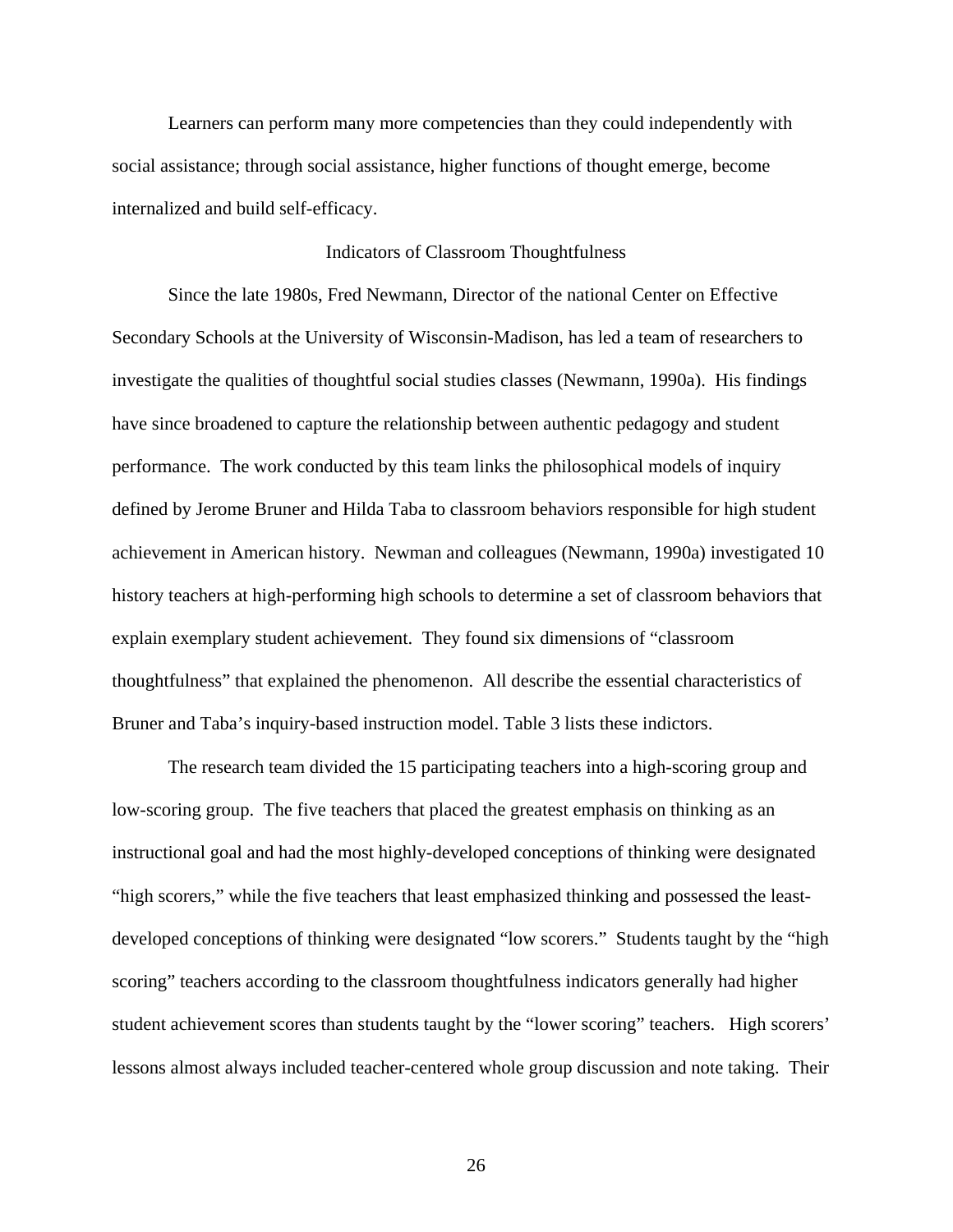lessons were more likely to include primary sources and teacher-generated reading materials than

textbook readings. Lower scorers' lessons contained teacher-centered whole group discussion

much less frequently, with many lecture- or recitation-based lessons. (Onosko, 1990).

Table 3

*Indicators of Classroom Thoughtfulness and Correlations to Bruner and Taba's Inquiry-Based Instruction Models* 

| <b>Classroom Thoughtfulness Indicators</b>          | Correlation to Bruner and Taba        |
|-----------------------------------------------------|---------------------------------------|
| 1. In this class, there was sustained examination   | Taba's Concept Development            |
| of a few topics rather than superficial coverage    |                                       |
| of many.                                            |                                       |
| 2. In this classroom the lesson displayed           | Bruner's Spiral Curriculum            |
| substantive coherence and continuity.               |                                       |
| 3. In this class, students were given an            | Taba's Interpretation of Data         |
| appropriate amount of time to think, that is, to    |                                       |
| prepare responses to questions.                     |                                       |
| 4. In this class, the teacher asked challenging     | Bruner's Structure of the Discipline  |
| questions and structured challenging tasks.         | Taba's Application of Generalizations |
| 5. In this class, the teacher was a model of        | Bruner and Taba's Discovery Method    |
| thoughtfulness (i.e. the teacher showed             |                                       |
| appreciation for students' ideas, and               |                                       |
| appreciation for alternative approaches or          |                                       |
| answers based in sound reasoning.                   |                                       |
| 6. In this class, students offered explanations and | Taba's Application of Generalizations |
| reasons for their conclusions.                      |                                       |

Adapted from Newmann (1990).

As the primary classroom resource for creating historical understanding, textbooks create a set of problems all on their own. Textbooks pivot on "referential illusion," the notion that the way things are told is simply the way things were (Barthes, 1970). First textbooks eliminate metadiscourse, instances in which the author provides a narrative highlighting different pointsof-view during the historical era and among historians today. Metadiscourse is common in the writings historians do for one another, but it is edited out of the writing they do for school children. In addition, textbooks do not trace how the text came to be written. They rarely cite the documentary record. If primary source documents do appear, it is typically set apart in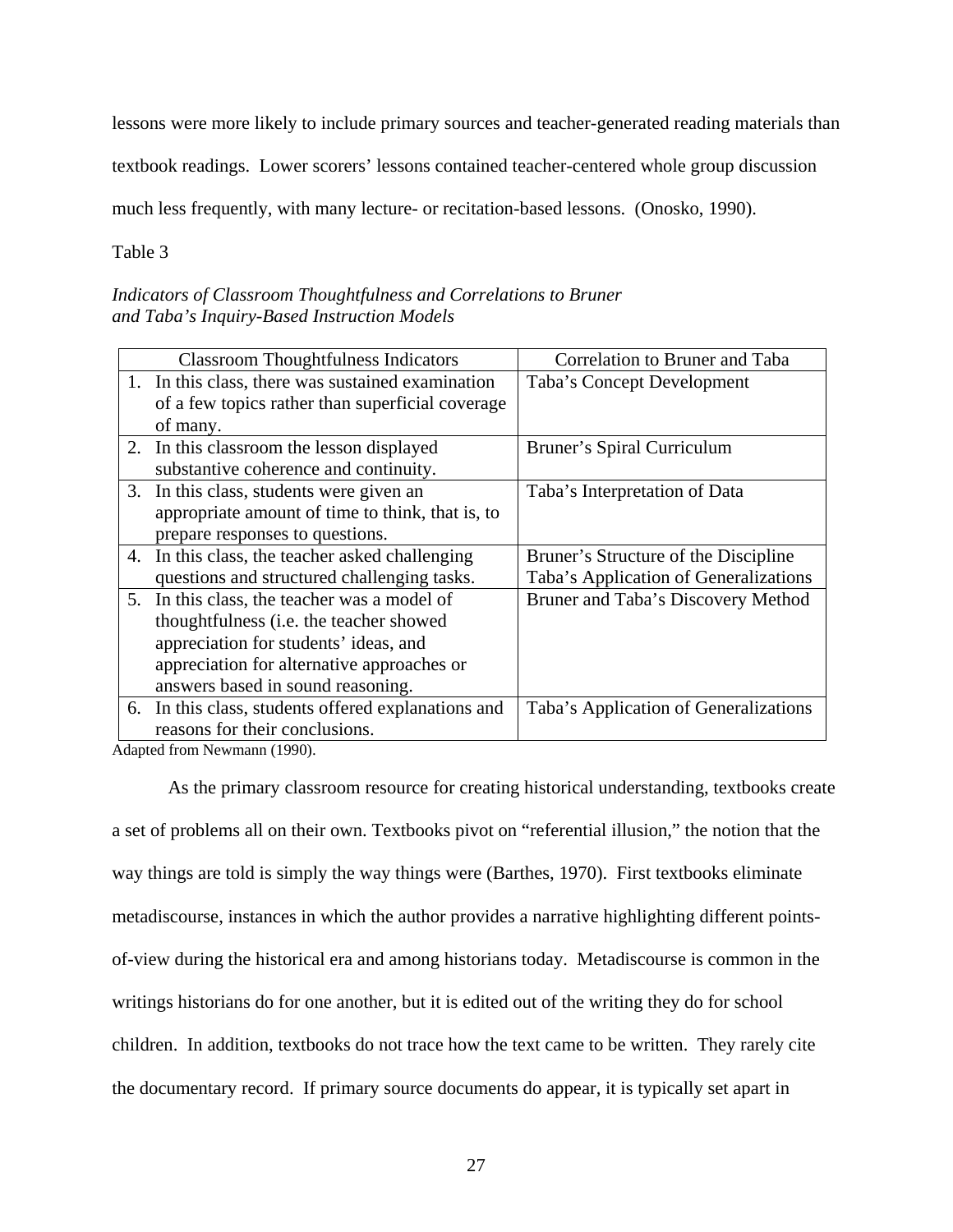sidebars, so as not to interfere with the text. Finally, the textbook speaks in the omniscient thirdperson. No visible author confronts the reader (Wineburg, 2001).

Armbuster and Anderson (1984) found that typical history textbooks failed to offer readers "considerate" treatments, or ones in which explanations allowed the reader to determine (a) the goal of an event, (b) the plan for achieving that goal, (c) the action that was taken in response, and (d) the outcome. If a text failed to address these issues, according to these researchers, it failed as a historical explanation, with the consequence that student understanding of causality and point-of-view would be limited.

 Since the 1990s, Newmann has continued his work, now broadened to research educational reform efforts that focus on authentic academic achievement and the standards of intellectual quality that define instructional "best practices." (Newmann, Marks, and Gamoran, 1996). His *School Restructuring Study* analyzed 24 restructured schools intensively for one academic year to understand how organizational features of schools can contribute to authentic pedagogy and authentic assessment. Their findings are important to this dissertation study for two reasons: 1) they link Bruner and Taba's notions of inquiry-based instruction to contemporary educational reform efforts and 2) they begin to seek a causal link between inquiry-based teaching and standardized student achievement scores.

 Newmann's definition of authentic pedagogy matches Bruner and Taba's theoretical framework of inquiry-based instruction. Authentic academic achievement, he argues (Newmann, Marks, and Gamoran, 1996), relies on disciplined inquiry such as that necessary for the production of high-quality scientific research, investigative journalism or urban planning. Disciplined inquiry consists of using a prior knowledge base from one or more fields, striving for in-depth understanding, rather than superficial awareness, and expressing conclusions through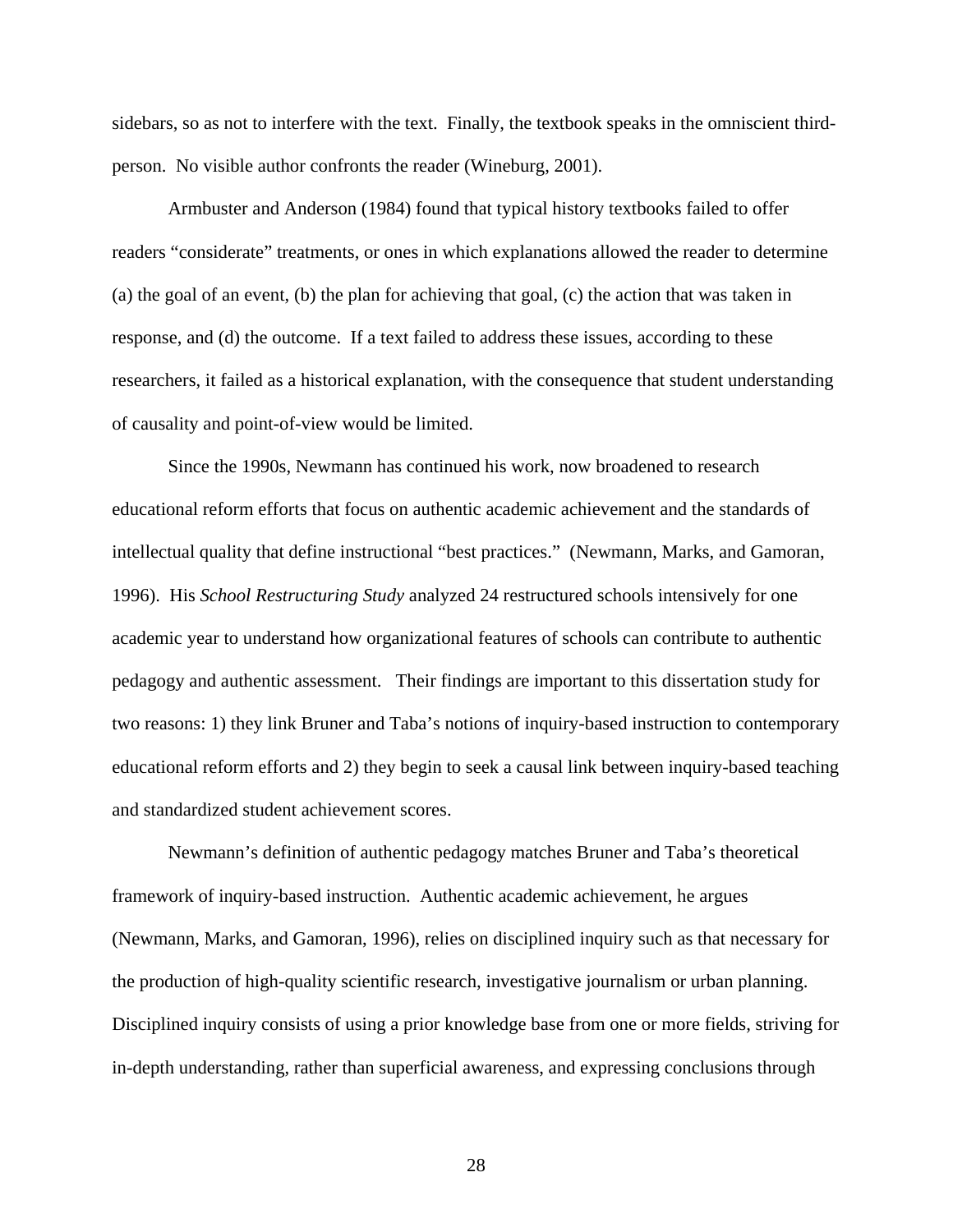elaborated communication. Authentic intellectual achievement differs from conventional achievement in that authentic achievement has aesthetic, utilitarian, or personal value apart from documenting the competence of the learner. (Newmann, Marks, and Gamoran, 1996).

 According to this model, authentic pedagogy provides students opportunities to connect what they learn to their lived experiences outside of school. Social studies teachers who use strategies that help students analyze and solve real-world problems will help students learn and retain content knowledge and skills. Newmann's studies (1990a and 1990b) suggest that inquiry-based instruction best facilitates student application of learning. Authentic pedagogy (Newmann, Marks, and Gamoran, 1996) must focus on:

- 1. Higher order thinking: with students manipulating information and ideas by generating, explaining, hypothesizing and arriving at conclusions that produce new meanings and understandings for them.
- 2. Deep knowledge: instruction addresses the central idea of a discipline with enough thoroughness to explore connections and relationships and produce complex understandings.
- 3. Connections to the world beyond the classroom.
- 4. Disciplinary content and process: tasks must require students to demonstrate understanding of ideas or theories central to the academic discipline and students must use methods of inquiry characteristic of that professional discipline.

After controlling for students' social background (gender, race, ethnicity, and socioeconomic status) and academic background (achievement on the National Assessment of Educational Progress), the effect of authentic pedagogy (inquiry-based instruction) explains 38% of the variance among student performance in history classrooms (Newmann, Marks and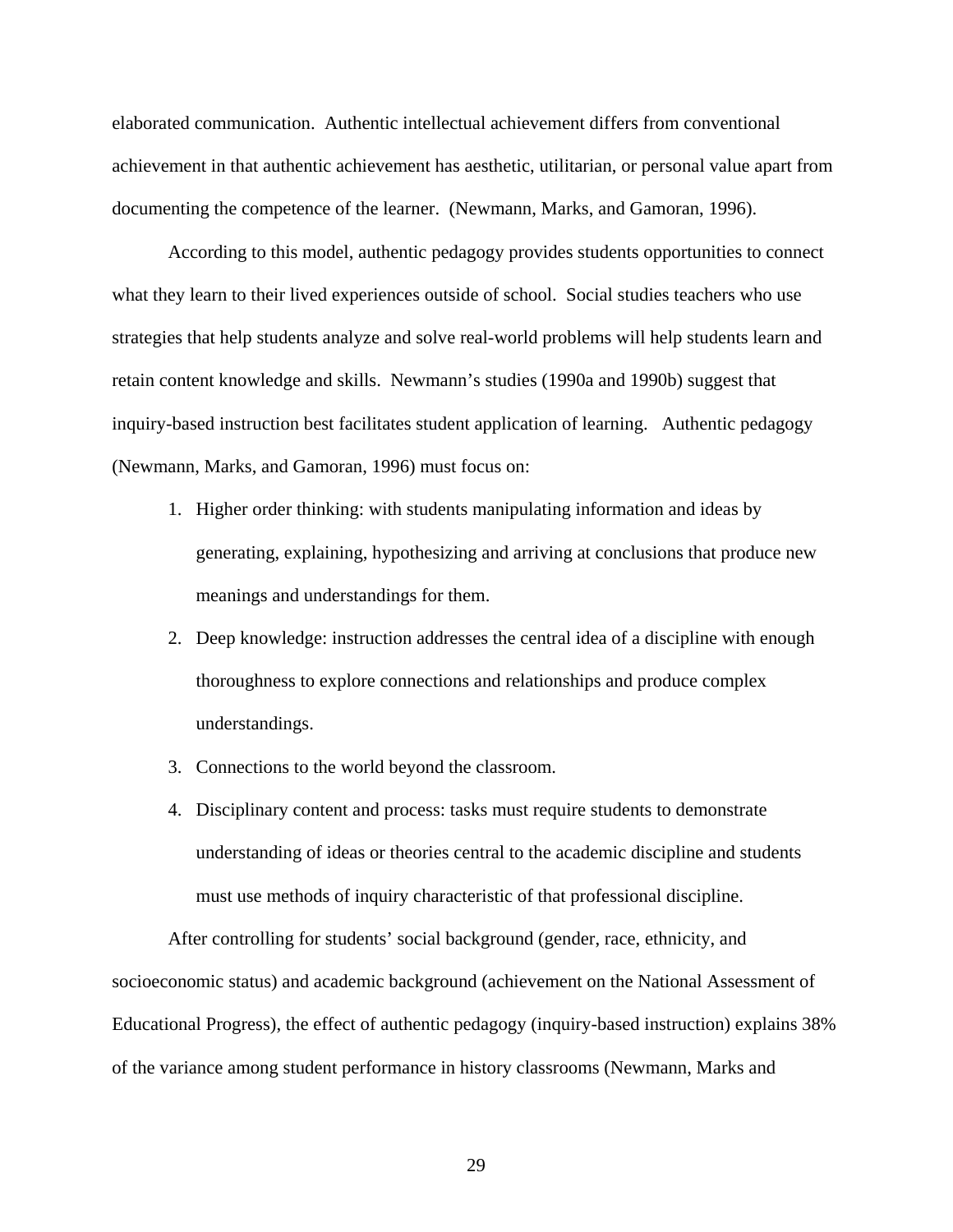Gamoran, 1996). The design of Newmann teams' study did not allow the strongest possible test of the link between pedagogy and student performance (portfolio assessment), but it does begin to measure the outcomes of student understandings as measured by standardized achievement tests once students are exposed to inquiry-based instruction.

In many history education circles there is still the presumption that if children blacken in the appropriate circle with a No. 2 pencil they "know" history. "Such thinking is another curious holdover from behaviorist models that dominated educational thinking. For the behaviorist, assessing learning was straightforward. If the proper behavior was emitted the child knew. But in the past twenty or thirty years, we have become more astute about what the 'correct answer' really means and how the beliefs, conceptions, and assumptions students bring to instruction shape what they take from it" (Wineburg, 2001, p. 309)

In construction of the Texas Assessment of Knowledge and Skills (TAKS), the method for understanding children's knowledge has followed a traditional and behaviorist path (Wineburg, 2000). Professional educators come together to figure out the facts students should know. They write a test. When the results come back showing that students did poorly, adults rarely ask what youngsters might have been thinking or how students may have interpreted the task they were given. When students' results are positive, educators declare that mastery – ignoring that understanding is a developmental phenomenon dependent upon the learning of additional informational and acquiring new schema for making sense of the world (Gardner, 1985).

Newmann suggests that further research should link student achievement outcomes to inquiry-based instruction. "The strong empirical relationship between these standards of quality and student performance suggests that the distinction between practice or technique and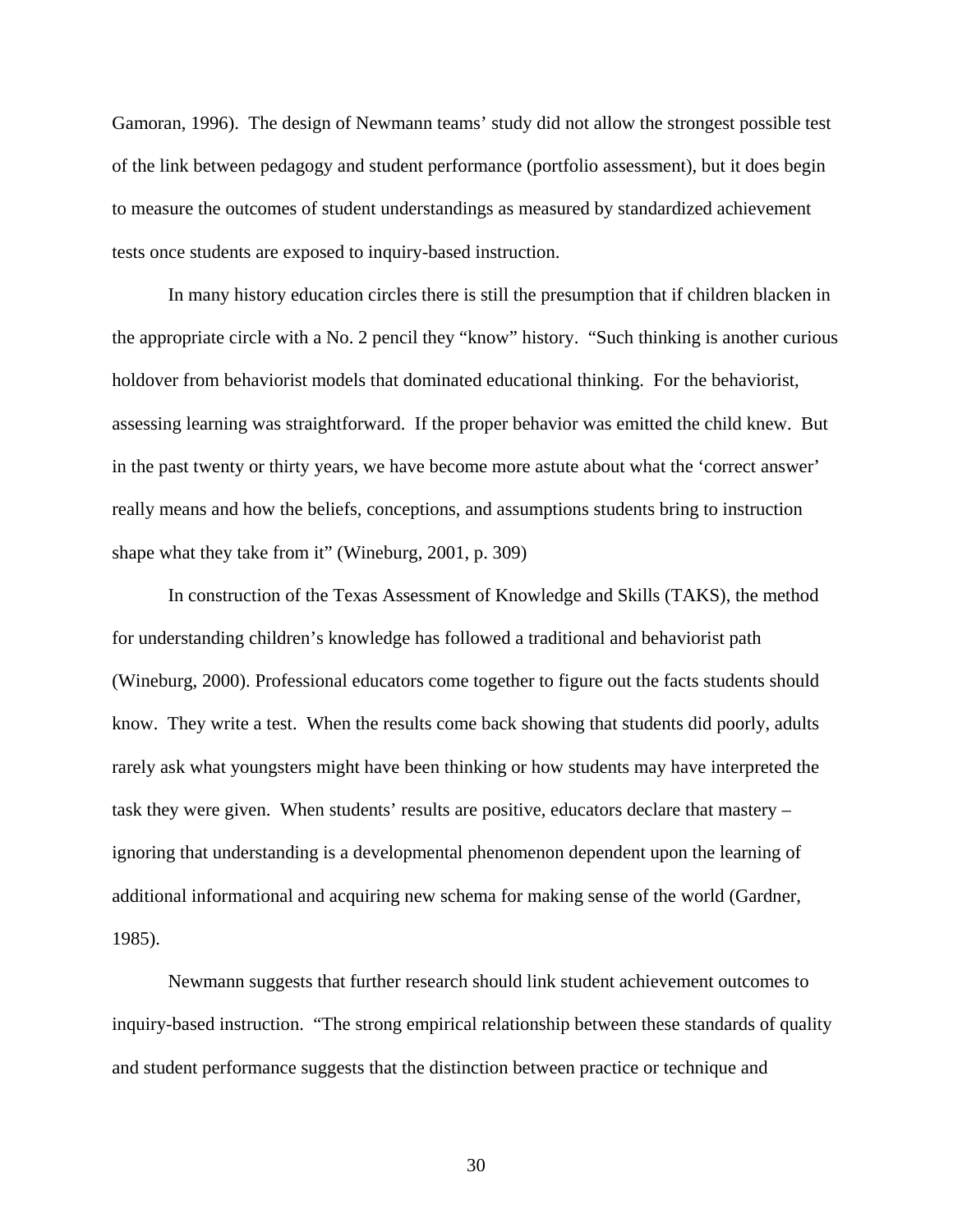intellectual quality may indeed deserve attention" (Newmann, Marks, and Gamoran 1996, p. 506.)

 While Newmann's study concentrated on high school mathematics and social studies instruction, other contemporary scholarship suggests that inquiry-based instructional practices will prepare secondary students to demonstrate higher-order thinking.

### Research on Inquiry-based Instruction

 In the late 1990s, researchers at the Mid-Continent Research Education Laboratory (McREL), led by Robert Marzano, analyzed selected experimental studies on instructional strategies that could be used by teachers in K-12 classroom to increase student performance on standardized tests. The meta-analysis (Marzano, Pickering, and Pollock, 2001) combined the results from a number of studies to determine the average effect size of a given instructional practice. The researchers identified nine high-yield strategies that cut across grade levels and disciplines that, if used consistently over one academic year, lead to effect sizes of 0.59 to 1.61. Table 4 summarizes McREL's findings.

#### Table 4

### *Instructional Strategies That Affect Student Achievement*

| <b>Strategy Category</b>                     | <b>Average Effect Size</b> |
|----------------------------------------------|----------------------------|
| Identifying similarities and differences     | 1.61                       |
| Summarizing and note taking                  | 1.00                       |
| Reinforcing effort and providing recognition | 0.80                       |
| Homework and practice                        | 0.77                       |
| Nonlinguistic representations                | 0.75                       |
| Cooperative learning                         | 0.73                       |
| Setting objectives and providing feedback    | 0.61                       |
| Generating and testing hypotheses            | 0.61                       |
| Question, cues and advance organizers        | 0.59                       |
| (Marzano, 2001)                              |                            |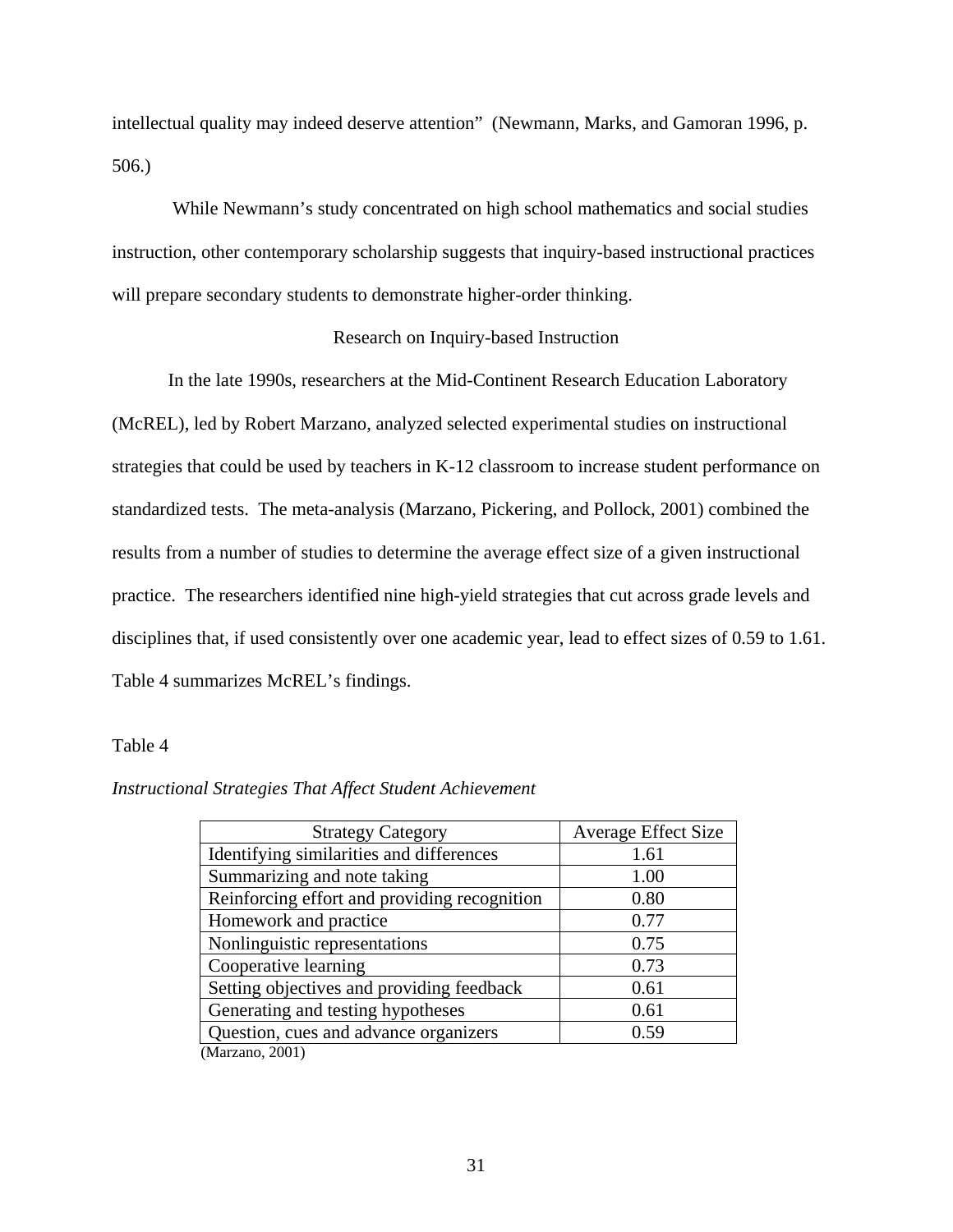The effectiveness of McREL's instructional practices rests on two assumptions (Marzano, Pickering, and Pollock, 2001). First, students must exhibit these behaviors, not just their teachers. For example, students who identify similarities and differences independently of the guided practice are those whose academic achievement increases significantly. When students can generate and test hypotheses and summarize content thorough organized notes, their achievement on standardized tests will soar. Second, the ability to exhibit this behavior must be routine in the classroom. Students who develop the skills to draw conclusions, organize information and deliberate in peer groups and use them routinely in their studies will experience significant increases on standardized assessments.

 Most of the studies synthesized by the McREL measured student outcomes on normreferenced assessments, and most of the studies were conducted prior to the standards movement with high-stakes accountability systems (Marzano, Pickering, and Pollock, 2001). The research is useful, however, for identifying strategies that positively affect student achievement and form the foundation for what Marzano and the McREL researchers believe will be the beginning of a new era in education – providing explicit, research-based guidance for the classroom teacher to design and deliver instruction.

Inquiry is not exclusive to social studies instruction. Educators have long advocated problem solving as an over-arching process for teaching mathematics and science. The Third International Mathematics and Science Study's eighth grade video study of mathematics instruction (Stigler, et al., 1999) highlighted the value of students working through a complex problem independent of the teacher before the teacher, with the help of several students, displays one or more acceptable solution strategies.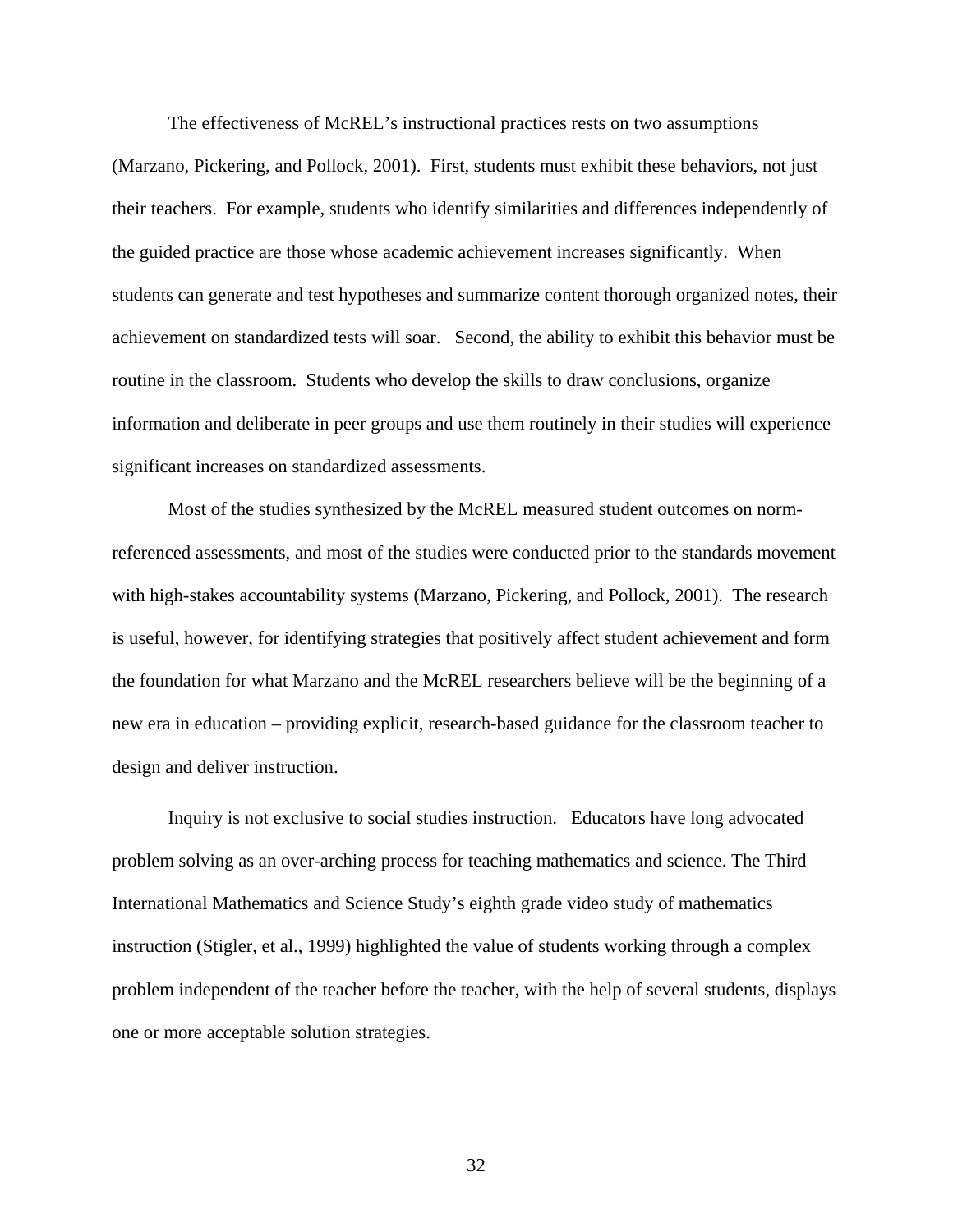Although Bruner and Taba have done seminal research on inquiry-based instruction, more current research has been conducted by leaders in science education. During the 1980s, several meta-analyses were done of the effects of inquiry-based science instruction on student achievement. Wise and Okey (1983) showed a positive effect for what they called inquirydiscovery teaching for cognitive outcomes and Lott (1983) found that the inductive approach to teaching science helped students develop scientific understanding more than deductive approaches. A later review of the literature on science instruction (Olson and Loucks-Horsley, 2000) found that increased vocabulary knowledge, conceptual understanding, critical thinking and problem-solving abilities were significantly enhanced when students experienced inquirybased science. In studies of underrepresented and underserved populations, inquiry-oriented strategies enhanced scientific ways of thinking, talking, and writing for language learners and helped them to acquire English and reasoning skills.

Most studies Colburn and Clough (1997) examined supported the collective conclusion that inquiry-based instruction was equal or superior to other instructional modes for students producing higher scores on content achievement tests in science. Several studies concluding no significant differences in content achievement between groups did not focus on the content of the discipline as the main outcomes measured. The researchers also examined the effects from different types of inquiry activities, with high school students. In this case, they examined different types of learning-cycle activities and found that student reasoning abilities improved only with learning cycles featuring guided and open inquiry type activities.

Few studies have been conducted concerning how inquiry-based instruction in the social studies affects student achievement. Bain (2000) found that inquiry-based instruction develops high school students' understanding of concepts and complicated definitions. His analysis of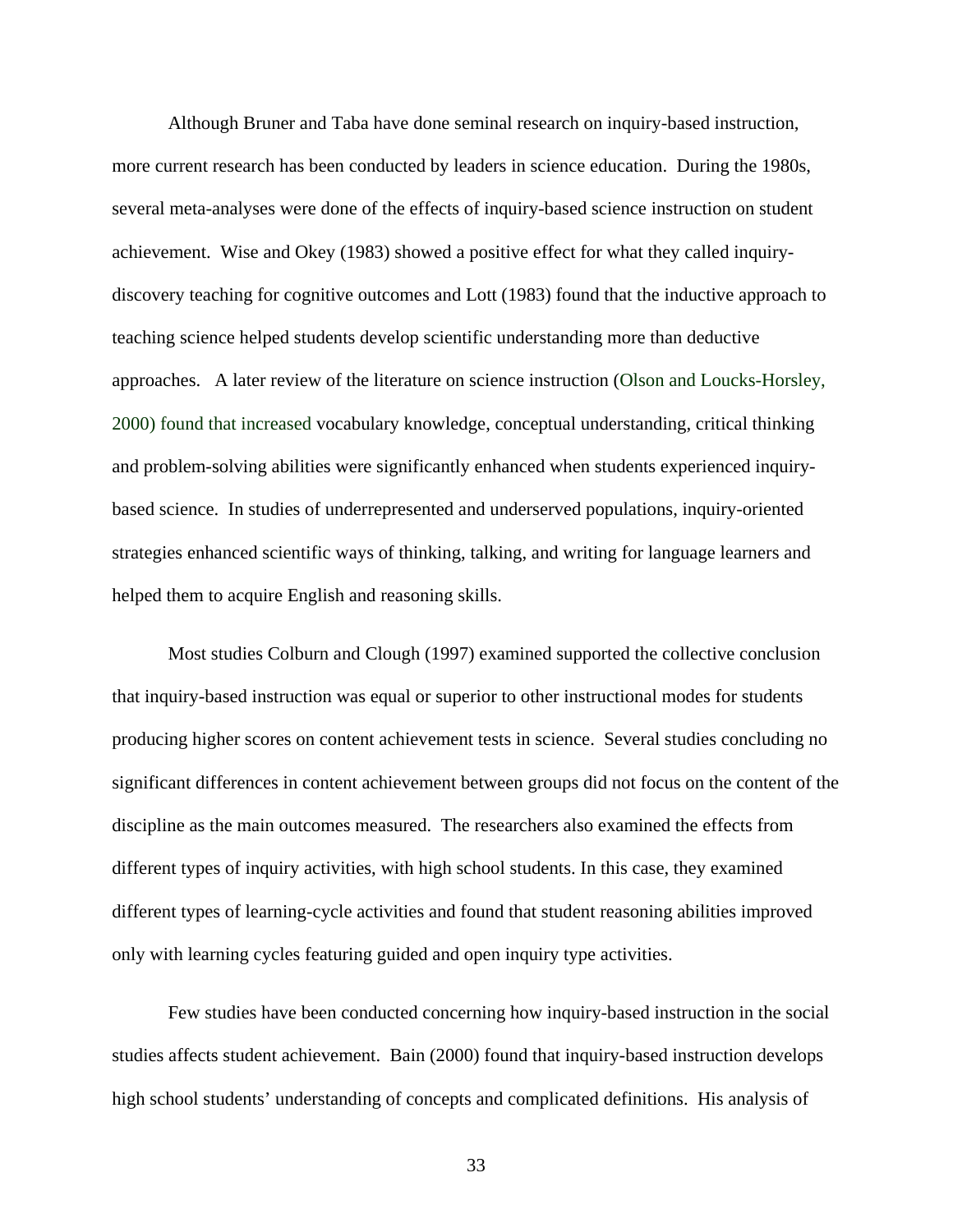student journals throughout a year of study using inquiry techniques demonstrated that students can conduct critical analyses of sophisticated primary and secondary texts; understand the limitations of knowing the past and how the present filters our interpretations of yesterday's words and actions. Voss and Wiley (2000) conclude that inquiry-based practices applied to the reading and writing of history by high school students, improves students' ability to draw cause and effect relationships. Students become more aware of the importance of source information and recognize inconsistencies and bias in text. These studies document student growth through writing samples – journals and formal essays.

What the research cannot determine are answers to questions that guide this dissertation. Are some instructional strategies more effective in certain subject areas? Are some instructional strategies more effective at certain grade levels? Are some instructional strategies more effective with students from different backgrounds? And how do the strategies, when applied to a standards-based curriculum, affect student outcomes on a high-stakes, state-mandated, criterionreference examination?

Social Studies Instruction for Limited English Proficient Students

 The changing demographic profile of American public schools students is well documented. The fastest growing sector of the school-aged population is that of minority students and within that group are ever increasing numbers of language-minority students whose first language is not English (Short, 1994). These language minority students are doubly burdened, struggling to learn English and the subject matter from various content courses.

 Schools often place limited English proficient (LEP) students in English as a Second Language (ESL) classes. As students from ESL classes make the transition to mainstream classes, they are usually first enrolled in physical education, art and music; then math and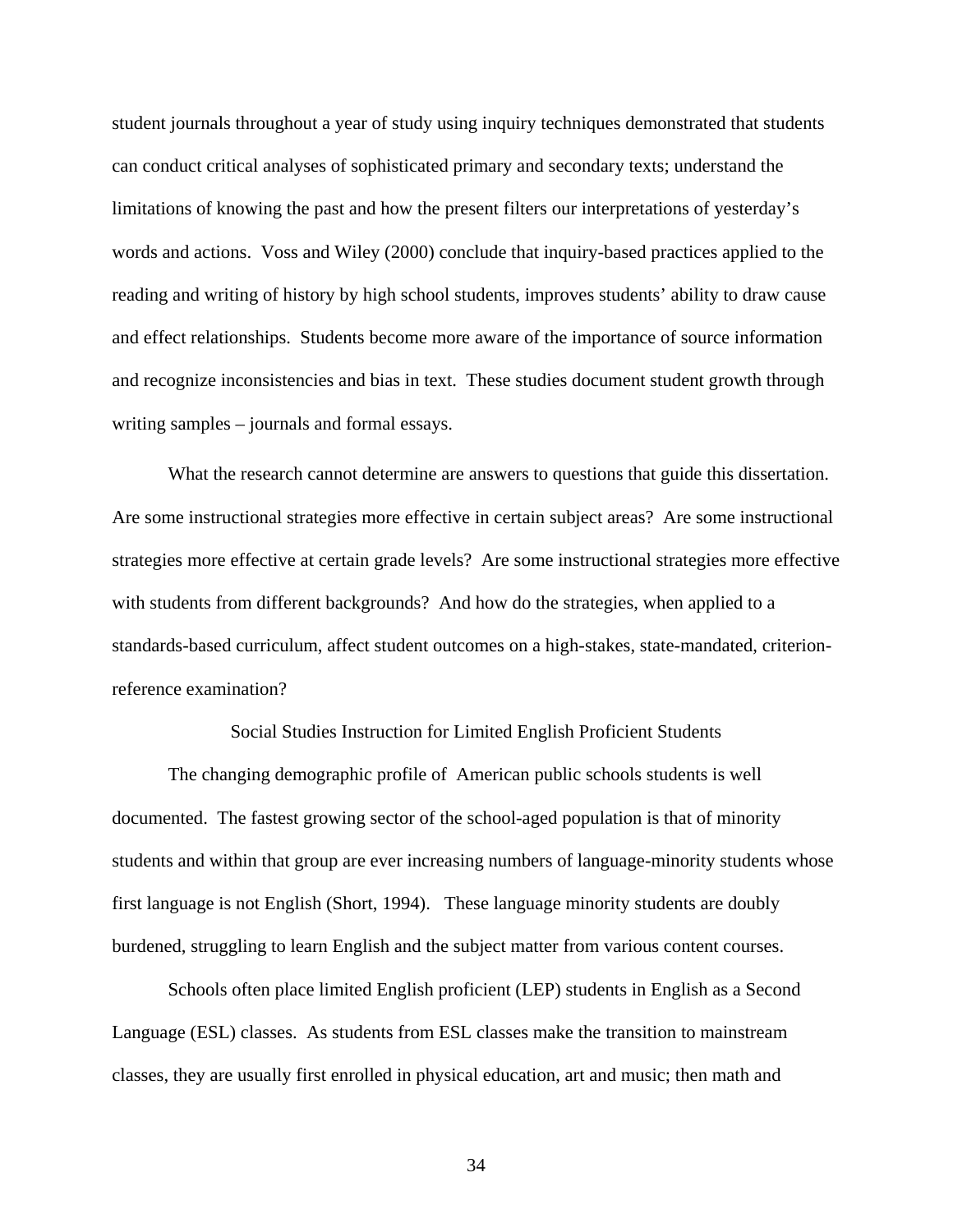science classes. They are later placed in mainstream social studies courses which are more difficult because they depend heavily upon English language proficiency.

 Unlike other content area courses, secondary social studies classes are not equipped with hands-on, manipulative activities that LEP students can use to learn and reinforce specific concepts. Needed in secondary social studies courses are instructional practices that help LEP students acquire cultural understanding at the same time as they are learning the language. Researchers at the Center for Applied Linguistics (King, Fagen, Bratt, and Baer, 1987) have investigated ways that classroom teachers can strengthen LEP students' academic language competence, develop and implement social studies lessons that are sensitive to the cultural and educational backgrounds of students, and promote these students as multicultural resources in a social studies class. With respect to social studies, LEP students benefit from nine strategies that align with the inquiry model and *History Alive!*. Table 5 records the correlation.

Although most LEP students need only two or three years to master social language skills in English, research indicates that LEP students need five to seven years to achieve a level of proficiency in academic English that is on grade level with the mainstreamed, native Englishspeaking student (Collier, 1989).

The *History Alive!* program selected as the intervention for this quasi-experimental design not only meets the characteristics of the inquiry-based instruction model defined by Bruner and Taba, but embeds the best practices research of McREL and the Center for Applied Linguistics into the instructional program and professional development training.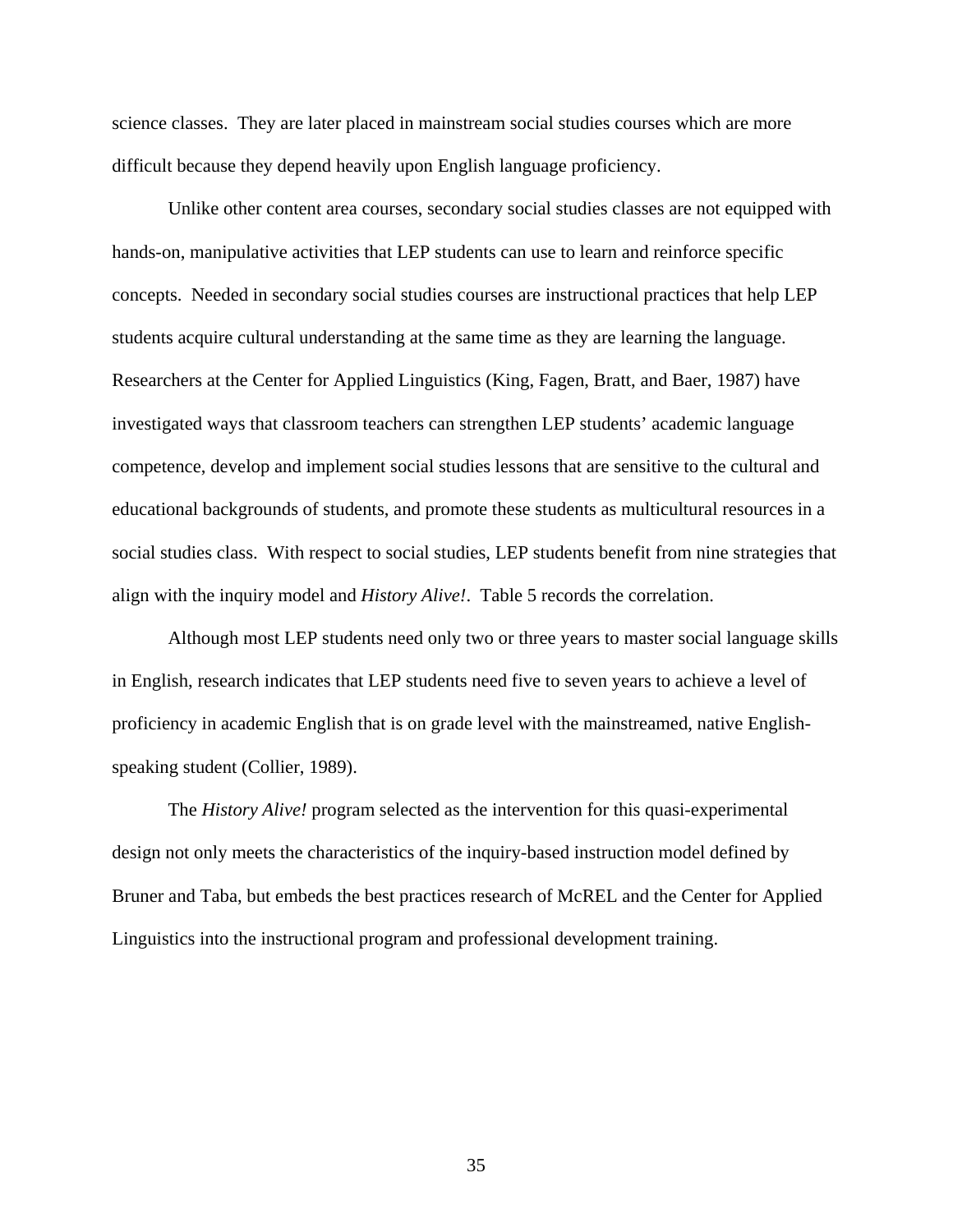### Table 5

### *Effective Instructional Practices for LEP Students*

|    | Instructional Strategies (King, et al, 1987)    | Strategies Employed by History Alive!          |
|----|-------------------------------------------------|------------------------------------------------|
| 1. | offers opportunities to communicate about       | visual discovery; experiential exercises;      |
|    | American history in oral, written, physical     | response groups; interactive student notebook. |
|    | and pictorial form.                             |                                                |
| 2. | makes connections between the content           | Anticipatory sets and hooks that introduce     |
|    | being taught and students' real-life            | lessons.                                       |
|    | experiences.                                    |                                                |
|    | 3. activates students' background knowledge.    | Visual discovery                               |
|    |                                                 |                                                |
|    | 4. provide hands-on and performance based       | Experiential exercises, problem-solving group  |
|    | activities.                                     | work.                                          |
|    | 5. promotes critical thinking and study skill   | Advanced organizers and the interactive        |
|    | development.                                    | student notebook                               |
| 6. | pays attention to language issues and           | Considerate text                               |
|    | makes accommodations that will help             |                                                |
|    | students represent information and identify     |                                                |
|    | relationships.                                  |                                                |
| 7. | uses graphic organizers to help students        | Advanced organizers and the interactive        |
|    | represent information and identify              | student notebook                               |
|    | relationships.                                  |                                                |
|    | 8. incorporates cooperative learning activities | Response groups; problem-solving group work    |
|    | and seeks peer tutors among classmates.         |                                                |
| 9. | adjusts instruction for the different learning  | Learning Styles indicator and student          |
|    | styles of the students.                         | diagnostic (multiple intelligences)            |

Adapted from King, Fagan, Bratt, and Baer (1987) and Bower and Lobdell (2004).

### The Components of the *History Alive!* Instructional Model

 Founded in 1989 by two secondary American history teachers, Teachers' Curriculum Institute promotes standards-based social studies instruction using the tenets of the inquiry-based instructional model (Bower and Lobdell, 2004). Their products have been developed to provide teachers rich resources with which to engage history students in the attainment of historical concepts that frame the teaching of traditional American history, excite young minds to explore essential questions that spiral through the curriculum, apply understandings to other relevant scenarios and participate in experiential exercises structured on Howard Gardner's multiple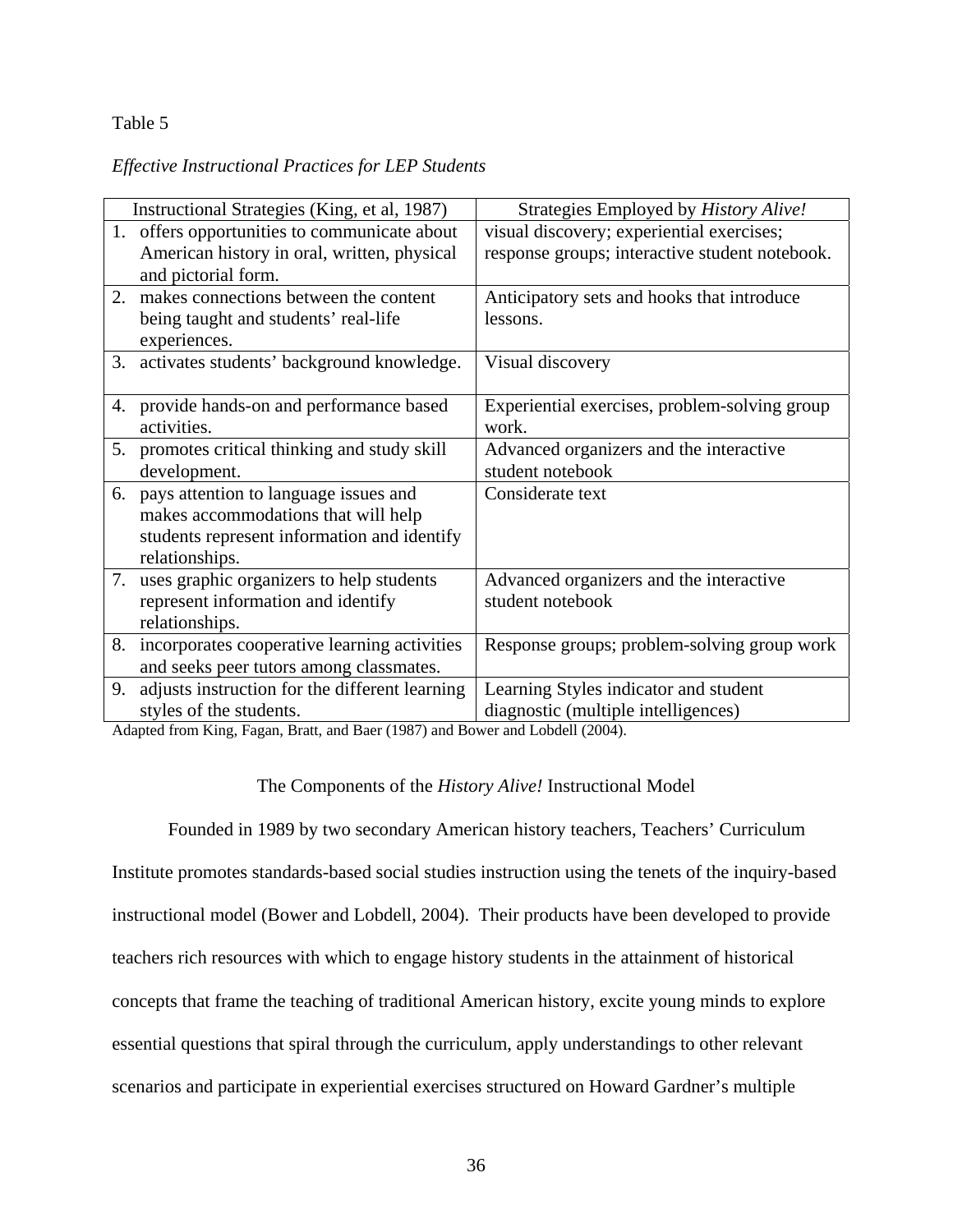intelligences (1993). The *History Alive!* program consists of a set of standards-based lessons and professional development training intended to move teachers from traditional, didactic instruction to pedagogy informed by the inquiry method.

 A central premise supporting the *History Alive!* program is the idea of the spiral curriculum. "Underlying this theory is the belief that all students can learn if a teacher shows them how to think and discover knowledge for themselves" (Bower and Lobdell, 2004). In the *History Alive!* approach, students first explore an event, idea or personality by using elemental cognitive skills and then spiral to higher levels of cognition such as synthesis, application and interpretation. Three major educational theories support the *History Alive!* approach.

 1. Students have multiple intelligences. Howard Gardner's findings (1993) that students excel in two or three of the multiple intelligences (verbal-linguistic, logical-mathematical, visualspatial, body-kinesthetic, musical-rhythmic, interpersonal, and intrapersonal) imply that every student is intelligent. *History Alive!* instruction helps teachers identify student learning preferences so that they can lead students to understanding through their cognitive strengths (Bower and Lobdell, 2004).

 2. Cooperative interaction increases learning and improves social skills. Bower (Bower and Lobdell, 2004) found that increasing purposeful student interaction with structured content increases student understanding. In the *History Alive!* approach, students learn to share ideas, tolerate differences, deliberate, and take risks (Bower and Lobdell, 2004).

 3. All students can learn. Jerome Bruner's idea of the spiraled curriculum has shaped the design of lessons so that teachers can engage learners in progressively more difficult concepts through a process of step-by-step inquiry (Bower and Lobdell, 2004)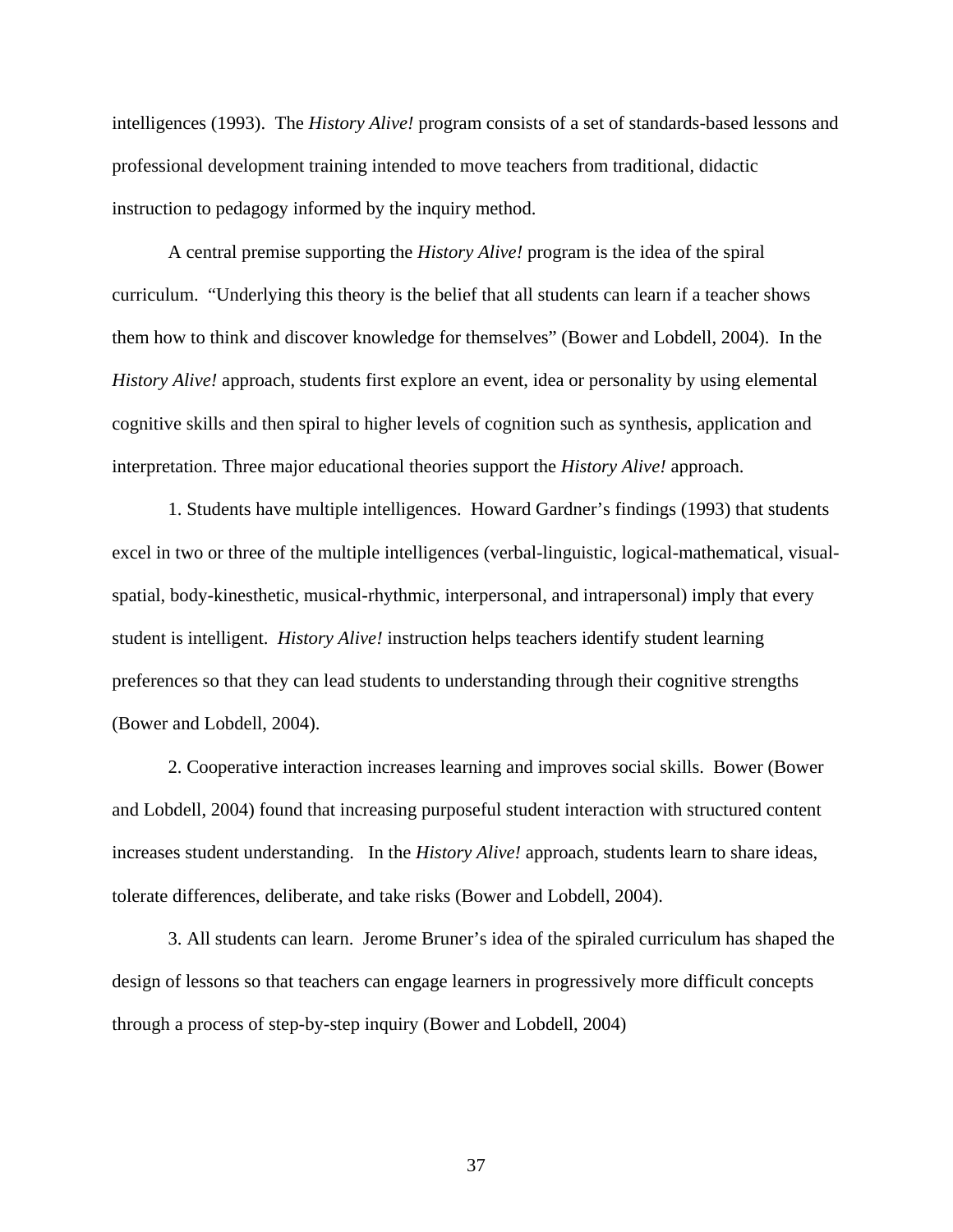The instructional methods of the *History Alive!* approach consist of six teaching strategies

that spiral through each major unit and provide a scaffold for students to construct

understanding. Table 6 outlines the *History Alive!* methodology and connects each strategy with

the theoretical framework of inquiry-based instruction.

### Table 6

History Alive! *Teaching Strategies and Correlation with Inquiry-Based Instructional Models.* 

|    | <b>Teaching Strategy</b>                               | Correlation to Bruner and Taba        |
|----|--------------------------------------------------------|---------------------------------------|
| 1. | Visual Discovery: use powerful images to teach         | <b>Bruner's Basic Concepts</b>        |
|    | social studies concepts.                               | (Spiral Curriculum)                   |
|    |                                                        | Taba's Concept Development            |
| 2. | Social Studies Skill Builder: model the social studies | Bruner's Inquiry as a Scholar         |
|    | skill through guided practice, provide students        | (Structure of the Discipline)         |
|    | independent practice, give immediate feedback and      | Taba's Interpretation of Data         |
|    | debrief.                                               |                                       |
| 3. | Experiential Exercise: use short memorable             | Bruner's Discovery Method             |
|    | experiences to help students grasp concepts, make      | Taba's Resolution of Conflicts        |
|    | experiences as authentic as possible, allow students   |                                       |
|    | to express their feelings after the experience and     |                                       |
|    | help them connect the experience with key concepts.    |                                       |
| 4. | Writing for Understanding: have student record their   | Bruner's Inquiry as a Scholar         |
|    | ideas based upon experiences with key concepts.        | (Structure of the Discipline)         |
|    | Provide them with authentic prompts and guide          | Taba's Application of Generalizations |
|    | students through the writing process.                  |                                       |
| 5. | Response Group: challenge students to discuss          | <b>Bruner's Discovery Method</b>      |
|    | controversial and complex issues in small groups       | Taba's Resolution of Conflicts        |
|    | and facilitate a lively discussion.                    |                                       |
| 6. | Problem-solving Groupwork: challenge students          | Bruner's Inquiry as a Scholar         |
|    | with multiple-ability projects, give group members     | (Structure of the Discipline)         |
|    | clearly defines roles, requirements, and autonomy to   | Taba's Application of Generalizations |
|    | work; then have groups present their work.             |                                       |

Adapted from Bower and Lobdell (2004).

### Summary of Review of Literature

At its foundation, inquiry-based instruction involves educational reform, a rethinking of

what it means to know something and the ways of arriving at understandings. Although inquiry-

based pedagogy provides a model of knowing and learning that should be useful to teachers, the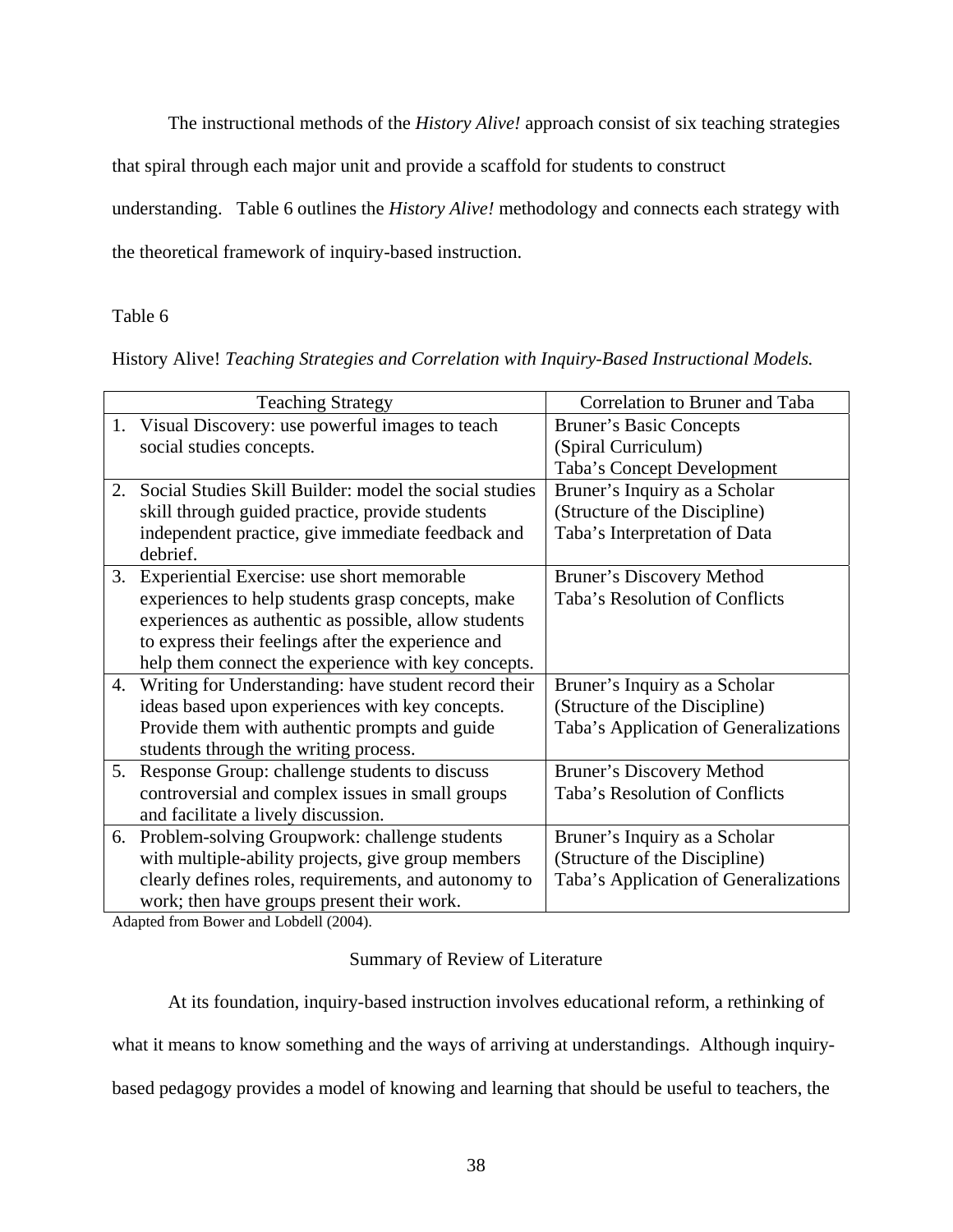present model is more descriptive than prescriptive. An inquiry-based learning environment is reflected in many of the instructional design innovations discussed in the literature. Thus, if a commitment is made toward rethinking instructional pedagogy to expand the method of knowledge construction among students, then a commitment needs to be made in providing educators a clear and feasible model for teaching and evidence that faithful execution of the strategies will help students make meaning. The *History Alive!* program is such a model and this dissertation study seeks to provide some evidence concerning its impact upon student achievement as measured by a standards-based multiple choice state assessment.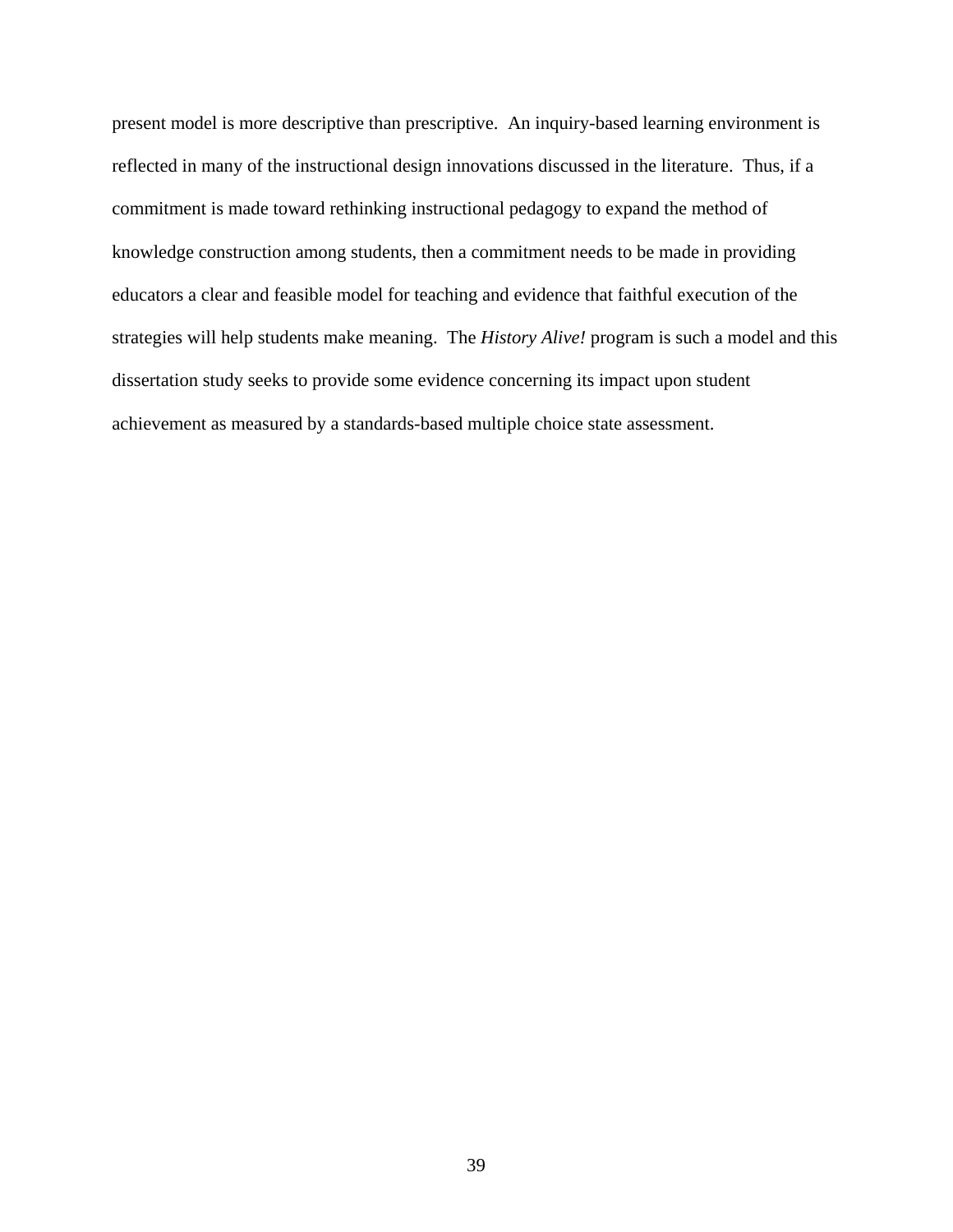#### CHAPTER III

### METHODOLOGY

 The purpose of this quasi-experimental study was to determine the effects of an inquirybased instructional program on student achievement of American history content, concepts, and skills.

#### Research Hypotheses

 What are the relationships between classroom pedagogy and student achievement in inquiry-based and traditional classroom environments? It was hypothesized that the use of an inquiry-based model of teaching would be related to student understanding of American history concepts. This hypothesis generated the following research questions and their corresponding null hypotheses.

Research question I. Is there a causal relationship between inquiry-based pedagogy in an American history teacher's class and increased student achievement as measured by scores on the Texas Assessment of Knowledge and Skills for American history, grades 8 and 11? Null hypothesis: there is no statistically significant difference is mean scores of students receiving inquiry-based instruction and students receiving traditional American history instruction.

Research question II. Is there a significant difference in the achievement of students participating in the *History Alive!*® American history program (Teachers' Curriculum Institute, Palo Alto, CA, [www.teachtci.com](http://www.teachtci.com/)) according to the teachers' level-of-implementation? Null hypothesis: There is no statistically significant difference in the mean scores of students exposed to inquiry-based instruction according teacher level of implementation.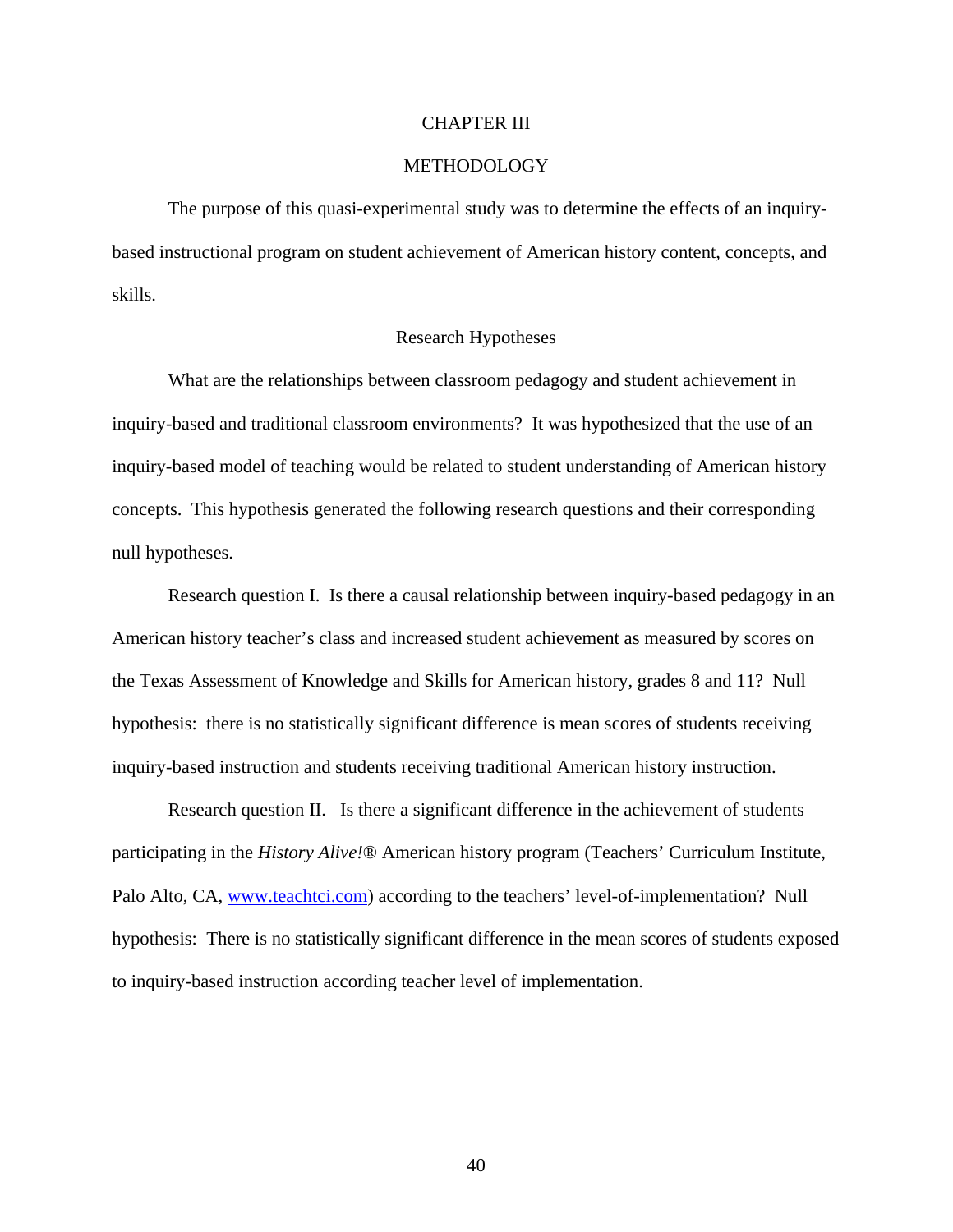#### Design of the Study

*District Setting.* The study was conducted in a large urban public school district in Texas. The school district administrators and principals advocate the implementation of innovative teaching strategies that have a positive effect on student achievement. The district has already embraced an inquiry-based mathematics and science curriculum and an accompanying professional development program to move teachers from a traditional, didactic approach and toward the delivery of standards-based instruction within an inquiry-based, discovery teaching and learning environment.

 The school district, one of the largest in the state, was responsible for the education of 160,000 students and employed over 13,000 teachers. Approximately 60% of the student population were Hispanic, with one half identified as limited English proficient; 30% of the students were African American; 7% were white; 2% Asian and 1% American Indian. Over 70% of secondary students qualified for the free or reduced lunch program. *School Setting.* The study was conducted with 21 teachers at 14 middle schools and 15 teachers at 9 high schools. All secondary campuses were designated Title I schools and approximately four teachers at each campus had responsibilities for teaching American history. During the 2003-2004 academic year, 96% of grade 11 students passed the American history TAKS examination, required for high school graduation. The average percentage of items correct on the 55 question test was 27 (i.e. the average student answered only 49% of the items correctly.) For the 2003-2004 academic year, grade 11 students passed the American history TAKS with a score of 40% correct or higher.

Among 8<sup>th</sup> graders, 82% passed the American history TAKS examination. The average percent correct of the 48 question test was 26 (i.e. the average student answered only 54% of the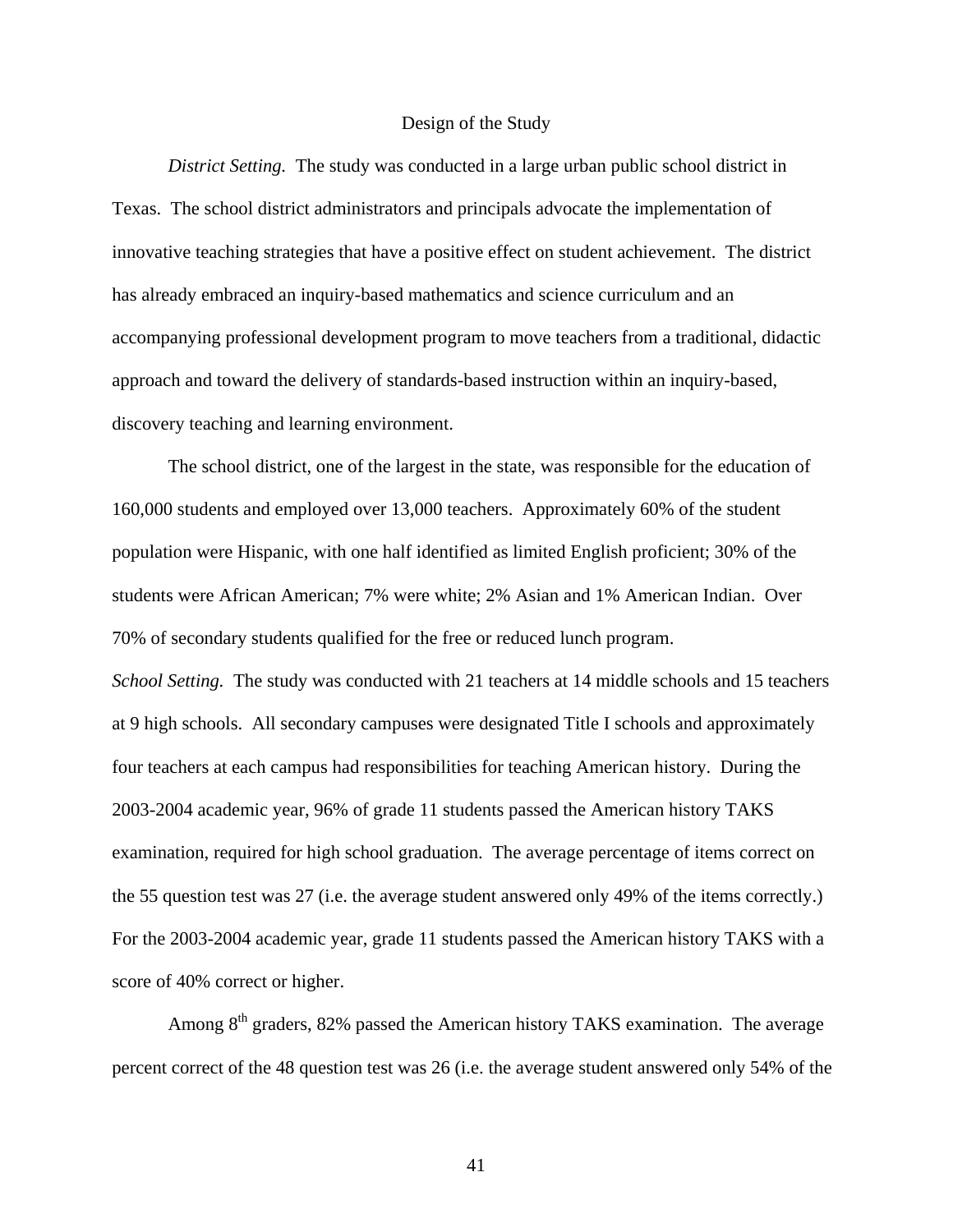items correctly.) For the 2003-2004 academic year, grade 8 students passed the American history TAKS with a score of 46% correct or higher.

 *Teacher Descriptions.* The *History Alive!* program was funded as part of the Teaching American History Grant, an award given to the district in 2002 to fund a three-year professional development initiative to improve the teaching of American history. The grant allowed the Social Studies Department to select a cohort of secondary American history teachers to be trained in the methodology of *History Alive!* and to receive the program materials to implement the strategies. All American history teachers in the district were provided written information about the program, and all were invited to a 3-hour orientation of the program led by a trainer from Teachers Curriculum Institute (TCI), the publisher of the *History Alive!* program. In June, 2004, approximately 50 interested teachers applied to be a member of the 2004-2005 cohort. Grant funds support a cohort of 36 teachers.

Teachers who did not meet the No Child Left Behind's High Qualified Teacher standard were given first consideration; then selection was made based upon the applicants' educational background and teaching experience. Teachers who had the fewest hours in university-based courses in the department of teacher education and alternatively certified teachers were given priority in the selection process. Teachers with less classroom experience were also given priority in selection of the cohort.

 Of the 36 teachers in the American history cohort, 10 became certified teachers through alternative certification and one did not meet the Highly Qualified teacher standard. Only four had master's degrees and their average classroom experience was 7 years.

*Student Descriptions.* Approximately 2,200 Grade 8 students experienced the *History Alive!* program this year as a result of being instructed by one of the 21 middle school teachers in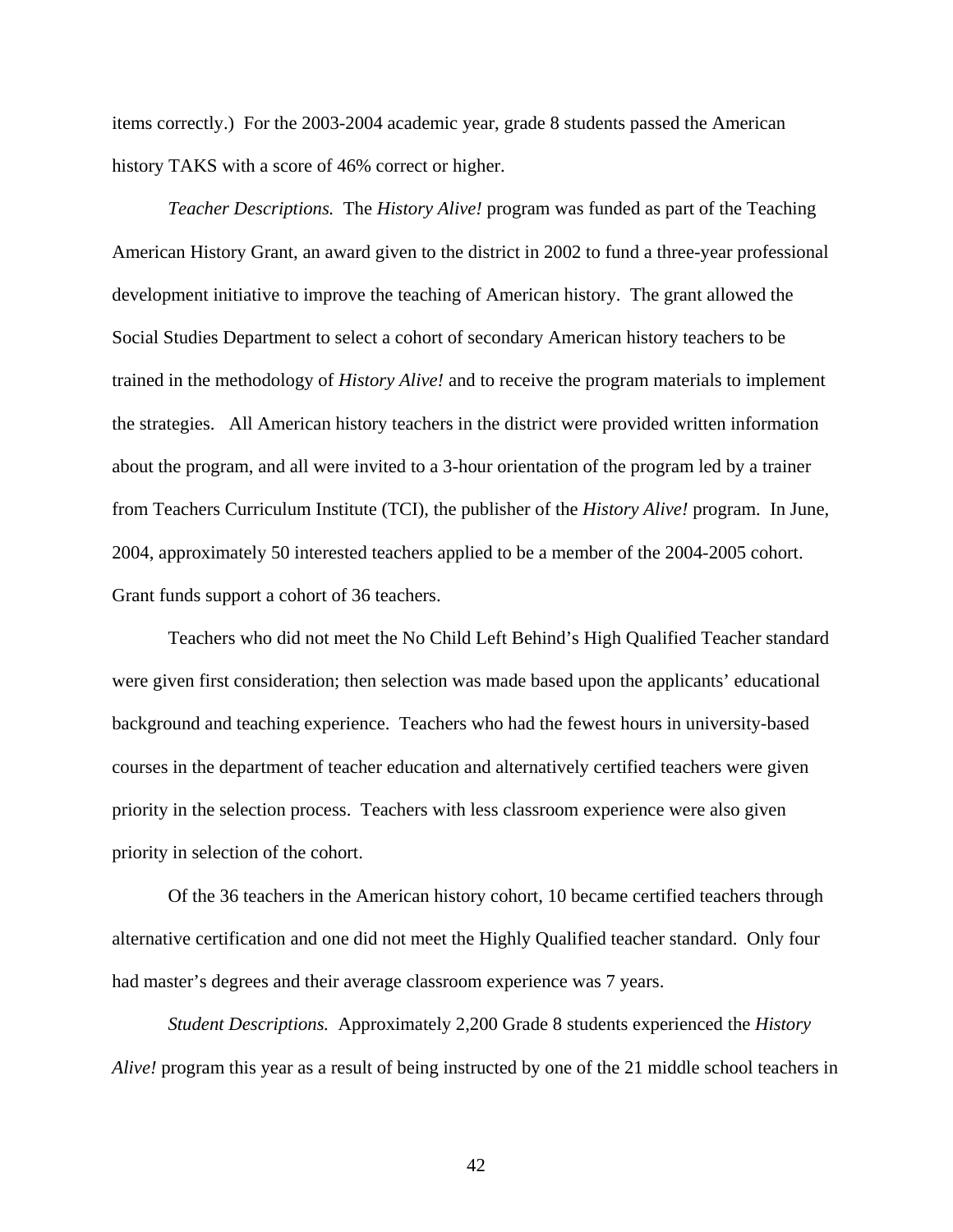the cohort. Approximately 1,300 Grade 11 students experienced the *History Alive!* program as a result of being instructed by one of the 15 high school teachers in the cohort. The students were randomly assigned by computer to each teacher in the participating school. Though students with a wide range of abilities may be enrolled in the general education American history courses, only the performance of general education students were used to compare the effects of an inquiry-based classroom to a traditional one. Data from all students identified as special education and gifted/talented in the general education classrooms were removed from the statistical analysis.

*Human-subject permission.* Permission from the school district to use aggregate student achievement data was required. A district consent form was signed authorizing the use of student data collected as part of the evaluation of the Teaching American History Grant to be used for the purpose of this dissertation study.

*Sample size.* The minimum sample size for causal-comparison research is fifteen subjects (Borg and Gall, 1989). Effect size relates to how well the average student receiving inquiry-based pedagogy is compared to a student who did not. If the effect size is greater than .33, it is considered to have practical significance (Borg and Gall, 1989). Before the study, estimates for group size needed were calculated using tables and methods found in Stevens' (1990). If a respectable power of .80 is used with an alpha of .05 probability, the projected group size of the cluster sample will be great enough to detect an effect size of .33 even when the group size was reduced by mortality.

*Variables.* For research question one, the independent variable or treatment condition/factor was classroom pedagogy, either traditional-didactic or inquiry-informed. The independent variable was manipulated by the researcher by ensuring the development of inquiry-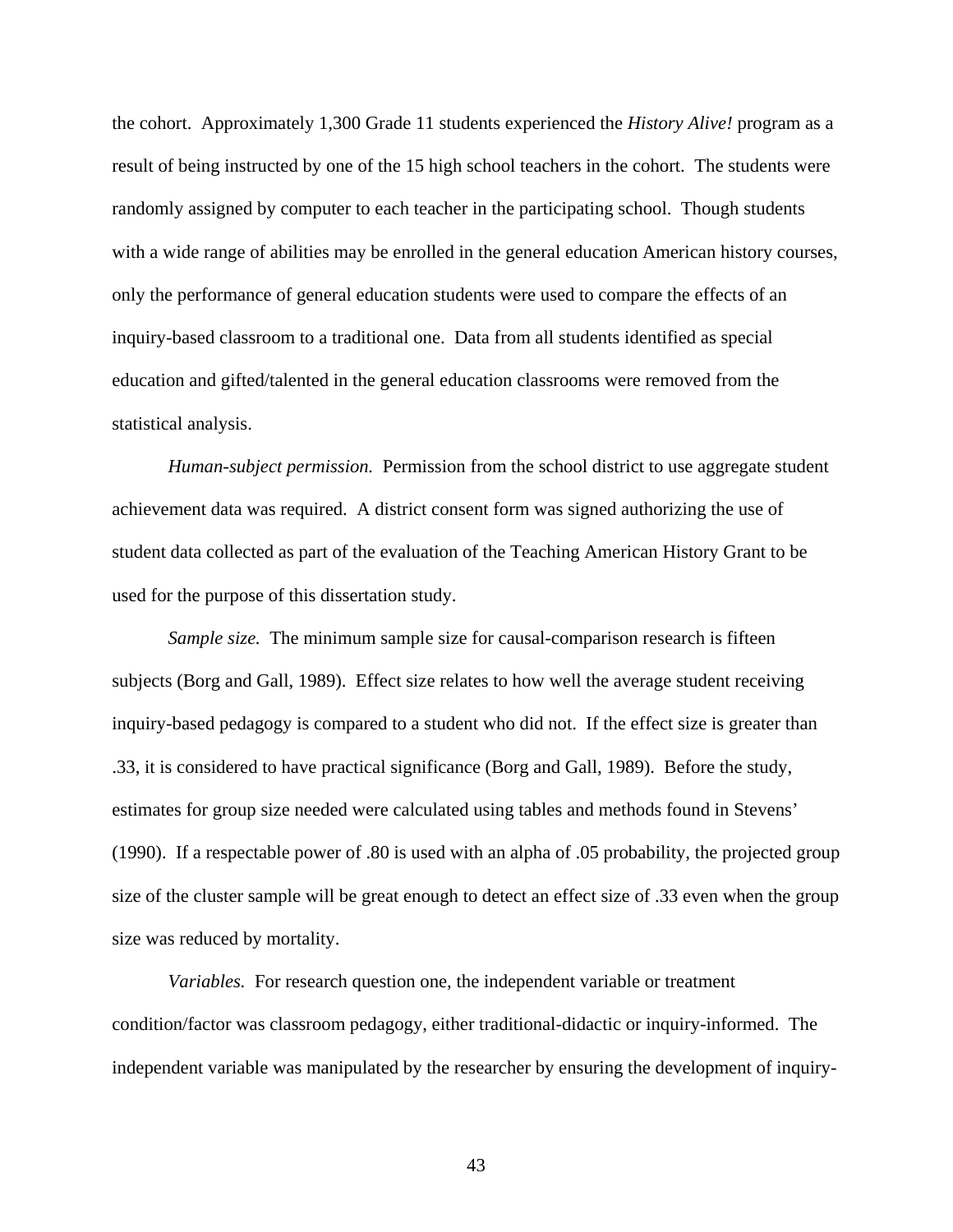based practices with the *History Alive!* cohort and its subsequent use in the classroom. The control group of American history teachers spent equal time receiving professional development training on delivering standards-based American history, without the specific strategies employed by *History Alive!* and without the support materials.

 For research question two, the independent variable was teacher level of implementation of the inquiry-based methods as determined by a classroom observation rubric. The rubric was developed from Hall and Hord's Concerns-Based Adoption Model (2001) and was used to ensure that the pedagogy in use by the *History Alive!* cohort member was manipulated. The Level-of-Use Rubric can be found in Table 8.

In general, teaching behaviors among the *History Alive!* cohort were categorized in one of three categories:

- 1. Orientation Users were trained in the inquiry-based methodologies and classroom observations recorded that the teachers were using pieces of the materials and strategies without regularity. Program materials were used but not as intended and strategies were used provisionally and in many instances not in the prescribed sequence.
- 2. Mechanical Users completed training in the methodologies and used the *History Alive!* program with fidelity, though frequently the focus of the lessons was not aligned to the Texas Essential Knowledge and Skills. Teachers at this level of implementation were loyal to the program materials and strategies, but not focused on maintaining the pacing of the district's scope and sequence.
- 3. Routine Users completed training and were observed to be using the program materials and methodologies as designed – to teach the curriculum standards.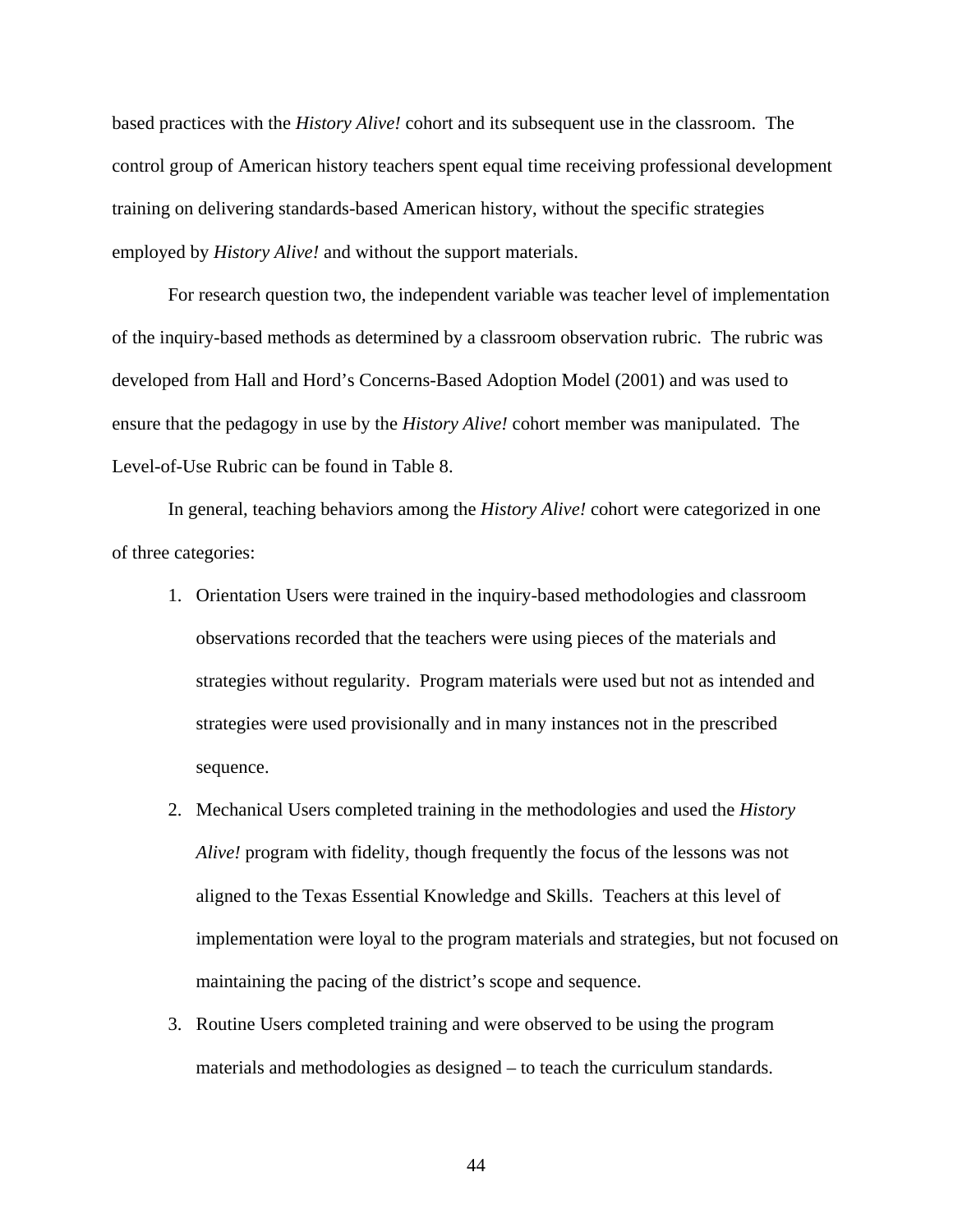Routine users kept the pace of the district scope and sequence and followed the *History Alive!* instructional scaffold with fidelity.

The dependent variable for this study was student performance on the Texas Assessment of Knowledge and Skills for American history, grades 8 and 11. Statistical analysis focused on the mean number of items correct, not the passing rates of students in the treatment and control groups.

*Control group.* Teachers in the control group did not receive training or materials from *History Alive!*, and they had received neither in previous years with the district. Classroom observations determined that control group members were using district resources (the scope and sequence, curriculum objective clarifications, textbook and ancillary materials, benchmark assessment questions) to design and deliver instruction. The control group consisted of the American history teachers at grades 8 and 11 who did not received training or materials from the *History Alive!* program and who were teaching general education students at the participating 14 middle and 9 high schools. There were 33 Grade 8 teachers and 15 Grade 11 teachers in the control group.

*Treatment group.* Each *History Alive!* teacher received five days of training in the summer of 2004 by a lead consultant from Teachers' Curriculum Institute; a two-day follow up session to help teachers reflect and adjust their practice, and three classroom observations to determine level of implementation. The middle school members of the cohort received the *History Alive!* teacher kit with instructor's handbook and a classroom set of student textbooks. The high school members received four unit binders on critical topics in American history:

- 1. The United States Coming of Age, 1890-1920
- 2. The Great Depression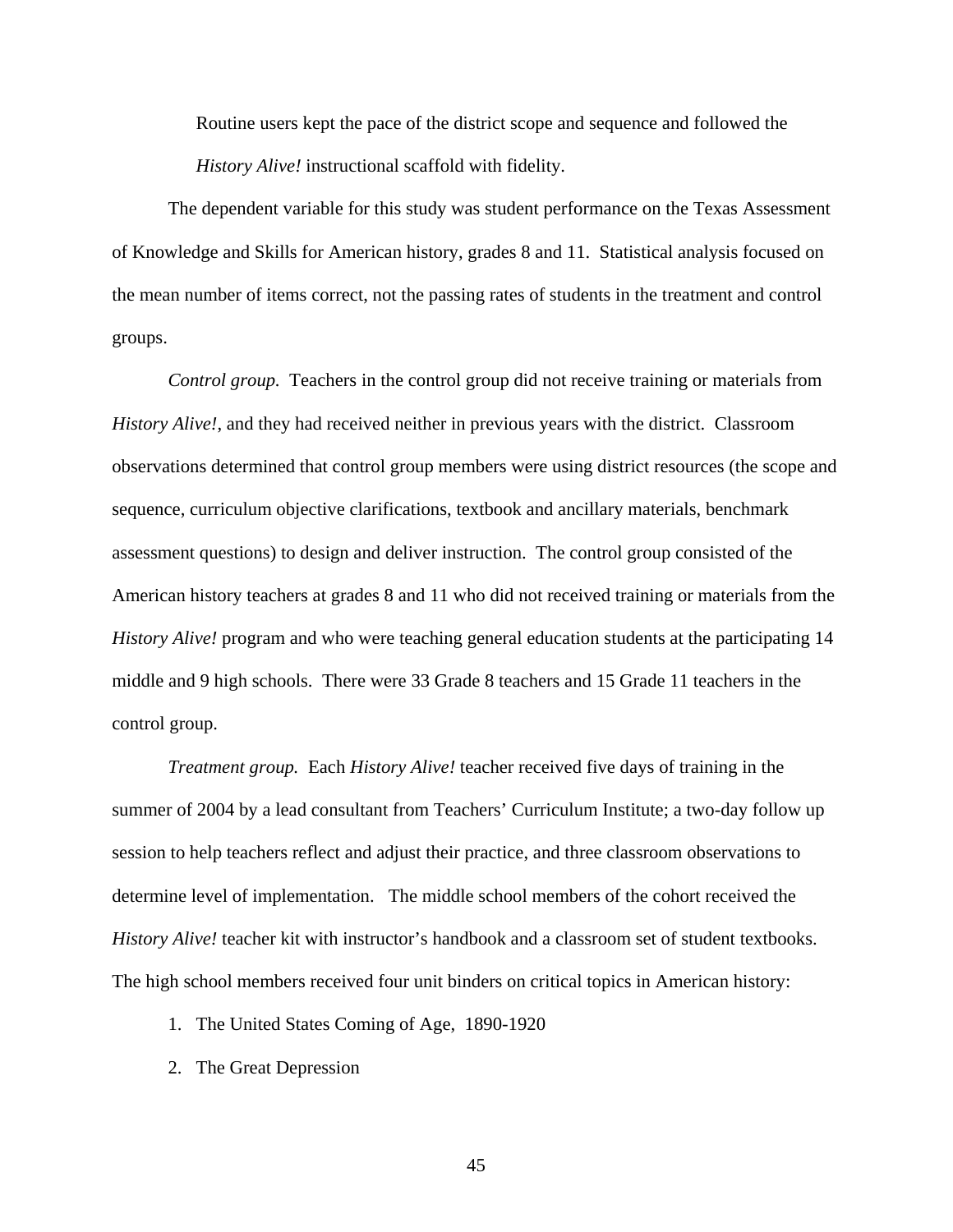- 3. The United States in World War II
- 4. The Cold War
- 5. The Civil Rights Movement

Each binder provided high school teachers the questioning strategies, student primary source documents and visuals (placards and transparencies) to lead inquiry-based lessons. All lessons in the *History Alive!* program that aligned with the state curriculum for American history were identified in the district's scope and sequence. Each member of the cohort received the correlations between the *History Alive!* program and the state curriculum standards to ensure that materials and strategies were used to deliver lessons linked directly to one or more state standards. Some of the *History Alive!* materials and activities did not match the Texas curriculum for the teaching of American history. Those lessons not matching the standards were not mentioned in the scope and sequence

Neither the control nor the treatment groups were provided scripted lessons or told how to teach. It was the belief of the school district that the procedures for lesson delivery should not be predetermined by an external authority. Nevertheless, each teacher was expected to guide students through the sequence of units that allow for the development of conceptual understanding of American history. Each teacher was given the same set of learning objectives for the units taught and each teacher had the benefit of informing their instruction based upon data from district administered benchmark examinations. District benchmark examinations identified each student's progress in mastering the state curriculum. As required by board policy, three examinations, based on the district's scope and sequence for American history, were given students: two in the fall semester, one in the spring semester.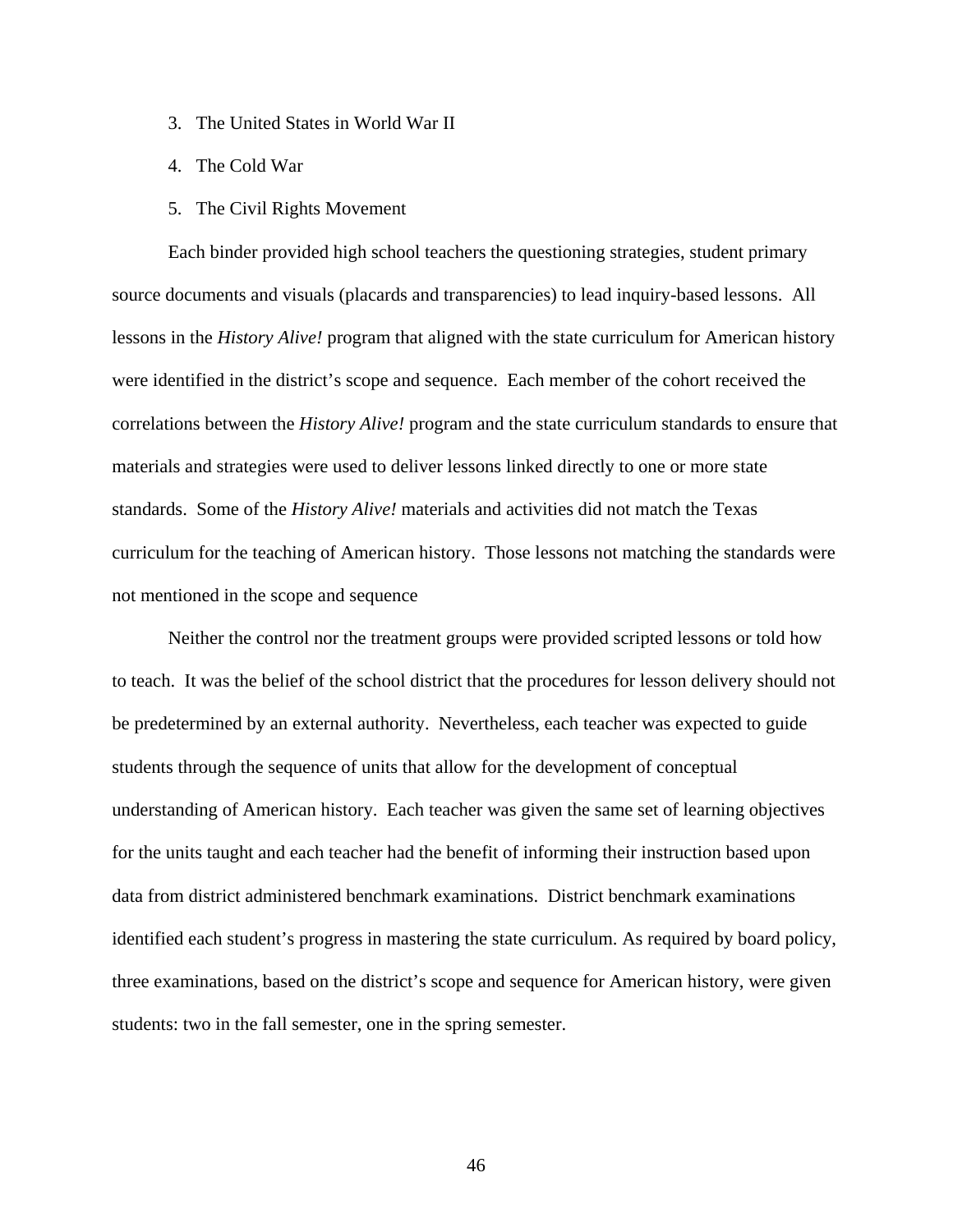#### Experimental Design

 A non-equivalent, quasi-experimental control group posttest design was used to study the effect of inquiry-informed pedagogy on student achievement across traditional and inquiry-based classroom environments.

 Quasi-experimental designs can be used by researchers when true experimental designs are not possible or feasible (Borg and Gall, 1989). In a quasi-experimental design, the researcher does not have to randomly assign subjects to the treatment or control groups, completely control when the treatment is applied, or completely control when the observations are conducted as in a true experimental design. According to Borg and Gall, quasi-experimental designs need to control one or two of the following: when the observations are made, when the treatment variable is applied and which intact group receives treatment. For these reasons, a quasiexperimental design is more appropriate for studies conducted in field settings. The quasiexperimental design was chosen for this study because the researcher did not randomly assign teachers to the control and treatment groups. However, it was possible to control when the classroom observations were made, when the treatment was applied, and which group received the treatment of inquiry-based methodologies.

#### Data Collection Procedure

 The treatment group was measured three times with a researcher-developed classroom observation rubric developed in collaboration with the lead consultant from Teachers' Curriculum Institute (Table 8). Teachers were assigned a level of implementation category when two of the three observations agreed. The lead consultant for TCI and an instructional specialist employed by the school district visited the cohort, recorded their findings and reached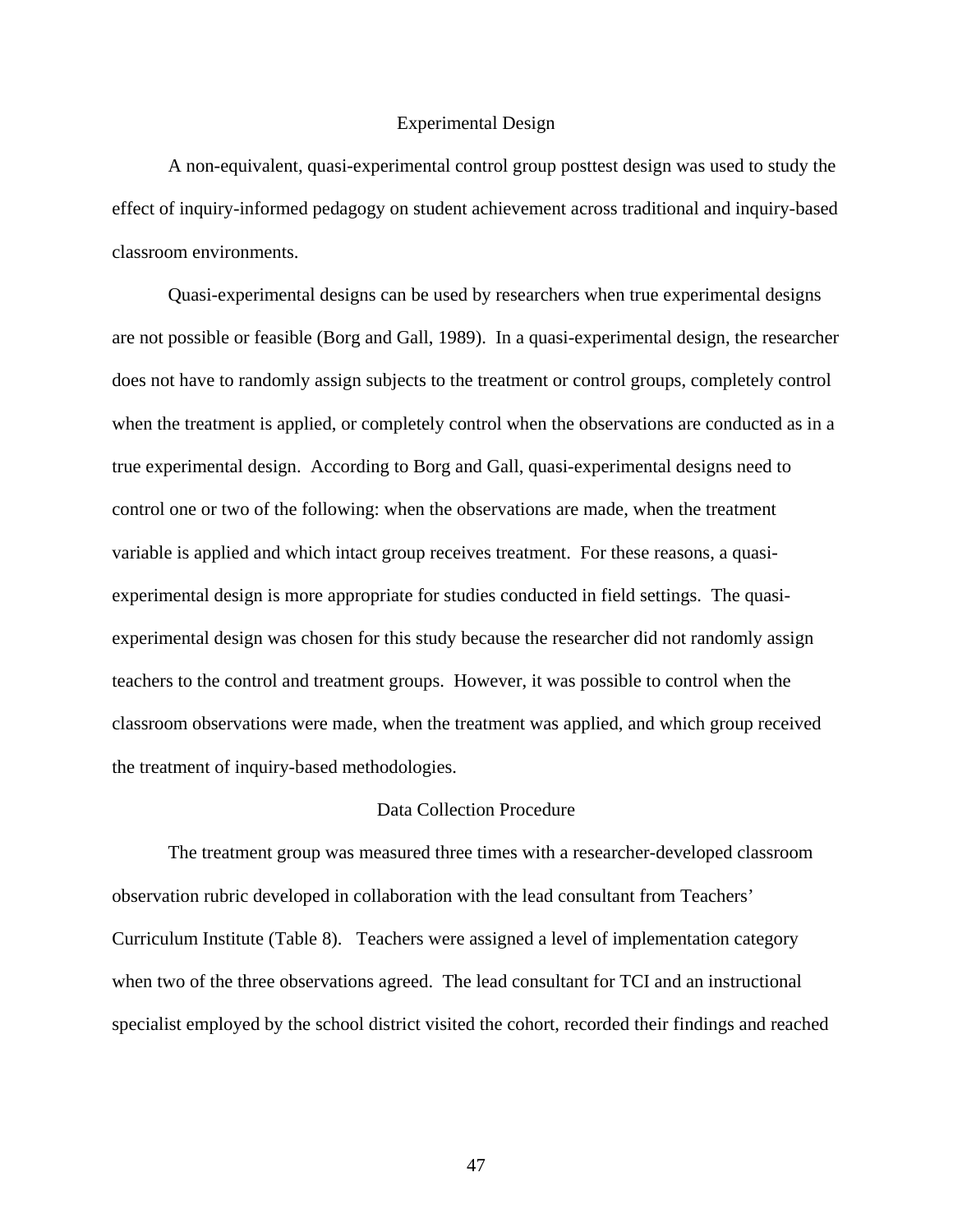consensus on placement of the teacher's practices with the *History Alive!* model on the level of implementation rubric.

 Raw scores from the Texas Assessment of Knowledge and Skills (TAKS) were collected in June, 2005 with student scores assigned to the treatment or control group for statistical analysis for research question one and with student scores among the *History Alive!* participants assigned to teacher level of implementation for research question two.

Determining the Level of Use: The Concerns-Based Adoption Model

 The value of this study rests upon the relationship between professional development (in this case the training conducted by the Teachers' Curriculum Institute) and classroom implementation. Fullan (1990) describes studies of professional development strategies that involved training all teachers in a district over a three-year period with the goal of improving student reading achievement in high school. The studies found a significant increase in reading scores and attributed them to several characteristics of the professional development model - learning through practice, linking prior knowledge of curriculum and pedagogy to new information and methods, deepening understanding through reflection on practice and solving problems related to implementation collaboratively.

 Guskey (1986) adds to these characteristics of effective professional development the importance of receiving regular feedback concerning the impact of instruction on student learning. Accordingly, professional development must be designed to promote and support continuous learning throughout the period of experimentation and practice.

 One credible model for understanding the relationship between staff development and the implementation of an innovation is the Concerns-Based Adoption Model (Hall and Hord, 2001).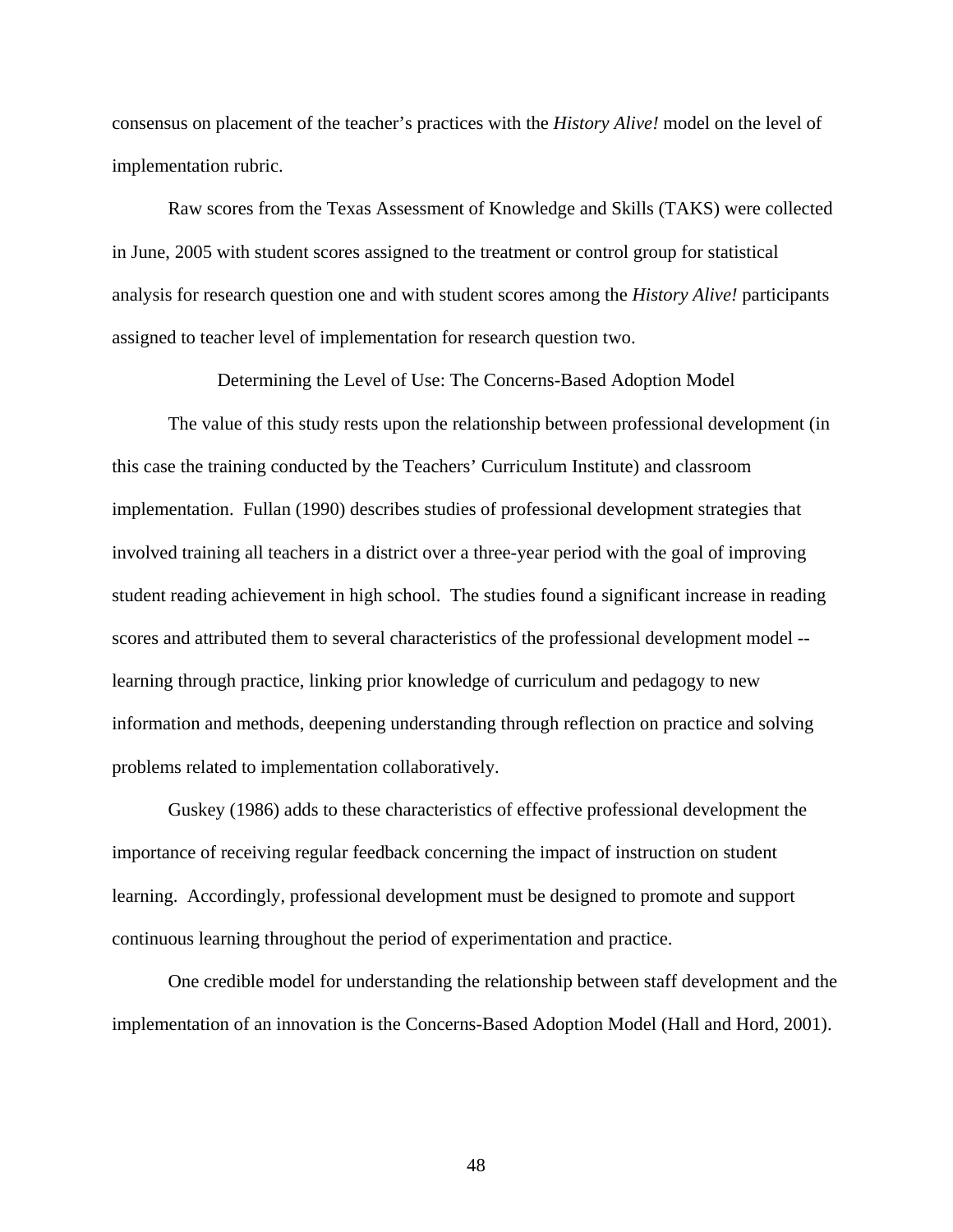This model for helping educators understand the components of curricular change emphasizes the importance of instructional fidelity.

 Developed by Hord, Huling-Austin, and Hall (1989) and based on the work of Fuller (1970), effective professional development moves teachers' concerns from non-concern (the preteaching phase) toward satisfying self-concerns (early teaching phase), and finally to concerns with students (mature teaching phase). As teachers' concerns matriculate through on-going professional development, the level of use of the implementation will more closely approximate its ideal teaching and learning conditions. This model, then, poses the following challenge to educators. Before an instructional program can be evaluated, educators must be sure that the behaviors and methods proposed during professional development are implemented with fidelity in the classroom.

 Hall and Hord's model articulates several diagnostic tools to determine the fidelity of implementation. The Levels-of-Use rubric (Table 7) captures the degree to which teachers adopt the innovation. The following table summarizes the C-BAM's levels-of-use continuum.

The Levels-of-Use rubric was employed in this study to determine the degree to which the *History Alive!* program and the United States History curriculum were implemented. However, the general rubric designed by Hord, Huling-Austin and Hall (1989) was customized to fit the specific components of the *History Alive!* program.

The lead consultant for Teachers' Curriculum Institute and co-author of the *History Alive!* program collaborated with two curriculum specialists employed by the school district to create a specific rubric – one that defined the observable evidence that would help identify each teacher's level of use.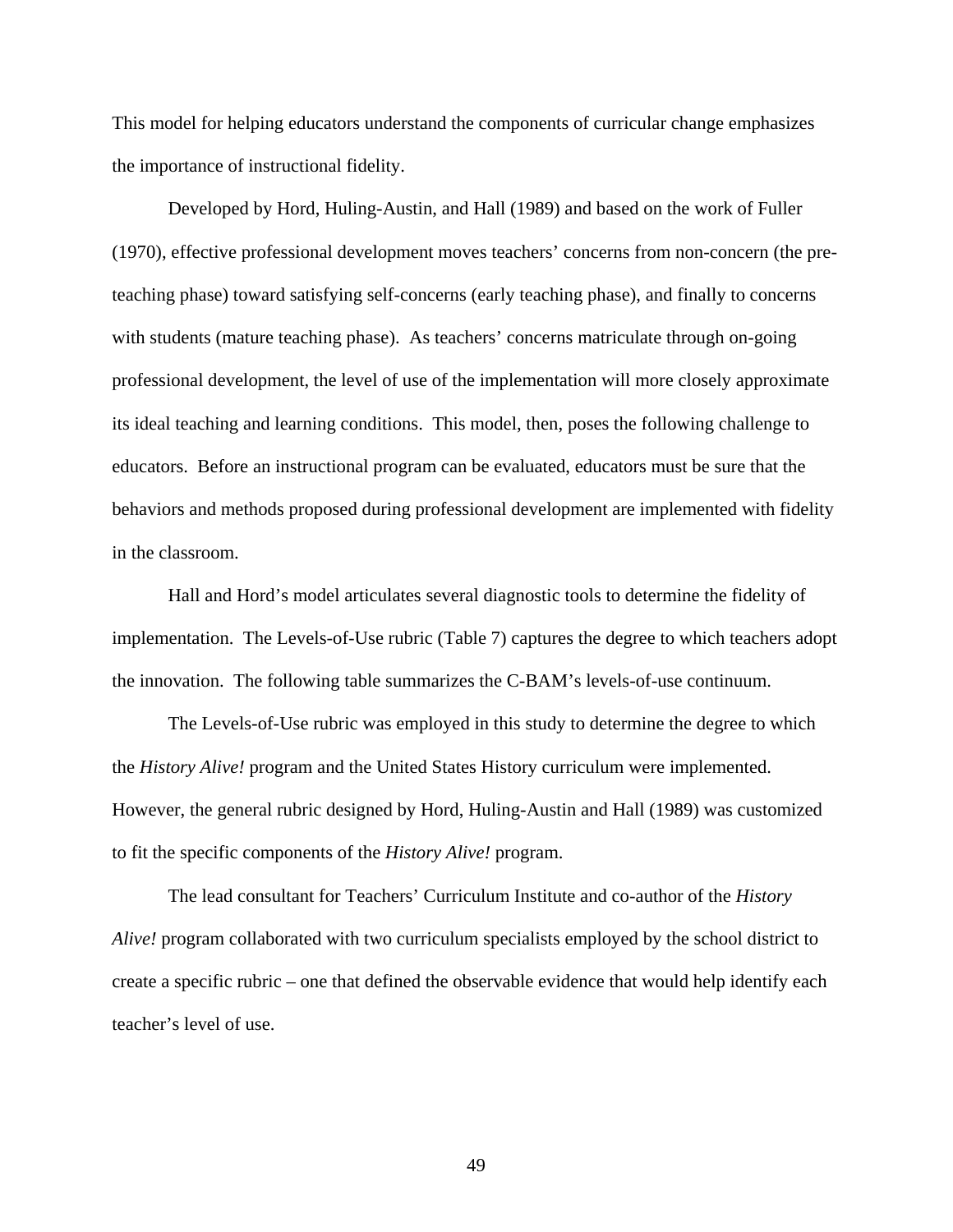## Table 7

# *The Concerns-Based Adoption Model's Level of Use Rubric*

## **Level 0 - Nonuse**

State in which the individual has little or no knowledge of the innovation. No involvement with it, and is doing nothing toward becoming involved.

# **Level I – Orientation**

State in which the individual has acquired information about the innovation and has explored its value orientation and what it will require.

## **Level II- Preparation**

State in which the user is preparing for first use of the innovation.

# **Level III – Mechanical**

Stare in which the user focuses most effort on the short-term, day-to-day use of the innovation with little or no time for reflection. Changes in use are made more to meet the user needs than the needs of students and others. The user is primarily engaged in an attempt to master tasks required to use the innovation. These attempts often result in disjointed and superficial use.

# **Level IVA – Routine Use**

Use of the innovation is stabilized. Few if any changes are being made in ongoing use. Little preparation or thought is being given to improve innovation use or its consequences.

## **Level IVB – Refinement**

State in which the user varies the use of the innovation to increase the impact on students within their immediate sphere of influence. Variations in use are based in knowledge of both the shortand long-term consequences for students.

# **Level V – Integration**

State in which the user is combing own efforts to use the innovation with related activities of colleagues to achieve a collective impact on students within their common sphere of influence.

## **Level VI – Renewal**

State in which the user is reevaluates the quality of use of the innovation, seeks major modifications of, alternatives to, present innovation to achieve increased impact on students, examines new developments in the field, and explores new goals for self and the organization.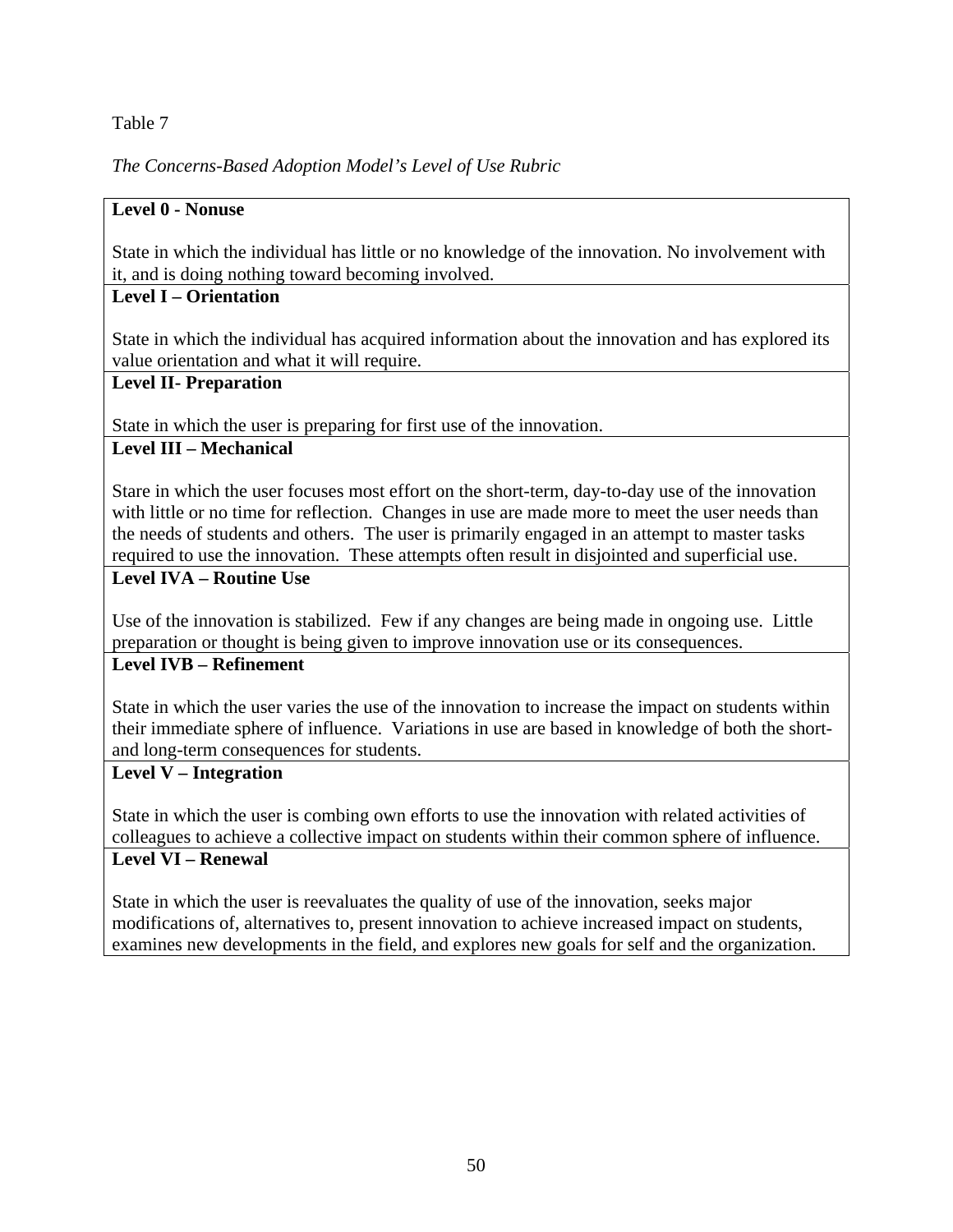The essential components identified by the group were: 1) Lesson alignment to the Texas standards for American history and the school district's scope and sequence; 2) Use of inquirybased pedagogy, based upon the best practices embedded within the *History Alive!* training; 3) Use of the *History Alive!* materials (both teaching and learning resources); and 4) the quality of student work as evidenced by the interactive student notebook each student kept to document their development of understanding American history concepts.

Only three implementation categories were developed based on the C-BAM rubric, since rarely do teachers in the first year of implementing a new curriculum advance beyond the routine level of use (Hord, Huling-Austin, and Hall 1989).

Each teacher's placement on the level-of-use rubric was determined after three classroom observations. When two observations recorded the same level of use, the teacher's implementation for the academic year was labeled by that category. For example, a teacher whose first observation was evaluated at the orientation level, but whose second and third observations, later in the year, exhibited the qualities of a mechanical user, was identified as a mechanical user for the year and that teachers' student achievement results was linked to that level of use (mechanical, in this case) for the purposes of analyzing student achievement scores at the end of the year.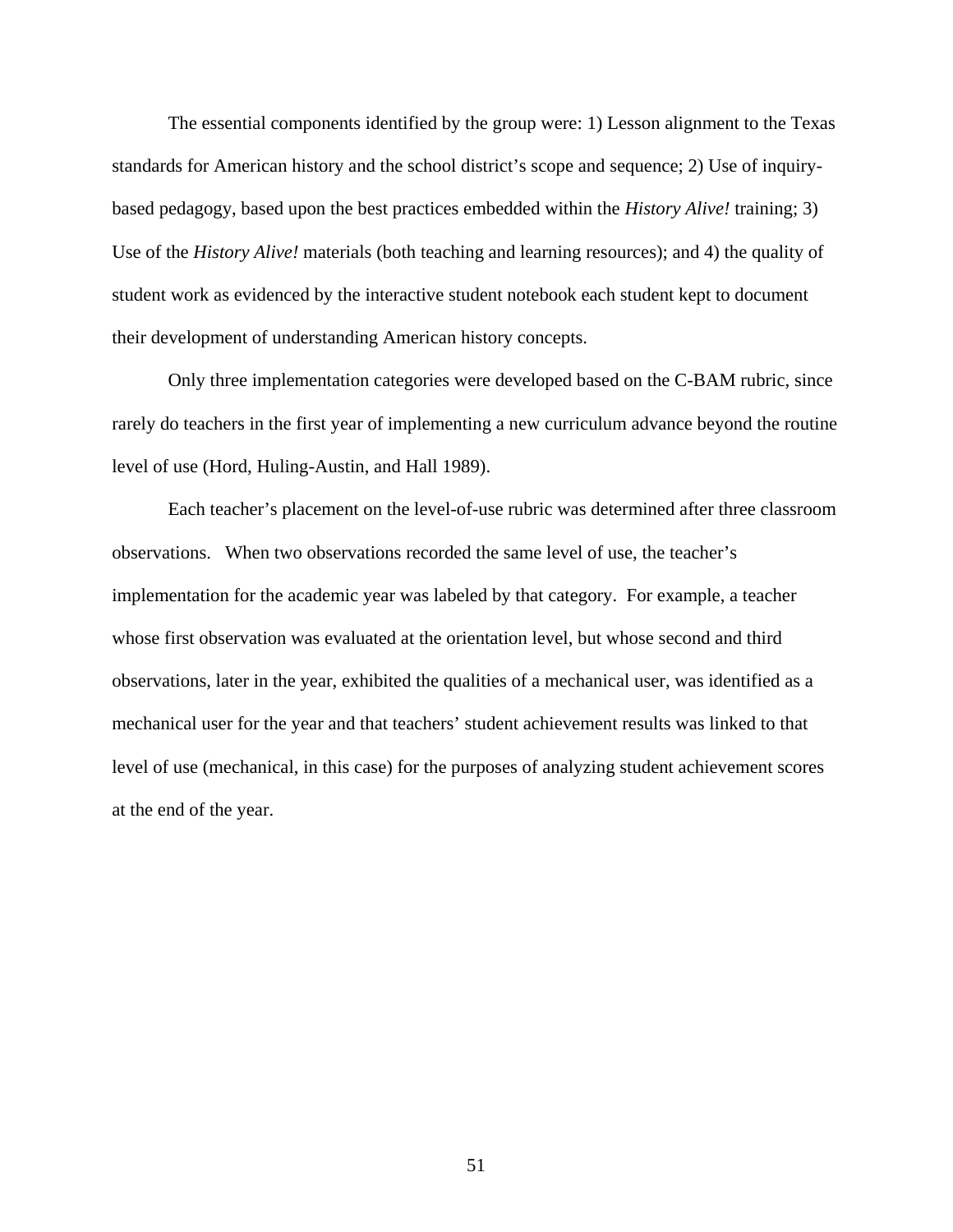# Table 8

|  |  | The Level of Use Rubric Used to Evaluate the Implementation of the History Alive! Innovation |
|--|--|----------------------------------------------------------------------------------------------|
|  |  |                                                                                              |

| Level of<br>Implementation | Lesson<br>alignment to<br>academic<br>standards                                                                                   | Use of inquiry-<br>based pedagogy<br>(see Table VI)                                                                                                                                                             | Use of the<br><b>History Alive!</b><br>materials                                                                                            | Quality of student work                                                                                                                                                                                                    |
|----------------------------|-----------------------------------------------------------------------------------------------------------------------------------|-----------------------------------------------------------------------------------------------------------------------------------------------------------------------------------------------------------------|---------------------------------------------------------------------------------------------------------------------------------------------|----------------------------------------------------------------------------------------------------------------------------------------------------------------------------------------------------------------------------|
| Orientation                | the content<br>information in<br>the lesson<br>partially<br>focused on the<br>essential<br>knowledge in<br>the state<br>standards | the teacher<br>delivered the<br>lesson by using<br>some of the<br>inquiry-based<br>strategies of the<br><b>History Alive!</b><br>program                                                                        | the teacher<br>rarely used<br>the HA<br>materials to<br>deliver the<br>lesson                                                               | students are rarely engaged in<br>inquiry-based learning and<br>their work generally does not<br>reflect engagement in<br>inductive reasoning and<br>making sound generalizations<br>about American history                |
| Mechanical                 | the content<br>information in<br>the lesson<br>focused on<br>most of the<br>essential<br>knowledge in<br>the state<br>standards   | the teacher<br>delivered the<br>lesson by<br>routinely using<br>the inquiry-<br>based strategies<br>of the HA<br>program                                                                                        | the teacher<br>routinely<br>used the HA<br>materials to<br>deliver the<br>lesson                                                            | students are routinely engaged<br>in inquiry-based learning and<br>their work reflects some<br>engagement in inductive<br>reasoning and making sound<br>generalizations about<br>American history                          |
| Routine                    | the content<br>information in<br>the lesson<br>focused on all<br>of the essential<br>knowledge in<br>the state<br>standards       | the teacher<br>delivered the<br>lesson by using<br>the inquiry-<br>based strategies<br>of the HA<br>program and<br>the strategy was<br>appropriate to<br>the cognitive<br>level of the<br>academic<br>objective | the teacher<br>effectively<br>used the HA<br>materials to<br>lead the<br>students to<br>make an<br>generalization<br>in American<br>history | students are effectively<br>engaged in inquiry-based<br>learning and their work<br>reflects the ability to engage<br>well with inductive reasoning<br>tasks and to make sound<br>generalizations about<br>American history |

Adapted from Bower and Lobdell (2004).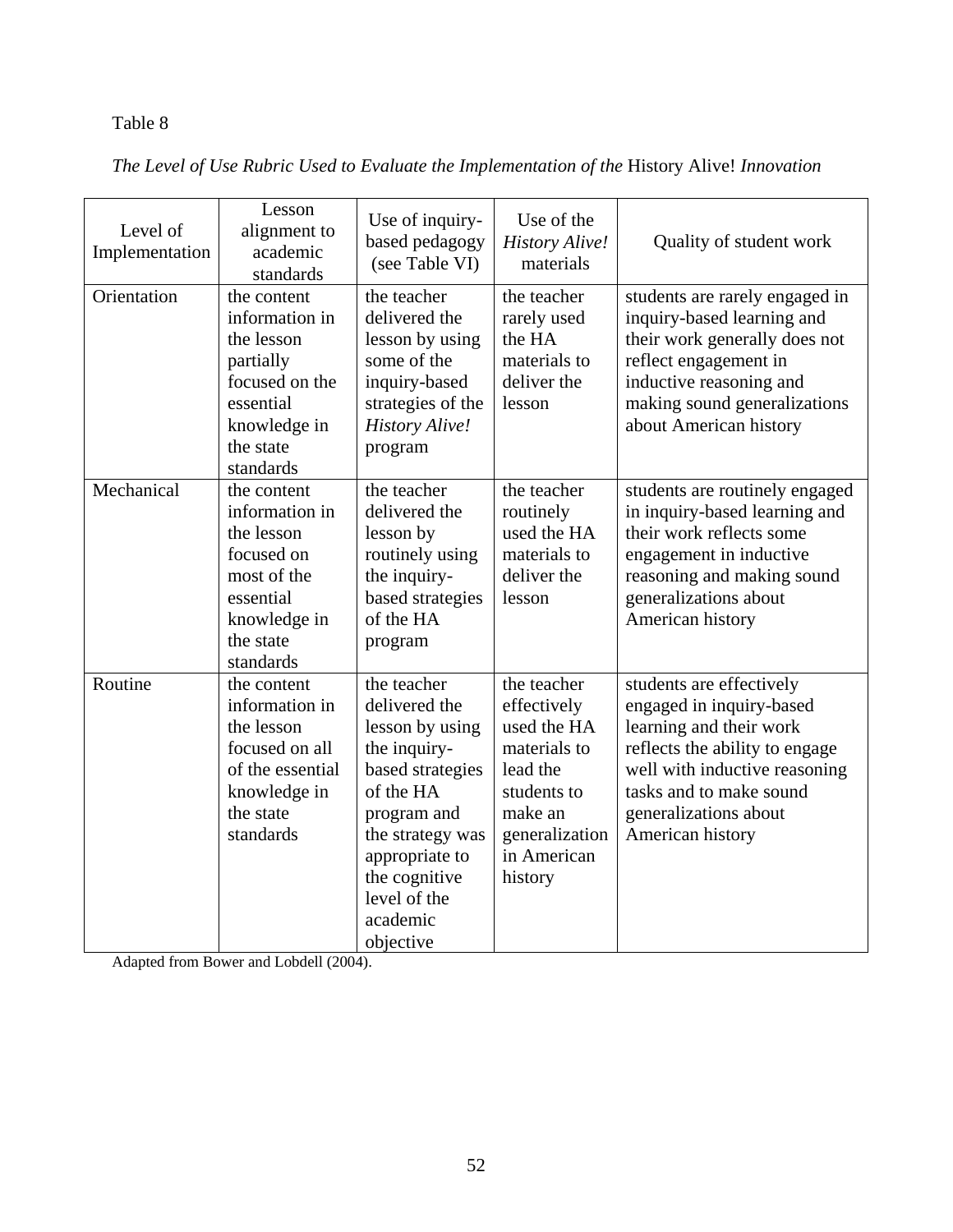#### Statistical Analysis

*Inferential statistics.* An Analysis of Variance (ANOVA) was used as a form of statistical control. ANOVA was selected because it measures differences among groups or level of the independent variable. No statistical method will be used to reduce error due to student differences since students identified as receiving special education or advanced academic services were removed from the sample before statistical analyses were run.

*Tests for assumption in inferential analysis.* Assumptions for the ANOVA procedure are listed below and discussed in reference to this study. Failure to meet these assumptions can change the Type I error rate and the appropriateness of the analysis interpretation.

- 1. The observations are normally distributed on the dependent variables in each group. Thus, the F statistic is robust with respect to the normality assumption.
- 2. The population variances for the groups are equal. This is the homogeneity of variance assumption. If the group sizes are equal or approximately equal, (largest/smallest is less than 1.5) then the F statistic is robust for unequal variances. (Borg and Gall, 1989). In this study, the group sizes were approximately equal.
- 3. The observations are independent. This is the most important assumption because even a small violation produces a substantial effect in both the level of significance and the power of the F statistic. Since the means of these groups instead of the individual scores were used in the analysis, this assumption was not violated.

Since the F statistic was robust for unequal variance when the group sizes are equal or approximately equal, group sizes will be checked for to meet the test of homogeneity of variance. The observations were independent. Using SPSS procedures, an analysis of variance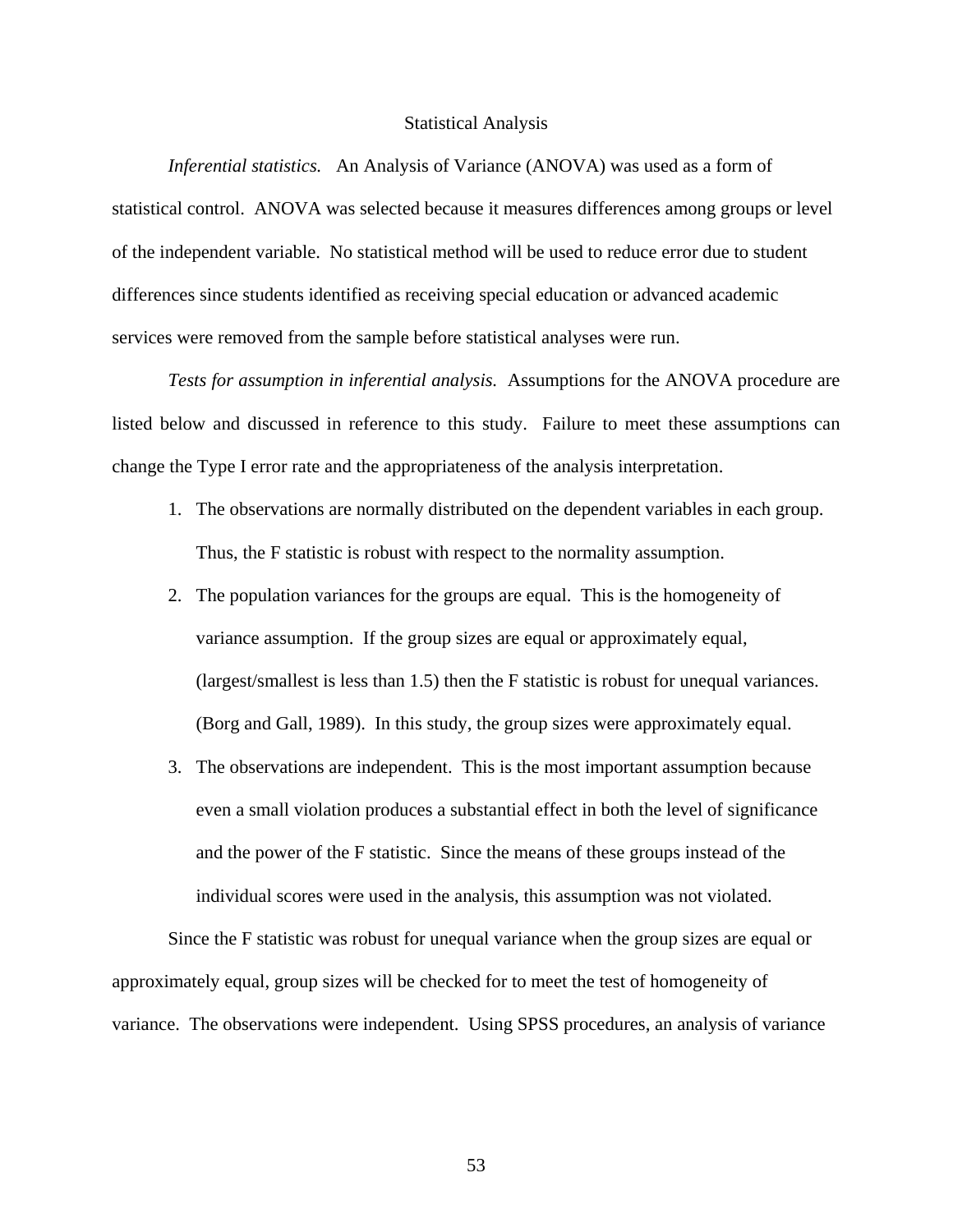was run to test the first and second null hypotheses. The alpha level for these two statistical analyses was set at 0.05.

#### Validity of the Study

 Validity is the process of collecting evidence to support inferences from the use of resulting scores from an assessment. This study sought to determine the gains in student understanding of American history through scores on the Texas Assessment of Knowledge and Skills (TAKS) exams at grades 8 and 11. The TAKS exams are criterion-referenced instruments that capture student mastery of content knowledge through the testing of selected curriculum objectives from the full body of standards that constitute a course of study. For example, the Grade 8 TAKS examination assesses students' knowledge of American history through a series of questions testing approximately 40 curriculum objectives. The curriculum objectives actually tested vary from year to year and are not known by public school educators prior to the examinations.

The Texas Education Agency works with committees of Texas educators, test developer specialists to translate the curriculum objectives into items that measure student knowledge and skills. The state agency tests items prior to placement on the TAKS exams to ensure that the language of the items is clear and relevant to the content being assessed. The *History Alive!* program implemented as part of this study was aligned to the Texas Essential Knowledge and Skills with lessons that did not align to the state standards absent from the district's scope and sequence documents. No single test, however, can capture students' knowledge of a comprehensive curriculum, especially when the test assesses only part of that curriculum. However, the TAKS examinations are the best instruments available to determine the extent to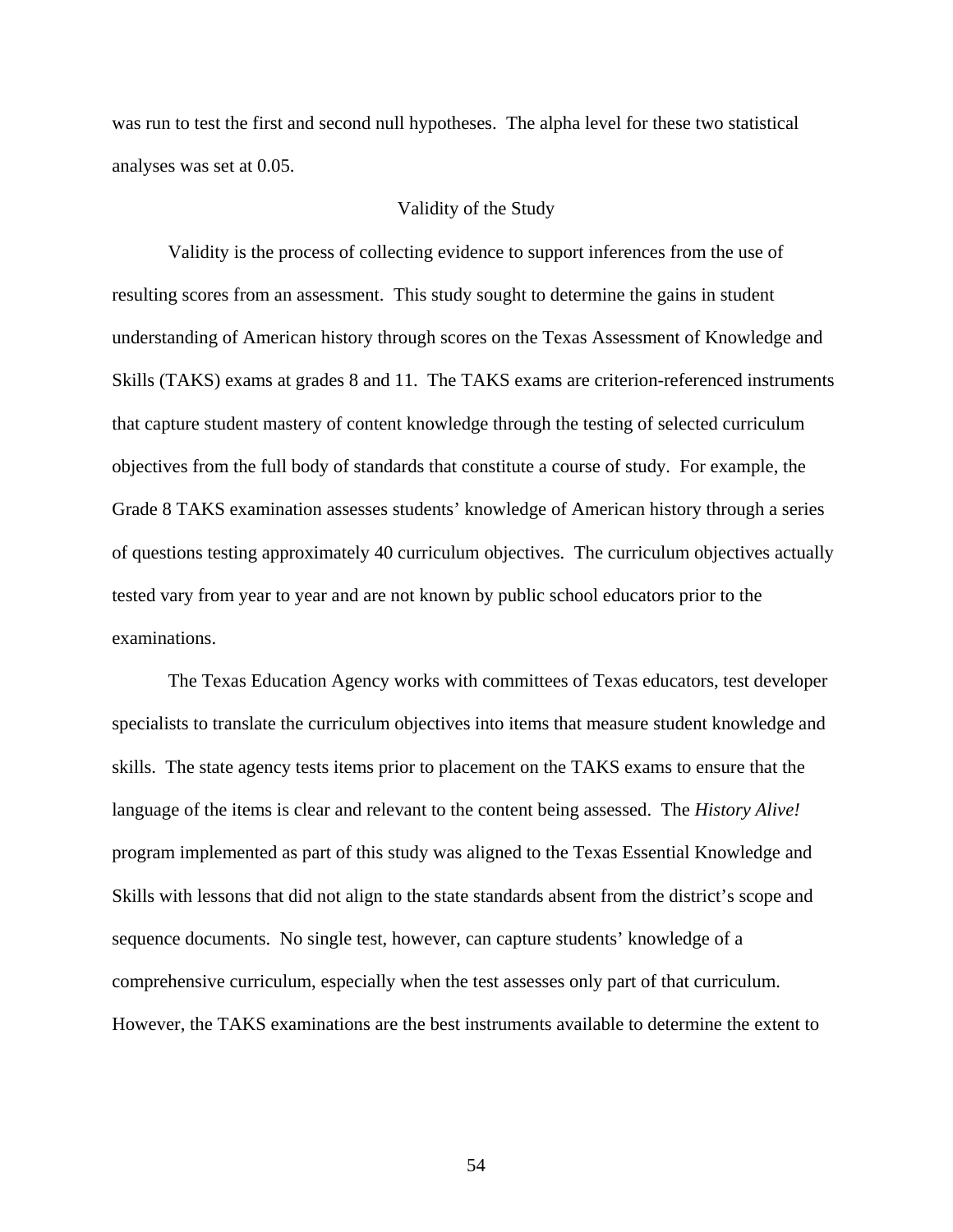which students have mastered American history as taught in the Texas public schools (TEA, 2002).

This study was examined for validity based on statistical conclusion validity, internal validity, construct validity, and external validity.

*Statistical Conclusion Validity.* Statistical conclusion validity is concerned with the ability of the study to discern a difference between two variables. Investigations of the following concerns will support statistical conclusion validity.

- 1. Estimated statistical power is not low.
- 2. None of the assumptions of statistical tests was violated for the data that was reported.
- 3. The achievement tests for American history meet standards of content validity, with the Texas Education Agency ensuring that each question is aligned to content standards and that each question has only one correct answer. The TAKS is developed and administered by the Texas Education Agency with focus groups of educators regularly reviewing the item bank for congruence with state standards.

4. Groups instead of individuals were used for the unit of analysis.

*Internal validity.* Internal validity reflects the answer to the question "to what degree do extraneous variables influence the results of the study and therefore the conclusions of an investigation?" (Stevens, 1990). This aspect of a study's validity is largely a function of its research design. The following statements indicate efforts that were made to control threats to internal validity.

- 1. The time spent monitoring implementation reduced significant threats to maturation.
- 2. Mortality of numbers was controlled by a larger than necessary sample.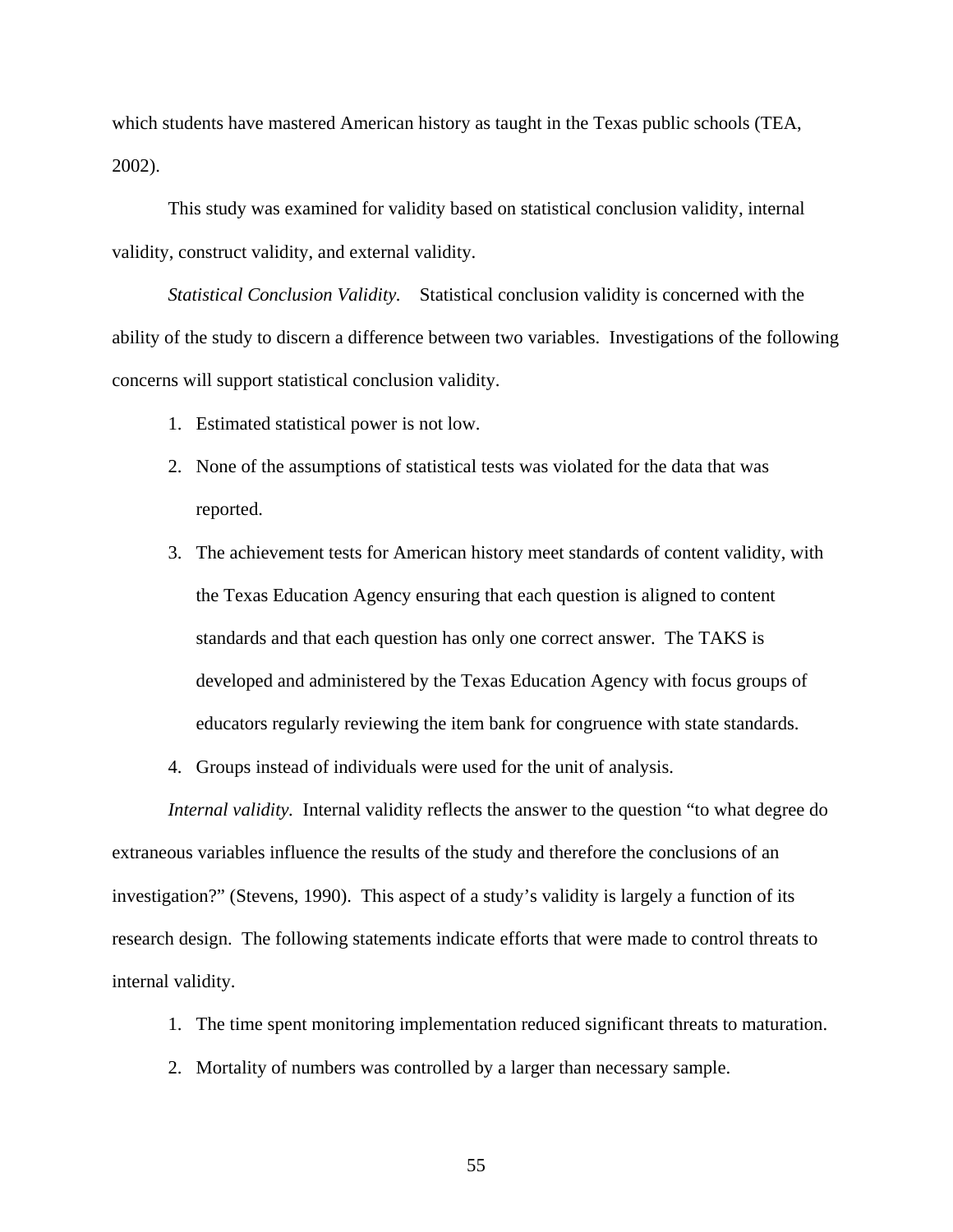One threat to internal validity that might exist is statistical regression because the comparison groups were selected based upon extreme teacher need or deficiency in preparing to become a highly qualified American history teacher. Additionally, treatment verification accomplished through random observation revealed some treatment diffusion. On some occasions the *History Alive!* teacher used some traditional instructional strategies and the traditional teacher used some inquiry-based practices.

*External Validity.* External validity refers to the dependability with which conclusions are drawn about the generalizability of a causal relationship to and across populations of persons, settings, and times. (Borg and Gall, 1989). The teachers who participated in this study were chosen in a nonrandom manner. The use of a nonrandom sample based upon an application process somewhat limits the generalizability of this study's findings. This nature of the study limits its generalizations to general education high school and middle school students in a large urban district in Texas taught by teachers with minimal experience and training.

#### Summary

 An analysis of variance (ANOVA) was used to analyze the data gathered in a causalcomparative study of the effect of inquiry-based pedagogy on achievement scores of general education American history students across traditional and inquiry-informed classroom environments. Posttest scores based upon the state assessment of American history were used to measure achievement during a 30-week course of study.

 Manipulation of the classroom environment was ensured by the protocol of the study. The teachers in the *History Alive!* cohort received intensive training on inquiry-based methodologies and designing student tasks. Equal time was spent developing the teachers in the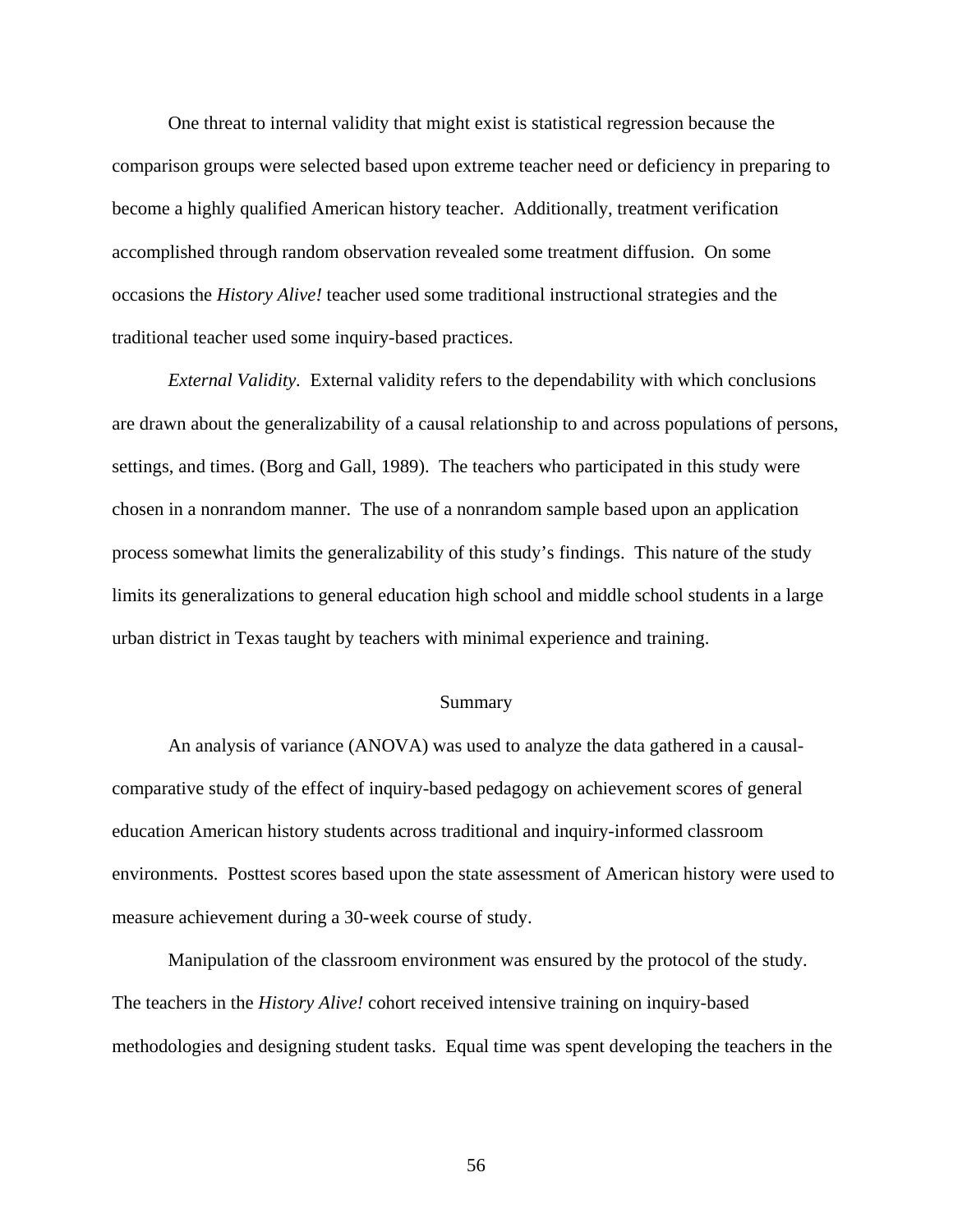control group. They received training on delivering standards-based instruction and using basal material to help students acquire the requisite knowledge and skills for American history.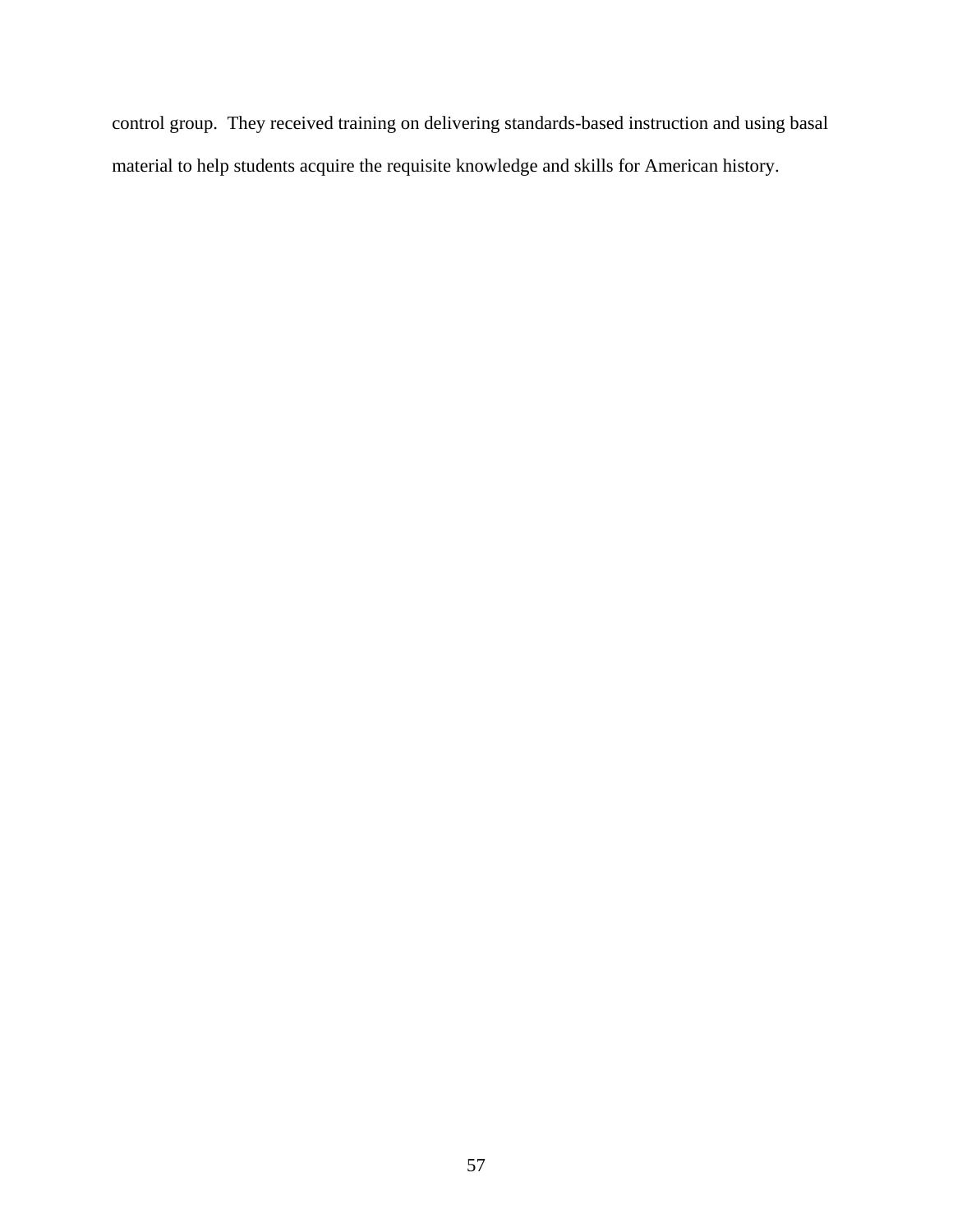#### CHAPTER IV

### PRESENTATION AND ANALYSIS OF DATA

The call for educational reform in the teaching of social studies has been the suggestion that pursuing inquiry-based principles will lead to improvement in student achievement. (Taba, 1967; Gross, 1977; Wiggins and McTighe, 1998; Bain, 2000). The purpose of this study was to compare the effectiveness of two types of pedagogy: traditional and inquiry-based upon student achievement as measured by a standards-based, state administered examination. Also, student achievement outcomes were compared by teachers' level of implementation within the group of students who received inquiry-based instruction. The results of this study provide information that will help guide secondary social studies teachers in their selections of instructional practices when teaching a standards-based curriculum with a high-stakes assessment.

This chapter is divided into three sections: a description of the sample, an overview of the statistical procedures of the study, and the results of the inferential analysis of the research questions.

#### Description of the Sample

Tables 9 and 10 present the demographic information for the Grade 8 and Grade 11 American history teachers, respectively, who participated in the study. A total of 54 Grade 8 American history teachers participated in the study. The sample included two groups, one comprised of 21 teachers, the treatment group that received training in the methods of the *History Alive!*® American history program (Teachers' Curriculum Institute, Palo Alto, CA, [www.teachtci.com\)](http://www.teachtci.com/) and delivered inquiry-based learning, and one comprised of 33 teachers, the control group that received traditional training and delivered didactic instruction. A total of 30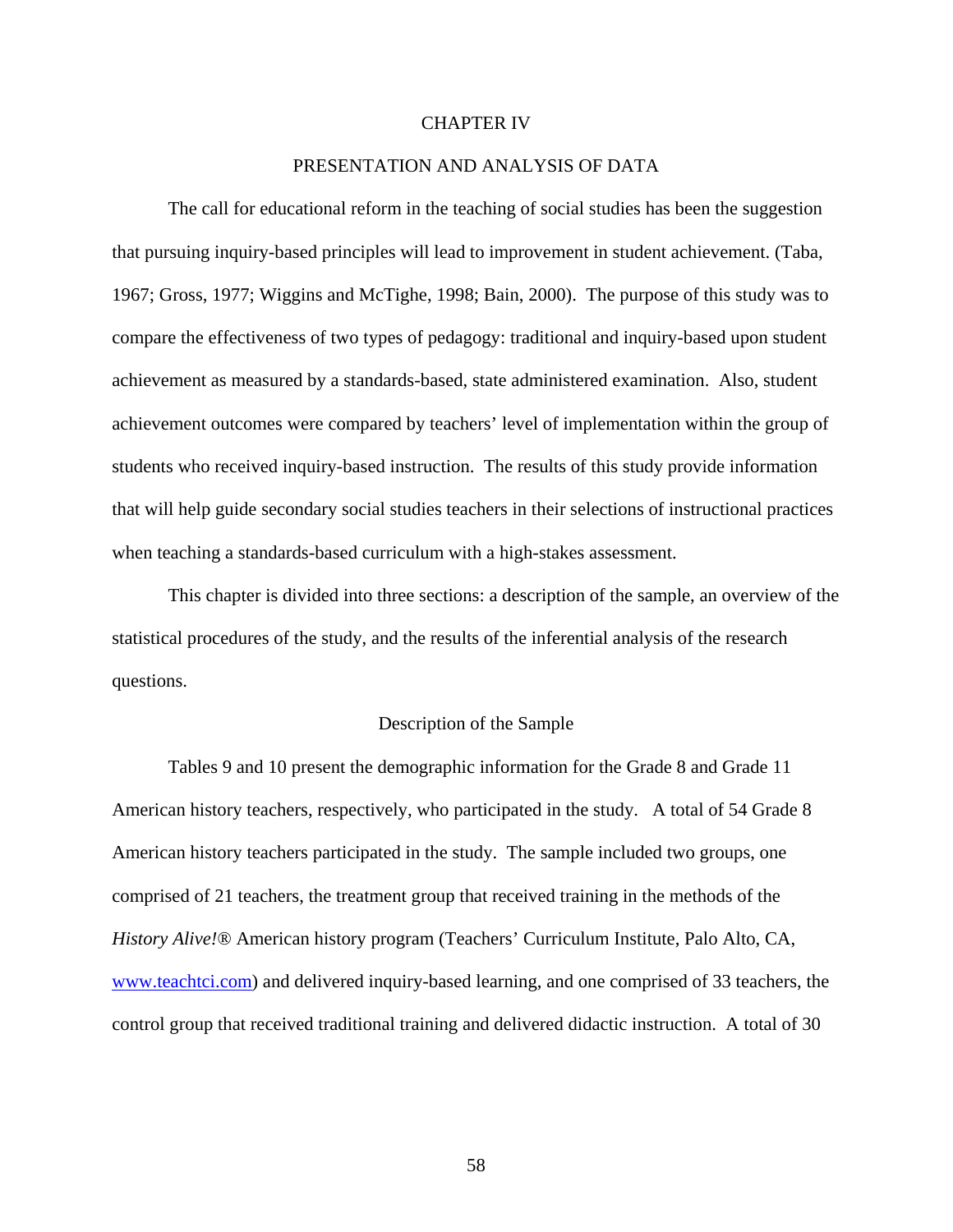Grade 11 American history teachers participated in the study. This sample includes treatment and control groups each comprised of 15 teachers.

## Table 9

*Demographic Information of American History Teachers in Sample, Grade 8* 

|                        | <b>Sample</b> |         | <b>Teachers in</b><br><b>Treatment Group</b> |         | <b>Teachers in</b><br><b>Control Group</b> |         |
|------------------------|---------------|---------|----------------------------------------------|---------|--------------------------------------------|---------|
|                        | Frequency     | Percent | Frequency                                    | Percent | Frequency                                  | Percent |
|                        | $N=54$        |         |                                              | $N=21$  |                                            | $N=33$  |
| <b>Ethnicity</b>       |               |         |                                              |         |                                            |         |
| Caucasian              | 32            | 59.3    | 12                                           | 57.1    | 20                                         | 60.1    |
| African Am.            | 20            | 37.0    | 9                                            | 42.9    | 11                                         | 33.3    |
| Hispanic               | 2             | 3.7     | $\overline{0}$                               | 0.0     | $\overline{2}$                             | 6.6     |
| <b>Gender</b>          |               |         |                                              |         |                                            |         |
| Female                 | 41            | 76.0    | 17                                           | 81.0    | 24                                         | 72.7    |
| Male                   | 13            | 24.0    | 4                                            | 19.0    | 9                                          | 27.3    |
| <b>Yrs. Experience</b> | 9.1           |         | 6.5                                          |         | 10.8                                       |         |

# Table 10

*Demographic Information of American History Teachers in Sample, Grade 11* 

|                        | <b>Sample</b> |          |           | <b>Teachers in</b><br><b>Treatment Group</b> |           | <b>Teachers in</b><br><b>Control Group</b> |  |
|------------------------|---------------|----------|-----------|----------------------------------------------|-----------|--------------------------------------------|--|
|                        | Frequency     | Percent  | Frequency | Percent                                      | Frequency | Percent                                    |  |
|                        | $N=30$        |          |           | $N=15$                                       |           | $N=15$                                     |  |
| <b>Ethnicity</b>       |               |          |           |                                              |           |                                            |  |
| Caucasian              | 22            | 73.3     | 10        | 66.7                                         | 12        | 80.0                                       |  |
| African Am.            | 8             | 26.7     | 5         | 33.3                                         | 3         | 20.0                                       |  |
| Hispanic               | $\Omega$      | $\Omega$ | 0         | 0.0                                          | 0         | 0.0                                        |  |
| <b>Gender</b>          |               |          |           |                                              |           |                                            |  |
| Female                 | 17            | 56.7     | 9         | 60.0                                         | 8         | 53.3                                       |  |
| Male                   | 13            | 43.3     | 6         | 40.0                                         | 7         | 46.7                                       |  |
| <b>Yrs. Experience</b> | 10.2          |          | 8.1       |                                              | 12.3      |                                            |  |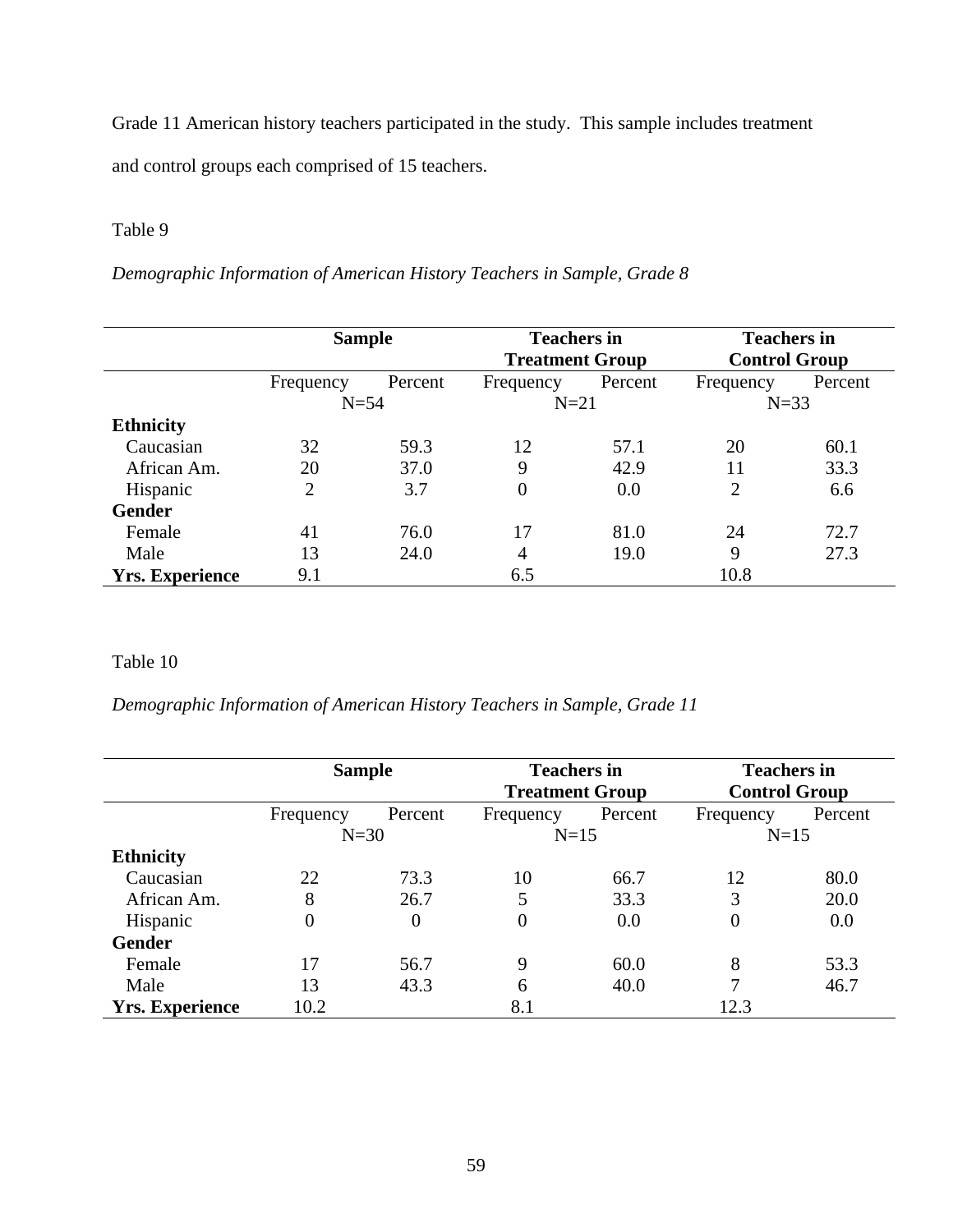The sample shows a lack of representation in ethnicity with no Hispanic teachers participating in either the middle school or high school treatment groups. A difference in teaching experience also exists, with the control group within both the middle and high school having approximately 4 more years of classroom experience than the treatment groups.

### Overview of the Statistical Procedure

Data were collected from the students of the Grade 8 and Grade 11 teachers participating in the study, using the 2005 Texas Assessment of Knowledge and Skills in American history. Only the scores of general education students participating in a general education American history class were collected and used for the study. Students who were identified as gifted and talented or limited-English proficient in need of sheltered instruction were not identified as part of the data sample. Students, however, who were identified as receiving special education services and who were served during the course of the year in the general education classroom were included in the study, in both treatment and control groups.

 Applications of the independent t-test and the analysis of variance were conducted through computer analysis using Statistical Package for the Social Sciences (SPSS) for Windows. To determine if there was a statistically significant difference in student achievement between the groups of students exposed to *History Alive!* and those exposed to traditional pedagogy, an independent t test was conducted. Calculations were completed and t-values were obtained. The critical t-values were identified and the t values were compared. The critical value if the t value fell between the positive and negative value of the critical t-value, no significant difference was found. If the t-value fell into the critical region, it was concluded that there were sufficient data to support a finding of a significant difference.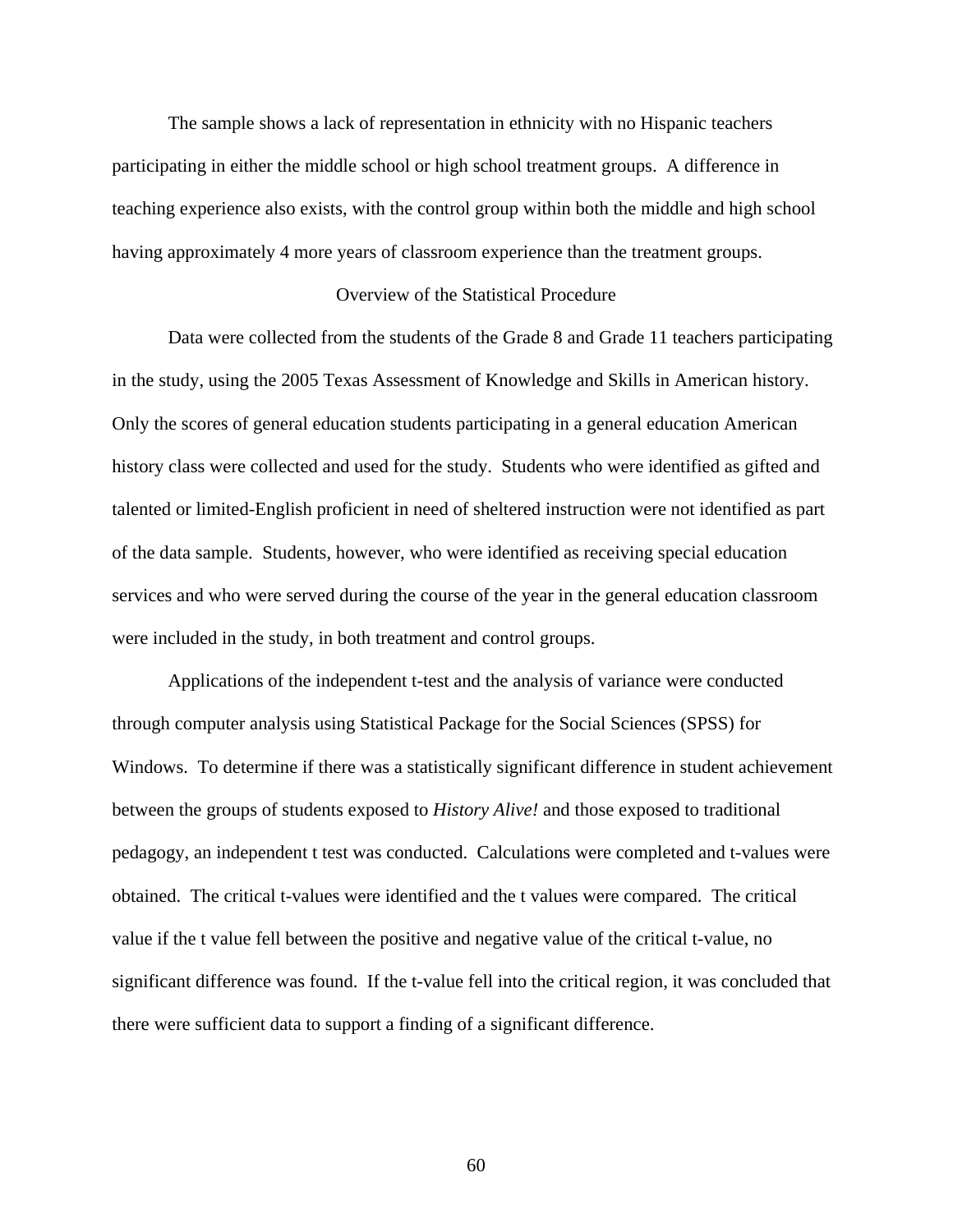To determine whether student achievement varied significantly according to teachers' level of implementation of the *History Alive!* program, an analysis of variance was conducted among three levels of implementation: orientation, mechanical and routine. The observation rubric and classroom indicators used to determine teachers' level of implementation can be found in Table 8.

#### Results of Inferential Analysis

*Research Question I.* Is there a causal relationship between inquiry-based pedagogy in an American history teacher's class and increased student achievement as measured by scores on the Texas Assessment of Knowledge and Skills for American history, grades 8 and 11?

 Null Hypothesis One: There is no statistically significant difference in mean scores of students receiving inquiry-based instruction and students receiving traditional American history instruction. Table 11 reports the t-test results of a comparison between the treatment and control groups. At grade 8 the 2,177 students who were exposed to the *History Alive!* program scored an average of 31.51 correct answers (out of 48 questions) on the 2005 Grade 8 TAKS Examination of American history; whereas the 3,436 students who were taught by a traditional, didactic pedagogy scored an average of 29.93 questions correct on the same examination. The t value exceeds the critical value (1.645) of t-distribution at the .05 level of significance. Therefore, the results of the Grade 8 American history scores reject the null hypothesis.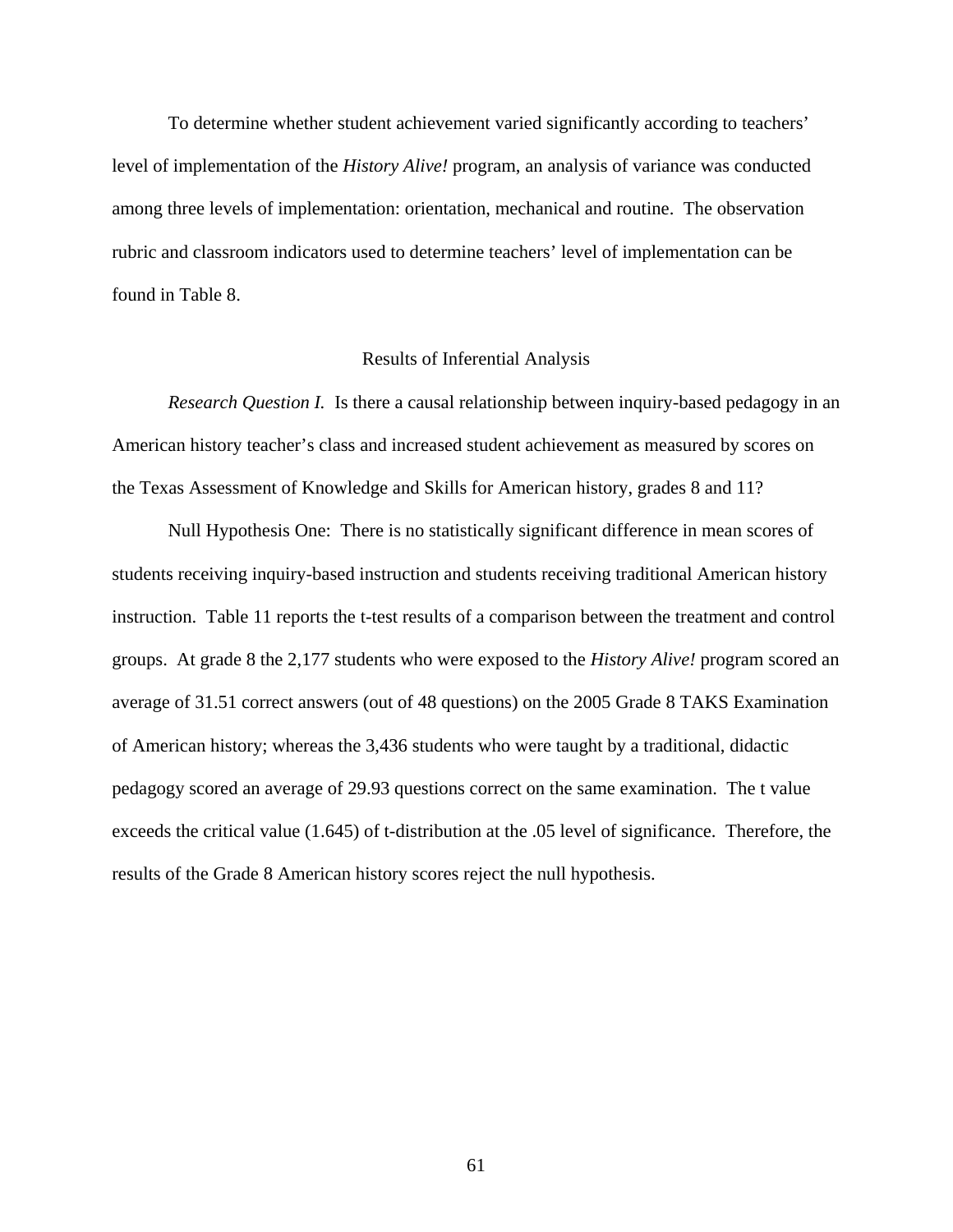Table 11

| <b>Student Group</b> | N                | Mean  | Mean Diff.        | Std. Dev. |          |       |
|----------------------|------------------|-------|-------------------|-----------|----------|-------|
|                      | Grade 8 Students |       |                   |           |          |       |
| History Alive!       | 2,177            | 31.51 | 1.58              | 9.03      | $18.42*$ | < 001 |
| Non-History Alive!   | 3,436            | 29.93 |                   | 8.23      |          |       |
|                      |                  |       | Grade 11 Students |           |          |       |
| History Alive!       | 1,246            | 38.08 | .37               | 9.12      | .920     | .310  |
| Non-History Alive!   | 1,250            | 37.71 |                   | 8.82      |          |       |

History Alive! *and Non-*History Alive! *Students' 2004-2005 Social Studies TAKS Performance, t-test results* 

 The results among the Grade 11 American history students were different. Table 11 demonstrates that the 1,246 Grade 11 students exposed to *History Alive!* averaged 38.08 questions correct (out of a possible 55 questions) on the 2005 Exit-level TAKS Examination of American history; whereas the 1,250 students in the control group averaged 37.71 questions correct. The mean difference in raw score between the treatment and control groups (0.37) fell within the critical value (1.645) of the t distribution at the .05 level of significance. Therefore the null hypothesis was not rejected because there was no statistically significant difference between the raw scores of the students in the treatment and control groups.

*Research question II.* Is there a significant difference in the achievement of students in the *History Alive!* program according to the teachers' level of implementation?

 Null hypothesis: There is no statistically significant difference in the mean scores of students exposed to inquiry-based instruction according teacher level of implementation.

Before analyzing the student data, teachers participating in the *History Alive!* program were observed three times during the academic year to determine the level of program implementation. One program specialist from the Teachers' Curriculum Institute and one curriculum specialist from the school district conducted the three classroom observations. Table 12 records the results by the grade 8 teachers' level of use. The teaching of the treatment group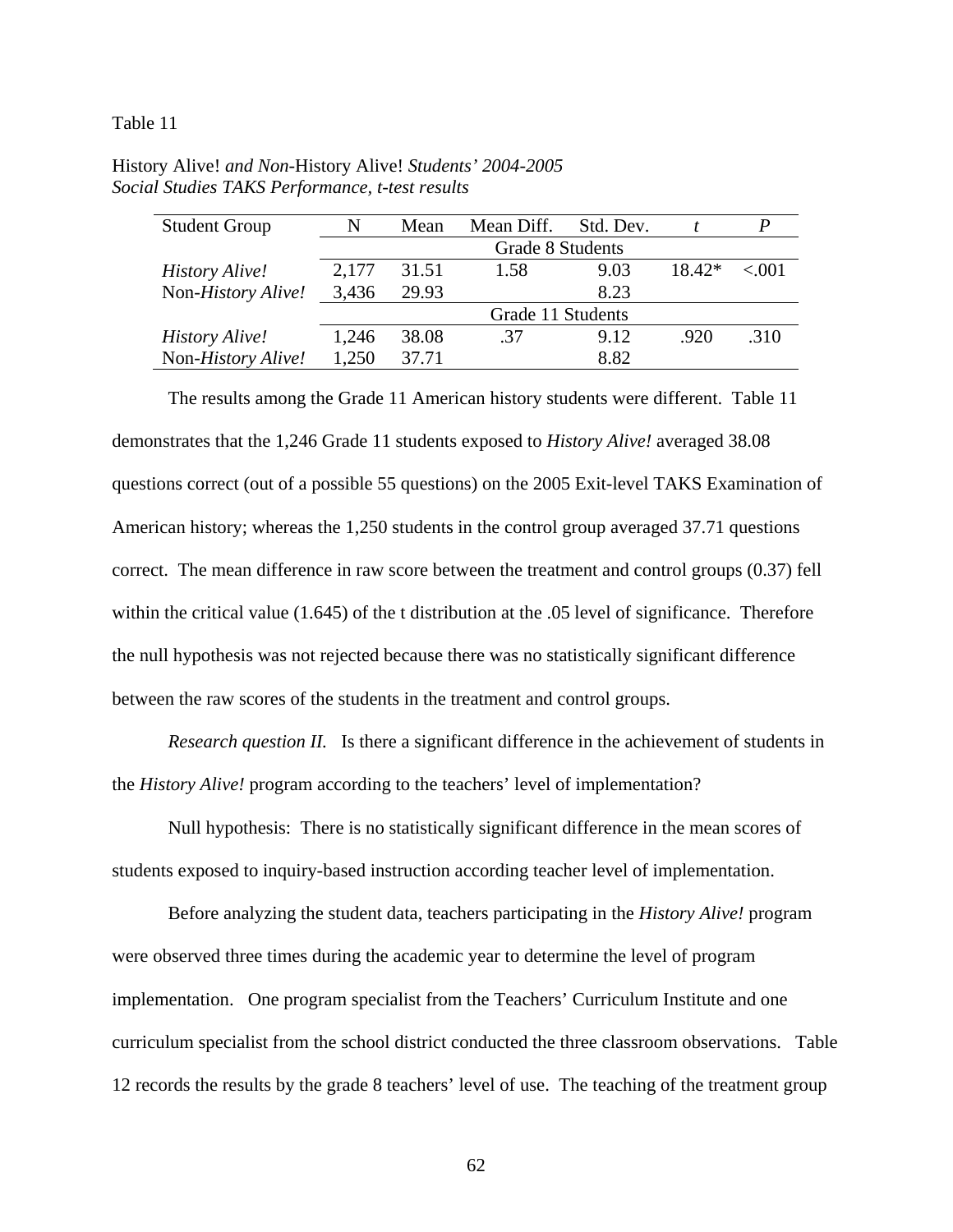fell into three of the categories described generally by the Concerns-Based Adoption Model and specifically by the level-of-use rubric customized to the *History Alive!* innovation.

### Table 12

| Professional              |             | Grade 8 History Alive! teachers |          | Grade 11 History Alive! teachers |            |                             |
|---------------------------|-------------|---------------------------------|----------|----------------------------------|------------|-----------------------------|
| Development               | Orientation | Mechanical                      | Routine  | Orientation                      | Mechanical | Routine                     |
| Action                    |             |                                 |          |                                  |            |                             |
| <b>July 2004:</b>         | 21          |                                 | $\theta$ | 15                               | $\theta$   |                             |
| <b>Initial Training</b>   |             |                                 |          |                                  |            |                             |
| October 2004:             | 9           | 8                               | 4        | 6                                | 7          | $\mathcal{D}_{\mathcal{L}}$ |
| <b>First Observation</b>  |             |                                 |          |                                  |            |                             |
| November 2004:            | N/A         | N/A                             | N/A      | N/A                              | N/A        | N/A                         |
| Follow-up training        |             |                                 |          |                                  |            |                             |
| January 2005:             | 8           | 6                               | 7        | 3                                | 6          | 6                           |
| <b>Second Observation</b> |             |                                 |          |                                  |            |                             |
| <b>March 2005:</b>        | 8           | 6                               | 7        | 3                                | 6          | 6                           |
| <b>Third Observation</b>  |             |                                 |          |                                  |            |                             |

*Level of Use among the* History Alive! *Teachers, Grades 8 and 11* 

 In October, 2004, the two observers witnessed each teacher in the *History Alive!* group deliver a lesson. They talked with each teacher to clarify what they saw in the classroom and they reviewed student work in the interactive student notebooks as evidence that the curriculum was being taught consistently. Among the grade 8 teachers, nine were at the orientation level – rarely using the resources and strategies to deliver inquiry-based instruction. Eight teachers were at the mechanical level – routinely using the strategies and materials, though not necessarily focused on teaching the state standards for American history. Only four were using the strategies and teaching materials to deliver standards-based instruction.

 In November, 2004, based upon the initial observations, a two-day professional development seminar was held with all of the *History Alive!* participants attending. The goal of the session was to revisit the strategies and focus on how to address student reactions to the new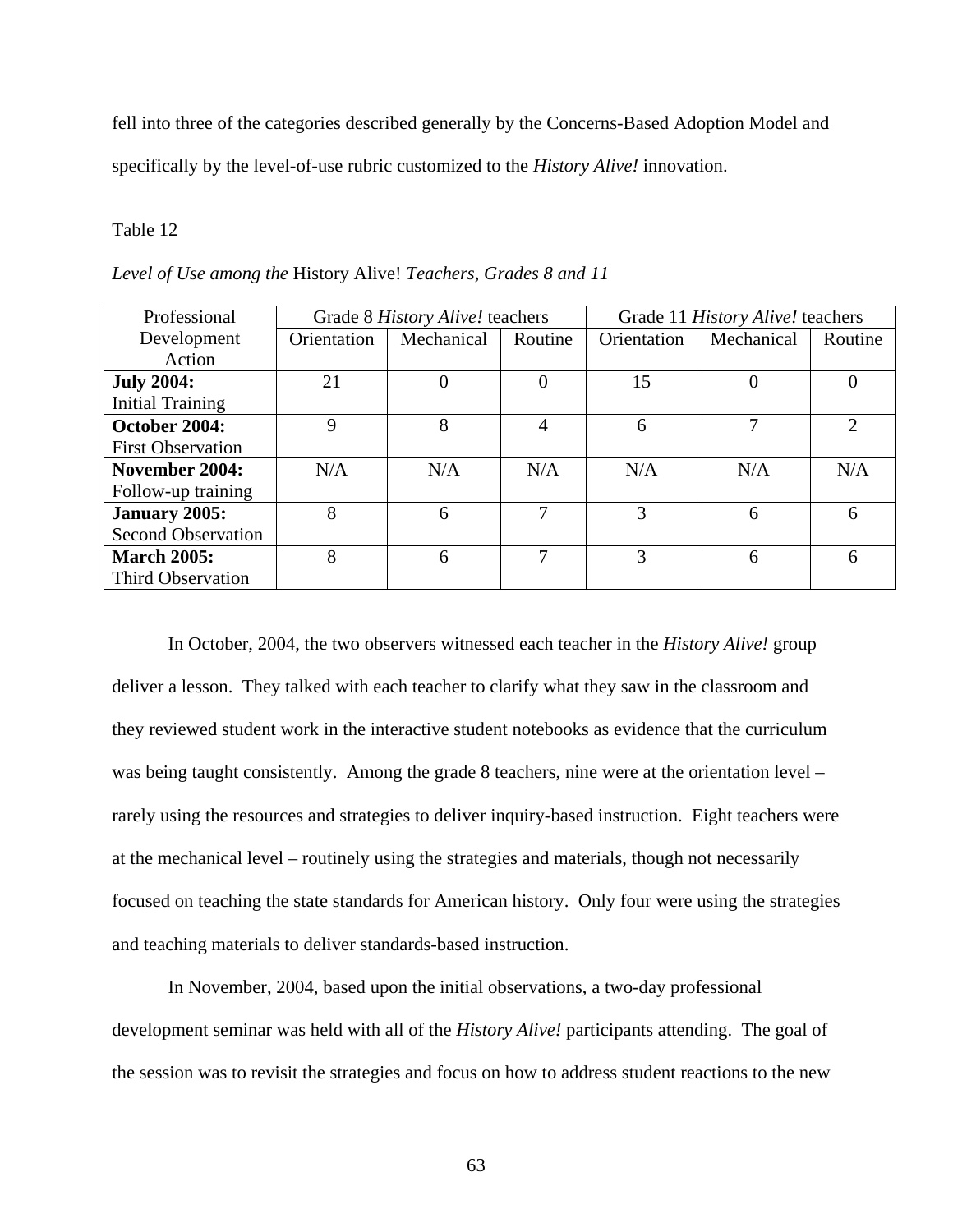methods. Teachers already at routine use shared their successes and the teachers developed into a cohort that frequently contacted each other for support.

 By January, 2005, several of the grade 8 teachers had matured in their implementation. The teachers were almost evenly divided by the three levels of use categories (8 orientation, 6 mechanical, and 7 routine users). In February, 2005, the curriculum specialist visited the teachers who were still at orientation level and team taught a lesson with them. Since her job involved providing technical support to secondary social studies teachers (i.e. lesson planning, team teaching, auditing, data analysis/interpretation), she performed this intervention seamlessly and without drawing attention to this service as a pre-planned feature of the *History Alive!* program.

 The same two observers witnessed the lessons taught by the grade 11 *History Alive!* teachers on the same calendar cycle. The initial training in summer 2004 was followed by an initial observation in October 2004, a 2-day follow-up seminar, and additional observations in January and March 2005. By the spring semester 2005, three high school teachers remained at orientation level and six teachers each were implementing at the mechanical and routine stages. As part of her district duties, the social studies specialist provided technical assistance to the three high school teachers at the orientation level during the spring semester.

 With the *History Alive!* teachers' level of use identified, the student achievement data from the 2005 American history TAKS examinations was analyzed to determine if student performance varied significantly according to their teacher's fidelity to the program.

 Student scores on the Grade 8 TAKS exam are compared in Table 13. A total of 2,177 middle school students had a teacher trained in the inquiry-based methodologies of *History Alive!* and had access to the books and learning materials provided by the program. In the spring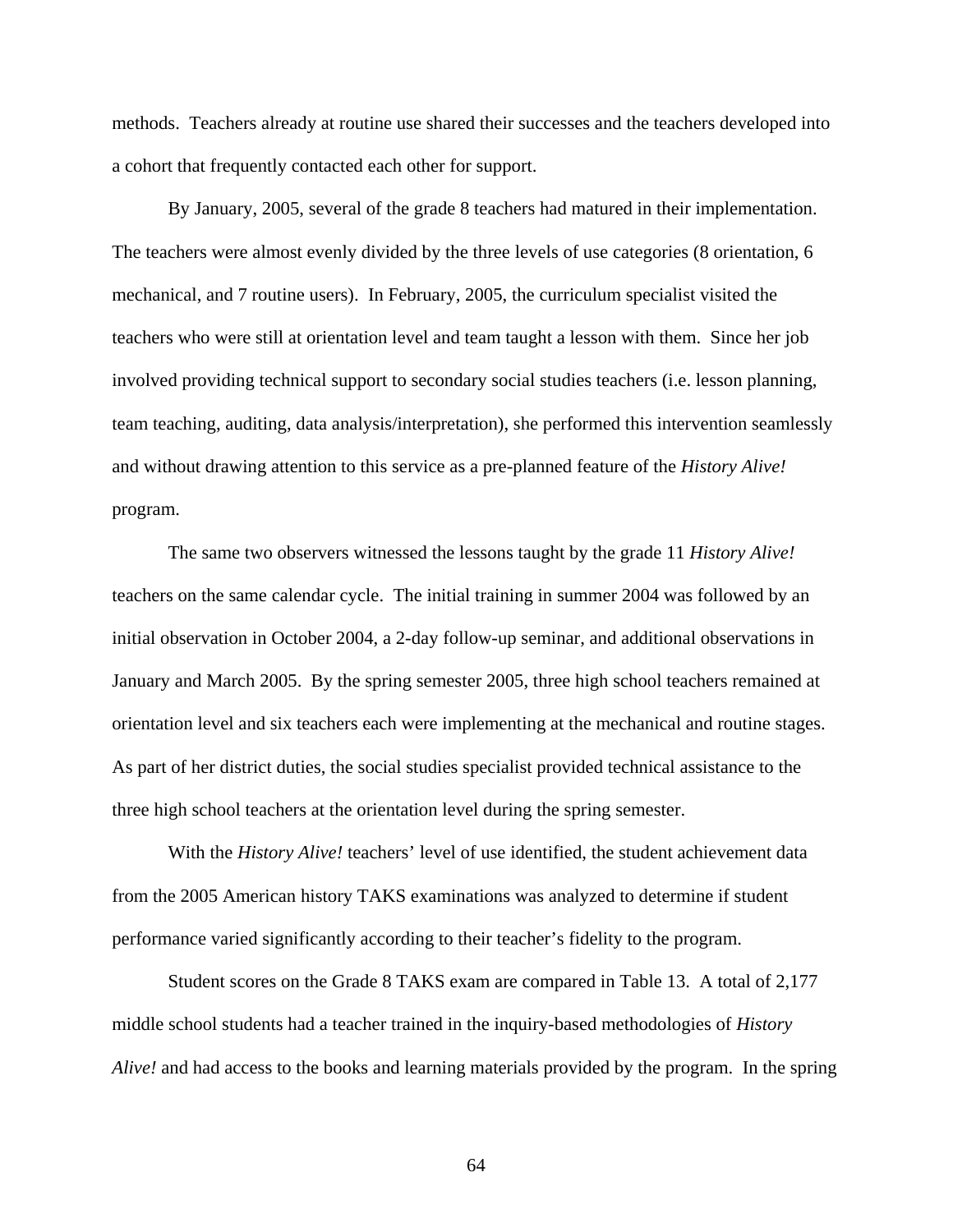2005, 837 students had a teacher at the orientation level of use, with an average raw score on TAKS of 26.99 (56% correct); 639 students were taught by a teacher at the mechanical level of use, with an average raw score of 32.25 (67% correct); and 701 students had instruction at the routine level with an average raw score of 36.23 (76% correct).

## Table 13

History Alive! *Students' 2004-2005 Social Studies TAKS Mean Scores by Teachers' Level of Use, Grade 8* 

|       |             |             |           | Std.             |      |
|-------|-------------|-------------|-----------|------------------|------|
|       |             | <b>Mean</b> | % Correct | <b>Deviation</b> | N    |
| Group | Orientation | 26.99       | 56.2      | 8.30             | 837  |
|       | Mechanical  | 32.25       | 67.1      | 8.49             | 639  |
|       | Routine     | 36.23       | 75.5      | 7.76             | 70 i |
|       | Total       | 31.51       | 65.6      | 9.03             |      |

To determine if the mean scores were significantly different, an analysis of variance was conducted between each of the three groups. Table 14 reveals that the mean differences are statistically significant at the .05 level for each comparison. For instance, the mean difference between the orientation and mechanical groups (5.26) exceeds the critical value at the .05 level. The mean difference between the mechanical and orientation groups (3.98) also exceeded the critical value at the .05 level of significance. As the teachers' fidelity to program implementation increased, so did student achievement scores.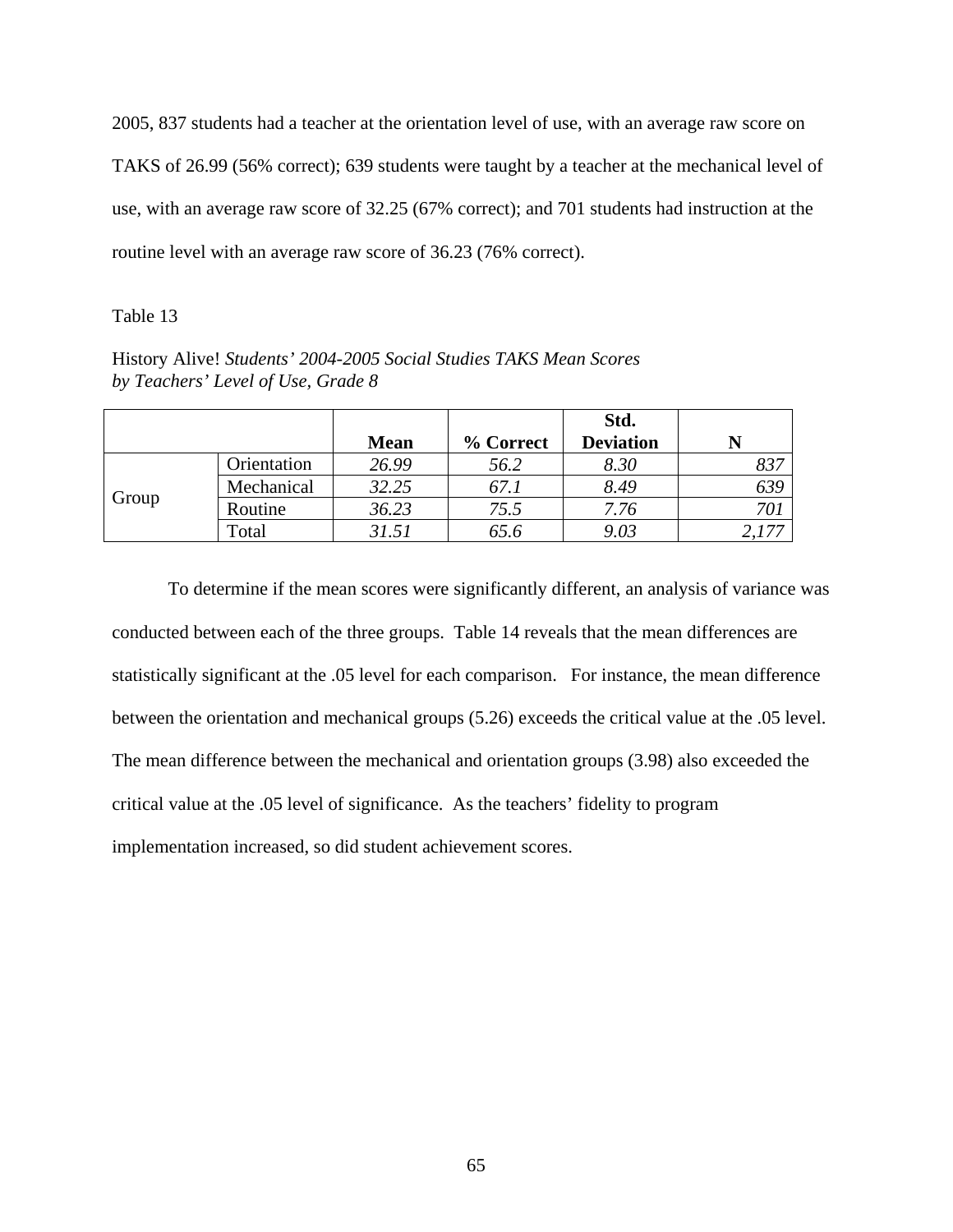# Table 14

History Alive! *Students' 2004-2005 Social Studies TAKS: Analysis of Variance by Teachers' Level of Use, Grade 8* 

|           |             |            |             | <b>Mean</b><br><b>Difference</b><br>(J) | Std.<br><b>Error</b> | P      |
|-----------|-------------|------------|-------------|-----------------------------------------|----------------------|--------|
| (I) Group | Orientation | (J) Group  | Mechanical  | $-5.26*$                                | .43                  | < .001 |
|           |             |            | Routine     | $-9.24*$                                | .42                  | < .001 |
|           | Mechanical  | $J)$ Group | Orientation | $5.26*$                                 | .43                  | < .001 |
|           |             |            | Routine     | $-3.98*$                                | .45                  | < .001 |
|           | Routine     | (J) Group  | Orientation | $9.24*$                                 | .42                  | < .001 |
|           |             |            | Mechanical  | $3.98*$                                 | .45                  | < .001 |

\*The mean difference is significant at the .05 level. Mean difference implies raw scores.

Student scores on the Grade 11 TAKS exam are compared in Table 15. A total of 1,246 high school students had a teacher trained in the inquiry-based methodologies of *History Alive!* and had access to the learning materials provided by the program. In the spring 2005, 249 students had a teacher at the orientation level of use, with an average raw score on TAKS of 36.67 (67 % correct); 507 students were taught by a teacher at the mechanical level of use, with an average raw score of 36.92 (67% correct); and 490 students had instruction at the routine level with an average raw score of 40.00 (73% correct).

Table 15

History Alive! *Students' 2004-2005 Social Studies TAKS Mean Scores by Teachers' Level of Use, Grade 11* 

|       |             |             |           | Std.             |      |
|-------|-------------|-------------|-----------|------------------|------|
|       |             | <b>Mean</b> | % Correct | <b>Deviation</b> |      |
| Group | Orientation | 36.67       | 66.7      | 9.14             | 249  |
|       | Mechanical  | 36.92       | 67.1      | 9.38             | 507  |
|       | Routine     | 40.00       | 72.7      | 8.49             | 490  |
|       | Total       | 38.08       | 69.2      | 9.12             | ,246 |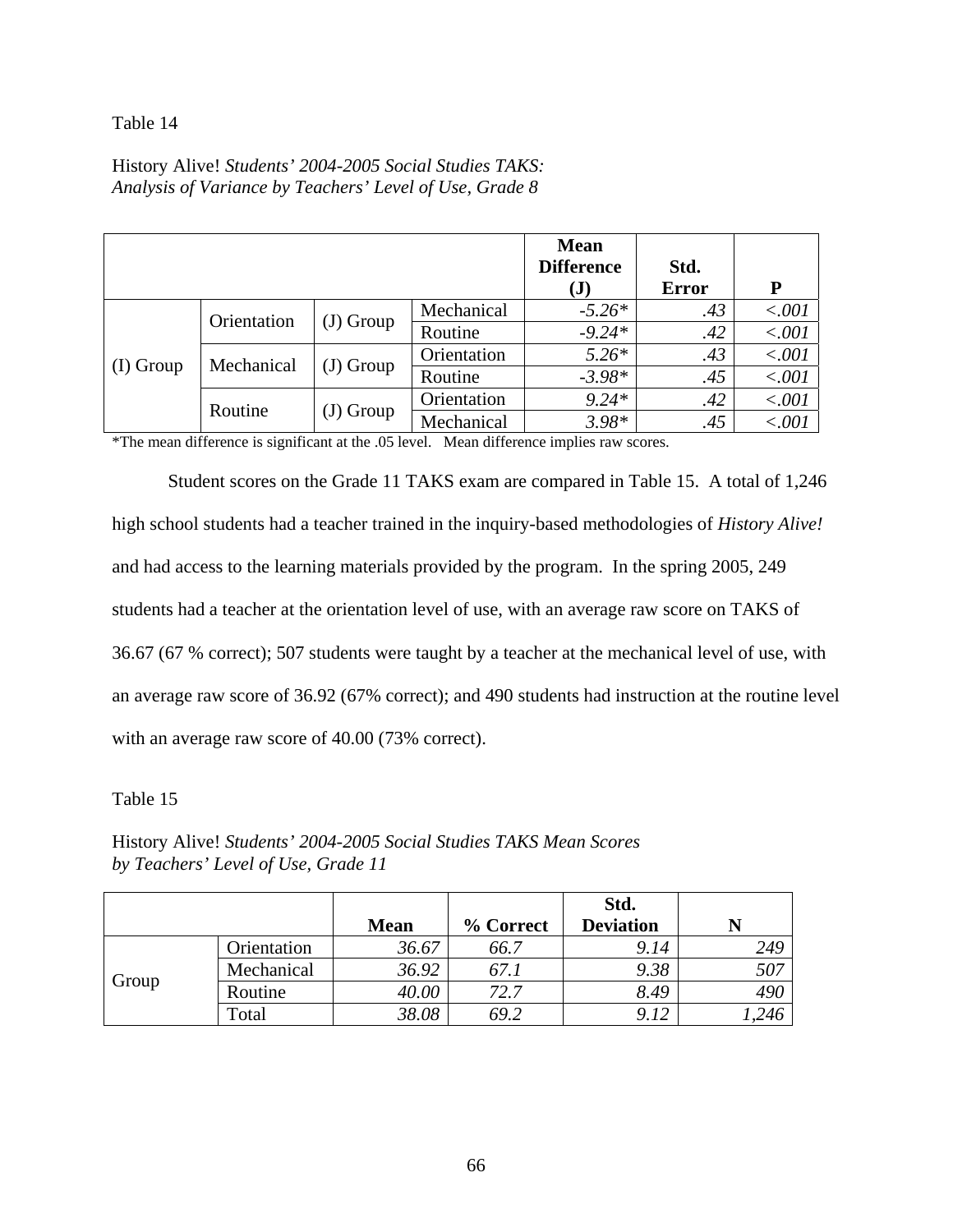To determine if the mean scores were significantly different, an analysis of variance was also conducted between each of these three groups. Table 16 reveals that the mean differences are statistically significant at the .05 level between the routine group and the orientation and mechanical user groups. For instance, the mean difference between the routine and orientation groups (3.33) and the routine and mechanical users (3.08) exceeds the critical value at the .05 level. However, the slight mean difference between the orientation and mechanical users (.25) does not exceed the critical value at the .05 level. Therefore the null hypothesis is not rejected for the comparison between the orientation and mechanical level of use among the Grade 11 *History Alive!* teachers.

Table 16

|           |             |             |             | <b>Mean</b><br><b>Difference</b><br>$\mathbf{J}$ | Std.<br><b>Error</b> | D      |
|-----------|-------------|-------------|-------------|--------------------------------------------------|----------------------|--------|
| (I) Group | Orientation | $(J)$ Group | Mechanical  | $-.25$                                           | .70                  | .930   |
|           |             |             | Routine     | $-3.33*$                                         | .70                  | < .001 |
|           | Mechanical  | (J) Group   | Orientation | .25                                              | .70                  | .930   |
|           |             |             | Routine     | $-3.08*$                                         | .57                  | < .001 |
|           | Routine     | $(J)$ Group | Orientation | $3.33*$                                          | .70                  | < .001 |
|           |             |             | Mechanical  | $3.08*$                                          | .57                  | < .001 |

History Alive! *Students' 2004-2005 Social Studies TAKS: Analysis of Variance by Teachers' Level of Use, Grade 11*

\*The mean difference is significant at the .05 level.

#### Summary

The purpose of this research was to determine whether there is a causal relationship between two types of pedagogy, traditional or inquiry-based and student achievement. This quasi-experimental study was comprised of 54 grade 8 American history teachers, their 5,613 students and 30 grade 11 American history teachers and their 2,496 students. The majority of the teaching sample was both Caucasian and female, with the average having 9 years teaching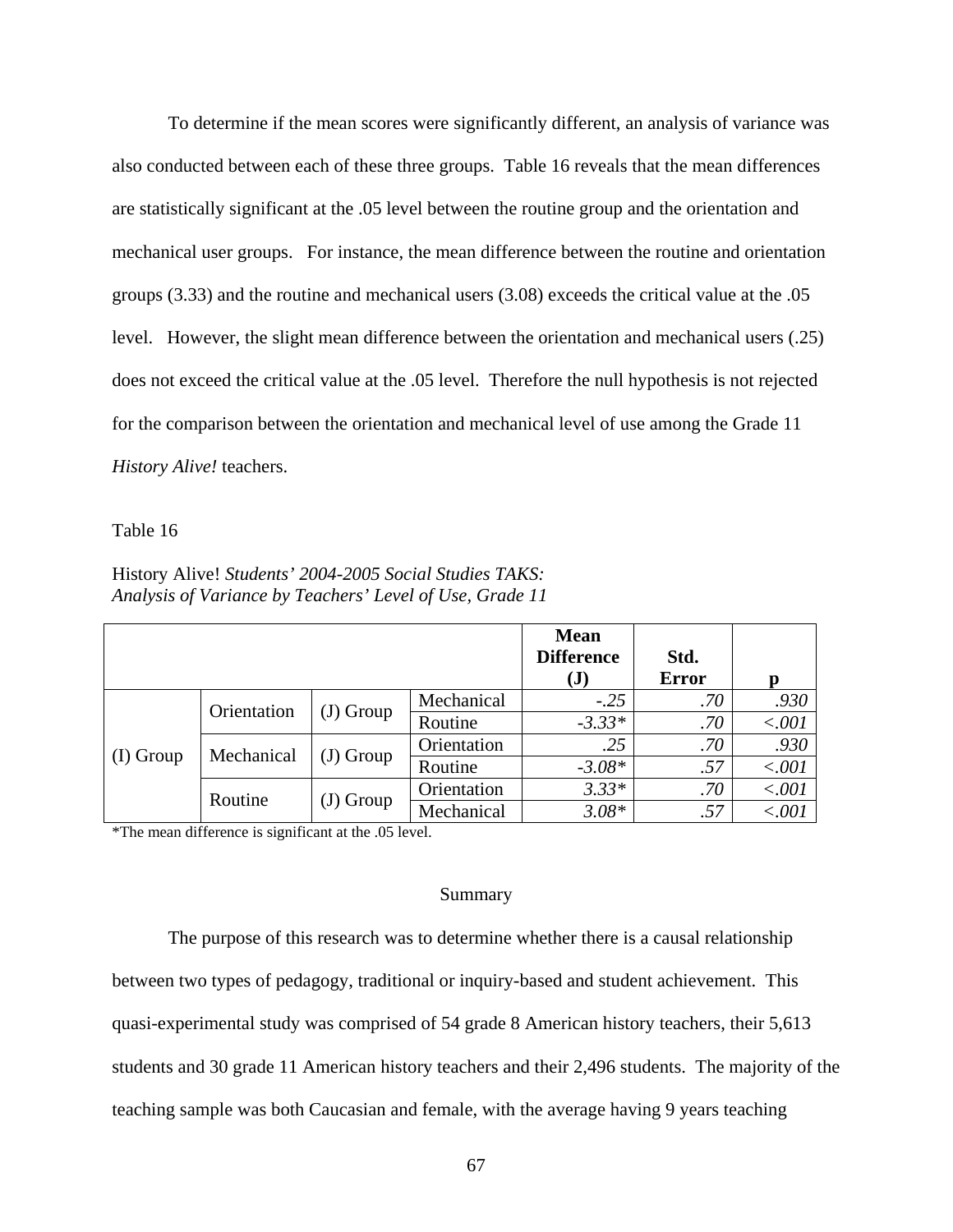experience. The students were grouped according to two different types of pedagogy: inquirybased and traditional/didactic.

A t-test and an analysis of variance were used to test two null hypotheses. Null hypothesis one was rejected for the grade 8 students. There was a significant difference between the achievement scores of the students receiving inquiry-based pedagogy based on the *History Alive!* program than those students receiving the traditional instruction for the grade 8 students but not for the grade 11 students. Null hypothesis two was also rejected. A significant difference in student achievement was found based upon their teachers' level of implementation of the inquiry-informed instruction of the *History Alive!* program.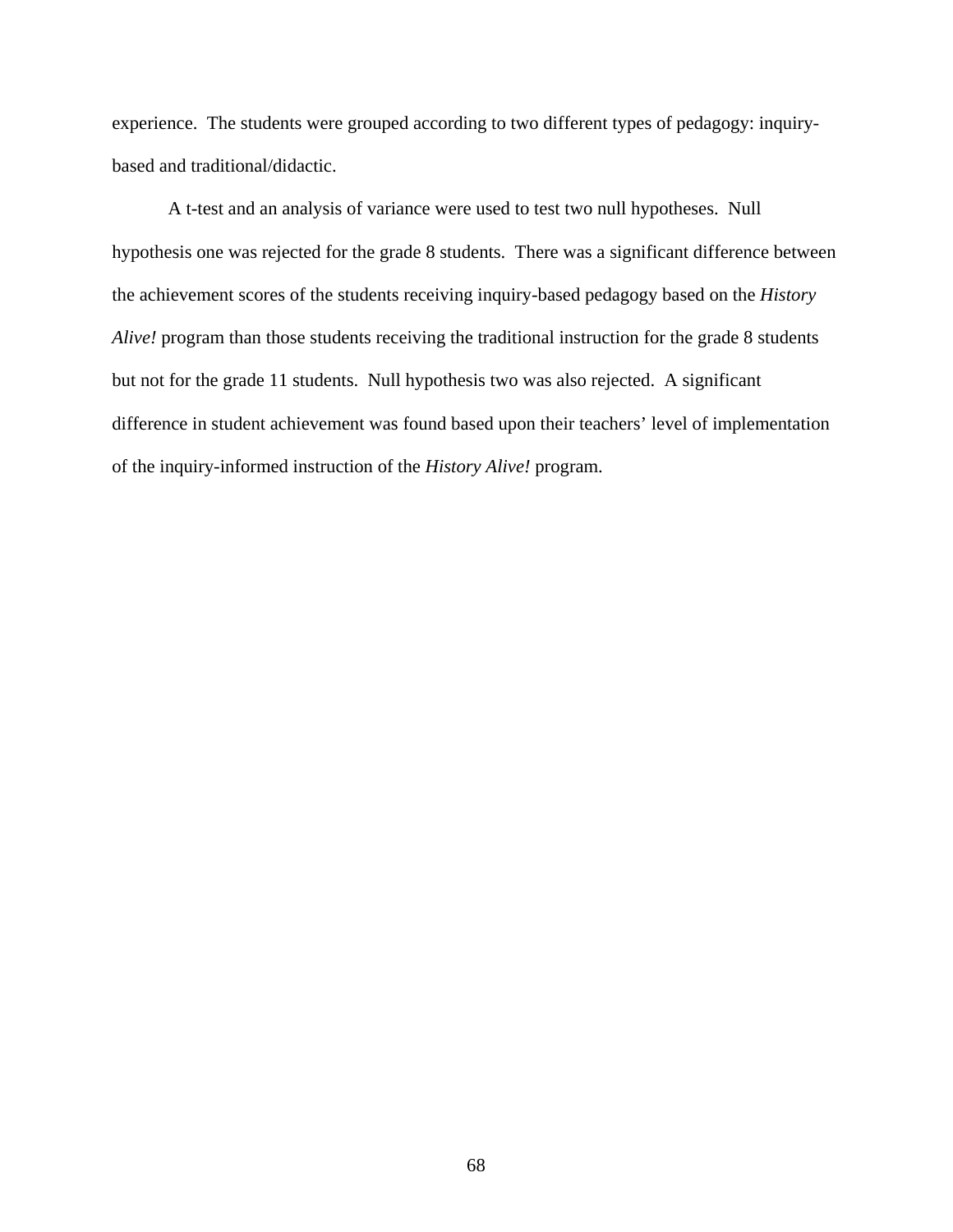#### CHAPTER V

## SUMMARY, CONCLUSIONS, AND RECCOMENDATIONS

The teaching of American history is recognized across the country as being of great importance for the preservation of democracy and free-enterprise and the need to develop responsible and literate citizens (Ravitch, 1998). The purpose of this study was to determine if secondary public school students acquire a better general understanding of American history through inquiry-based, constructivist pedagogy. As the study progressed, important issues surfaced regarding the measurement of student understanding and the instructional practice.

This quasi-experimental study focused on the ability of students to gain an understanding of traditional American history as defined by the Texas Essential Knowledge and Skills(TAKS) – a set of standards rich in both universal, historical concepts and factual recall of important people, dates, and events. The study attempted to systematically compare the effect of inquirybased pedagogy and didactic, more traditional teaching because there are few empirically-based studies confirming the benefits of teaching through inquiry, even though the call for constructivism can be found in many calls for educational reform (Newmann, 1990a; Parker, 1991; Short, 1994; Erickson, 1998; Wiggins and McTighe, 1998; Voss and Wiley, 2000; Bain, 2000).

 This study developed from several different stages – all of which conformed to the terms of a Teaching American History Grant awarded to the district by the U.S. Department of Education. First, the selection of teacher participants was considered. The school district offered American history teachers the opportunity to receive training and materials from the *History Alive!* ® American history program (Teachers' Curriculum Institute, Palo Alto, CA, [www.teachtci.com\)](http://www.teachtci.com/). The district received more applications than funding could support.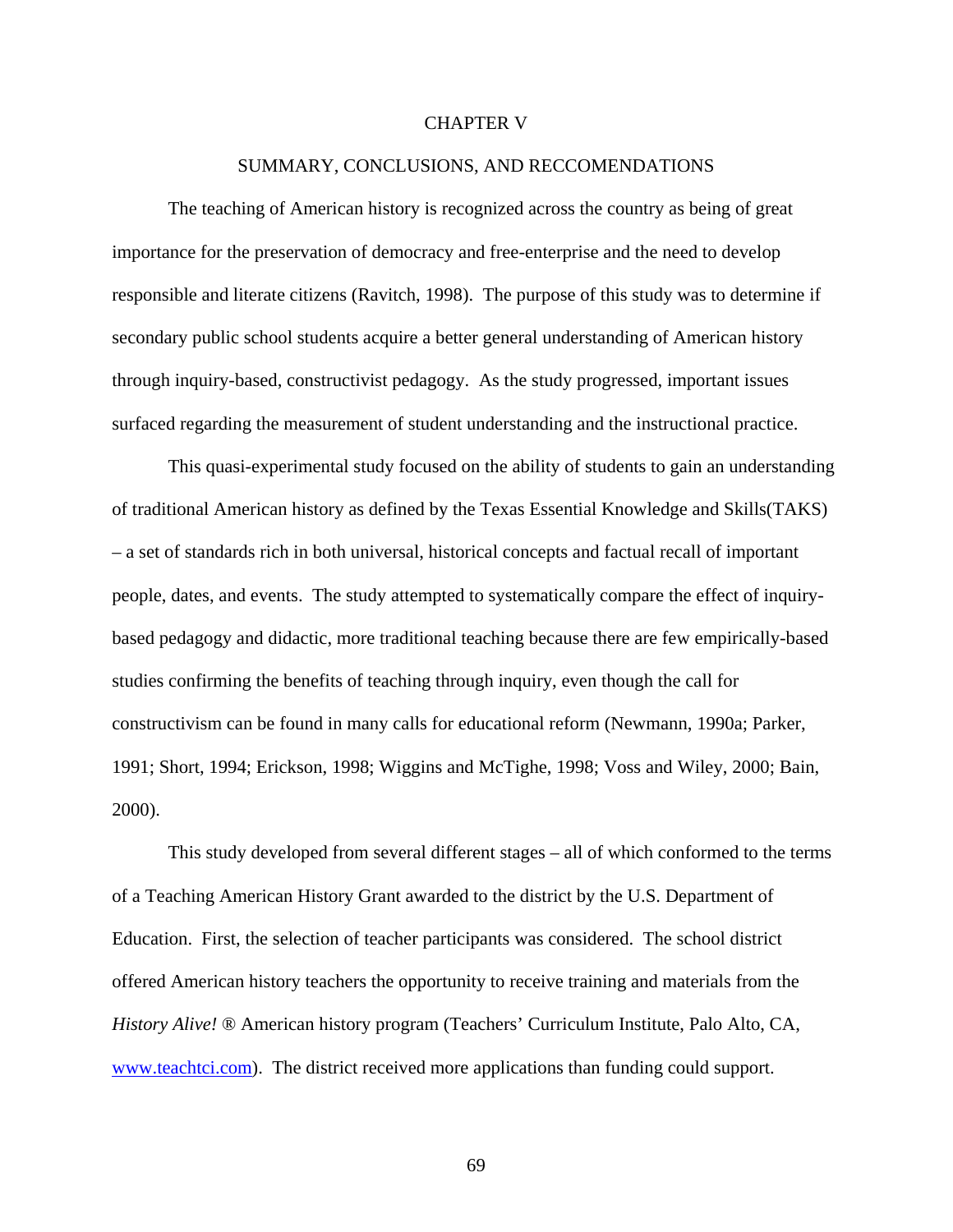Teacher participants in the *History Alive!* program were selected based on the teacher's need for additional training in pedagogy, teacher's need to develop content knowledge of American history, the geographic area of the school district and the historical performance of students on the American history TAKS exam at their assigned campus. According to the conditions of the grant, teachers who had little training in inquiry-based pedagogy, little training in American history content and teachers who served students at traditionally low-performing schools were given preference.

 Second, training was held in the summer of 2004 for the cohorts of American history teachers participating in the *History Alive!* training. During the week-long session teachers received information on delivering inquiry-based instruction and applied to techniques to the districts' curriculum objectives articulated in the scope and sequence. They planned lessons together, simulated the classroom activities, evaluated student products (examples provided by Teachers' Curriculum Institute), and collaborated to work through typical problem situations that were given them by the *History Alive!* trainers and school district specialists.

 Third, a curriculum specialist employed by the school district and the lead consultant/trainer with Teachers Curriculum Institute collaborated to create a level-of-use rubric based on the Concerns-Based Adoption Model. That rubric was used to assess classroom instruction three times during the school year. The first observation, in October 2004, provided the curriculum specialist and *History Alive!* trainer to design a two-day follow up training for all participants in November 2004. With the goal of moving implementation toward routine use of the innovation, the effects of the training were measured by a second and third classroom observation of each participant.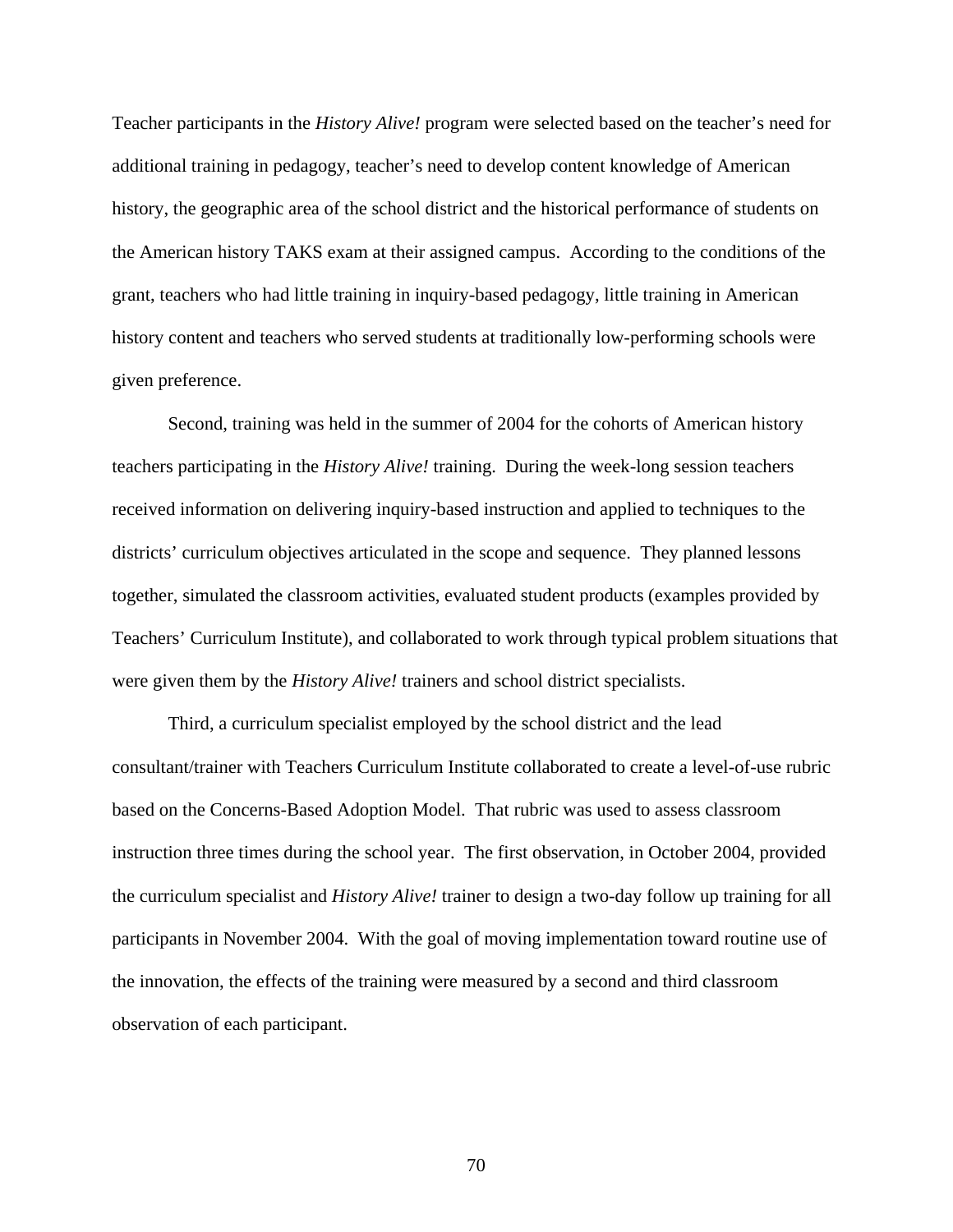Using the SPSS statistical analysis program, student achievement data on the 2005 Texas Assessment of Knowledge and Skills (TAKS) for American history were analyzed by two procedures. A t-test compared the mean scores of students receiving *History Alive!* instruction and their grade peers who received traditional instruction at the same school. An analysis of variance compared student achievement within the group of *History Alive!* teachers based upon their level of instructional implementation.

## *Research Question I.*

Is there a causal relationship between inquiry-based pedagogy in an American history teacher's class and increased student achievement as measured by scores on the Texas Assessment of Knowledge and Skills for American history, grades 8 and 11? The statistically significant difference between the inquiry-based and traditional methods of teaching in the grade 8 group was an expected finding of this study. The nature of objective tests like the TAKS value recall and rote learning and promote the idea that there is only one right answer for every question. That students exposed to an inquiry-based pedagogy for the teaching of a heavily content based discipline suggests that students who solve open ended tasks and demonstrate understanding through an interactive notebook and historical role-plays and simulations can learn and retain essential historical knowledge to a great extent than students taught that knowledge directly and without many, if any, opportunities for creative application.

The average raw score between the grade 8 students exposed to *History Alive!* and those who were not was approximately 1.5 questions. The statistical significance of the mean difference is explained in part by the large sample size (5,613 students).

The even smaller difference between student means among the grade 11 students (.37 of a question) was not only not statistically significant but also not significant in determining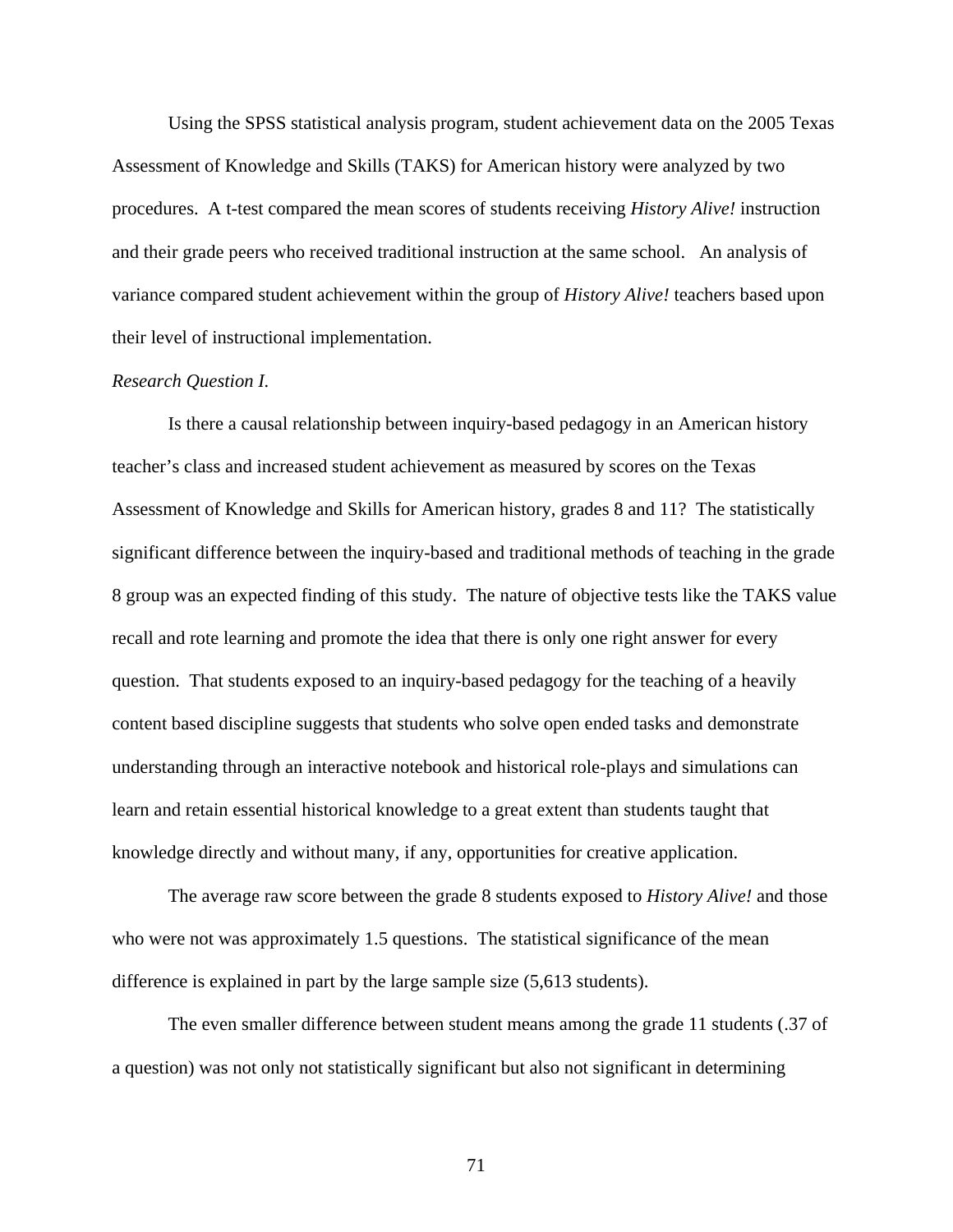whether a student passed the test. The Grade 11 TAKS examination, unlike the Grade 8 TAKS test is a comprehensive assessment of students' knowledge across four grade levels – Grade 8 American history (Colonization through Reconstruction), Grade 9 World Geography, Grade 10 World History, and Grade 11 American history (Since Reconstruction). Although the Grade 11 TAKS primarily assesses knowledge taught at Grade 11 (approximately 67%), the portion of the test assessing retention of prior knowledge (approximately 33%) most likely explains why student raw scores between the *History Alive!* and non-*History Alive!* students were not significantly different.

Also, such small mean differences oftentimes mask a significant difference that occurs when teachers who implement instructional programs with fidelity are combined in the same group as less effective implementers and even teachers who do not change their behavior after professional development. The need to analyze the data by teacher level-of-use is important to discern this difference

#### *Research Question II.*

Is there a significant difference in the achievement of students in the *History Alive!* program according to the teachers' level of implementation? Analysis of variances at both the grade 8 and grade 11 *History Alive!* groups indicate that there is a wide difference – statistically significant and educationally significant when one considers that passing the Grade 11 American history TAKS is required for students to graduate in Texas.

 Students who had a teacher at the routine level of use clearly outperformed the students who received orientation-level or mechanical instruction. A small sample of grade 11 students receiving orientation-level instruction of inquiry-based pedagogy did not differ, statistically, from the students receiving a mechanical level of instruction. With this exception, the difference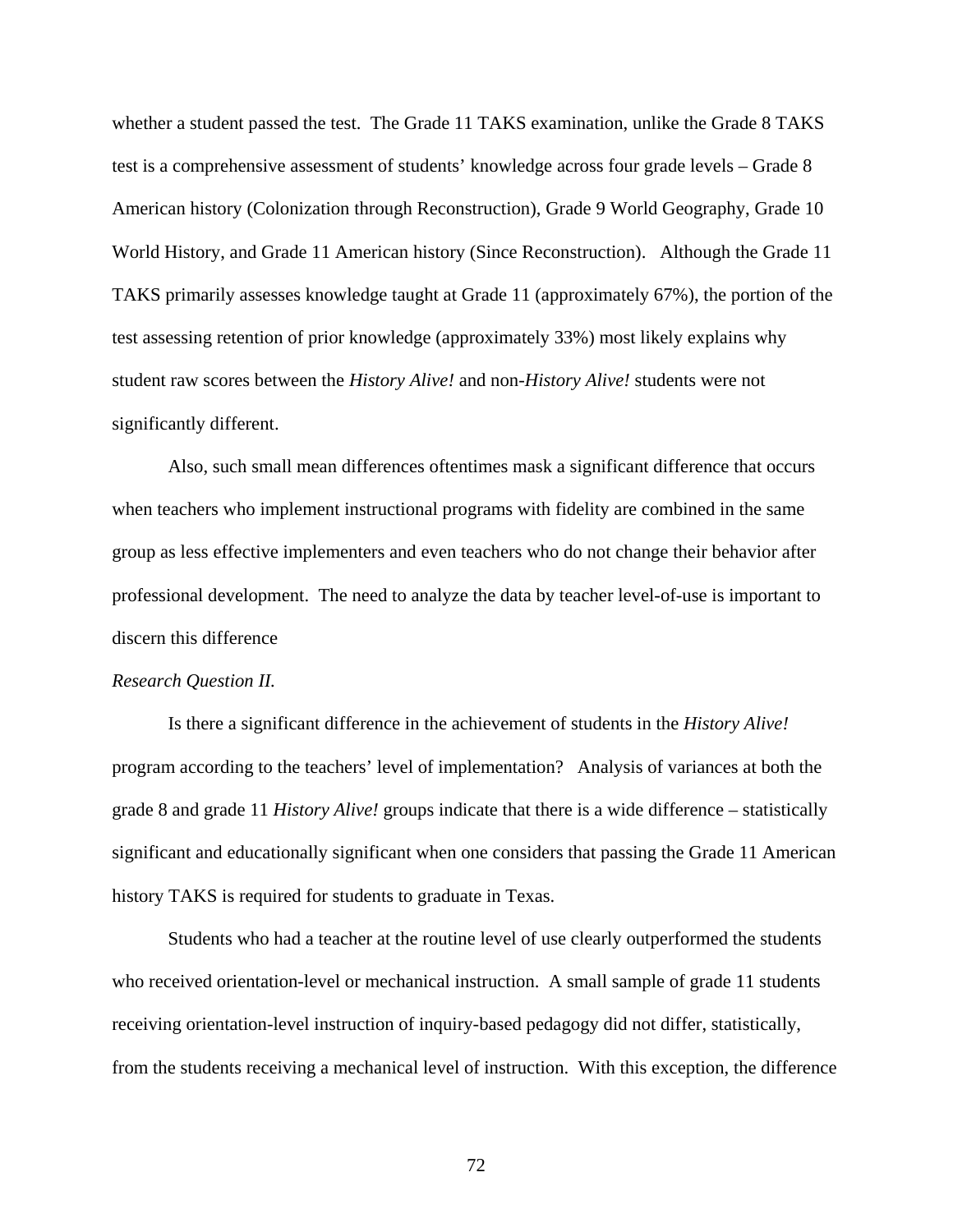between teacher's level of use of inquiry-based instruction and student achievement was clear: student achievement increases along with the teacher's implementation of a standards-based curriculum delivered through inquiry-based instruction.

# Limitations of the Study

 Since the population studied was specific to general education students in American history courses taught in the state of Texas, it is inappropriate to generalize the findings of this study to the general population of high school students with different characteristics. The study's generalizability is also limited by ecological validity threats – the subjects were selected from only one large urban school district. The sample drawn from the treatment group was not randomized but derived from a sample that conformed to invitational priorities established by a federal grant. Also, the level of expertise of the teachers implementing the inquiry-based *History Alive!* program is a limiting factor because the level of implementation was not uniform. Despite attempts to mediate the level of use determination through classroom observations and through some technical assistance provided by one instructional specialist, the actual service students received may vary beyond what was witnessed and recorded three times during one academic year.

#### Implications

 This study's importance rests in it being one of few studies that has attempted to systematically compare inquiry-based and traditional pedagogy based on student outcomes linked to a high-stakes state assessment. To the author's knowledge, this study is the largest of its kind related to the instructional implications of teaching standards-based American history. The findings suggest the value and importance of teaching for meaning and understanding through student inquiry. Traditionally considered a mismatch to an objective assessment, the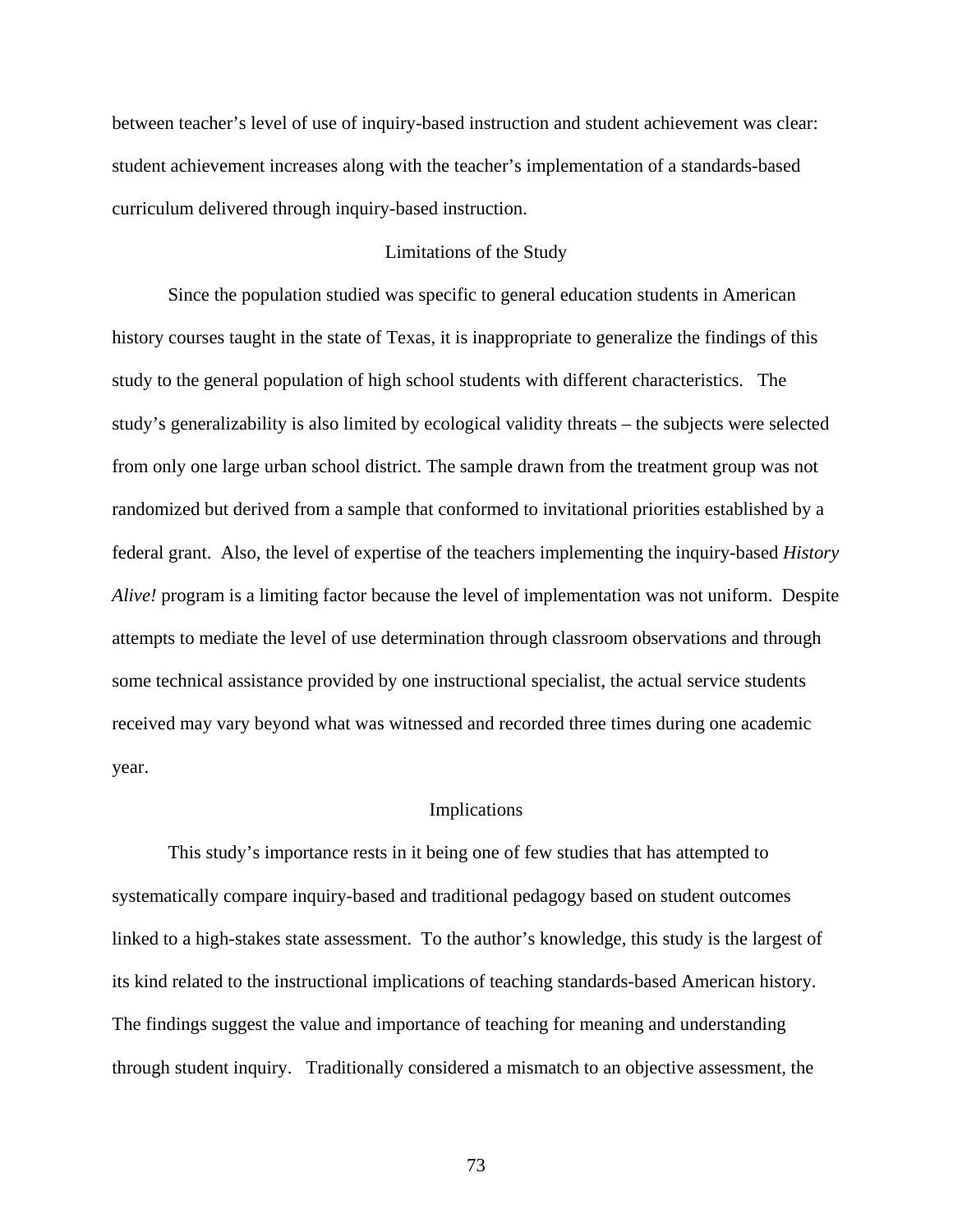inquiry-based approach by a *History Alive!* program coupled tightly to a district articulated standards-based curriculum has the real potential to encourage educational reform toward a more constructivist approach.

 Since most history educators continue to use more traditional, didactic teaching methods, this study is important for instructors and those administrators responsible for their professional development to consider a nontraditional approach to teaching. Clearly, the method of assessing students' knowledge and skills must be congruent with the type of instruction for evaluation to have the greatest meaning. Since inquiry-based methods align better with an assessment of student's ability to think analytically and compose a thoughtful response, achievement in analogical reasoning and writing would serve as additional measures to gauge the effects of inquiry-based instruction.

### **Conclusions**

Based upon the analyzed data, the following conclusions were derived.

- 1. The mean scores of the Grade 8 *History Alive!* group on the Texas Assessment of Knowledge and Skills test were significantly higher than the scores of the control group.
- 2. The mean scores of the Grade 11 *History Alive!* group on the TAKS exam were not statistically significant when compared to the mean scores of the control group. However, since the Grade 11 TAKS exam assesses knowledge from previous courses, students mean scores reflect more than the study of Grade 11 American history. Approximately one-third of the Grade 11 TAKS exam assesses World Geography and World History. If the Grade 11 students had been assessed only on the American history curriculum, the differences in mean scores may have been statistically significant.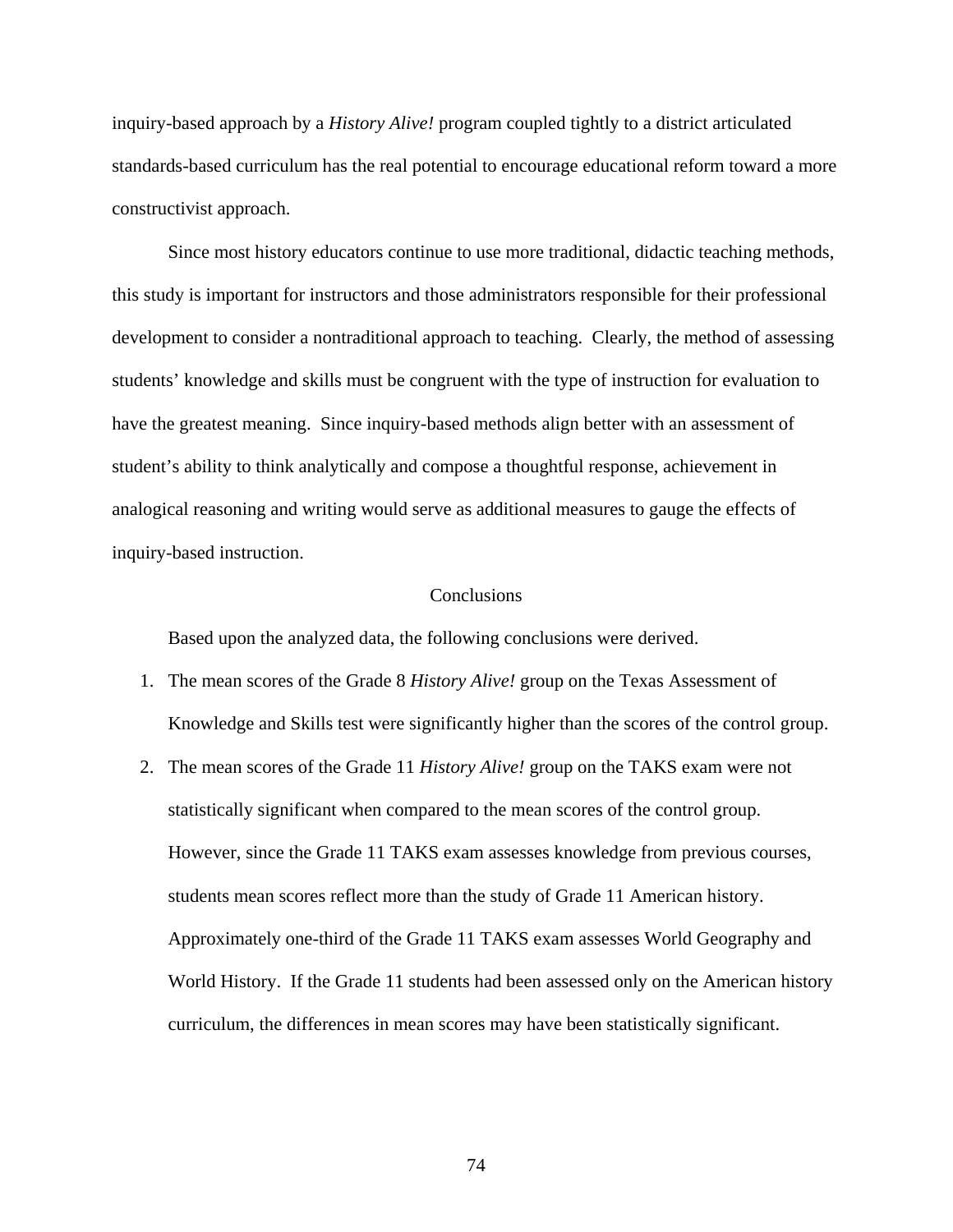- 3. Student achievement scores rose significantly according to the *History Alive!* teacher's level-of-use. At both Grades 8 and 11, the mean scores between students taught at the orientation, mechanical, and routine levels were significantly different, suggesting that the more faithful their teacher in designing standards-based lessons and delivering them through inquiry, the greater retention of American history students' knowledge about the subject. Therefore, a comparison of the *History Alive!* group (as an aggregate variable) to the control group (in aggregate) masks a statistically significant difference in student achievement among Grade 11 students.
- 4. Constructing a level-of–use rubric based upon the Concerns-Base Adoption Model and customizing it to the particular instructional innovation is a useful tool in measuring teacher effectiveness.

#### Need for Further Study

 Additional research is needed in order to fully explore the short- and long-term effects of inquiry-based pedagogy in a standard-based, high-stakes teaching and learning environment. Although this study provides a more comprehensive look at the effects of inquiry-based versus traditional teaching than has been previously conducted, investigations into four additional areas of inquiry-based pedagogy would compliment and extend this study.

1. Since inquiry-based instruction purports to help students attain important historical concepts and to develop critical thinking, student achievement should be measured by instruments other than multiple choice tests. History-based essays, student analyses of primary source documents, and historical analogies should be used to determine the ability of students to apply knowledge of American history to authentic contexts. Future studies that use open-ended assessment instruments should also consider administering a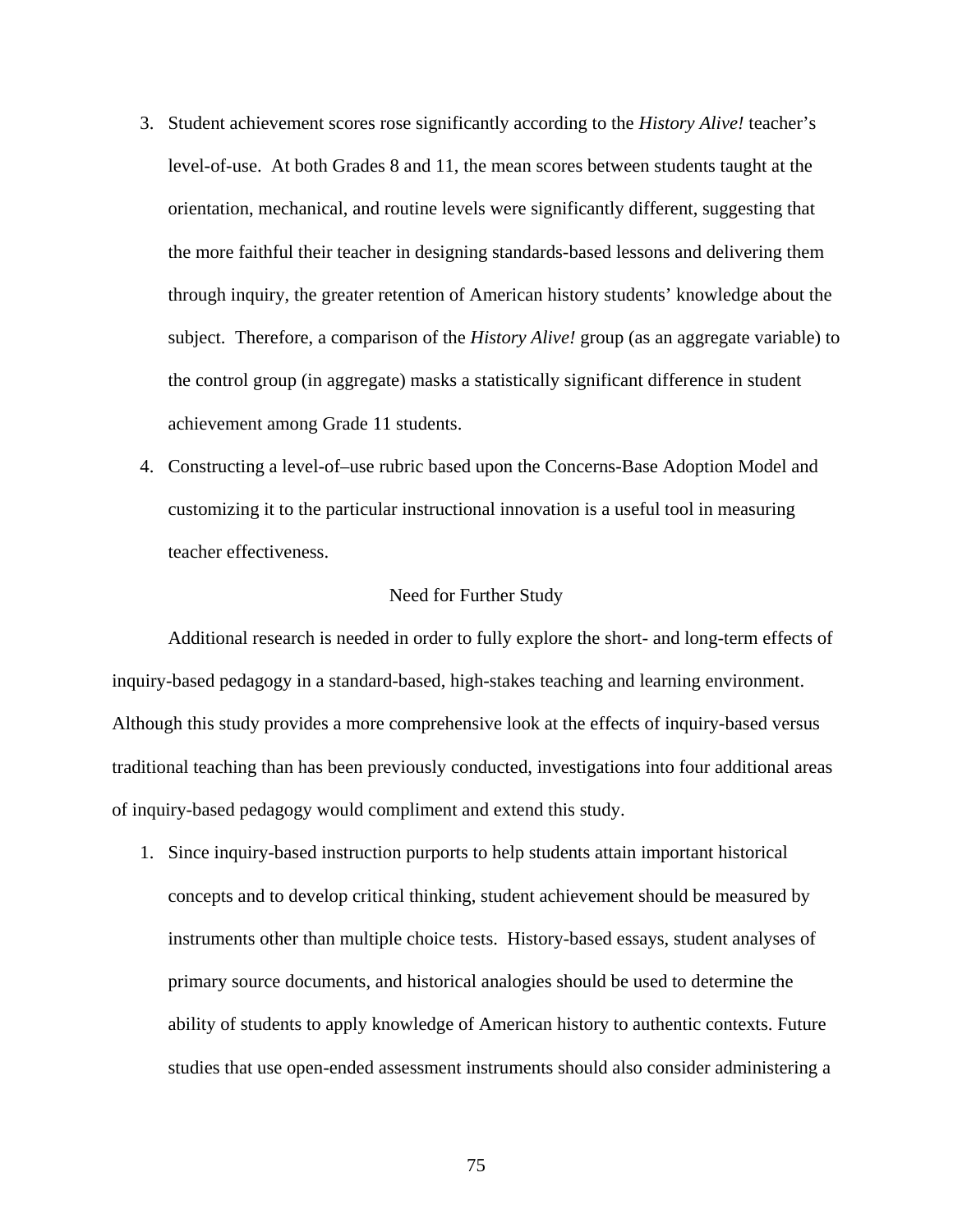pre-test to students in the experimental group prior to treatment. Prior skill at essay writing, primary source analysis, and analogical reasoning would then serve as covariates and help isolate the effects of inquiry based instruction on students' historical thinking skills.

- 2. Measuring the outcomes of an inquiry-based curriculum and professional development program should include a comparison of the pedagogical behaviors and practices of the treatment group teachers, before and after participating in the innovation. Comparing one cohort of teachers (the treatment group) to another cohort of teachers (the control group) introduces a set of variables in teacher knowledge and skill that cannot be controlled through an analysis of student performance. Therefore to control for variances among teachers between the control and treatment groups, compare the treatment group to itself, i.e. student scores of the treatment group after one year of implementation and student scores before they were exposed to the treatment.
- 3. Changing teacher behavior and practices is a difficult task. Some teachers will embrace an innovative instructional program; others will not. In this study, approximately onethird of the teachers in the History Alive! group implemented the program at an Orientation level – they self-selected the parts of the program they liked and introduced them to their students in a manner that fit their traditional habits. Thus, instructional reform was compromised. Professional educators responsible for nurturing and growing teachers to develop effective practices need to understand why some teachers who willingly apply for, participate in and complete training do not implement with fidelity. What caused some teachers to implement at a routine level, a mechanical level and others not at all? A qualitative study designed to understand this phenomenon would help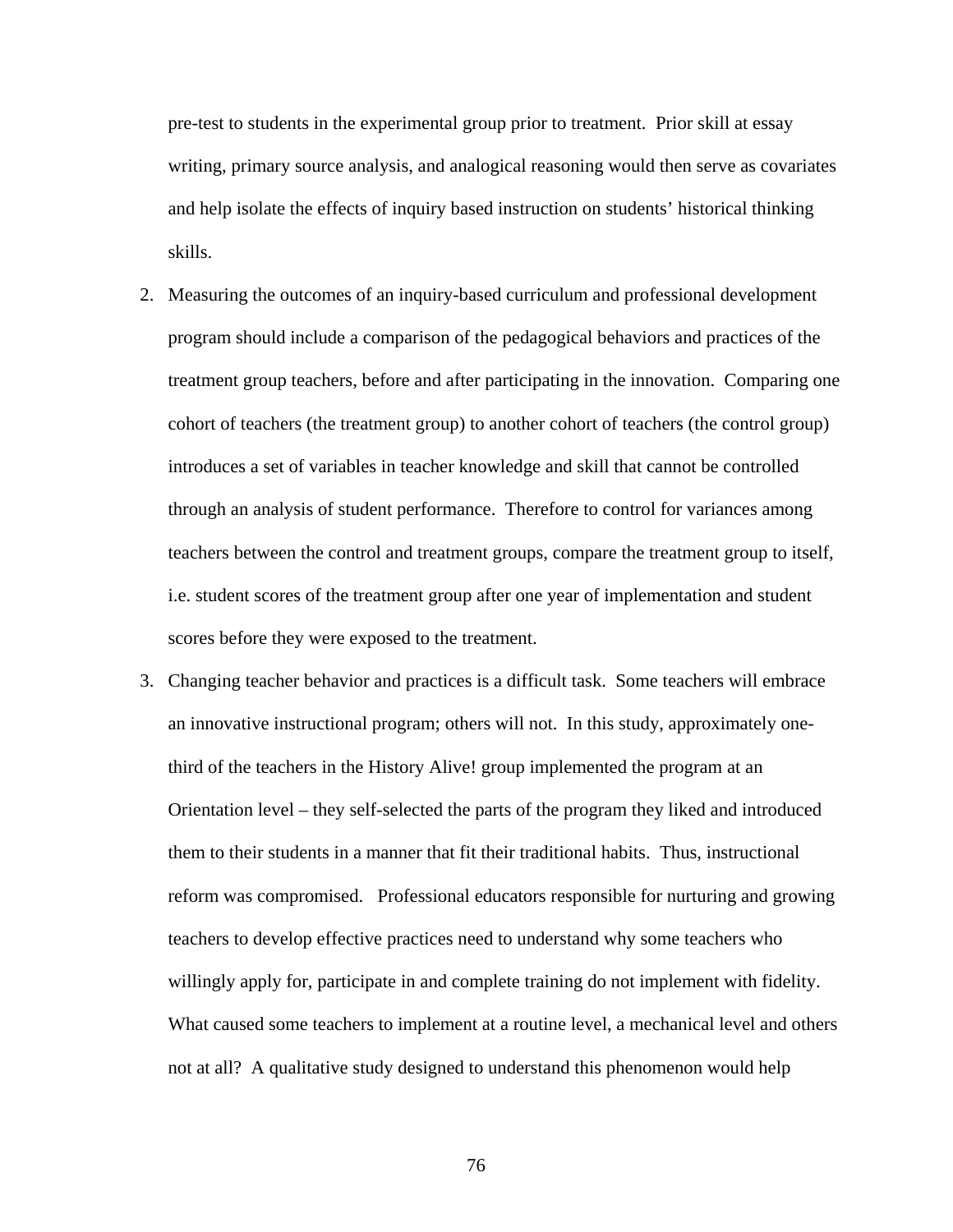professional development personnel ensure that training effectively developed the professional behaviors and practices of all teachers.

This researcher discovered that teachers who trained and implemented *History Alive!*  with a co-worker who taught at the same campus implemented the program to a greater extent than teachers who trained and implemented *History Alive!* as the only campus representative. Providing technical assistance to teachers attempting to implement a new instructional program requires on-site and on-demand support. While support was provided the *History Alive!* teachers by an instructional specialist operating at the central office, the teachers who could also rely on a co-worker at their campus had the day-today support that encouraged them to work through the issues that periodically surfaced during implementation.

This researcher also worked closely with the campus principals to inform them of the nature of the instructional program, its training components and the central office support provided to participating teachers. The involvement of the principal in sanctioning the program, appearing at professional development sessions and activities, facilitating reflective discussions about its effects on student performance, and monitoring its use through classroom observations were important factors that help explain why some teachers decided to implement and others did not. A study that can determine the relative importance of these factors would help shape the planning and execution of future professional development.

4. Future studies should also be longitudinal – studying how inquiry-based teaching and learning affects the retention and motivation of students and their teachers. In a country that prides itself in being the longest reigning constitutional democracy, established and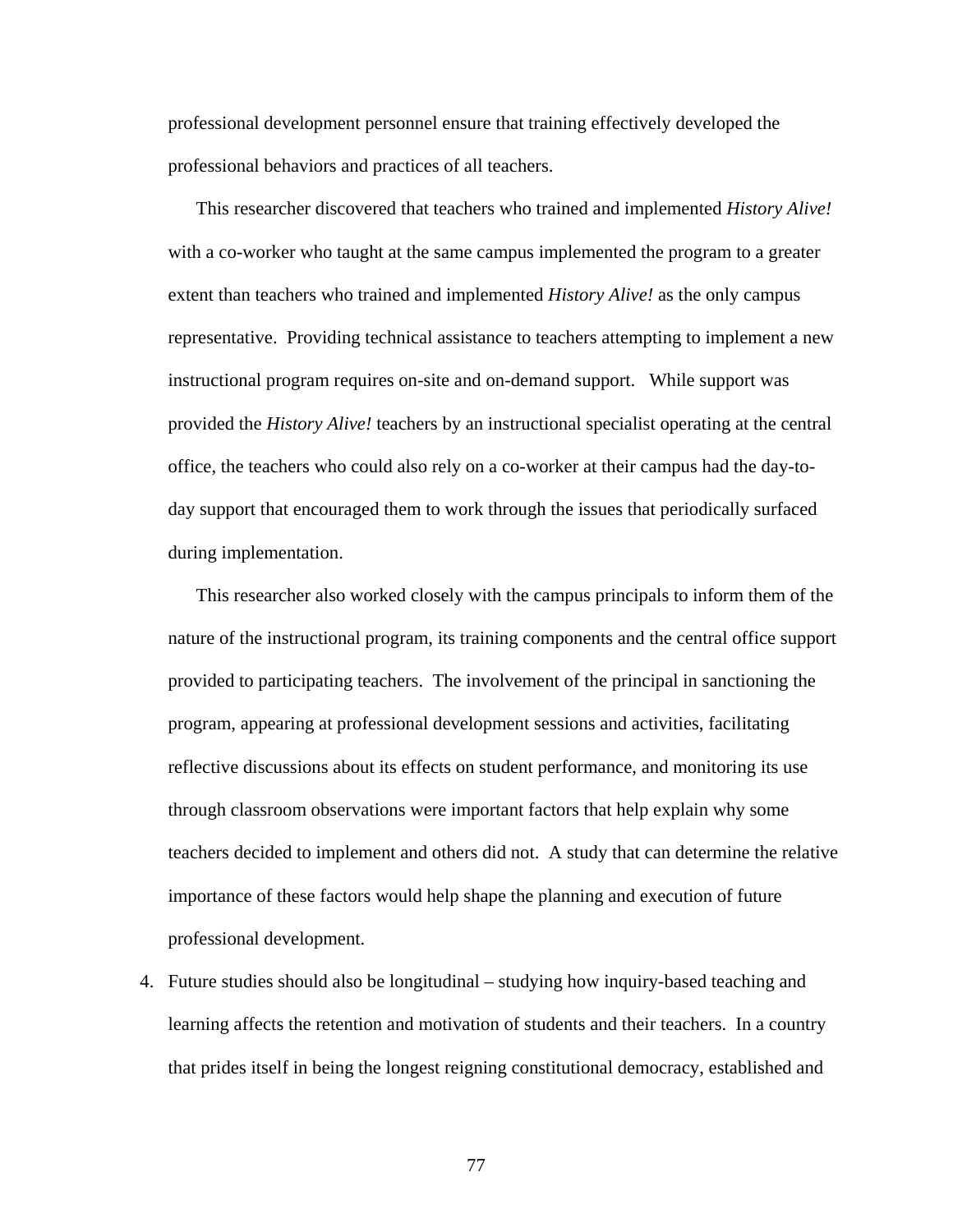prospering through a political and economic system that allows different constituencies to engage in public debate and influence important social outcomes, it is imperative that our public schools prepare our youth to enter the debates as productive and responsible citizens ready to collaborate and apply their knowledge to problems not of their own making.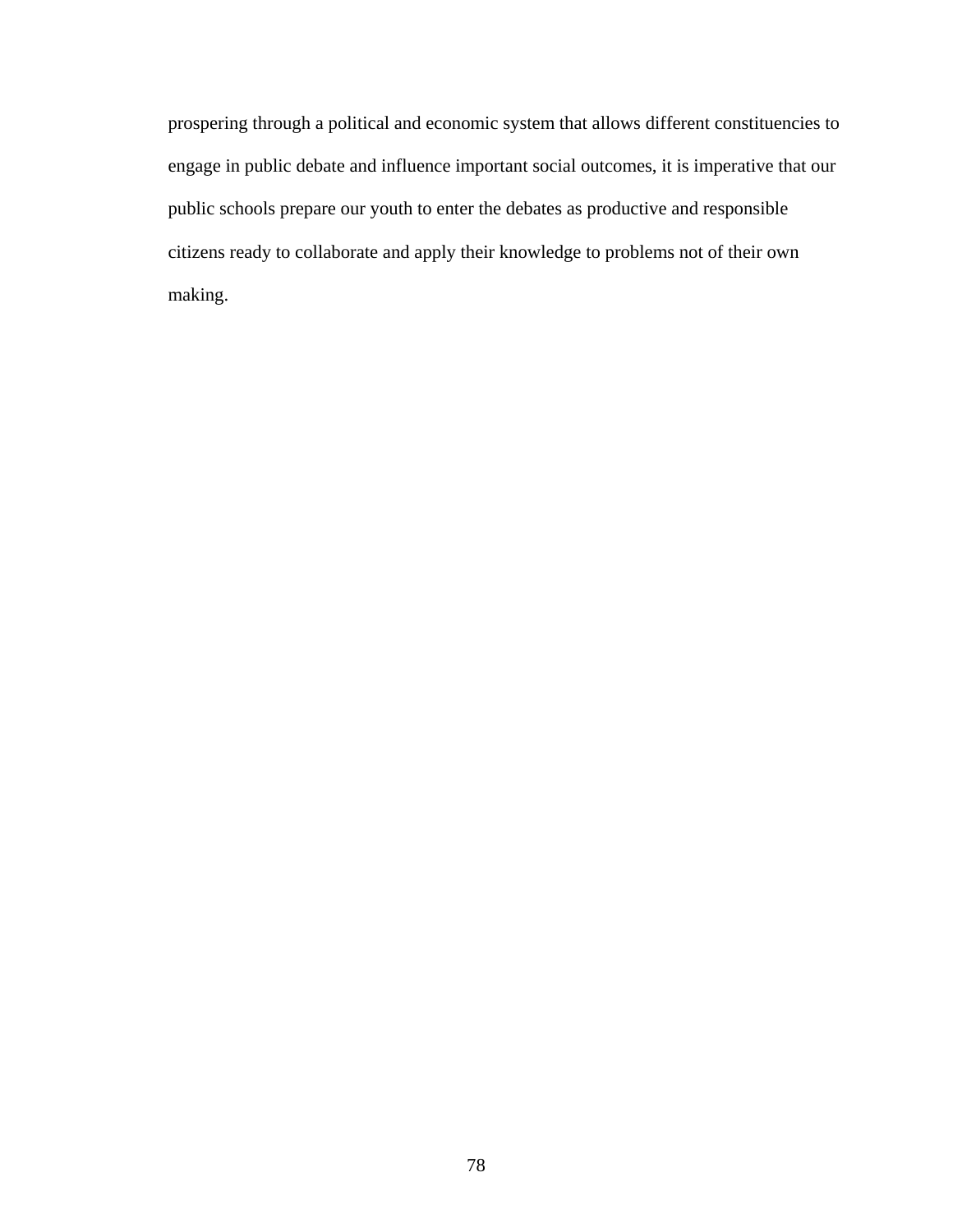### BIBLIOGRAPHY

- Armbuster, B.B. and Anderson, T. H. (1984). Structures of explanations in history textbooks, *Journal of Curriculum Studies* 16, 247-274.
- Bain, R.B. (2000). Into the breach: using research and theory to shape history instruction, in P.N. Stearns, P. Seixas, and S. Wineburg (Ed.), *Knowing, teaching and learning history* (pp. 331-352). New York: New York University Press.
- Banks, J.A. (1990). *Teaching strategies for the social studies: inquiry, valuing, decisionmaking.* New York: Longman.
- Barthes, R. (1972). Historical discourse, in R. Barthes (Ed.), *Introduction to structuralism*  (pp.145-155). New York: Basic Books.
- Borg, W.R. and Gall, M.D. (1989). *Educational research: An introduction.* (5<sup>th</sup> ed.). New York: Longman, Bringuier.
- Bower, B. (1994). *History Alive!*: An alternative program for engaging diverse learners. *The Educational Forum* 58 (1), 315-322.
- Bower, B, and J. Lobdell. (2004). *Bringing learning alive: the TCI approach for middle and high school social studies.* Palo Alto, CA: Teachers' Curriculum Institute.
- Bransford, J.D., Brown, A.L. and Cocking, R.R. editors. (2000). How people learn: Brain, mind, Experience, and school committee on developments in the science of learning. Washington D.C.: National Academy Press.
- Bruer, J.T. (1993). *Schools for thought: a science of learning in the classroom.* Cambridge, MA: Harvard University Press.
- Bruner, J.S. (1960). *The process of education.* Cambridge, MA: Harvard University Press.
- Bruner, J.S. (1961). Act of discovery. *Harvard Educational Review* 31 (1), 21-32.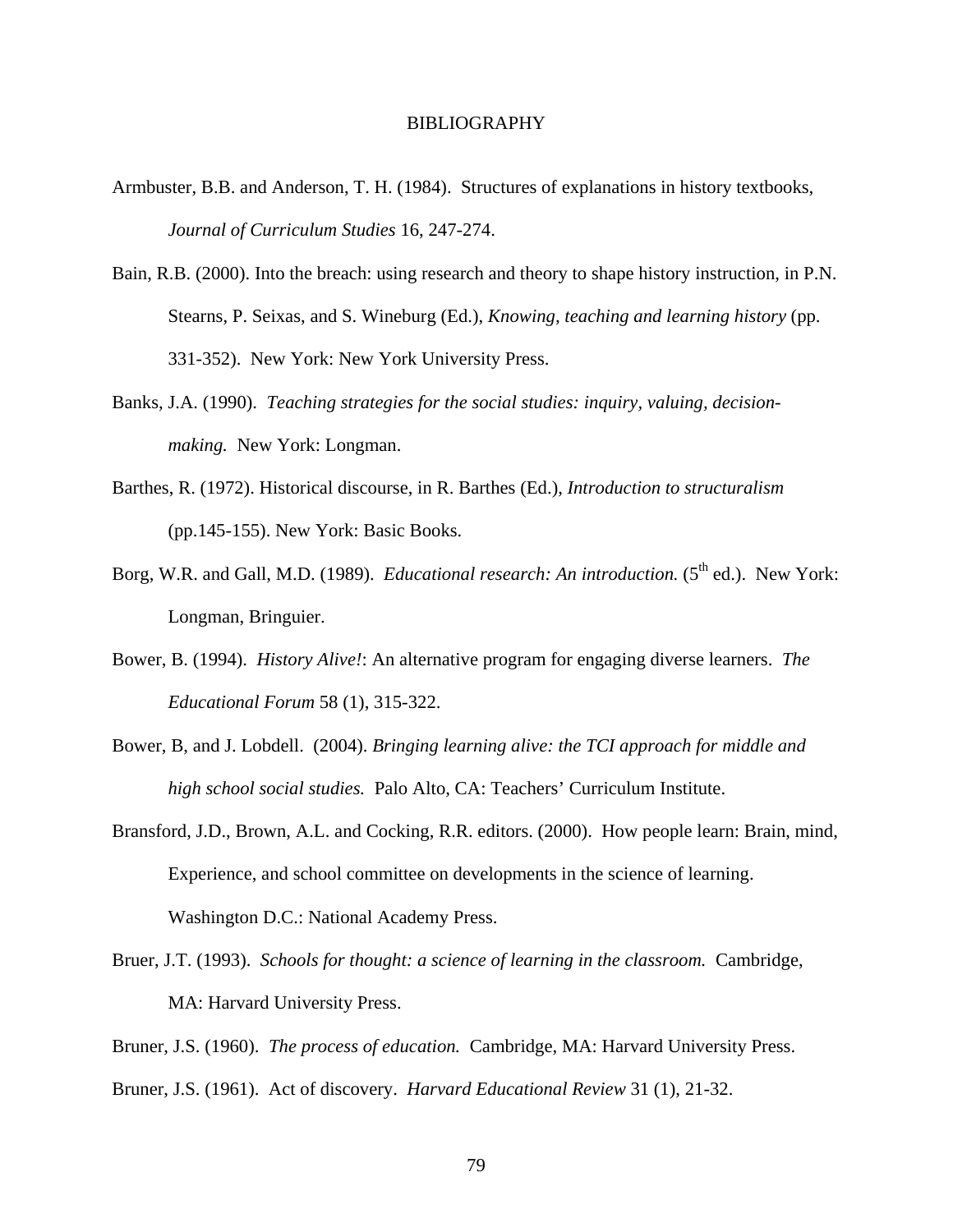- Bruner, J.S. (1965). *Man: a course of study*. Washington D.C.: Educational Services Inc.
- Bruner, J.S. (1966). *Toward a theory of instruction.* Cambridge, MA: Harvard University Press.

Bruner, J.S. (1985). Models of the learner. *Educational Researcher,* 5-9.

- Colburn, A. & Clough, M. (1997). Implementing the learning cycle. *The Science Teacher 64,* 30-33.
- Cole, M. (1996). *Cultural psychology: a once and future discipline.* Cambridge: MA: Harvard University Press.
- Collier, V. (1989). How long? A synthesis of research on academic achievement in a second language. *TESOL Quarterly* 23(2), 509-532.
- Downey, M.T. and Levstik, L.S. (1988). Teaching and learning history: The research base. *Social Education, 52*, 336-342.
- Erickson, H.L., (1998). *Concept-based curriculum and instruction: Teaching beyond the facts*. Thousand Oaks, CA: Corwin Press, Inc.
- Fosnot, C.T. (1989). *Enquiring teachers enquiring learners: a constructivist approach for teaching.* New York: Teachers' College Press.
- Fullan, M.G. (1990). Staff development, innovation, and institutional development. *Changing school culture through staff development, the 1990 ASCD yearbook.* Alexandria, VA: Association for Supervision and Curriculum Development.
- Fuller, F. (1970). *Personalized education for teachers: A relevant teacher "concerns" model.* Austin: University of Texas, Research and Development Center for Teacher Education.
- Gardner, H. (1985). *The mind's new science.* New York: Basic Books.

Gardner, H. (1993). Multiple intelligences: theory in practice. New York: Basic Books.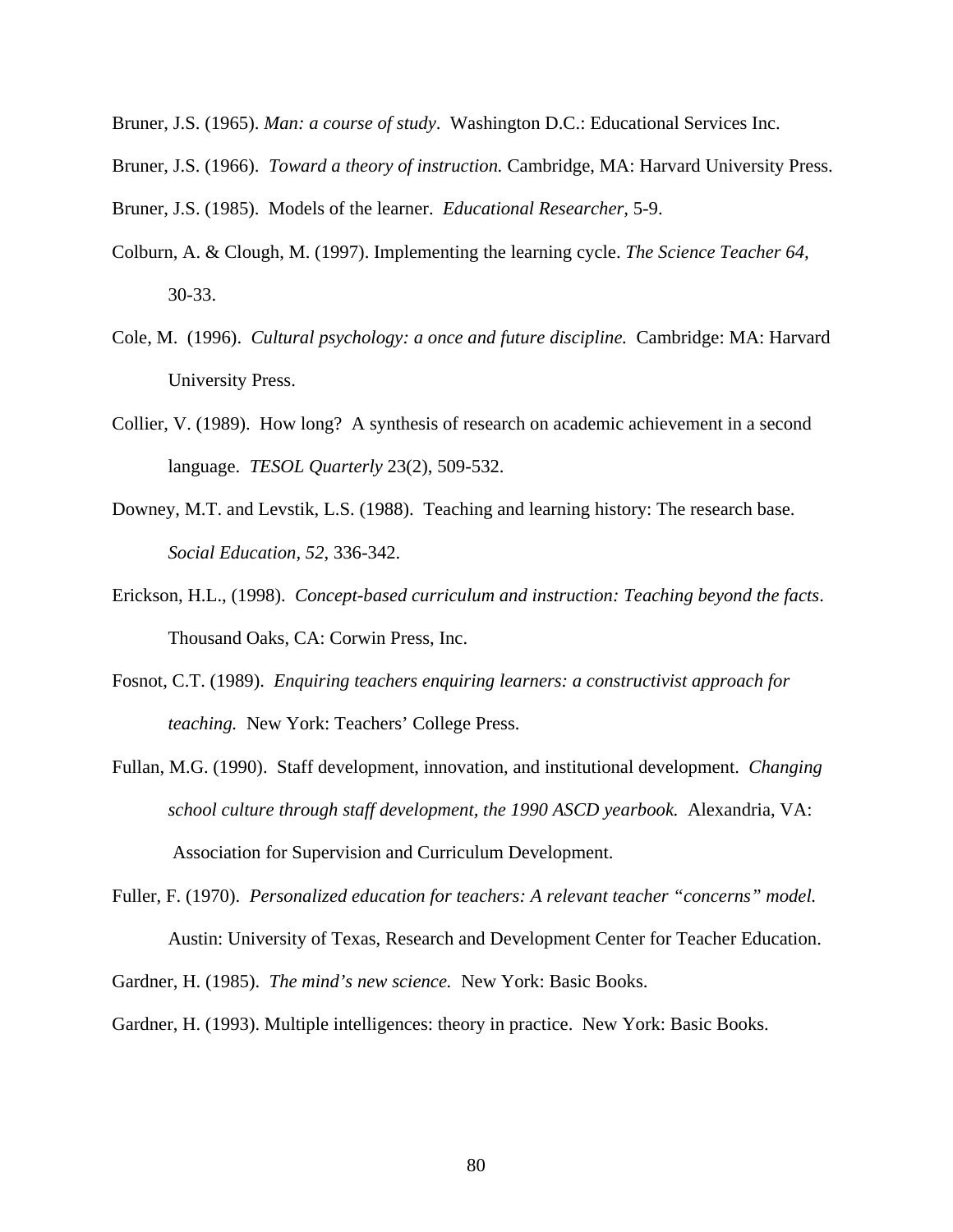Gross, R.E. (1977). The status of the social studies in the public schools of the United States. Facts and impressions of a national survey. *Social Education, 41,* 194-200, 205.

Goodlad, J. (1984). *A place called school.* New York: McGraw-Hill.

- Guskey, T. (1986). Staff development and the process of teacher change. *Educational Researcher 15*(5), 5-12.
- Hall, G.E. and Hord, S.M. (2001). *Implementing change: Patterns, principles and potholes.* Boston: Allyn and Bacon.
- Hausfather, S. J. (1996). Vygotsky and schooling: creating a social context for learning. *Action in Teacher Education*, 18, 1-10.
- Hord, S. Rutherford, W., Huling-Austin, L. and Hall, G. (1989). *Taking charge of change*. Alexandria, VA: Association for Supervision and Curriculum.
- Institute for Staff Development (Eds.). (1971). *Hilda Taba teaching strategies program: Unit 1*. Miami: Author.
- Jacobs, H.H. (2004). *Getting results with curriculum mapping.* Alexandria, VA: Association for Supervision and Curriculum Development.
- King, M., Fagan, B., Bratt, T., and Baer, R. (1987). ESL and social studies instrcution. *ESL in content-area instruction.* J.A. Crandall (Ed.) Englewood Cliffs, NJ: Prentice Hall Regents.
- Lott, G. W. (1983). The effect of inquiry teaching and advance organizers upon student outcomes in science education. *Journal of Research in Science Teaching, 20*(5), 437-451.
- Maker, C. J. and A.B. Nielson (1995). *Teaching models in education of the gifted.* Austin, TX: Pro-Ed, Inc.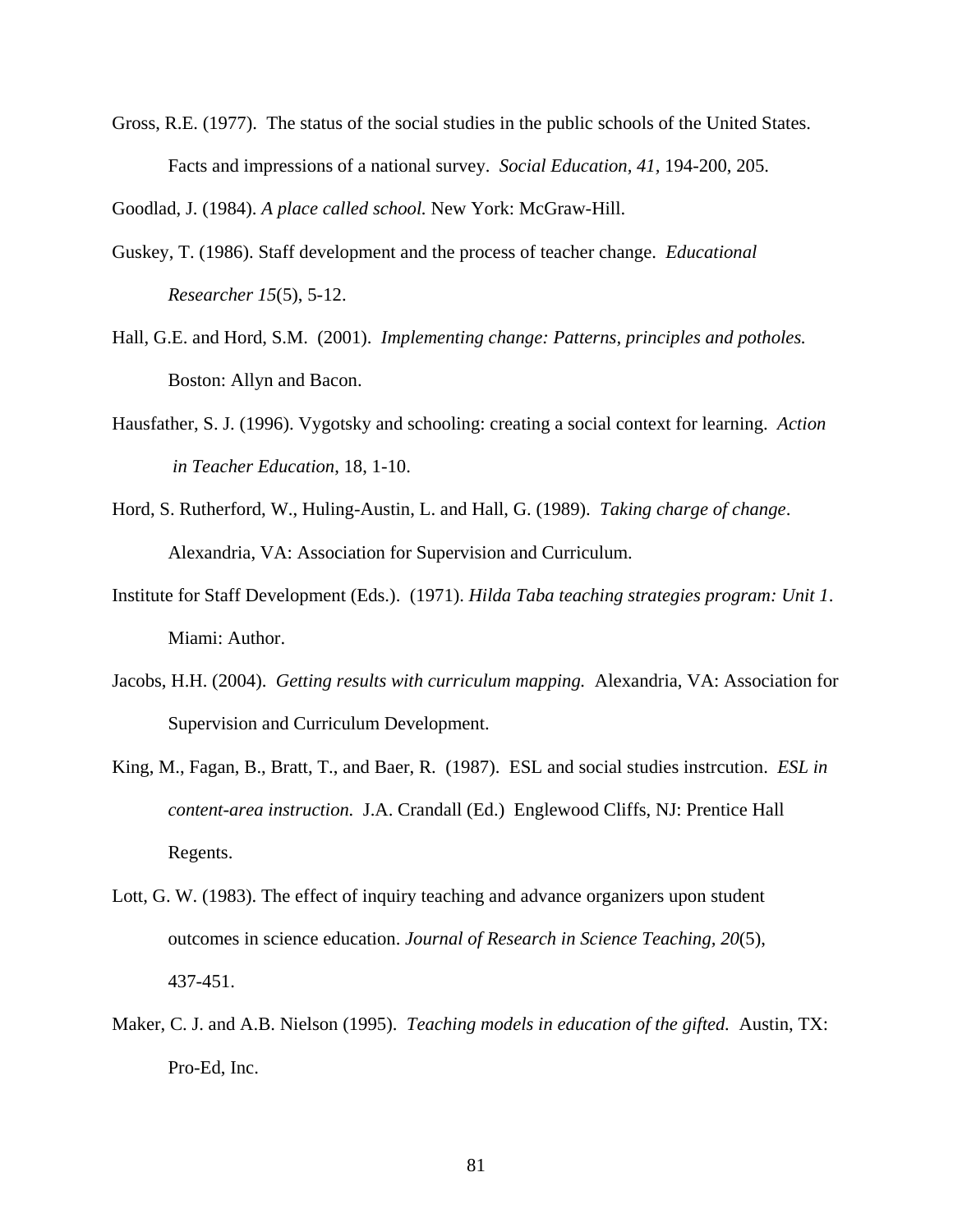- Marzano, R., Pickering, D.J. and Pollock, J.E. (2001). *Classroom instruction that works: Research-based stratrgies for increasing student achievement.* Alexandria, VA: Association for Supervision and Curriculum Development.
- Newmann, F. (1990a). Higher order thinking in teaching social studies: a rationale for the assessment of classroom thoughtfulness. *Journal of Curriculum Studies*, 22 (1), 41-56.
- Newmann, F. (1990b). Qualities of thoughtful social studies classes: an empiraicl profile. *Journal of Curriculum Studies,* 22 (3), 253-275.
- Newmann, F., H. Marks and A. Gamoran. (1996). Authentic pedagogy and student performance. *American Journal of Education*, 104 (8), 280-312.
- Olson, S. and Loucks-Horsley, S. editors. (2000). *Inquiry and the national science education standards: A guide for teaching and learning*. Washington D.C: National Academy Press.
- Onosko, J.J. (1990). Comparing teachers'instrution to promote student's thinking. *Journal of Curriculum Studies*, 22 (5), 443-461.
- Parker, W.C. (1991). Reviewing the social studies curriculum. Alexandria: VA: Asociation for Supervision and Curriculum Development.
- Ravitch, D. (1998). Who prepares our history teachers? Who should prepare our history teachers? *The History Teacher,* 31(4), 1-8.
- Short, D. (1994). The challenge of social studies for limited english proficient students. *Social Education* 58(1), pp. 36-38.
- Sternberg, R. (1985). *Practical intelligence: origins of competence in the everyday world.* Boston: Cambridge University Press.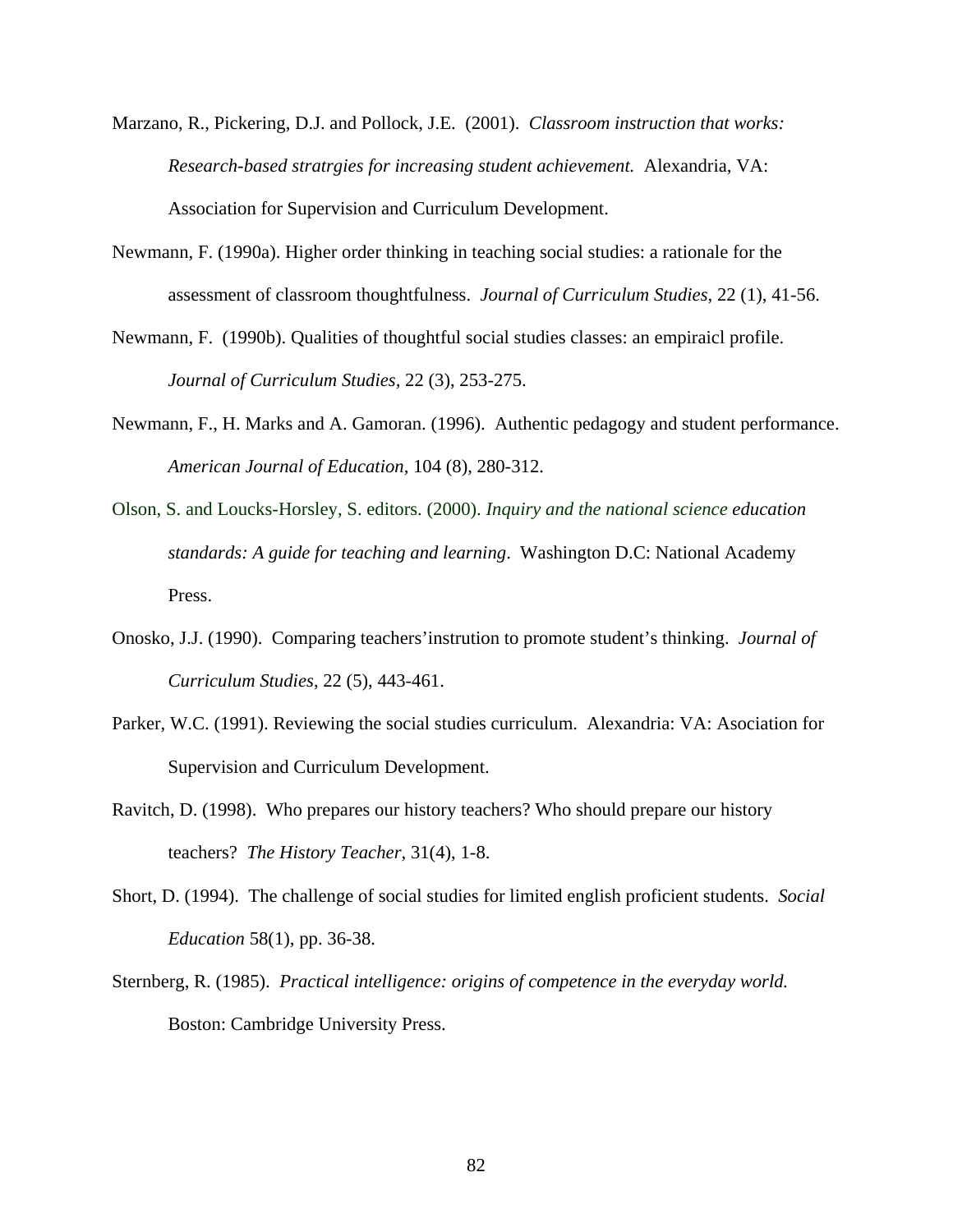- Stevens, J. (1990). *Intermediate statistics.* Hillsdale, NJ: Lawrence Erlbaum Associates Publisher.
- Stigler, J. W., Gonzales, P., Kawanaka, T., Knoll, S., & Serrano, A. (1999). The TIMSS videotape classroom study. Methods and findings from an exploratory research project on eighth-grade mathematics instruction in Germany, Japan, and the United States. Washington, DC: U.S. Government Printing Office.
- Suchman, J.R. (1962). *The elementary school training program in scientific inquiry*, Report to the U.S. Office of Education, Project Title VII. Urbana: University of Illinois Press.
- Taba, H. (1962). *Curriculum development: theory and practice.* New York: Harcourt, Brace and World.
- Taba, H. (1967). Implementing thinking as an objective in social studies. In J. Fair and F.R. Shaftel (Eds.), *Effective thinking in the social studies.* Washington, D.C.: National Council for the Social Studies.
- Taba, H. and Freeman, E. (1964). Teaching strategies and thought processes. *Teacher's College Record, 65,* 25-49.
- Texas Education Agency. (2002). Texas assessment of knowledge and skills information booklet: social studies grades 8, 10, and exit level. Austin, TX: Texas Education Agency Student Assessment Division.
- Tomlinson, C. (2001). *How to differentiate instruction in mixed-ability classrooms.* Alexandria, VA: Association for Supervision and Curriculum Development.